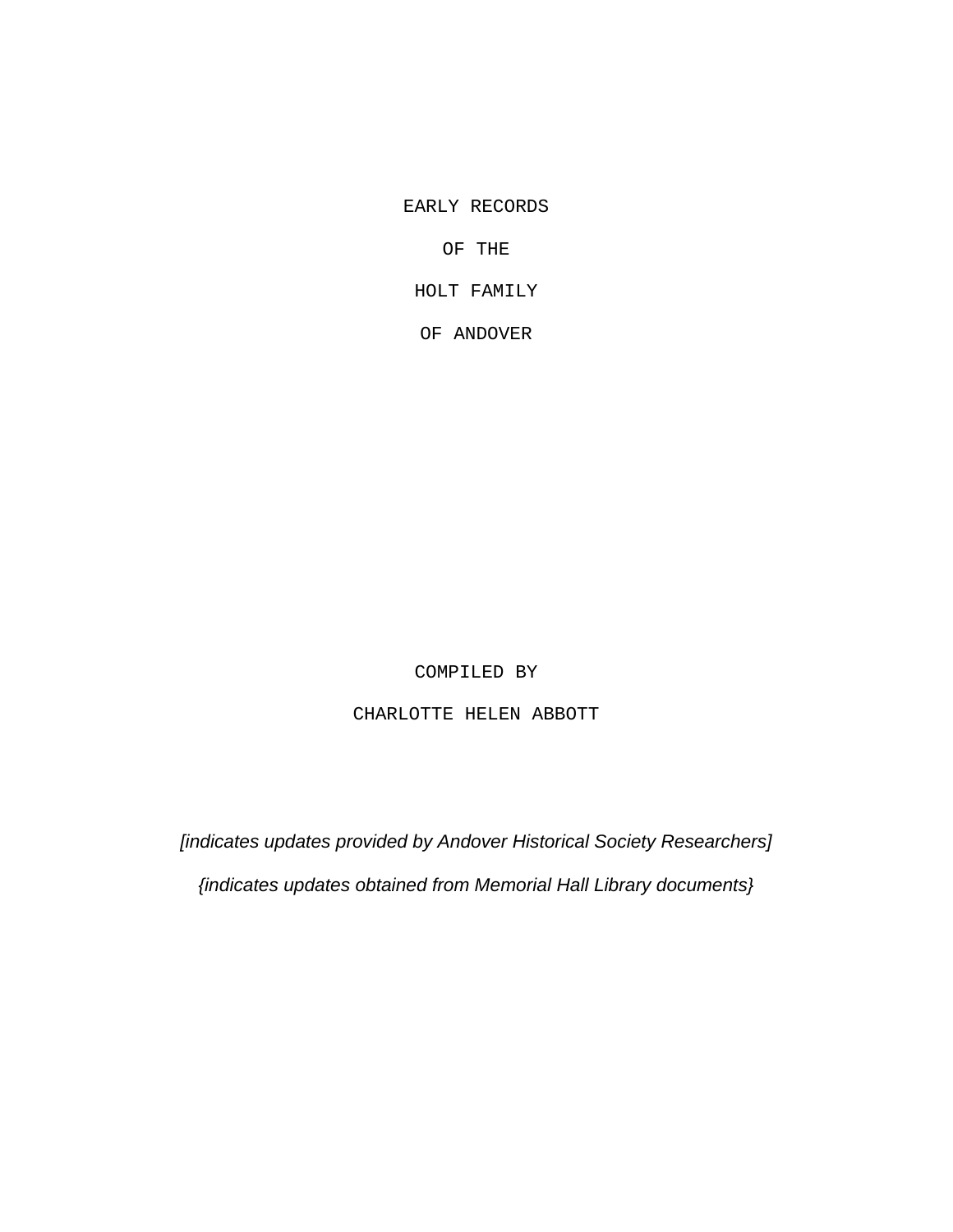The HOLT FAMILY of ANDOVER.

Nicholas (1) Holt and his wife, Elizabeth (Short), with their daughter Hannah, came from London or Southampton in the ship "James", sailing in April 1635. After a voyage lasting 58 days, they landed in Boston in June. Nicholas is recorded as a "tanner" from Romsay, England. His other occupations in the colonies were those of master cooper, dish turner, yeoman and husbandman. (Ralph Farnum came over in the same boat.)

He first settled in Newbury where he remained 10 years. There he joined the church; ran a ferry at the bridge near Holt's Rocks and owned land on Little River. A patch of 30 acres, still called Holt's Neck, between the highway and Little River was owned by a Little in 1860. In 1637, Nicholas, with nine others, walked from Newbury to Cambridge, a distance of 40 miles to register, in order to help Winthrop in his fight with H. Vane.

In 1644 he came to Andover, being  $6^{th}$  on the Proprietor's List, and was one of the 10 members of the First Church under the Rev. John Woodbridge. Here he had a 15 acre house lot, 160 acres of meadow, 360 acres on Stony Plain and much more was given to him later. It is thought that he never built on his lot in North Parish Center. His homestead was on Holt's (Prospect) Hill. A stockade was across the fields to the south.

In 1652, with Capt. Edward Johnson of Woburn and Thomas Danforth of Cambridge, Nicholas helped to lay out the Andover boundaries. The same year, with Lieut. Thomas Marshall of Reading,-probably a settler on the border line near Gould's,- and with settler Sprague of Haverhill, now Methuen, he helped lay out roads.

On Nov.9, 1656, Elizabeth, wife of Nicholas died. On June 10,1658, Nicholas took for a second wife, widow Hanna Rolfe, the daughter of Humphrey Bradstreet of Ipswich. She died June 20, 1665 and Nicholas made his home with his son, Nicholas Jr., to whom he left " $1/3$  the house where he now dwells." He m.  $3^{rd}$ , May 21, 1666, Mrs. Martha Preston, widow of Roger.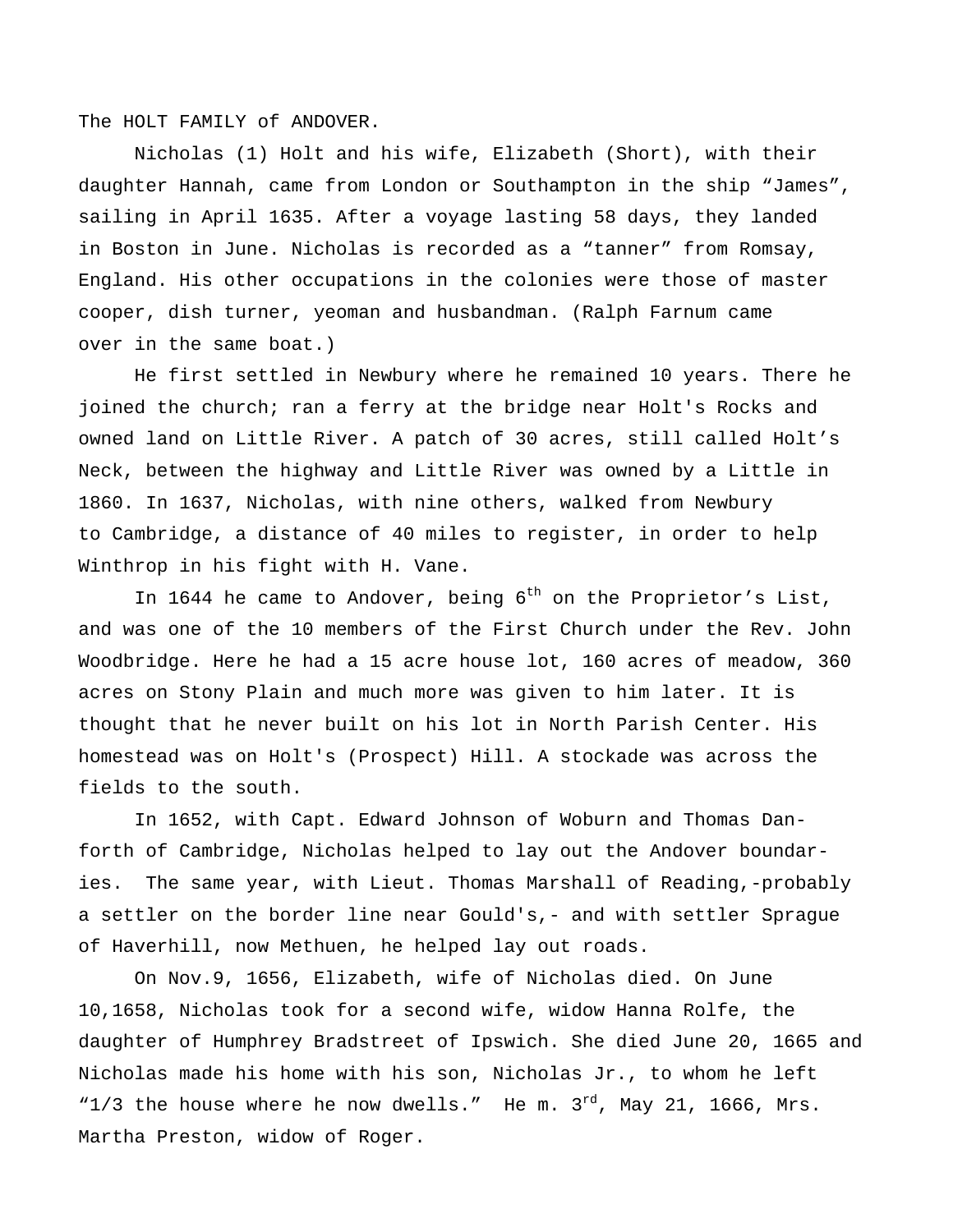Nicholas (1) Holt died Jan. 30, 1685 at 83.

The children of Nicholas (1) Holt and his wife, Elizabeth Short, are:-

- Hanna (2), b. in England; m. March 8, 1669, Robert (2) Gray of Salem; he d. in Andover in 1718, age 80; she d. March 30, 1728. They lived on the Henry Gray place,*[NO!]* -now Taft's, on Salem Street near Gray Street,-at the home of his father, Henry (1) Gray. Robert had been a sailor. They had four children. *[NO!]*
- Elizabeth (2), b. in Newbury, March 30, 1636; m. Oct. 26, 1658, Ralph Farnum; he was b. in 1633; d. 1692; she d. in 1683; left 7 ch.
- Mary (2), b. Oct. 6, 1638; m. July 5, 1657, Thomas (2) Johnson, son of John (1), probably of Rowley; she d. 1700; he d. 1719 at 88.
- Sam (2), b. Oct. 6, 1641; m. 1669, Sara (2) Allen daughter of Andrew Allen and sister of Martha (Carrier) who was executed as a witch in Salem in 1692. In 1682 Sam got 1/2 of Nick's 60 acres of upland and had 130 acres of the Great Division, 1/2 Ladle Meadow and other lots. He held the estate nearest Reservoir Hill. *[Holt Road south to Rocky Hill Rd. east of Main St.]* He paid Nicholas 20 sh. a year. He was made a freeman in 1691. (I think this was Sam (3), who would be 21 yrs) Sam d. Nov. 7, 1703; she d. April 3, 1716 at 70. *[Lived on Holt Road.]*
- Henry (2), b. in Andover, 1644; m. Feb. 24, 1669, Sara Ballard, daughter of Wm.; in 1686 he built the mill on Ladle Brook and probably lived near; Nicholas deeded him land in 1681; Sara died Nov. 25, 1733; he d. Jan. 17, 1719. Lived near Sunset Rock side of the grant. *[on Hidden Road]*
- Nicholas (2), b. 1647; m. Jan. 8, 1679, Mary (2) Russell, dau. of Robt. and Mary, b. 1661. Nicholas had lots of land, the dwellinghouse with leanto and cellar, left to him- probably the 2nd. homestead; he d. Oct.8, 1715; she d. April 1, 1717; had 11 ch. Home was near Geo. Harnden Place and Robt. Gray's, in Holt Dist. *[NO! 1/3 of Nicholas Holt estate. House was on Tucker Rd. burned 1888. Nicholas 1,2,3 House]*
- James (2), b. 1651; m. Oct. 12, 1675, Hannah Allen, daughter of Andrew Allen and w. Faith Ingalls, and sister of Sam (2)'s wife, Sara; she d. Sept. 30, 1698; he d. of small-pox Dec. 13, 1690. He left an estate valued at 230 £; had 7 ch. *[1/3 of Nic. Holt estate; Lived on Holt Hill, where Kimballs now live]*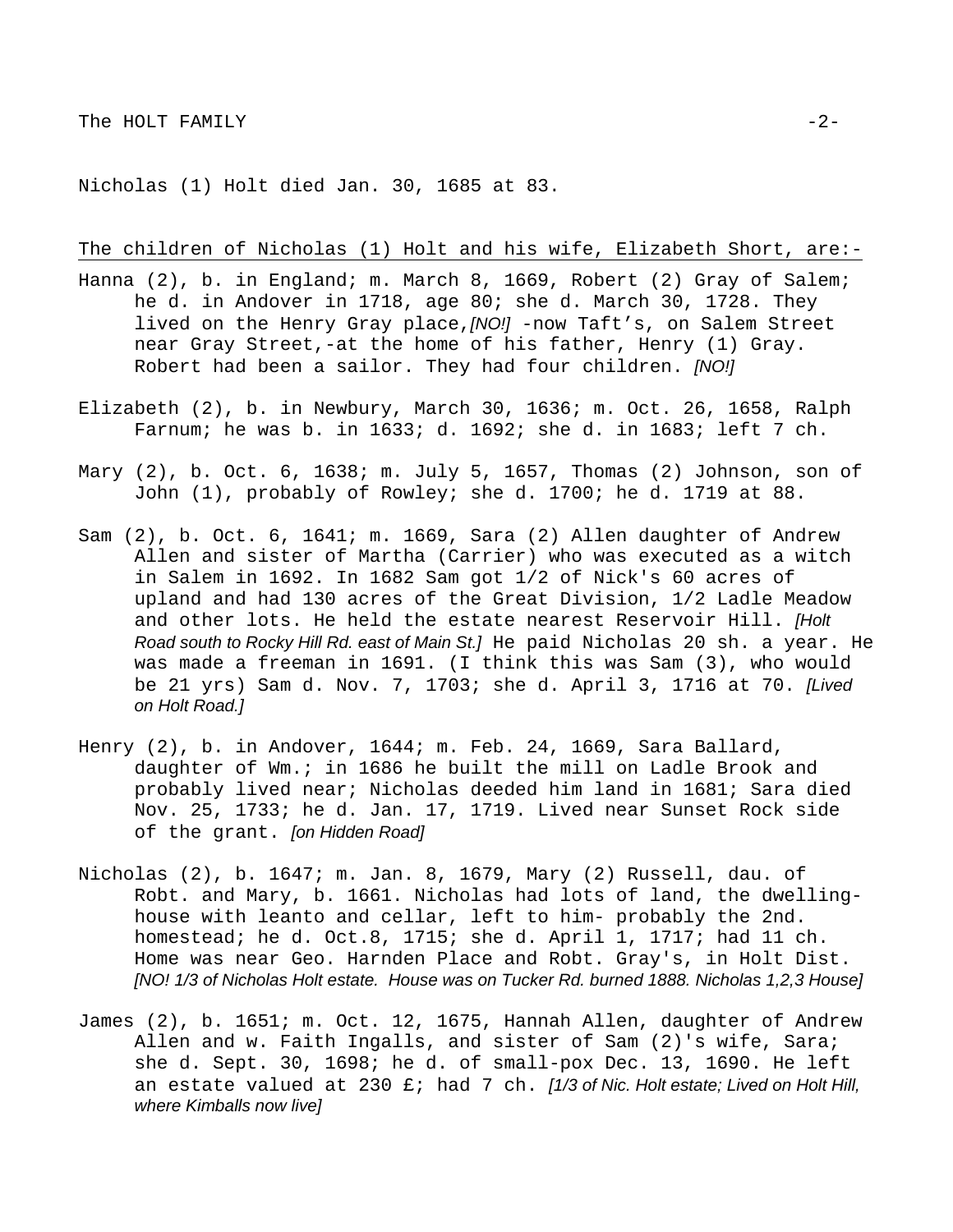Children of Nicholas (1) Holt and 1st wife, Elizabeth (Short) cont.:-

Priscilla (2), b. June 20, 1653; d. Oct. 16, 1653.

Sara (2), b. date unknown; m. Roger Marks; she d. in small pox epidemic, Dec. 1690; Roger's horse was shot under him while riding in Chelmsford, the day of the Indian raid in 1676; he was in the Narragansett War, listed as from Chelmsford; he outlived Sara; his estate was later sold to Robert Russell, Sr., for a 2nd homestead; probably left no children.

Children of Nicholas (1) Holt by 2nd wife, Hannah (Bradstreet) Rolfe:-

Rebecca (2), b. Nov, 14, 1662; not found later.

John (2), b. Jan. 14, 1664; m. July 3, 1685, Sara Gerry; he d. March 10, 1687; she m. 2nd., Nov. 2, 1687, John Preston. *[1/3 of Nic. Holt estate; House was on Gray Road. Widow Cummings on 1830 Map, S&C Cummings on 1852 map]* 

--- --- --- ---

Sam (2)Holt (Nicholas(1)) and wife, Sara Allen, had:-

#### *[lived on Holt Rd]*

- Sam (3), b. Aug. 3, 1670; m. March 28, 1693, Hanna Farnum *[his 1st cousin]*; she d. Jan. 30, 1758 at 91; he d. July 20, 1747.
- John (3), b. 1672; m. 1st, Jan. 6, 1705, Elizabeth Preston; m. 2nd., July 17, 1712, Mehitabel Wilson.

- Sgt. Henry (2) Holt and wife, Sara Ballard, had:- *[lived on Hidden Rd]*
- Elizabeth (3), b. Dec. 29, 1670; m. June 14, 1711, Benj. Harndine.of Wilmington; she d. there Dec. 31, 1734; he d. May 30, 1740.
- Oliver (3), b. Jan. 14, 1671; m. 1st, March 9, 1698, Hanna Russell, dau. of Robert (1) and Mary (Marshall )Russell; she d. May 16, 1715 at 36; he m. 2nd., at Newbury, Mary Hewes, July 10, 1716; she d. Aug. 1778 at 88; he d. Dec. 24, 1747; he was a farmer in Scotland District. He was a Sgt. *[House was on corner of Ballardvale St (1819) marked J. Goldsmith on 1830 & 1852 maps. Just north of Red House on Rt. 28]*
- Henry (3), b. Jan. 24, 1673; Cornet; m. 1700 Martha Marston, dau.of John and Martha; b. Jan. 28, 1670; she d. Nov. 15,1754; he d.June 10, 1751. Was a Cornet. *[H.Jones house on Hidden Road, 1888 Map]*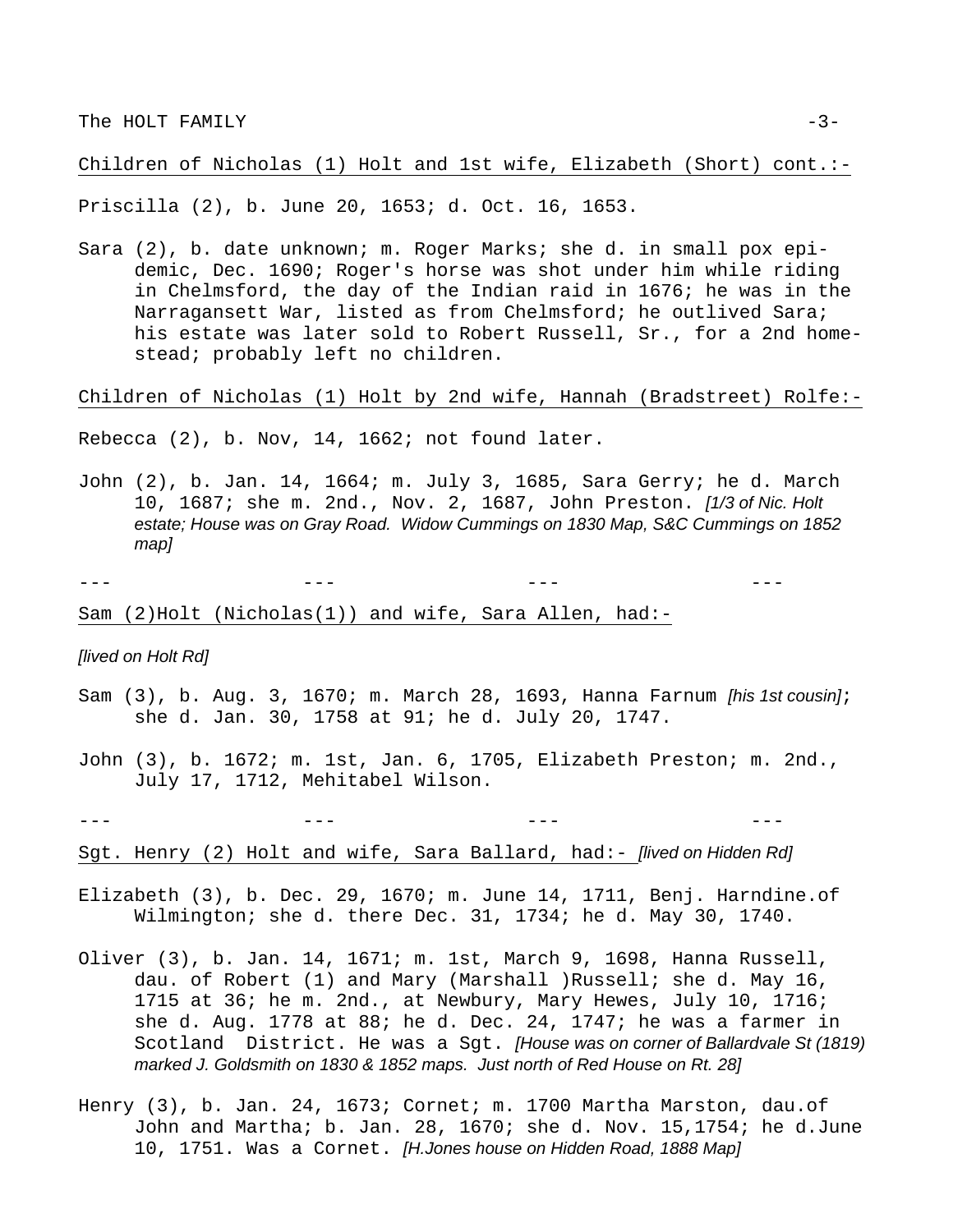Children of Sgt. Henry (2) Holt and wife, Sara Ballard, (cont.)  $:-$ 

- James (3), b.Sept. 3, 1675;m. May 24, 1705,Samantha Preston; she was dau. of Sam Preston and w. Susanna(Gutterson); b. Mar. 30, 1677; she d. Feb. 20, 1742; he d. October, 1732, Estate proved Nov. 6, 1732, Cordwainer. *[lived near corner of Sunset Rock Rd & Ballardvale St]*
- George (3), b. Mar.17, 1677; m. May 10, 1698, Elizabeth Farnum, dau. of Ralph and Elizabeth(Holt) Farnum *[1st cousin]*; she d. Sept. 28, 1714; he m. 2nd.,Priscilla Preston, Feb. 22, 1715; she was dau. of Sam Preston and w. Susanna (Gutterson); Priscilla d. Jan. 29, 1716; he m. 3rd., June 7, 1717, Mary Bixby; she was dau. of Dan Bixby and w. Hannah Chandler; b. April 10, 1693. They moved to Windham, Conn. 1726; had 14 children. He d. in Windham, 1748. *[House stood on present Rt.28, marked J. Goldsmith on 1830 & 1852 maps, across from Jaquith's]*
- Sara (3), b. Aug.17, 1678; m. Feb.18, 1708, John Cram of Hampton. They lived on the Reading line. Had 5 children bapt. here before 1722.
- Josiah(3), b. Dec. 13, 1679; m. June 8, 1710, Mary Lovejoy; she d. July 5, 1724; he m. 2nd. Dec. 22, 1726, Hephziba Barker, dau. of Wm. Barker and w. Mary Dix; she d. May 7, 1769. They lived in the Hackett house on the Turnpike. They adopted John Fiske, who d. at 94, August 1811. Josia (3) died Oct. 23, 1754.
- Dinah (3), b. May 23, 1681; m. July 3, 1705, David Pierce of Woburn; she d. in Wilmington, Jan. 7, 1738.
- Paul(3), b. Feb.7, 1684; m. Jan.10, 1712, Abigail Holt*[1st cousin]*; dau. of Nicholas(2) and Mary(Russell)Holt; she was b. Nov. 23, 1688; they moved to Hampton,Conn. She d. there Aug.12,1742;he d. May 7,1742.
- William (3). b. Feb.3, 1687; d. unm. Dec. 22, 1719; left estate to his mother and legacies to his sisters. *[Sold his houses & farm to brother Humphrey Holt (3).]*
- Zerviah (3), b.March 24,1689; m. May 6,1713,Jonathan(3) Abbott, son of Ben (2) (Geo.(1)); he d. at 83, March 21, 1770; she d. Mar. 26, 1768; they lived on the Stephen D. Abbott place; had 8 children.
- Ketura(3), b. Dec. 15, 1690; m. Feb. 23, 1724, Joshua Holt, her *[1st]* cousin, son of Nicholas (2) and w. Mary; they lived in Windham, Conn. He was called 'Capt.' She d. Oct. 2, 1781.
- Humphrey (3), b. Sept. 22, 1693; published 1716 to Abigail Fifield of Hampton, NH; he d. Aug. 8, 1754; she d. April 15, 1808.

--- --- --- ---

Ben (3), b. July 8, 1696; d. Sept. 15, 1703.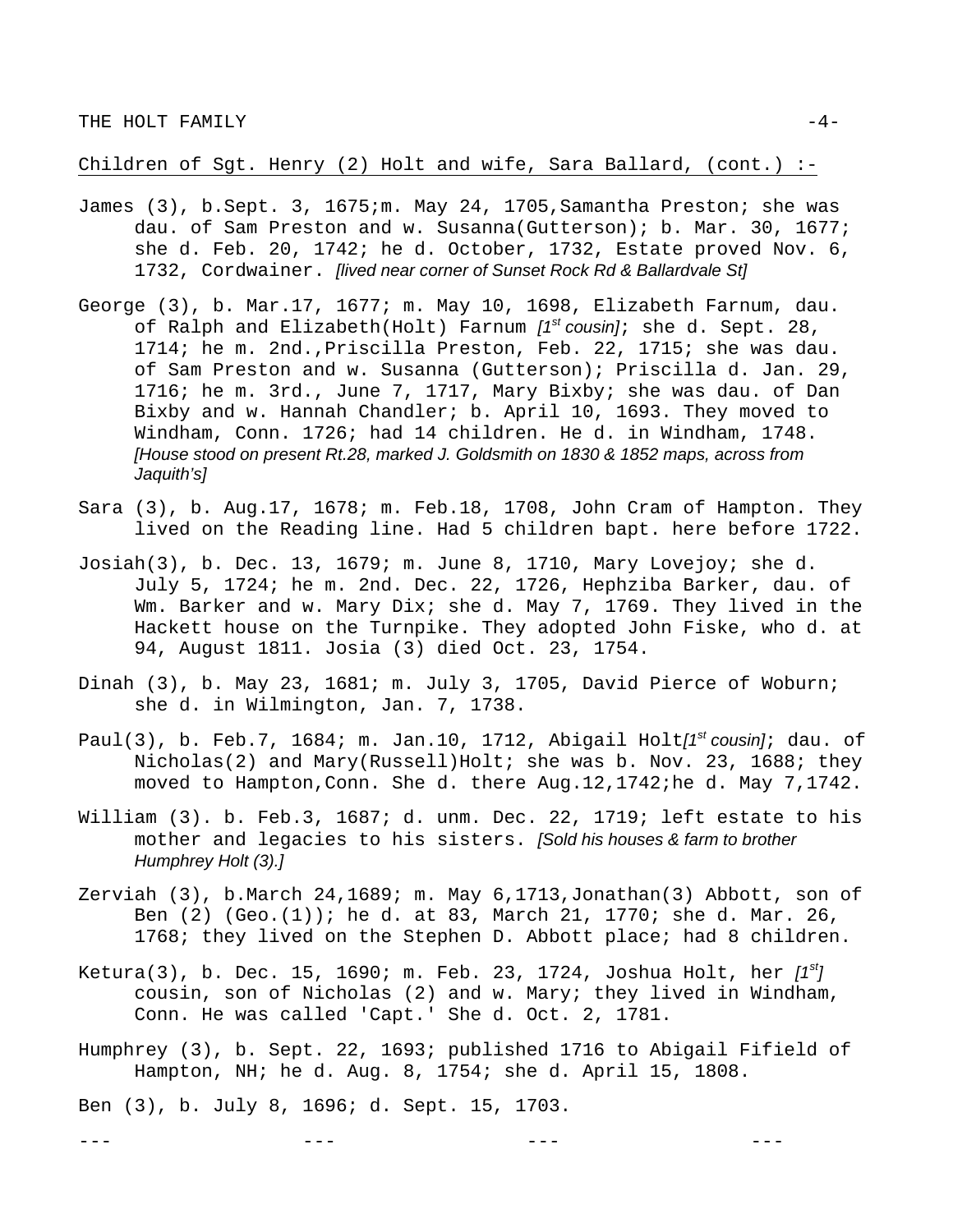Nicholas (2) Holt (Nicholas(1)) and wife, Mary Russell, had:-

Mary (3), b. Feb.13, 1680; m. Sept. 19, 1705, Josia Ingalls.

- Nicholas(3), b. Dec. 21, 1683; m. 1st., Sept. 16, 1708, Mary Manning; she d. March 3, 1716; he m. 2nd, April 12, 1717, Dorcas, dau. of Timothy and Hannah (Graves) Abbott; she was b. May 6, 1697; she d. Oct. 25, 1758; he d. Dec. 1, 1756. *[Nicholas Holt (1,2,3) house, built by 1668, burned down in 1888, stood on west side of Tucker Road, marked, Mrs. E.H. Tucker on 1888 Map]*
- Thomas  $(3)$ , b. Aug. 16, 1686; m. 1st, Dec. 14, 1708, Alice Peabody; she d. July 29, 1726; he was pub. in 1727 to Abigail Fiske of Boxford; she d. Nov. 29, 1766 at 88; he d. Jan. 12, 1767 at 81. *[built house now called "Taft Place", in 1708. Thomas(3)'s grandson, William, sold it to David Gray in 1795, see 1830 map]*
- Abigail (3), b. Nov. 23, 1688; m. Jan. 10, 1711, Paul (3) Holt *[1st cousin]*, son of Henry (2) Holt and w. Sara Ballard; she d. Aug. 12, 1742; he d. May 7, 1742, at Hampton, Conn.
- Sara (3), b. March 10, 1691: d. unm. Oct. 26, 1761.
- James(3), b. July 23, 1693; d. in war, Dec.18, 1722. *["Snowshoe Man"]*
- Robert (3), b. Jan. 30, 1696; m. 1st., May 22, 1718, widow Rebecca Preston; she d. in Windham, Conn., May 1, 1727; he m. 2nd., Dec. 13, 1727, Bethia Peabody; she d. Feb. 6, 1742.
- Abiel (3), b. June 28, 1698; m. 1st., Feb. 12, 1721, Hanna Abbott, dau. of Wm. (2) Abbott and w. Elizabeth Gerry; she d. Feb. 11, 1751; he m. 2nd., Dec. 19, 1752,Sara Downer, who d. in Willington, Conn., April 15, 1784; he d. in Windham.(Where he went in 1718) Nov. 10, 1772.

Debora (3), b. Nov. 16, 1700;m. Ben Preston, May 25, 1727 in Windham.

- Joshua (3), b. 1703; m. Feb. 23, 1724, Ketura Holt *[1st cousin]*, the dau. of Henry(2) Holt and w. Sara Ballard; she d. in Windham, Conn., Oct. 2, 1781; he was a Capt.; his d. not found.
- Daniel (3), b. 1705; went to Windham, before 1730; m. Mar. 31, 1731, Abigail Smith; m. 2nd., Kezia- who d. in Cherry Valley, N.Y., with her children, September, 1796 at 87; he d. at Pomfret,Conn., Nov. 5, 1773.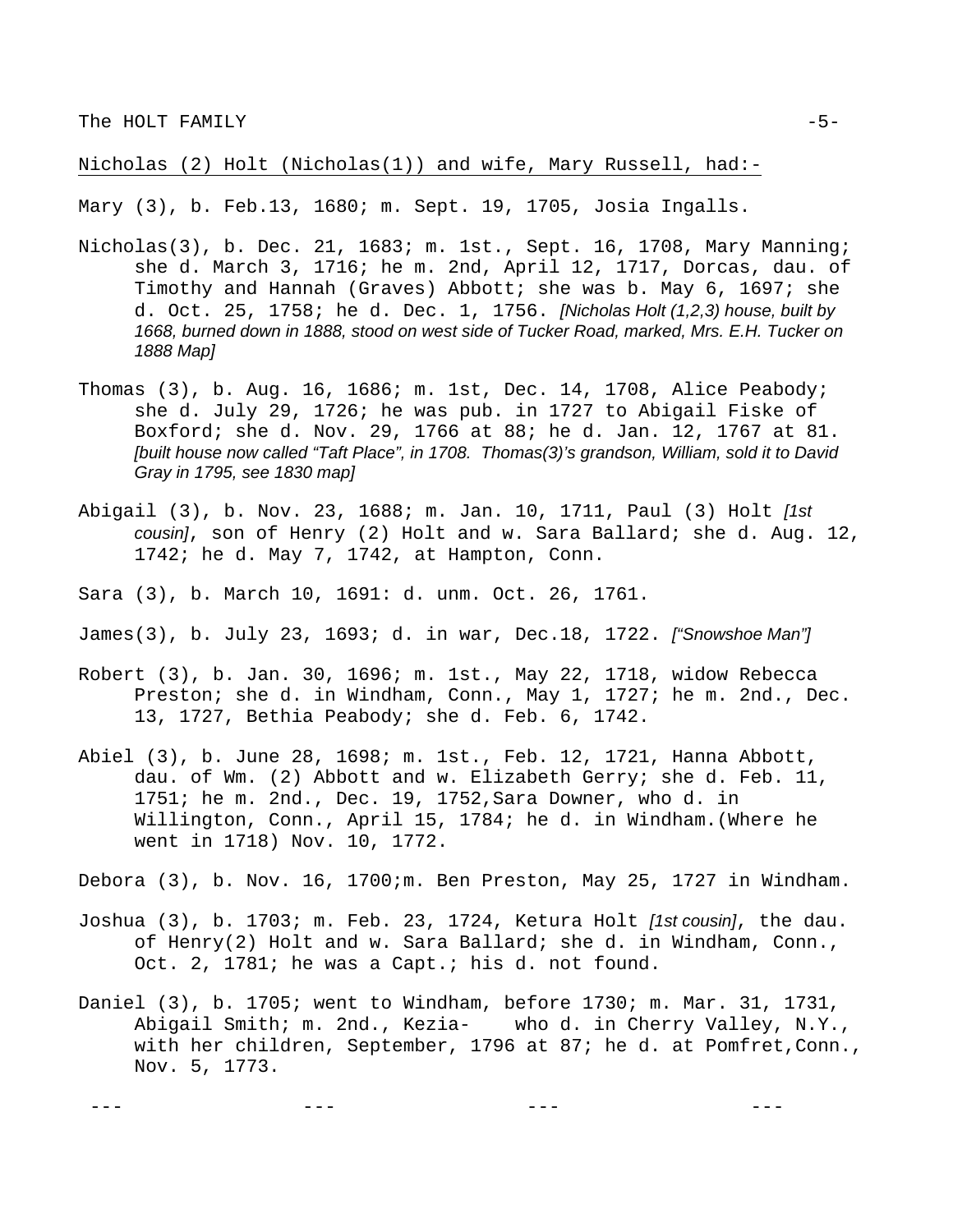James (2) Holt (Nicholas(1)) and wife, Hanna Allen, had:- *[lived on south side of Holt Hill]*

- Hanna (3), b. May 12, 1677; m. Jan. 4, 1697, Sam (3) Farnum *[1st cousin]*, son of Ralph(2) and Elizabeth(2) Holt.
- Priscilla (3), b. Aug. 13, 1679; m. March 16, 1699, Ephraim Farnum *[1st cousin]*; m. 2nd, Stephen Johnson of Hampstead, N.H., Aug. 28, 1750.(Eph Farnum was son of Ralph and Eliz.(Holt) Farnum, b. Oct 1, 1676; d. June 9, 1744.)
- Lydia (3), b. Sept. 27, 1681; m. Jan. 27, 1707, Sam Peabody, b. April 8, 1678; d. before 1715. She d. Oct.1741.
- Tim (3), b. Jan. 25, 1683; m. April 19, 1705, Rhoda, daughter of Wm. Chandler and Bridget Hinxman, b. Sept. 26, 1684; they lived on the old homestead of father, James *[Kimball's]*, the place where pump stood on hillside. She d. Aug. 14, 1765; he d. Mar. 4, 1758.
- Joseph (3), b. March 5, 1686; m. Mary *[Donnell 1709]*; her death is unknown; sold *[in 1712]* his estate to his brother Tim (3) and moved to York, Maine *[1708]*; he died there, 1774.
- Rebecca(3), b.Mar.20,1668; pub.1710 to Thomas Grove of Ipswich; d.????

*[James (3)]* Dec. 13, 1690 of small pox. *[infant]*

--- --- --- --- John(2) Holt (Nicholas (1)) and Sara Gerry, had:-*[lived on Gray Road, near Holt's Flume]*

Moses (3), b. June 7, 1686; m. Jan. 31,1715,Elizabeth Russell,dau. of Robt. Russell (2) and wife, Mary; *[Moses d. Nov. 7, 1730 at 44. "Intestate"; will proved Dec. 14, 1730]* 

Aaron(3), b. June 7, 1686; a twin; perhaps d.y.

--- --- --- --- Sam(3) Holt (Sam(2), Nicholas (1)) and wife, Hanna Farnum, had:- *[lived at #173 Holt Road]*

- Hanna (4), b. Feb. 11, 1694; d.y.
- Sam (4), b. 1697; m. Jan. 12, 1724, Jemima Gray *[cousin]* who d. Aug. 1775 at 74; he d. Nov. 25, 1758 at 61. She was dau. of Hy. Gray and w. Mary Blunt.
- Obadia (4), b. Dec. 8, 1700; m. Nov. 14, 1726, Rebecca Farnum; he was drowned in Kennebec River, Jan. 24, 1739; she m.  $2^{nd}$ ., June 22, 1742, Joseph Berry of Middleton, Mass. *["Snowshoe Man"]*
- Hanna (4),b. Nov. 30, 1702; m. Jan. 2, 1727,*[No!]* Lieut. Robt.Russell; *[of Reading North Precinct]*; she was mother of most of his chi1dren though he had 4 wives in all. *[See page 7 and Oliver Holt (3). Hannah died unmarried. Robt. Russell m. Hannah (4), dau. of Oliver Holt (3) and Hannah Russell.]*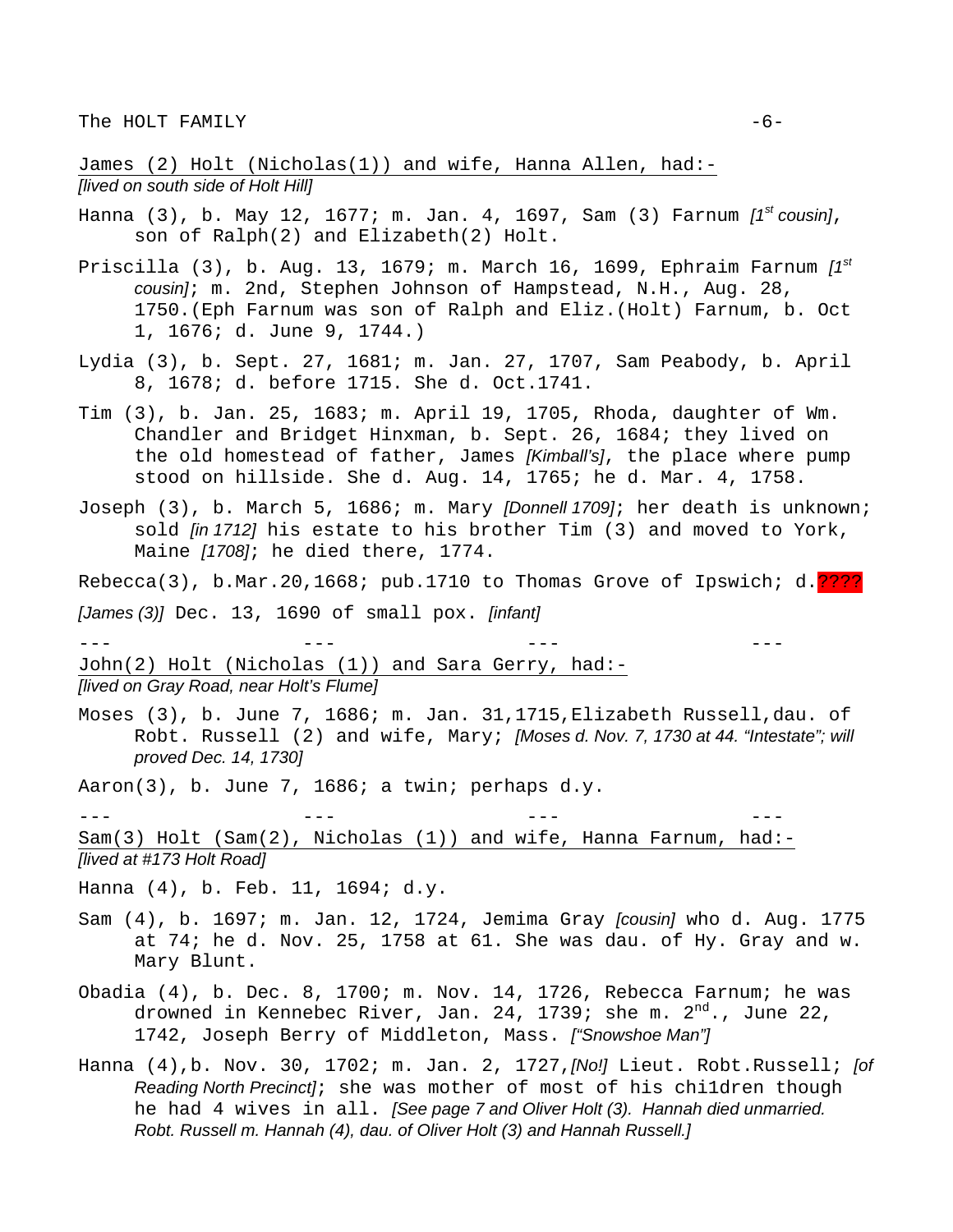Children of Sam  $(3)$  Holt and wife, Hanna Farnum,  $($  cont. $)$ :-

Ebenezer(4), b. April 8, 1705; m. Dec. 4, 1729, Mehitabel Stevens; think they went to N.H. after 1750; she prob. died at Mt. Vernon, N.H. 1806 at 97; try Amherst History.

Martha(4),b.April 8,1705;a twin;m.March 3,1726,Sumner Pierce of Woburn

John (4), b. 1707; m. Oct. 8, 1731, Mary Lewis; m.  $2^{nd}$ ., Jan. 22, 1747, Debora Stevens. *[moved to Wilton, NH. He died there in…]*

Rebecca (4), bapt. May 31, 1713; d. May 28, 1714.

--- --- --- ---

John(3)Holt (Sam(2) Nicholas(1)) and 2nd wife, Mehitabel Wilson, had:-

John (4), b. May 1713; m. 1st, Rachel Fletcher of Chelmsford, Mass; m.  $2^{nd}$  Debora Holt who d. Jan. 1809, at 88; he was killed May 10, 1794, by being thrown from a wagon while moving to Wilton, N.H.

Mebitabel (4), b. Oct. 1715.

Elizabeth (4), b. June 1718; m. Sept. 18, 1744, *[Capt.]* Timothy Holt(4) *[2nd cousins]*, son of Nicholas (3) and w. Dorcas Abbott; he d. Nov. 1801 at 80; they moved to Wilton *[1765]* where her death is probably recorded.

Isaac (4), b. July 22, 1721; d. Sept. 26, 1724.

- Joshua (4), b. June 11, 1724; m. 1749, Ruth Burnap of Reading. *[removed to Wilton after 1760]*
- Daniel (4), b. ; m. Oct. 13, Mehitabel Holt, daughter of Humphrey(3) Holt *[2nd cousin, p.11]* ; moved to Lunenburg and Townsend.

--- --- --- ---

Oliver (3) Holt (Henry(2) Nicholas(1)) and wife Hanna Russell(2),had:-

Oliver (4), b. Dec. 26, 1698; m. July 5, 1722, Susanna Wright; she d. of smallpox, Dec. 1, 1760; he d. of the same, Dec. 11, 1760. She was dau. of John Wright and w. Mary Wardwell, b. July 24, 1700; Oliver was a blacksmith. *[Lived on Wildwood Road]*

Uriah (4), b. May 14, 1701; a blacksmith; m. Sarah Wright, 1725.

Zebadiah (4), b. Dec. 30, 1702; d. March 13, 1704.

*Benjamin (4), b. Nov.1704; m. widow Dorothy Gray; m. 2nd Eliz. Lovejoy, widow; lived on Holt Rd., now Shaw's Nursery; d. 1779 age 75.*

Zebadiah (4), b. 1705.

Hannah (4), b.May 9,1707; *[m. Robert Russell(3) of Reading as 2nd wife]*

David (4), b. June 25, 1710; m. Sept. 14, 1732, Sara Russell, dau. of Jn. and Sara Chandler; *[David Holt d. at Andover, Aug. 21, 1747, intestate, proved Oct. 5, 1747]*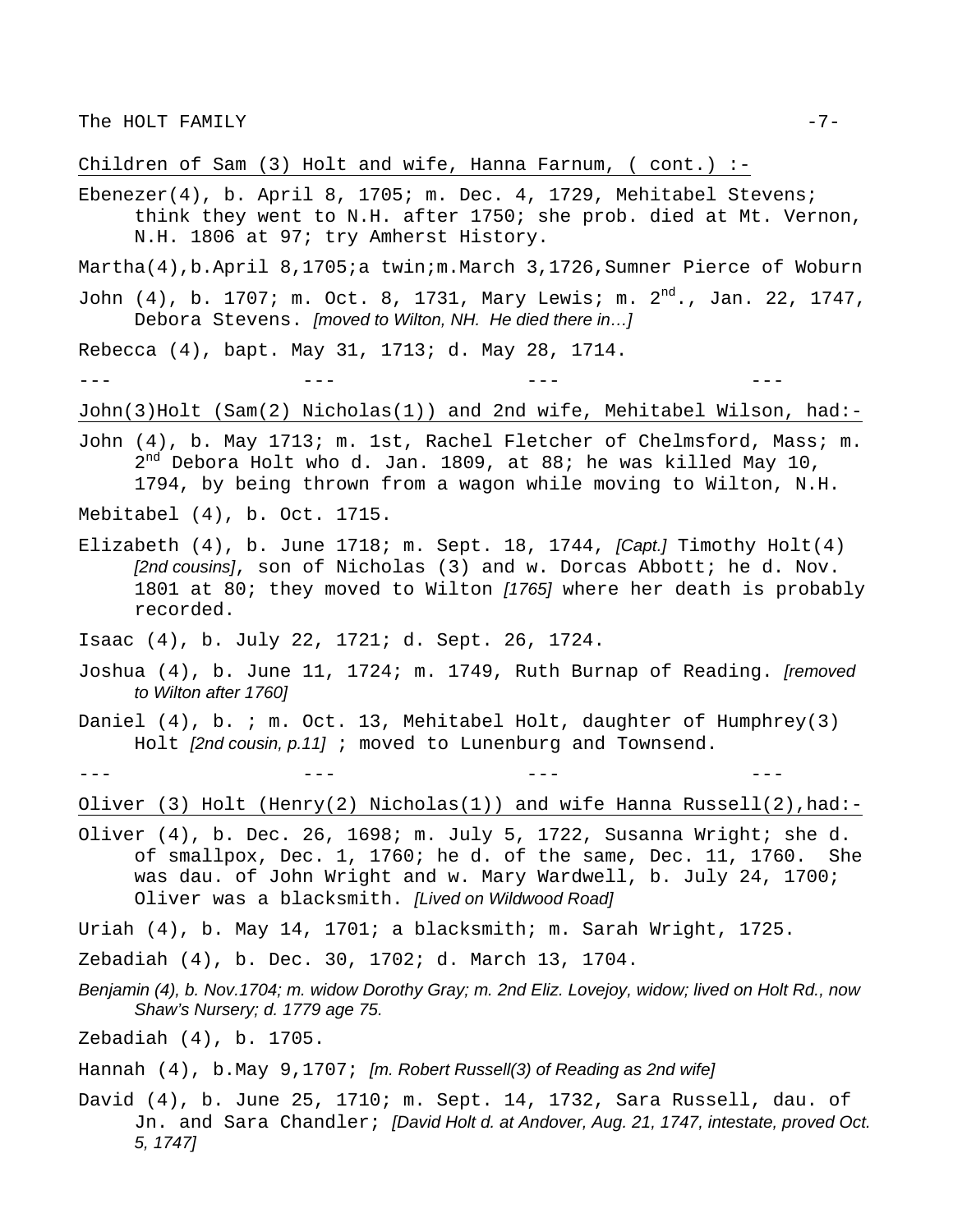Children of Oliver (3) Holt and wife, Hanna Russell, (cont.):-

- Priscilla (4), b. June 5, 1708; m. March 14, 1729, Lt Nathan Chandler, b. Jan. 31, 1708, he went to Fort Wm. Henry, in war of 1757; he d. July 31, 1784.
- Jonathan (4), b. Aug. 29, 1711; m. Feb. 10, 1734, Lydia Blanchard of Woburn; he d. Oct. 14, 1791. *[Lived near Bancroft & Gardner St.]*
- Jacob (4), b. Mar. 30, 1714; m. Dec. 29, 1737, Mary Osgood, dau. of Stephen b. 1706; she d. Nov. 4, 1745; he m.  $2^{nd}$ ., May 25, 1747, Margaret Dolliver, who d. of smallpox, Dec. 22, 1760. He d. Dec. 25, 1760 of the same disease. *[Jacob lived on his father Oliver's farm, located just north of "Red House", on Main Street,, purchased by Goldsmith in 1790+/-, when Jacob(5) removed to Maine. Called J. Goldsmith's on 1852 Map, burned before 1880]*

Children of Oliver (3) Holt by  $2^{nd}$  wife, Mary Hewes:-

Thomas (4), b. Aug. 23, 1717; moved to Lancaster; records lost. He is said to have hated musical instruments.

Mary (4), b. July 29, 1720; m. Oct. 29, 1745, Daniel Lovejoy.

- Wm.(4), b. Sept. 11, 1721; m. July 30,1744, Mary Martin of Lunenburg; he d. Nov. 14, 1759.
- Benjamin (4), b.Nov. 23, 1725; m. April 11, 1745. Elizabeth Lovejoy. *[No!]*

Judith (4), b. April 9, 1731; m. June 11, 1777, Joseph Batchelder.

--- --- --- ---

Henry (3) Holt (Henry(2) Nicholas(1)) and wife, Martha Marston, had:-

- Joseph (4), b. Nov. 28, 1702; m. April 7, 1726, Abigail Rich of Reading; her death is unknown; he m.  $2^{nd}$  Mar. 6, 1758, Zerviah Winch; they lived in Reading. *[Joseph Holt lived just over the town line in Reading, below the old "Gould Farm." He built his house in 1728, burned down before 1900.]*
- Benjamin (4), b. 1708; m.  $1^{st}$ . the widow of Braviter Gray; m.  $2^{nd}$  June 30, 1735, Lydia, daughter of Thos. and Alice (Peabody) Holt *[2nd cousins]*; they lived on the old Whiting place; near Sunset Rock; Dorothy Abbott was the widow of Braviter Gray, and Gray's children were brought up by Ben (4). *[No: Benjamin(4), son of Oliver (3) and Hannah Russell b. 1703-04, m. widow of Braviter Gray, then m. 2nd widow Elizabeth Lovejoy. See p.7. Lived on corner of Holt Rd & Orchard St.]*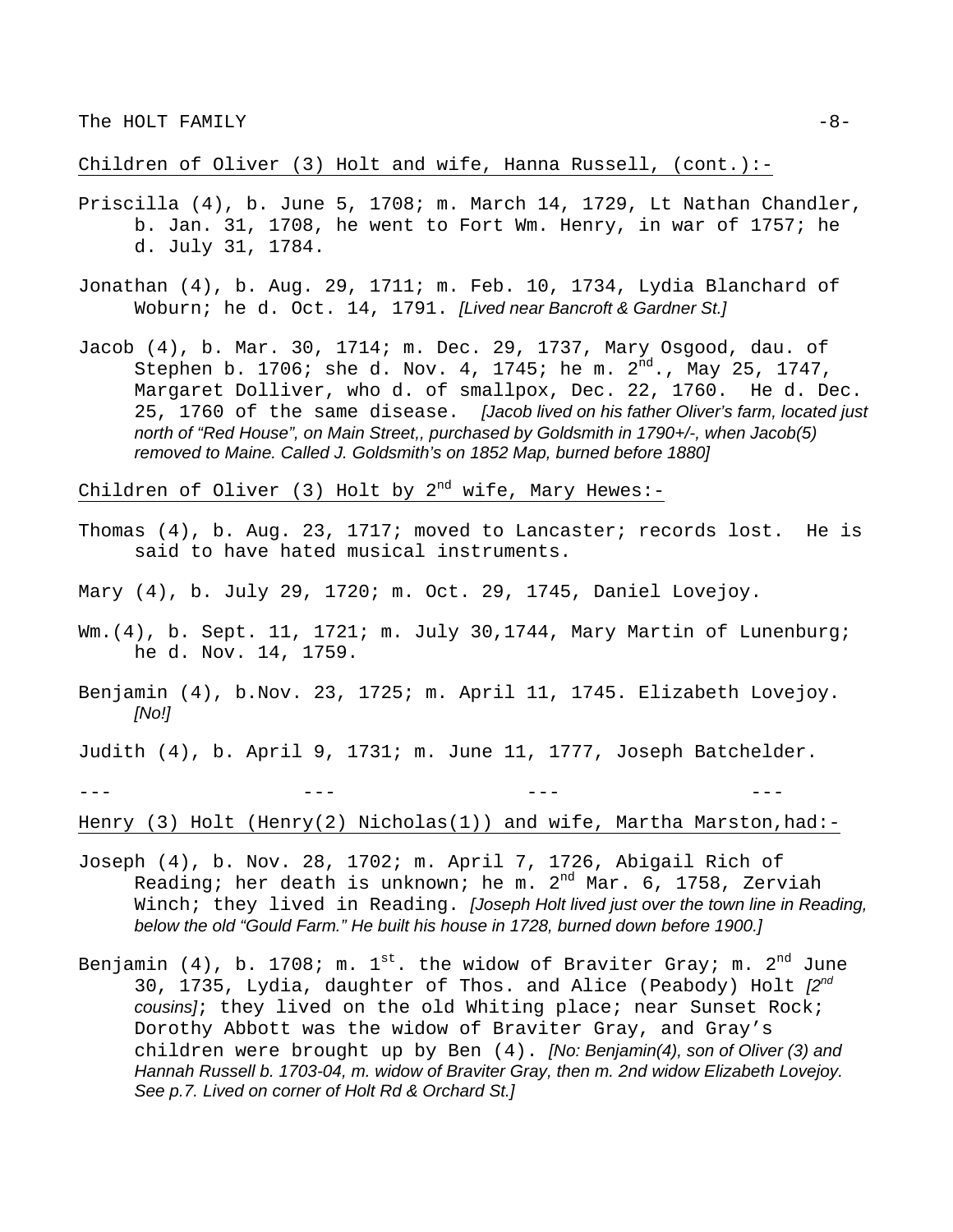The HOLT FAMILY  $-9-$ 

Children of Henry (3) Holt and wife, Martha Marston (cont.):-

- Henry (4), b. 1706, m. Jan. 6, 1736, Rebecca, daughter of Henry Gray(3) and wife, Mary Blunt; b. 1707; he d. Sept. 25, 1754; I think she d. Aug. 1775; the Baileys have a letter from the Gray kin to widow Rebecca Holt.
- Sara (4), b. 1707; m. June 12, 1728, Moses Peabody *[2nd cousin]*, b. 1708; son of Sam Peabody and w. Lydia *(3)* Holt.
- Ephraim (4), bapt. May 31, 1713; m. Feb. 13, 1735, Phebe Russell; he d. Dec. 31, 1749. She was dau. of Jn. and w. Sarah(Chandler) Russell; bapt. June 10, 1716. *[They were fined 40s. in 1735 for premarital sex! She m. 2nd Abraham Sheldon of Reading, 1750.]*
- Keturah (4), bapt.Feb. 27, 1715; m. Dec. 17, 1741, John Stewart; see Amherst
- Mary (4), b.March 28, 1717; m. Oct. 24, 1744, Joseph Peabody, of Boxford.
- Hanna (4), bapt. Aug. 16, 1719; on South Church records. Was she buried in So. Church Yd., Jan. 27, 1784 at 64?
- Bethia (4), bapt. March 19, 1721; d. unm. Jan. 20, 1805.

--- --- --- --- James (3) Holt (Henry(2) Nicholas(1)) and wife Susanna Preston, had:-

Abigail (4), b. March 20, 1705, d. Nov. 10, 1716.

James  $(4)$ , b. 1707; m. Oct. 22, 1733, Mary Chandler; she d. Feb. 10, 1751; *[James died Dec. 1, 1751. Proved, Dec. 16, 1751. Made brother Barzillai executor, who sold James Holt(3,4) farm to Jonathan Abbot, Jr. in 1762. James lived on Sunset Rock Road, marked Mrs. W.E. Holt on 1888 map]*

Zerviah (4), bapt. April 6, 1712; d. Oct. 9, 1715.

Barzellai (4), b. Oct. 25, 1715, m. 1st, Aug. 27, 1738, Elizabeth Goss, m. 2<sup>nd</sup> Feb. 22, 1759, Lois Allera; he was one of the settlers of West Boylston; lived in Marlboro, then a part of Shrewsbury; d. there 1774/

--- --- --- ---

Abigail (4), b. ; d. Feb. 20, 1716.

George (3) Holt (Henry(2)Nicholas(1)) and wife Elizabeth Farnum, had:-

*[house on Rt. 28, called J. Goldsmith on 1830 & 1852 maps, across from J. Jacques, "Old Fieldstones" Restaurant]* 

Zebedia (4), b. Jan. 25, 1700; m. Aug. 14, 1732, Sara, dau. of Joshua Flint and w. Debora Ingalls; b. June 21, 1716; moved to Windham, Conn., 1726 with parents; lived in Hampton; suicide, 1754.

Elizabeth (4), b. 1703; d. young.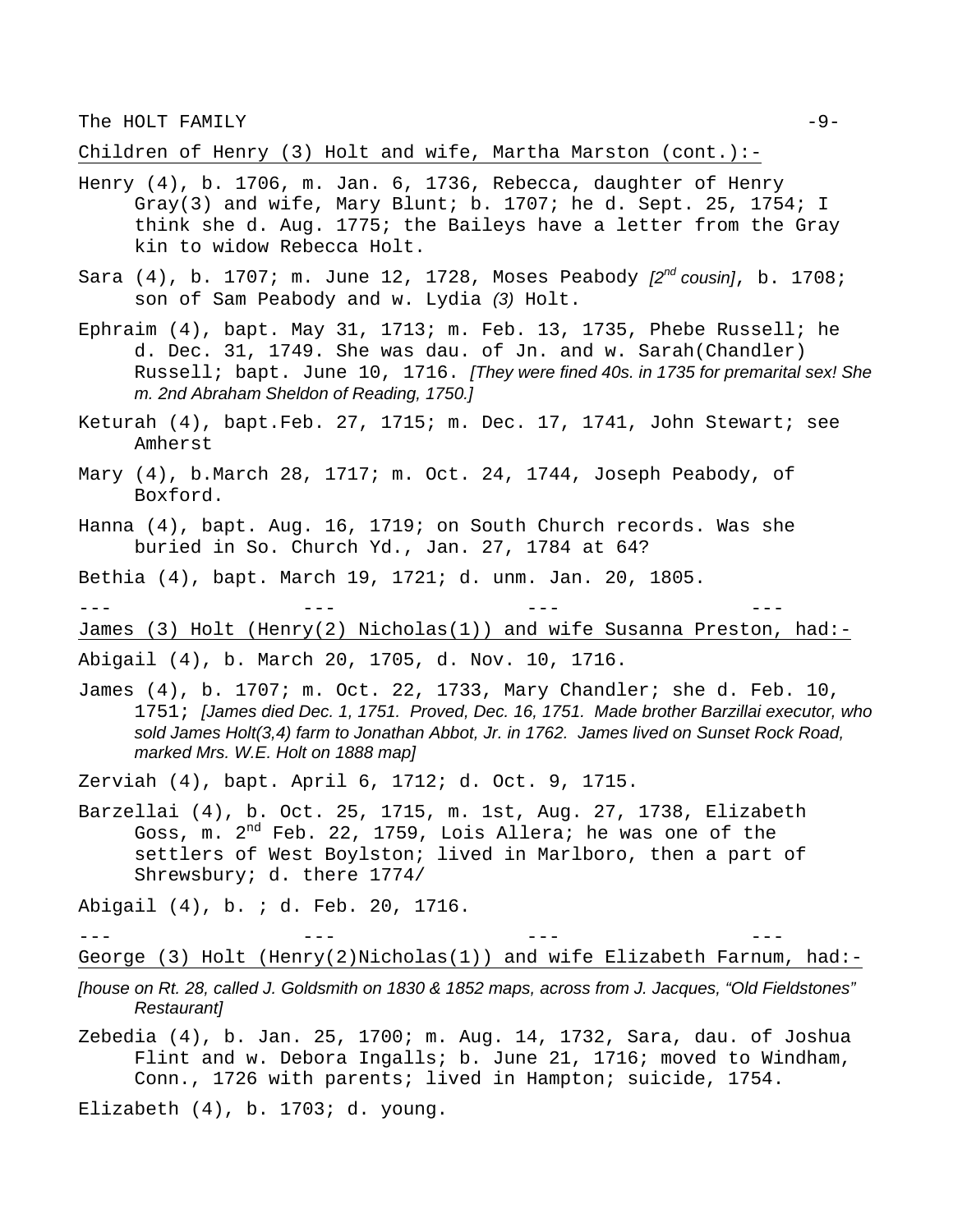## Children of George (3) Holt and wife, Elizabeth Farnum, (cont.):-

Elizabeth (4), b.1706;m. in Windham,Nov.16,1726, Sam Coburn;had 15 ch.

Dinah (4), b. 1710; m. to Windham, m. April 1, 1730, Nath'l C. Ford; he was b. June 3, 1710; she d. Jan. 12, 1763; he m.  $2^{nd}$ ., July 7, 1763, Hannah Bingham; she d. April 9, 1803, he d. Oct. 25, 1779 while husking corn in the barn; had 11 children.

George (4), b. Jan.2, 1713; went to Hampton, Conn.;m. 1745, Mary Allen.

Children of George (3) Holt by  $2^{nd}$  wife, Priscilla Preston:-

Elias (4), b. Jan. 16, 1716; d. Jan. 25, 1716.

Children of George (3) Holt by  $3^{rd}$  wife, Mary Bixby:-

Mary (4), b. March 4, 1717; (not named in father's will.)

Jonathan (4), bapt. Dec. 28, 1718; went to Conn.; m. April 12, 1738, Mary Parker; d. Dec. 10, 1800; had no children, so adopted a nephew, Jonathan, son of Zebadia (4) Holt, who was a Revolutionary veteran.

Josiah (4), b. July 2, 1721; d. before father made will.

- Nehemiah (4), b. April 3, 1723; went to Hampton, Conn.; was in the French and Indian War of 1754; m. Nov. 25, 1745, Anna Farnum, had 11 children; while he was away, at war 5 ch. died of camp dysentery; he d. April 17, 1790; she d. April 1, 1810.
- Priscilla (4), b. Sept. 4, 1725; m. Nov. 10, 1743, Ichabod Rogers.
- Hanna (4), b. in Hampton, March 11,1730;m. Oct.8, 1747, Jethro Rogers.

Sara (4), b. in Hampton, March 7, 1732; d. Oct. 26, 1761.

- Nath'l (4), b. in Hampton, March 18, 1734; m. Dec. 16, 1756, Phebe Canada; (was she a Kennedy-or was she an Indian!)
- --- --- --- ---

Paul (3) Holt (Henry(2) Nicholas(1)) and wife, Abigail Holt, had:-

- Abigail (4), b. Aug. 21, 1715; went to Hampton, Conn., 1722; m. Dec. 3, 1736, Jonathan Kingsbury; she d. Nov. 3, 1749.
- Paul (4), b. Aug. 1720; went to Hampton, 1726; m. Jan. 20, 1742, Mehitabel, dau. of Philemon Chandler; she was b. April 12, 1719; d. May 10, 1773; he d. Dec. 21, 1804.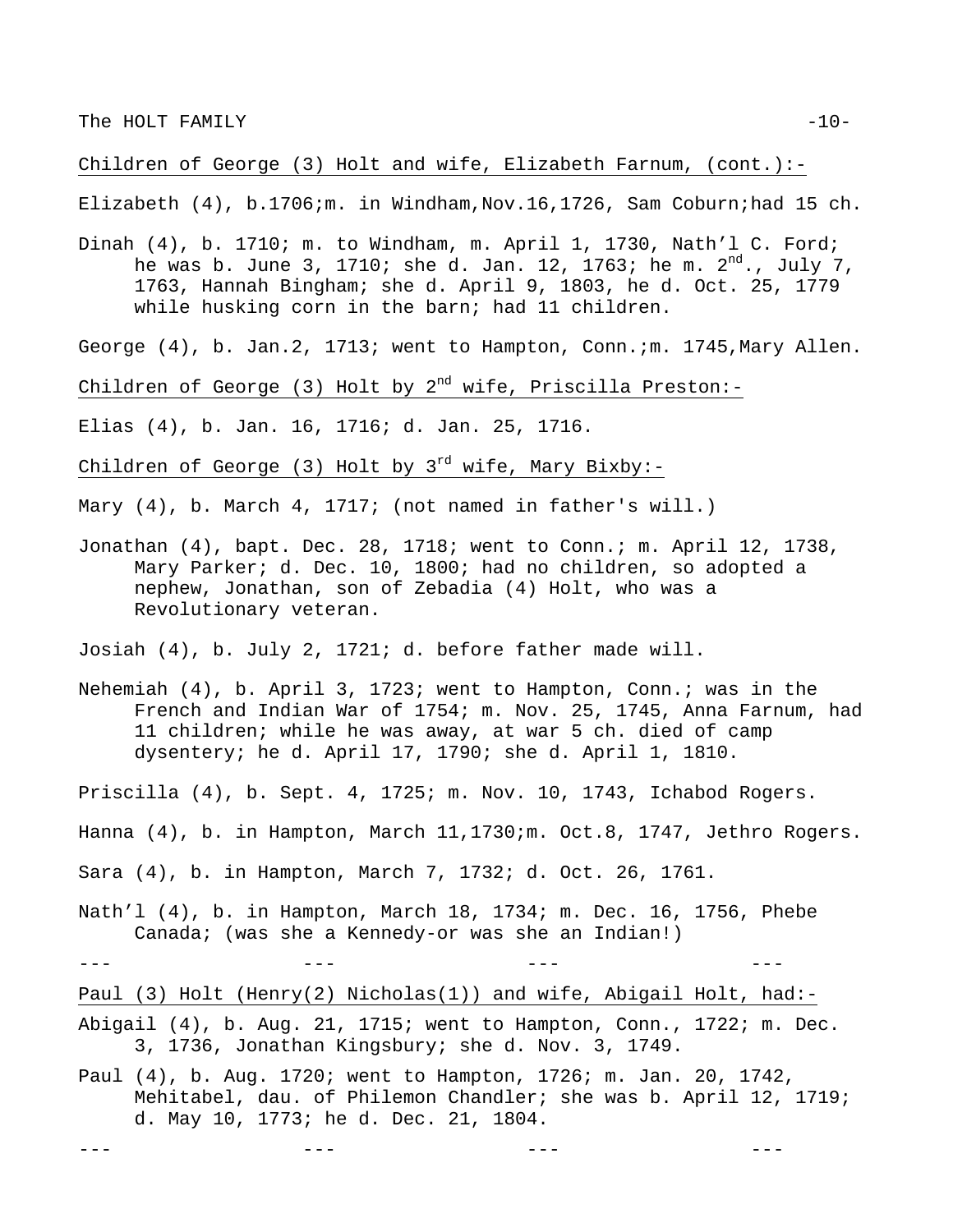The HOLT FAMILY  $-11-$ 

Humphrey (3) Holt(Henry(2)Nicholas(1) and wife, Abigail Fifield, had:-

Fifield (4), b. July 28, 1717; m. Aug. 31, 1741, Abigail Taylor of Salem, *[in 1763]* moved to Wilton, N.H. *[Cheever-Bancroft House on Bancroft Road. In 1763, sold 44 acre farm to Thomas Holt, Jr.(4), was original homestead of Henry(2), built before 1680.]*

Annie(4), born April 29, 1719 by South Ch. records; d. Oct. 8, 1741.

Sara (4), b. twin; April 29,1719 by South Ch. records; d. May 6, 1729.

- Humphrey b. 1721; d.y.
- Humphrey (4)  $2^{nd}$ , bapt. May 19, 1723; m. Jan.1, 1745, Elizabeth Kimball of Boxford; she d. Jan. 30, 1749; he m. 2nd., Nov. 30, 1749, Mary Holton; m. 3rd. Sept. 21, 1775, Abigail Very; she d. April 1, 1808 at 81; he d. April, 1785; he lived in Tewksbury, 1758-63.
- Jonathan (4), b. 1728; m. Feb. 25, 1752, Rachel Taylor, who d. April 21, 1753; he m. 2nd., Nov. 14, 1733, Susanna Holt; m. 3 $^{rd}$ , Jan. 13, 1802, Mrs. Azubah Searl (Butterfield),b. in Townsend, Nov. 13, 1767; he d. at Lunenburg, March 18, 1805; she m. Dec. 22, 1814, Woodis Lee; she d. in Fitchburg, Jan. 24, 1852 at 85.
- Shua (4), b. March 21, 1729; m. Nov. 6, 1754, Jonathan(4)*[5]* Holt, son of Sam(3)*[4]* and w. Jemima Gray; she d. Jan. 9, 1766; he had 2 more wives. *[Shua & Jonathan got 11 acre farm from father Humphrey on Bancroft Rd.]*
- Wm. (4), bapt. June 11, 1721.
- Mehitabel (4), bapt. Feb. 7, 1725; m. Oct. 13, 1748, David *[Daniel p.7]* Holt(4) of Lunenburg and Townsend, son of John (3)(Sam(2)

Sara (4), bapt. Nov. 13, 1726.

--- --- --- ---

Nicholas (3) Holt (Nicholas(2-1)) and wife, Mary Manning, had:-

Ben (4), b. July 23, 1709; m. April 7, 1737, Sara, daughter of Nathan and Sara (Bridges) Frye; she was b. 1717; they moved to Pembroke, N,H.; he d. 1784; she d. 1804; had 12 children.

Mary (4), b. Aug.1, 1711; m. Wm. Chandler; joined church Jan.12, 1729.

- Stephen (4), b. April 14, 1713; m. July 12, 1739, Mary Farnum; went to Pembroke,1738;returned 1750;lived in No.Andover; d.April 28,1798.
- Nicholas (4), b. Feb. 29, 1715; m. Apr. 26, 1739, Hanna Osgood who d. Apr. 22, 1744; he m. 2nd., 1748, Lois Phelps of Reading; was an inn holder at Blue Hills, Me., 1769; he d. March 1798; she d. Jan. 1814.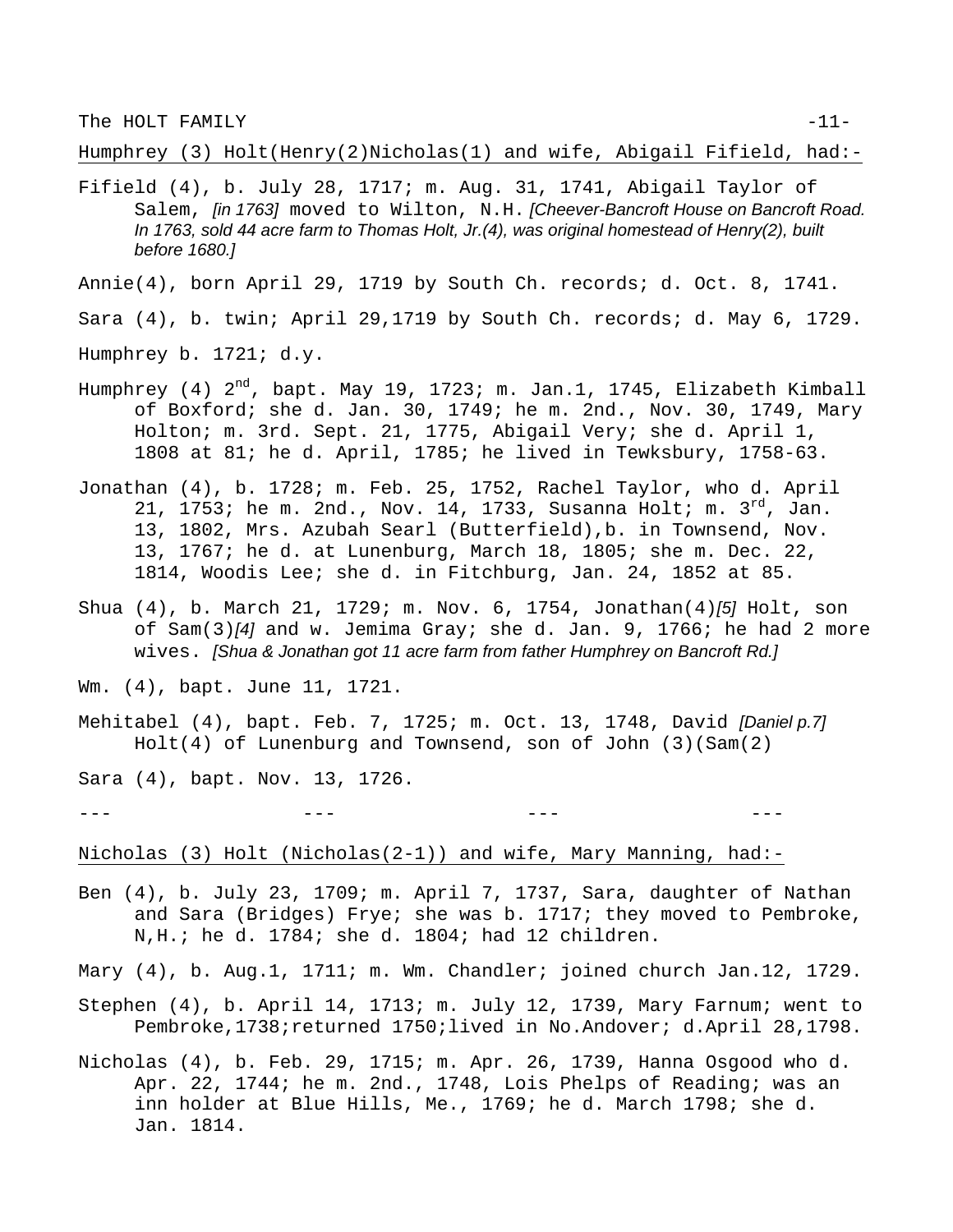Children of Nicholas (3) Holt and  $2^{nd}$  wife, Dorcas Abbott:-

- Timothy (4), bapt. Jan.17, 1721; m. Sept. 18, 1744, Elizabeth, dau. of John(3)Holt and w.Mehitabel *[2nd cousins]*; moved to Wilton *[1765]*, d. Nov. 1801. *[owned original homestead of Nicholas (1,2,3), sold it to Tom Holt (4). Original homestead burned 1888][Captain]*
- James(4), b. Jan. 13, 1723; m. April 10, 1746, Sara, dau. of Ben(3) and Elizabeth Abbott; she was b. Aug. 13, 1718; she d. Mar. 5, 1778; he m.  $2<sup>nd</sup>$ ., June 22, 1779, Phebe Ballard, the widow of Dr. Abiel Abbott; lived on the Hartwell Abbott farm; (Central Street past R.R. bridge) he d. Aug. 22, 1812.
- Nathan (4), b. Feb. 28, 1725; Harvard College, 1757; was a Rev.; m. Sara, dau. of George Abbott; she was b. Jan. 14, 1730; d. Dec. 26, 1797; he was at Danvers for 35 years; d. Aug. 1, 1792.
- Dorcas (4), b. Sept. 4, 1727; m. Jan. 26, 1749, Thomas(4) Holt, Jr. as his 2nd wife *[1st cousins]*; she d. in Wilton, N.H.; he owned the first gig driven in And.
- Joshua (4) b. June 30, 1730; m. Dec. 2, 1755, Phebe Farnum, a sister of Capt. Ben Farnum; he was a Deacon; a member of the State Legislature 21 years; he d. July 24, 1810; she d. Jan. 1806; home in West Parish.
- Daniel (4), b. Feb. 10, 1733; m. Nov. 29, 1759; Hanna(5), dau. of Thomas(4) Holt and w. Hanna Kimball; she d. Aug. 12, 1837 at 93; he d. 1778. *[lived at Caleb Abbott house on 1830 map, he bought it from older brother James(4) in 1777, who had bought it from oldest brother Nicholas(4)who built it in 1739 on his marriage to Hannah Osgood. 1st cousins once removed]*

Thomas (3) Holt (Nicholas (2-1)) and wife, Alice Peabody, had;-

- John (4), b. Sept. 5, 1709; m. Nov. 26, 1744 *[1739 Woburn V.R.]*,Sarah Wright, dau. of Thos. of Woburn; he lived awhile in Woburn; (Cutler sd. he m. 1739 *[correct]*, not 1744) and owned a tavern near the Wilmington 1ine about 1748. *[John was cut off from family, he wasn't mentioned in his father's will at all!]*
- Thomas (4), b. March 1712; m. Aug. 15, 1734, Hanna Kimball of Boxford, dau. of John Kimball and w. Eliz. Chapman; b. 1712; she d. June 12, 1748; he m. 2nd., Jan. 26, 1749, Dorcas, daughter of Nicholas(3) Holt and w. Dorcas Abbott*[1st cousins]*; she was b. Sept. 1727; d. in Wilton, N.H.; he d. Nov. 21, 1776.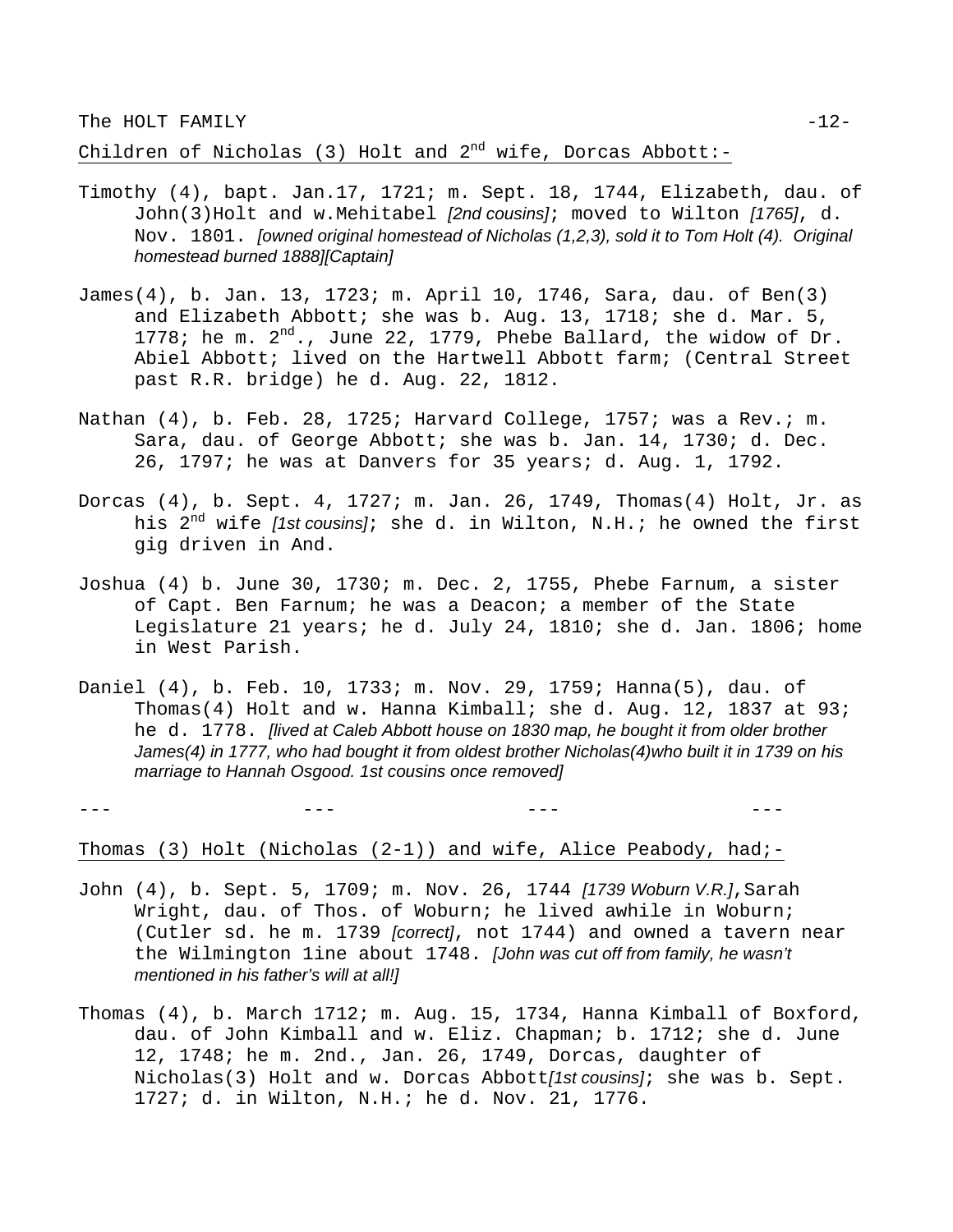The HOLT FAMILY  $-13-$ 

Children of Thomas (3) Holt and wife, Alice Peabody, (cont.):-

- Lydia (4), b. Jan. 2, 1714; m. Jan. 30, 1734, Ben(4) Holt, son of Henry(3) and Martha Marston *[2nd cousins]*; he d. July 19, 1784 at 76; she d. Sept. 30, 1778.
- Joseph (4), b. Feb. 28, 1716; m. Oct. 14, 1742, Mary, daughter of Stephen Abbott and wife, Sara; she was b. Aug. 10, 1713; they moved to Lunenburg, 1744; she d. Aug. 5, 1748; he m. 2nd., Dorcas Frost of Dunstable; she d. June 11, 1775.

Abiel (4), b. April 25, 1718; d. Sept. 11, 1744.

- William (4), b. Dec. 10, 1720; moved to Hampton, Conn.; m. 1st, July 1, 1742, Hanna (4), dau. of Abiel Holt *[1st cousins]*; she was b. April 17, 1723, she d. Jan. 25, 1750; he m. 2nd., May 14, 1752, Sybil Durkee; she d. Jan. 11, 1794 at 62; he d. Aug. 2, 1793.
- Alice (4), b. Sept. 18, 1723; m. March 13, 1739; John Barnard, Jr., of Andover.
- Jonathan (4), b. May 18, 1726, d. June 2.

--- --- --- ---

Robert (3) Holt (Nicholas(2-1)) and wife, Rebecca Preston, had:-

- Abigail (4), b. Aug. 12, 1719; d.y.
- Abigail (4) 2nd., b. Feb. 20, 1723; m. Nov. 5, 1741, David Kimball; she moved to Windham, Conn. with her parents and m. there.
- Sara (4), b. Feb. 20, 1723; a twin; prob. m. Josiah Peabody.
- Ephraim (4), b. in Windham, about 1724; m. Zerviah
- Martha (4), b. in Windham, April 4, 1725; m. Jan. 1, 1754, John Richardson, b. in Andover, called "son of Thomas the Irishman".
- Ezekiel (4), b. April 21, 1727; m. Nov. 5, 1746, Lucy Durkee who d. Aug. 11, 1747; he m. 2nd., May 2, 1748, Abiah Sessions; she d. May 23, 1811; he d. Jan. 6, 1807.
- Robert (3) Holt (Nicholas(2-1)) by  $2^{nd}$  wife, Bethia Peabody, had:-Mary (4), b. in Windham, Feb. 7, 1729.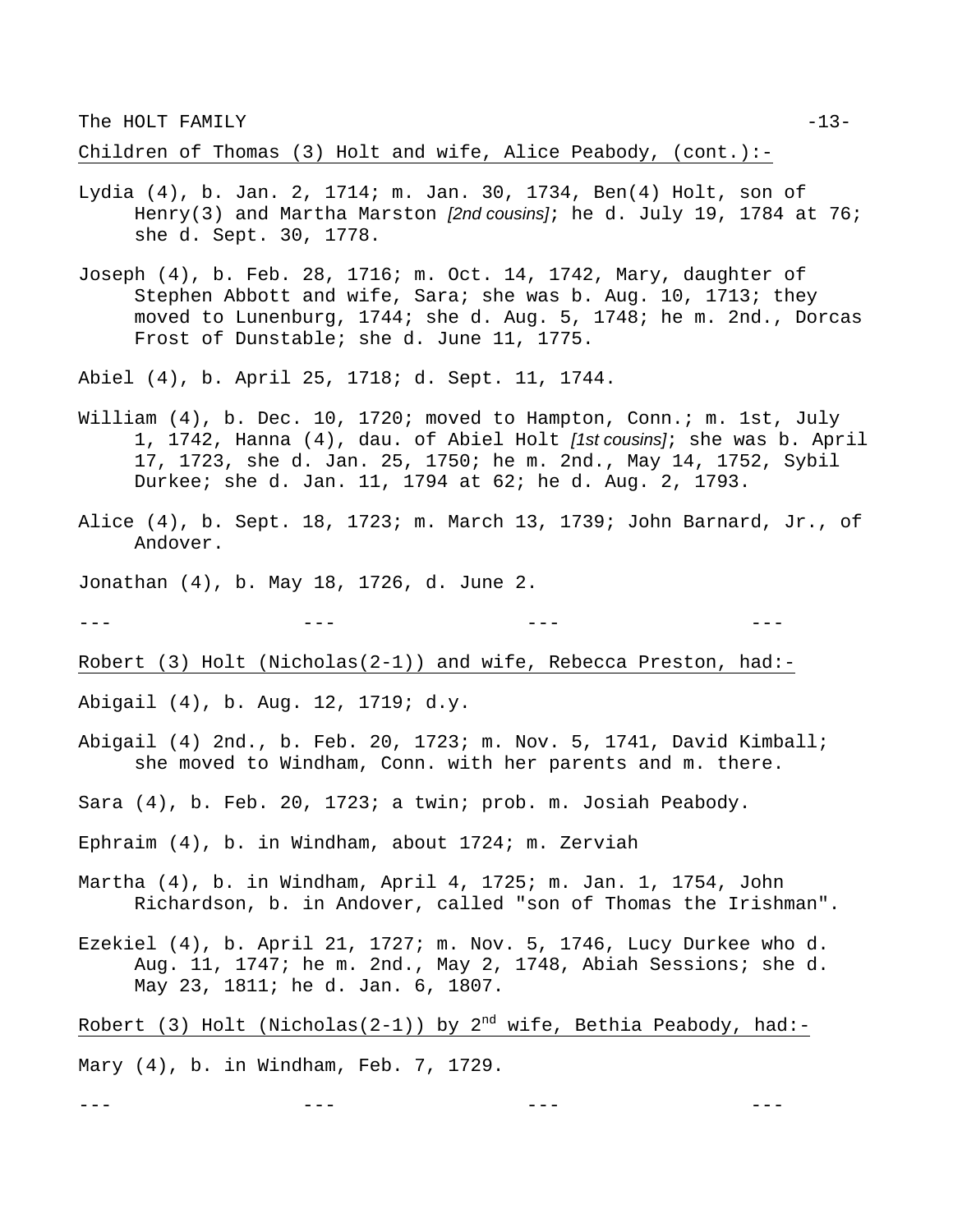Timothy (3) Holt (James(2)Nicholas(1)) and wife, Rhoda Chandler, had:-

Joseph (4), b. April 8, 1706; d.y.

- Rhoda (4), b. 1708; m. Nov. 13, 1728, Elias Whittemore, moved to Pembroke, N.H. 1738.
- James (4), b. Dec.11, 1711; published to Susann Nourse of Wilmington *[Reading]*, 1735; she was dau. of Jonathan and Abigail Nourse, b. Dec. 25, 1713 *[at Reading]*; she d. Feb. 20, 1742; he m. 2nd in Wilmington, Oct. 22, 1742, Martha Winn; she d. March 30, 1753. *[lived on Salem Street. He d. Sept. 2, 1775. Proved Nov. 7, 1775]*
- Timothy (4), b. April 16, 1714; m. Feb. 13, 1739, Hannah Dane, daughter of John Dane and w. Sarah Chandler; she was bapt. Dec. 14, 1718; she d. Feb. 6, 1802; he d. July 24, 1798; they lived on the farm of Nicholas (1), *[James(2),Timothy(3), now Kimball's. Lived on Holt Hill, at grandfather James(2) farm, house built 1705 by father Timothy(3).]*

Joseph (4), b. April 16, 1714; a twin; d. Aug. 20.

- Joseph  $(4)$   $2<sup>nd</sup>$ ., b. Feb. 14, 1718; Harvard College, 1739, went on Expedition to Canada, 1758; taught Grammar School in Andover and Wilton N.H. 1765; m. Jan. 17, 1745, Dolly Johnson; she was b. 1718; d. Dec. 30, 1753; she was of the line of Cornelius; he m. 2nd., Apr. 10, 1755, Miss Mary Russell, daughter of John and Hannah (Chandler) Russell; she was bapt. Feb. 23, 1729; he d. at Wilton, Aug. 1789; he was prominent in affairs in Andover and Wilton.
- Hannah (4), b. Dec. 18, 1709; (private record); m. March 22, 1733, Barachias Abbott; he was b. May 14, 1707, son of John Abbott and Elizabeth Harndine *[Harnden]*; he d. Oct. 2, 1784; she d. Aug. 2, 1775. *[lived on Stinson Rd. on Ralph Farnum farm, h. built by 1690].*
- Phebe (4), b. June 1, 1722; m. Jan. 11, 1742, Francis Phelps, son of Sam'l Phelps and w. Hanna Dane; he was b. Jan. 17, 1720; they did not live here. *[They lived in Pepperell].*

Priscilla (4) not on record.

Rebecca (4) not on record.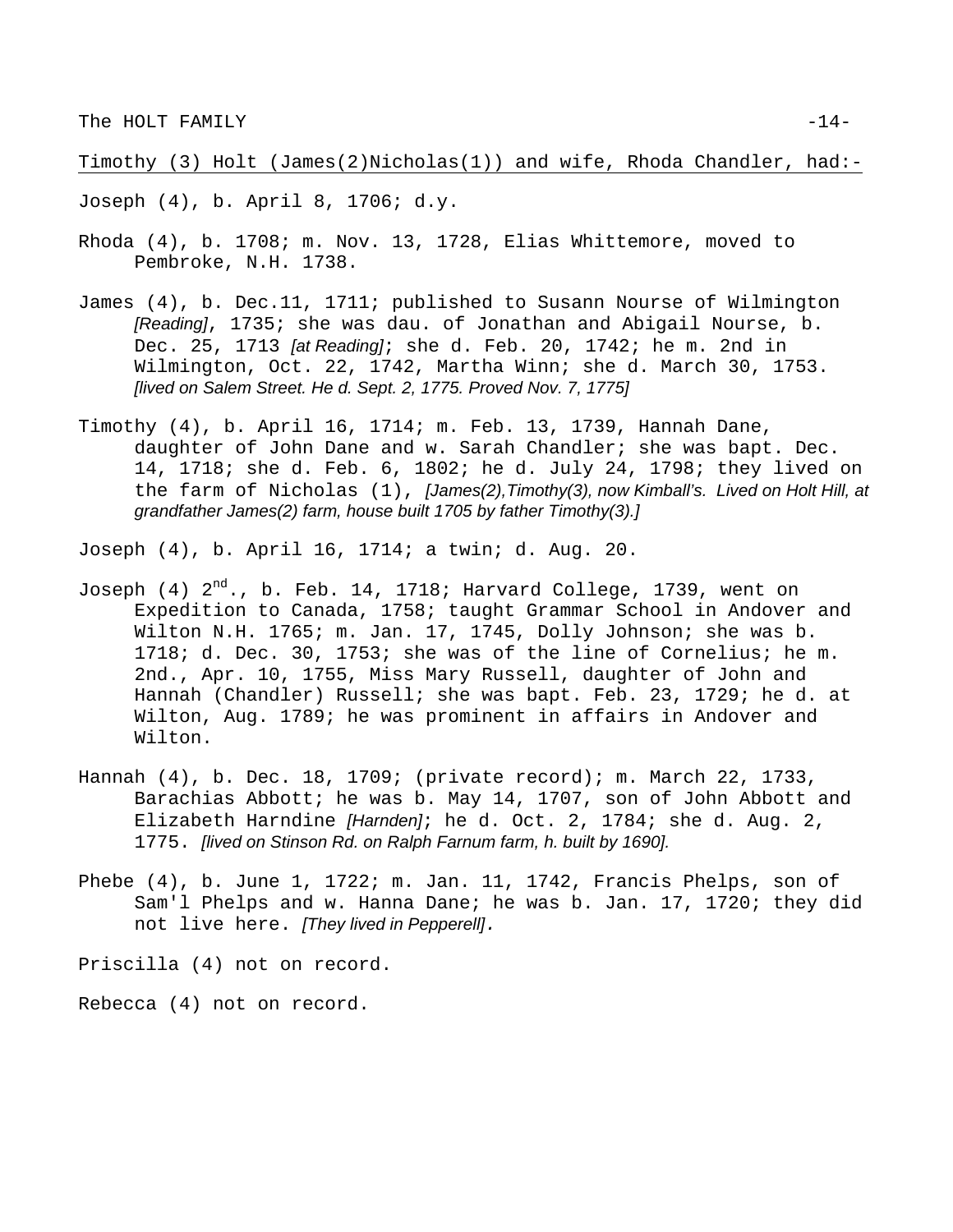The HOLT FAMILY  $-15-$ 

Moses (3) Holt(John(2) Nicholas(1)) and wife, Elizabeth Russell, had:-

- Moses (4), bapt. Oct. 21, 1716; m. July 9, 1741, Prudence Russell(4) prob. daughter of Lieut. Robert Russell(3) of Reading and w. Hannah Holt; Moses d. April 6, 1743; she m. 2nd., March 11, 1745, John Chand1er who d. May 11, 1759. There was one son Phineas Holt(5) whom the Holt book omitted, but the Chandler book has included. There is a very curious certificate of his birth in the Town Records, from the midwife. Prudence d. Nov.15, 1745. *[Phineas died 1761, estate was bought by Daniel Lovejoy & Mary Holt. They sold out in 1777 to the Cummings and went to Wilton, N.H. There's probate on this]*
- Elizabeth (4), b. May 12, 1720; pub. to Ben Blanchard of Dunstable, Oct. 1, 1743; went to Hollis, N.H.; d. there; he m. 2nd., Keziah Hastings.
- Mary (4), b. July 4, 1722; m. Dan Lovejoy, 1745. *[lived on her father's estate on Gray Rd., sold to Sam Cummings in 1778. 100 Acres N&S of Gray Rd. 1830 map has S.Cummings. This property was John Holt(2)'s 1/3 part of Nicholas(1) farm.]*

Sara (4), b. 1724; d. Jan. 19, 1738.

Samuel (4) Holt (Sam(3-2) Nicholas (1)) and wife, Jemima Gray, had:-

--- --- --- ---

Rebecca (5) bapt. Oct. 31, 1725; *[m. David Gray(3), Rebecca d. 1800, buried South Church in her 75th year.]*

Mary (5), b. Nov. 5, 1727; d. April 13, 1735.

- Jonathan (5), b. Feb.5, 1729; m. 1st, Nov. 6, 1754, Shua Holt(4), daughter of Humphrey Holt(3) and Abigail Fifield, she was b. 1729; she d. Jan. 9, 1766; he m.  $2^{nd}$ ., Sept. 24, 1766, Betty Gould of the Reading line; she d. Feb. 16, 1774 and is buried in South Yard; he m. 3rd., May 23, 1775, Elinor Johnson *[Upton]* of Reading, a widow. *[Jonathan(5) received 11 acre plot from his father-in-law Humphrey(3), and built house that is now on South Main Street & Bancroft Rd.]*
- Sam (5), b. Dec. 18, 1730; m. Feb. 14, 1760, Abigail, daughter of Josia Blanchard and w. Sarah; he was a cooper; went to Watertown and Newton, Mass; she d. Nov. 1, 1814 at 80; he d. Feb.3, 1802. *[Sam lived at Andover]*

Zebadia (5), b. June 1, 1733; d. Dec. 7, 1758.

Rebecca (5), b. Nov. 7, 1735*[?]*; m. June 3, 1756, David Gray; he committed suicide, Jan. 7, 1767 and was buried at the crossroads; she d. Ju1y, 1800. *[They lived on the Robert Gray (1,2,3) Estate across from Taft's on Salem Street & corner of Vine Street. This is the same Rebecca as the first Rebecca]*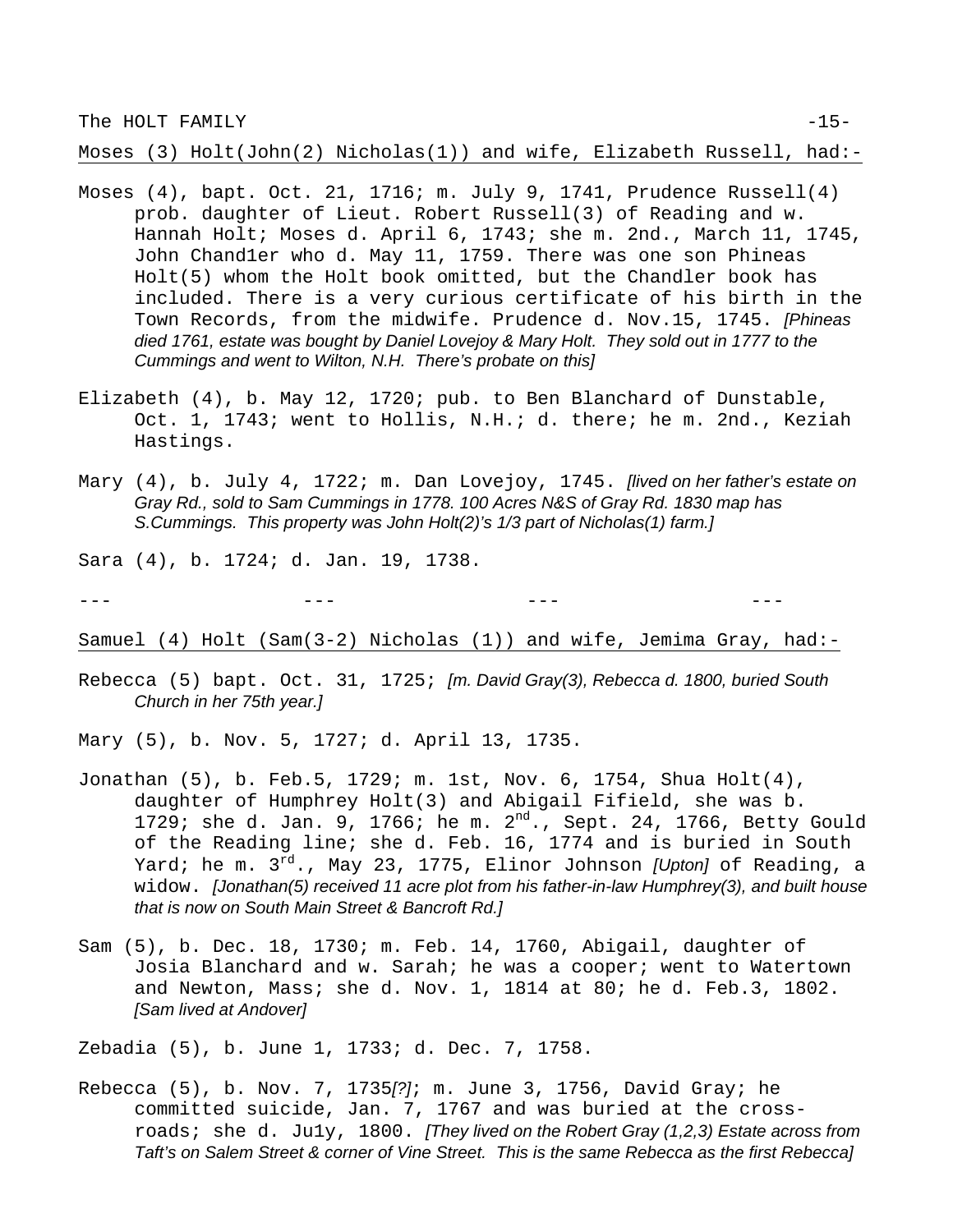Children of Samuel (4) Holt and wife, Jemima Gray, (cont.):-

- David (5), b. Aug. 28, 1737; m. June 26, 1764, Hanna, daughter of John Martin and wife, Hannah Steele; she was b. April 11, 1738; she d. Aug. 1831; he d. June 5, 1813. *[built house standing at end of lane, off of Holt Road, #109, built 1754 by John Holt(4)]*
- Jemima (5), b. Nov. 16, 1739; d. unm. *[Jan. 31, 1829]*, she was a schoolteacher. *[89 years. Will written May 1, 1812, proved 1829]*

Ambrose (5), b. Sept. 20, 1742.

Dinah (5), b. Nov. 6, 1744; m. 1765 Asa (5) Holt, son of Thomas(3) Holt and w. Hannah Kimball*[3rd cousins]*; they lived on the Wilmington line at first; Dinah d. Nov. 20, 1780; he m.  $2^{nd}$ ., 1781, widow Lydia Patten, dau. of Jonathan Stevens and wife, Lydia Felch of Reading. *[Asa & Dinah Holt live in Nicholas (1) Holt house on Tucker Road]*

--- --- --- ---

Obadia (4) Holt (Sam(3-2) Nicholas(1)) and wife Rebecca Farnum, had:-

- *[Obadiah Holt drowned in Kennebec River, Maine, in 1739. Obadiah Holt was a "Snowshoe Man" from 1718 to 1724 at York, ME.]*
- Hannah (5), bapt. Nov. 19; b. May 24, 1727.
- Mehitabel (5), b. Aug. 21, 1728.
- Isaac (5), b. Oct. 30, 1729; m. 1757, Mary Marble *["at Beverly"]* of Washington, N.H.; went to Amherst, he d. about 1780.
- Obadia (5), b. May 6, 1731.
- James (5), b. 1732; sd. to m. 1st. Mehitabe1 Holt *[1st cousins]*, Jan. 2, 1755; she d. March 4, 1767; he m.  $2^{nd}$ , Dorothy Lovejoy, 1759.
- Rhoda (5), b. Feb. 1733;
- Job (5), b. Feb. 28, 1739; born after father's death.
- (Some of the children may have gone to the home of Joseph Berry of Midd1eton, whom their mother married in 1742.)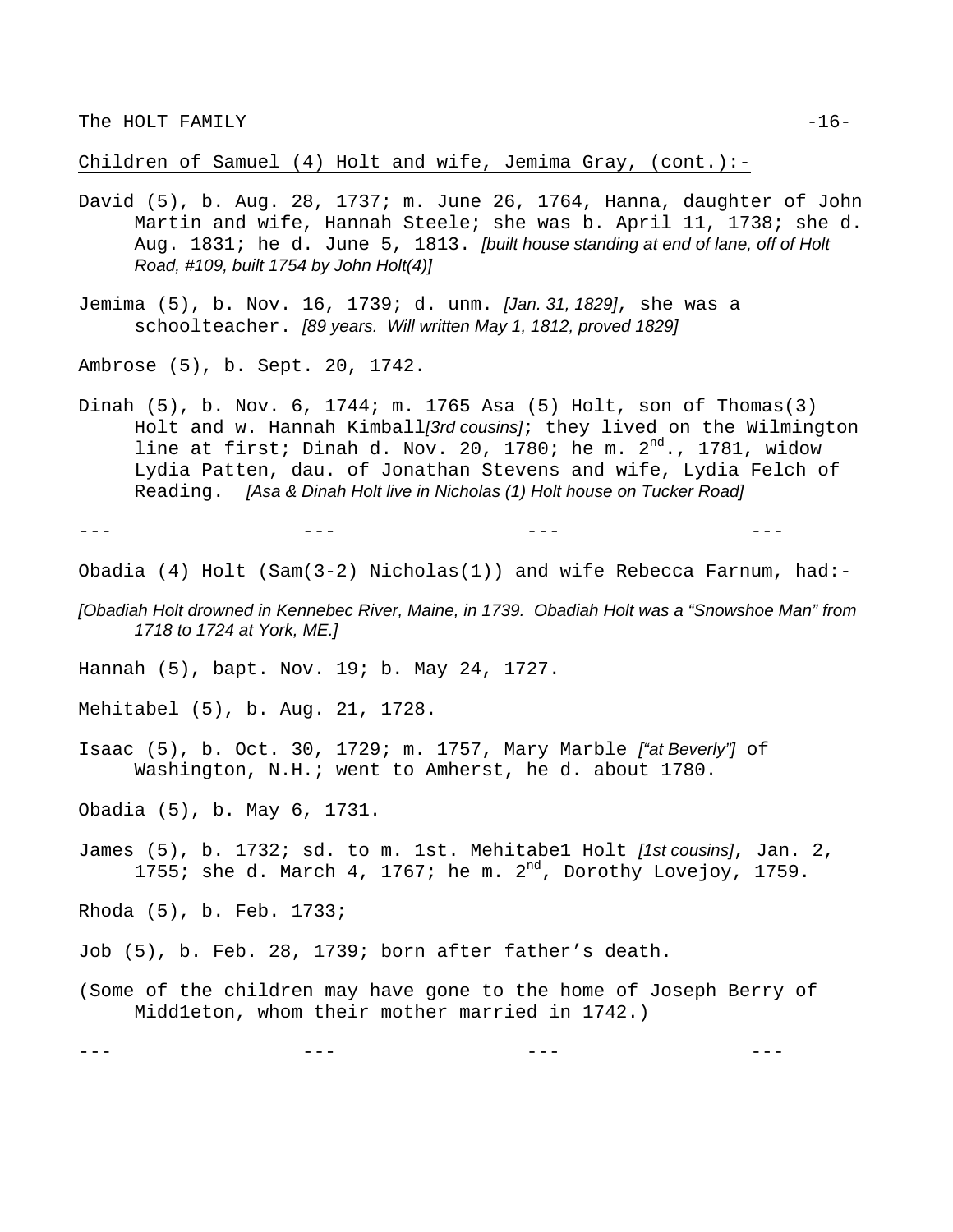## Ebenezer(4) Holt (Sam(3-2) Nicholas(1)) and wife, Mehitabel Stevens:-

- Ebenezer (5), b. Sept. 7, 1730; m. Feb. 15, 1753, Lydia Peabody; she was b. July 5, 1731; they are thought to have gone to Amherst.
- Mehitabel (5), b. Sept. 3, 1733; m. Jan. 2, 1735, her cousin, James Holt *[1st cousins]*, son of Obadia(4) and Rebecca (Farnum).
- Rachel (5), b. June 18, 1737; a twin; d. July 14, 1737.
- Priscilla (5), b. June 18, 1737; a twin.
- Rachel (5) 2nd., a twin; b. July 7, 1741; d. July 14, 1747.
- Ezekiel (5), a twin; b. July 7, 1741; had a wife, Mary; lived in Mt. Vernon, N.H.; 1st child was b. 1773.
- Reuben(5), b. June 27, 1744; settled in Landgrove, VT; wife not known; he d. March 2, 1836.
- Hephziba(5), b. June 13, 1748.
- Hanna (5), b. Oct. 27, 1749.

John (4) Holt (Sam(3-2) Nicholas(1)) and wife, Mary Lewis, had:-

- John (5) *[called 4th and Ensign]*, b. March 16, 1732; m. 1st, Nov. 28, 1753, widow Lydia Farnum, who d. May 7, 1756; he m.  $2<sup>nd</sup>$ , March 10, 1757, Rachel Varnum; he d. June 12, 1765. *[Intestate, proved July 11, 1765. Estate sold to Nathan Holt (5) in 1767 by Barrachais Abbot, executor. House on 107 Holt Road moved in 1914 to face Holt Rd (Near Reservoir on North Side of lane opposite Stinson Rd. and David Holt(5) house at #109 Holt Road]*
- Jeremia (5), b. March 31, 1734, m. April 21, 1716*[bad date]*, Hanna (4) Holt, dau. of Barrachius Abbott and Hanna Holt; she was b. May 29, 1737; she d. Nov. 1812; he d. 1816 in Wilton, N.H.
- Mary (5), b. April 12, 1737; m. Nov. 4, 1756, Samuel Pettingill; he was son of Nath'l Pettingill and Susanna (Abbott), b. March 16, 1731-2. *[died in Wilton. Had house on east side, on Holt Rd., opposite where Bancroft intersects]*
- Amos (5), b. May 9, 1740; m. June 29, 1762, Jemima Ingalls, daughter of Francis and Lydia Ingalls; she was b. 1739-40; she d. Jan. 31, 1829; he d. 1820.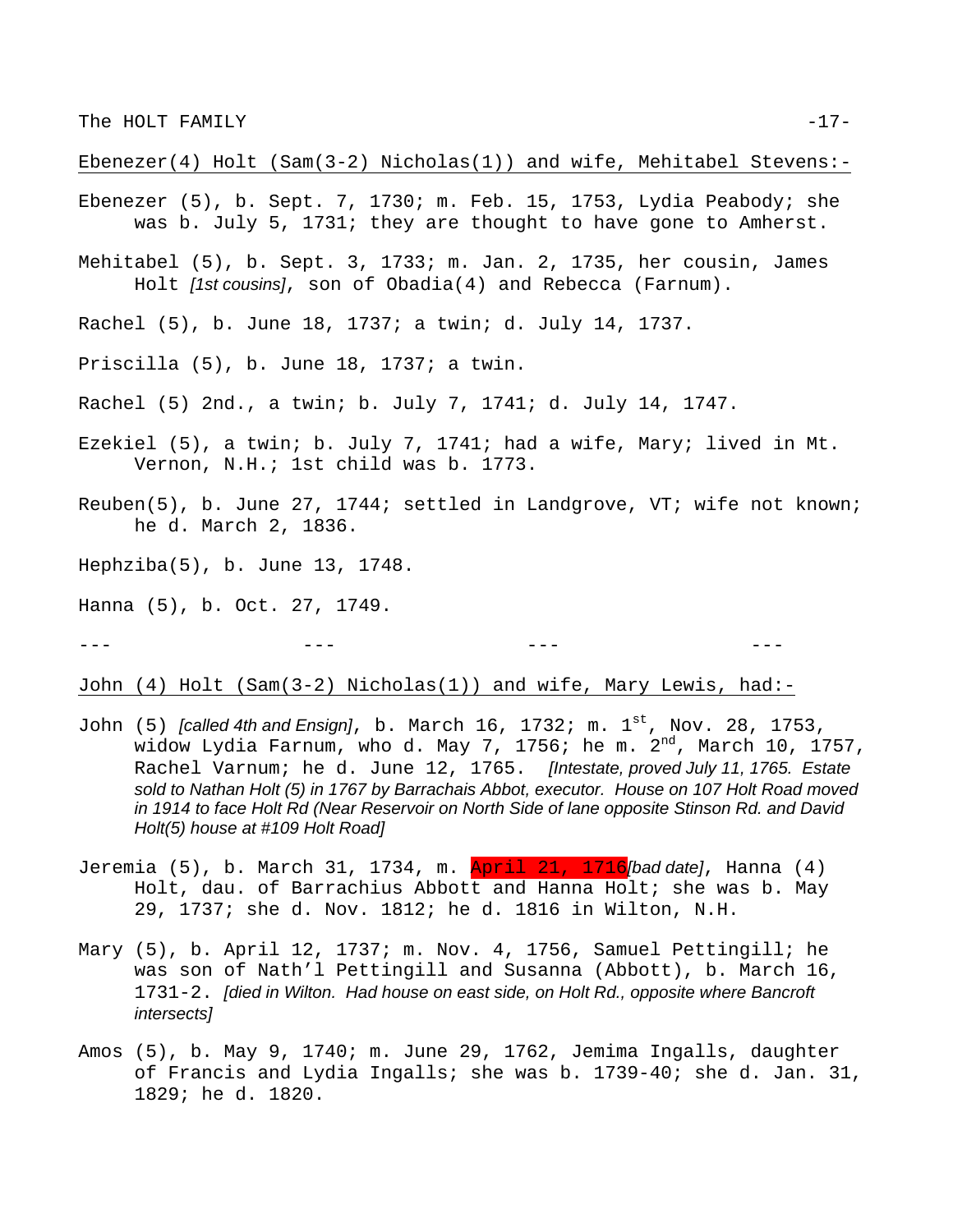Children of John(4) Holt and wife, Mary Lewis, (cont.):-

Nelly (or Elinor)(5), bapt. June 27, 1743; m. Aaron Blanchard, Jan. 5, 1762; he was b. July 27, 1740, the son of Thos. Blanchard and w. Eliz. Johnson, of West Andover; they lived on the old farm near the Parker Winning place, part of the Blanchard grant held longest by the heirs; she d. May 5, 1788 and is buried in South Yard; he m. 2<sup>nd</sup>, widow Mehitabel Chase, Sept. 21, 1789. I think they are buried in the Dracut Yard, as their children lived in Dracut.

Reuben (5), b. June 27, 1744; death not recorded.

Daniel (5), bapt. Jan. 12, 1746; think he m. Mehitabel Putnam; went to Wilton; she d. 1799; he d. Nov. 5, 1778.

Children of John(4) Holt by  $2^{nd}$  wife, Debora Stevens:-

Deborah (5), b. Nov. 17, 1747; d. Feb. 23, 1769.

- Samuel (5), b. May 1, 1749; he was in the Revolution; went as a Minute Man in Sept. 1776; then to New York in Smith's Co., Baldwin's Rgt; served 4 months; he m. in 1770, Lydia Adams, daughter of Ephraim Adams of Dunstable; he d. at Temple, N.H. Dec. 5, 1799; she was b. July 27, 1749; d. June 24, 1844.
- Peter (5), b. Sept. 30, 1752; m. Hephzibah Stevens, int. Dec. 28, 1776; she was dau. of Thos. Stevens and wife Sarah Gray; she was b. Jan. 18, 1757; d. before 1812, according to South Ch. Manual; he d. here Jan. 9, 1830; 1ived on County *[Wildwood]* Road to Salem, on land taken over by Wm. Jenkins' heirs. *[On Wildwood, just before Salem St., the old house called Buxton's on 1830 map]*

Phebe (5), b. Feb. 3, 1757.

(In 1718 the Town laid out a highway, S and SW from Henry Holt's place to John Russell's 1ots- the way ran S and SW of John Holt's lots and he got 3 1/4 acres to make up losses; the way ran North of Sam Holt's and he also got land. This old highway of 1718 appears to be the one which Alice Gray disputed - and it was made a highway by the Town in 1850 before Henry Gray bought up the Jenkins' property.)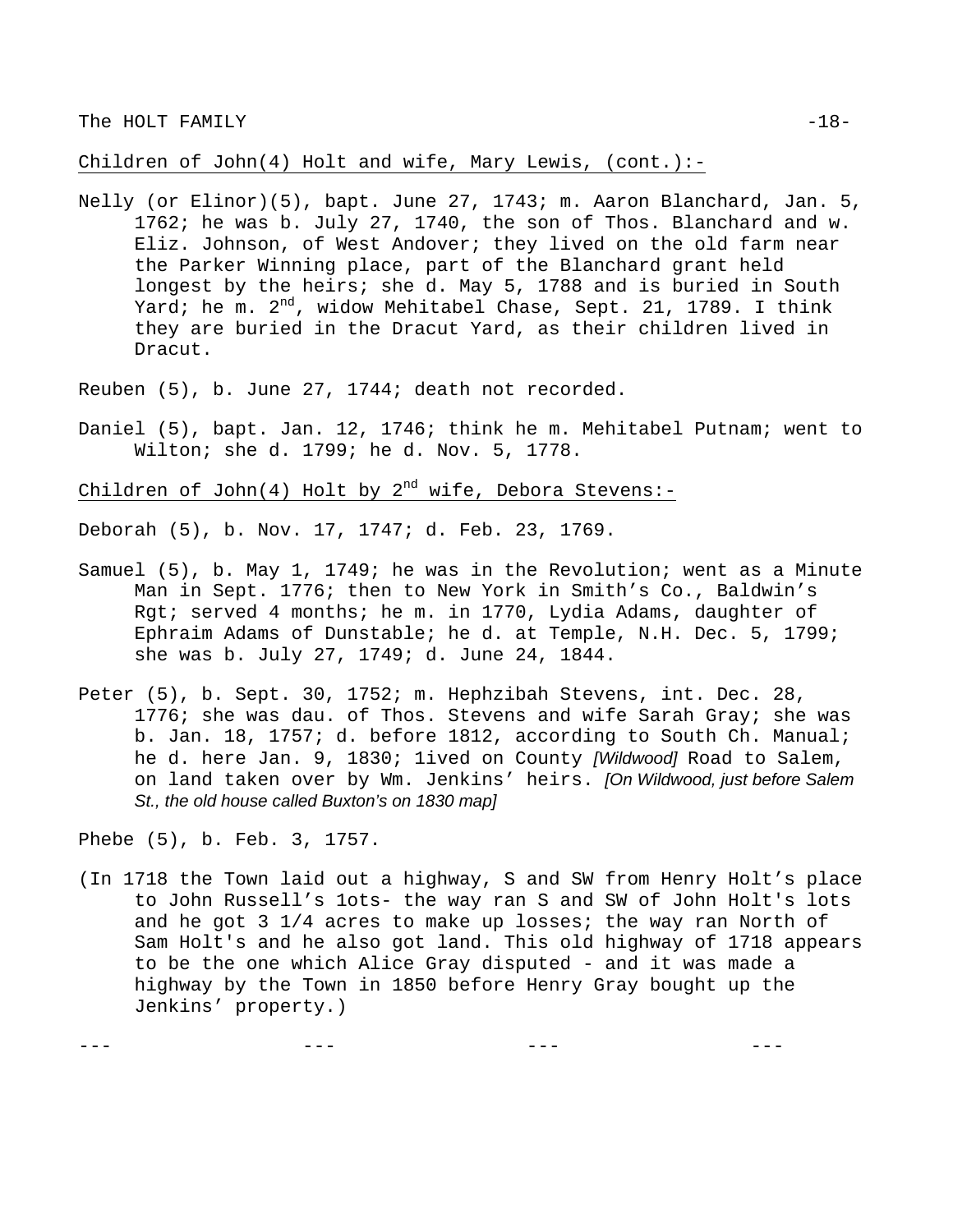The HOLT FAMILY  $-19-$ 

Joshua(4) Holt(Jn.(3) Sam(2) Nicholas(1)) and wife, Ruth Burnap, had:-

Samuel (5), bapt. in So. Church, May 18, 1750;-

- Isaac (5), b. May 15, 1752; lived in West Parish; m. Jan. 8, 1778, Hanna, daughter of Sam and Hanna (Shattuck) Stevens; she d. June 18, 1814 at 62;( b. May 22, 1754) buried in South Yard; he d. Oct. 11, 1821.
- Israel (5), bpt. May 19, 1754; m. Abigail Bailey, March 18, 1783; see Poor's "Merrimac Valley" tribe.)
- Ruth (5), bpt. May 14, 1756; b. May 11, 1756; d. June 29, 1757.

Ruth (5)  $2^{nd}$ ., b. May 11, 1758, d. unm in North Andover, Aug. 17, 1835. Uzziel (5), bpt. May 1, 1761; d. Feb. 19, 1762.

Hannah (5), b. March 17, 1764; m. Jan. 4, 1781, Wm. Phelps of Salem. Uzziel(5),(2), b. April 12, 1766.

- Micah (5), b. March 31, 1768; m. Rachel Cook, April 15, 1798; no clue to her parentage or death; he d. in North Andover in home near Unitarian Church, Sept. 5, 1840.
- Tabitha (5), b. Feb. 20, 1770, d. unm. March 17, 1849; buried in Unitarian Church Yard, North Andover.
- Stephen (5)

Chloe (5), bpt. June 4, 1775; m, Francis Bowen of Greenfield, N.H., Oct. 23, 1798.

--- --- --- ---

Oliver Holt(4)(Oliver(3)Henry(2)Nicholas(1)) and wife, Susanna Wright: *[lived on Wildwood about where Rt 125 now bisects it.]* 

Oliver(5), b. June 1, 1723; d. April 15, 1738.

Nath'l (5), b. Nov. 23, 1725. *[blacksmith, inherited his father's estate in 1760, when Oliver(4) died of smallpox]*

Hanna (5), b. Aug. 29, 1728; m. Nov. 16, 1752, John Stiles.

Susanna (5), b. April 7, 1731; d. Jan. 16, 1748.

Beulah (5), b. Apr. 12, 1744; m. Apr. 26, 1770, John Gray, son of Ed. and Hanna. *[lived at Salem, MA. 4 Children baptized at Salem]*

Uriah (5), b. Dec. 1, 1733.

Asa (5), b. Aug. 4, 1736; d. Jan. 25, 1738.

Oliver (5), b. Jan. 24, 1740; m. Oct. 8, 1761, Eunice Raymond of Beverly. *[moved to NH]*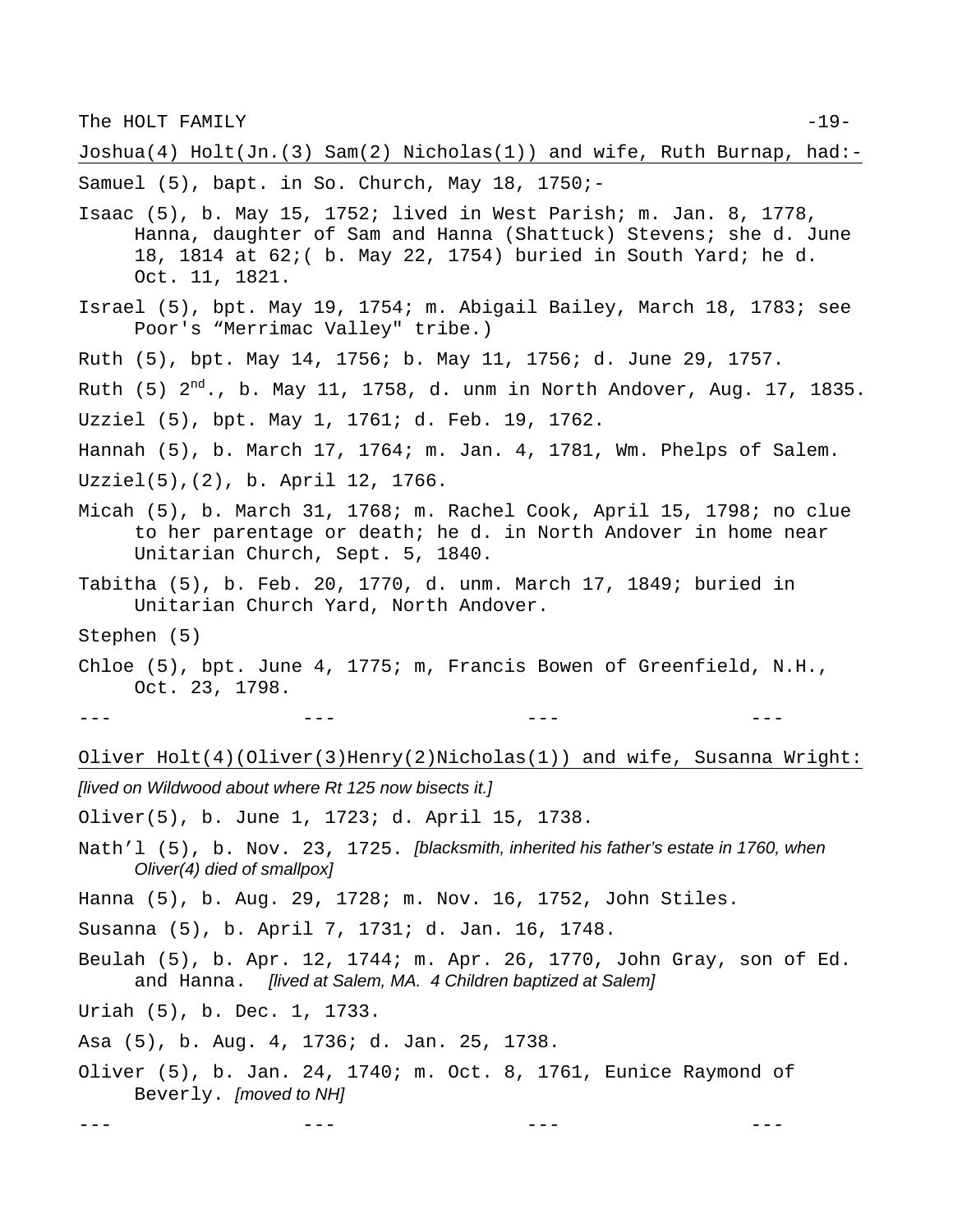David (4) Holt (Oliver(3)Henry(2)Nicholas(1)) and wife, Sara Russell:-

- Sara (5), b. Nov. 20, 1733; m. May 26, 1757, James Barnard; she d. Sept. 30, 1769; he was son of Jas. and Abigail(Wilson )Barnard.
- Dorcas (5), b. Jan. 31, 1736; d. Sept. 8, 1736.
- Dorcas (5)  $2^{nd}$ ., b. Jul. 31, 1737; m.
- David (5), b. July 4, 1740; m. June 1, 1769, Rebecca Osgood who d. May 21, 1790; she was dau. of Sam Osgood and w. Dorothy Wardwell.

Lois (5), b. June 28, 1743; d. unm. Aug. 20, 1812.

Eunice (5), b. May 22, 1747.

--- --- --- ---

Lieut. Jonathan (4) Holt (Oliver(3) Henry(2) Nicholas(1)) and Lydia Blanchard:-

Lydia (5), b. March 7, 1736; d.y.

Jonathan (5), b. Sept. 29, 1738; m. Dec. 3l, 1761, Ruth Kimball; was a Deacon; moved to Albany, ME., 1803.

Lydia (5), b. March 16, 1740; d. March 20, 1758.

Rose (5), b. Jan. 5, 1742; d. March 1784.

- Moses (5), b. Jan. 5, 1742 *[a twin]*; d. Jan. 9, 1772; m. 1771, Mary Colton, dau. of Deacon Wm. of Portland, Me.; he was a graduate of Harvard, 1767; taught and was a preacher; she m. 2nd., 1778, Stephen Hall, son of Rev. Willard Hall of Westford; she d. July 27, 1808, he d. 1795.
- Hanna (5), b. Dec. 19, 1745; m. Nathan Ballard; moved to Wilton and Concord; he d. June 14, 1835 at 90; he was son of Timothy and Hanna (Chandler) Ballard, b. Nov. 1, 1744.

--- --- --- ---

Jacob (4) Holt (Oliver(3) Henry(2) Nicholas(1)) and Mary Osgood, had:-

Jacob(5), b. March 29, 1739; m. March 22, 1764, Rhoda, daughter of Eph. Abbott, b. July 3, 1749; he was at Bunker Hill; moved to Albany, ME., 1795; went 200 miles in 15 days on an ox sled, with wife, 2 sons and a daughter; they were the  $3^{rd}$  family there. He d. May 12, 1816; she d. Jan. 1820.*[inherited Oliver Holt(3) estate, on road to Reading; house was on the corner of the present Ballardvale St and Turnpike. Marked J. Goldsmith on 1830-1852 maps. 60 acres on west side of road, 10 acres on east]*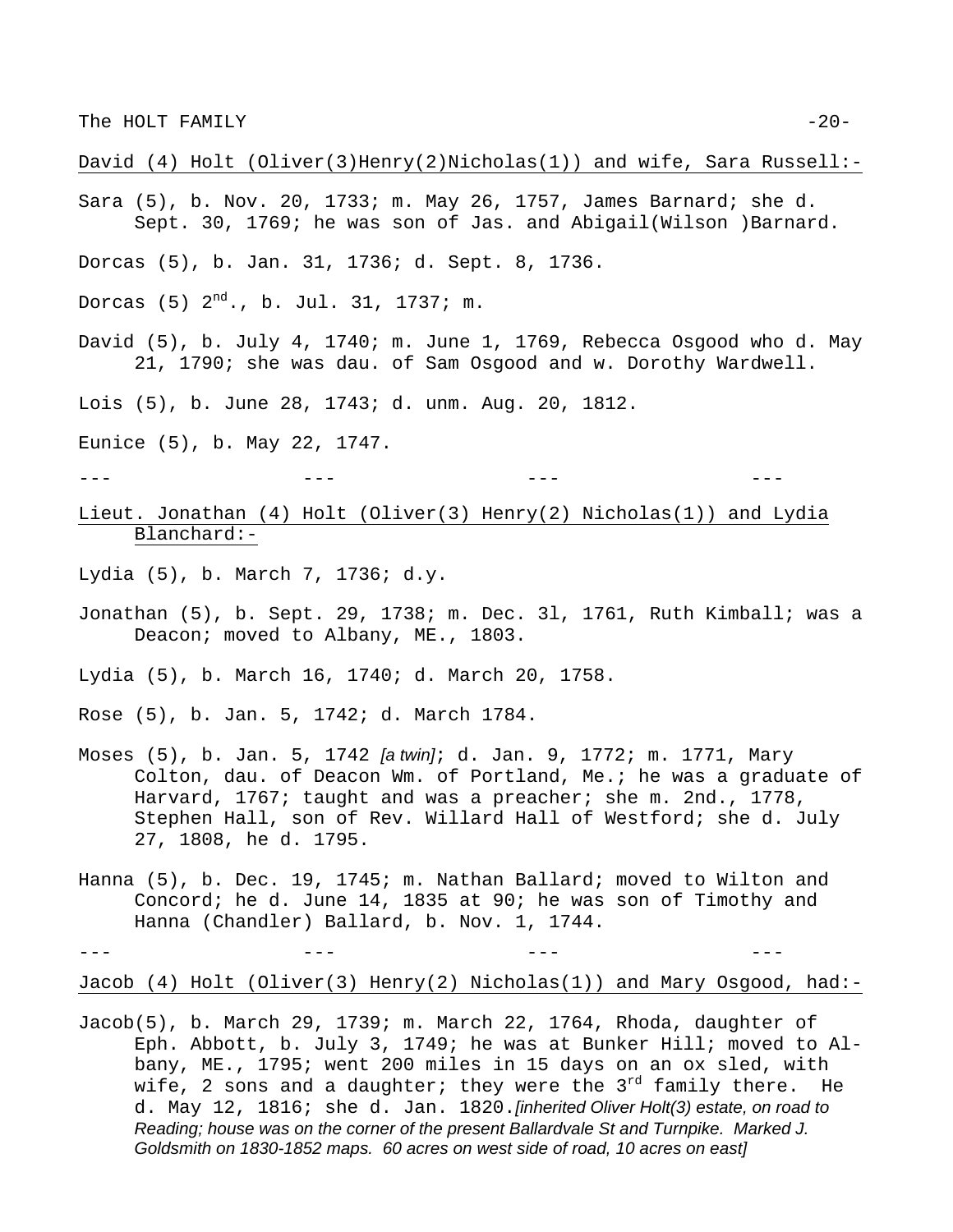The HOLT FAMILY  $-21-$ 

Children of Jacob (4) Holt and wife, Mary Osgood, (cont.) :-

Nehemiah (5), b. Oct. 24, 1740; probably a merchant of Salem with daughters: Esther Andrews; Mary Proctor; and son, Nehemia.

Mary (5), bapt. March 25, 1744; death not recorded.

Mary (5)  $2^{nd}$ ., bpt. Sept. 1, 1745; d. Oct. 17, 1745.

Children of Jacob (4) Holt by  $2^{nd}$  wife, Margaret Dolliver:-

Elizabeth(5),b. Jan. 24, 1748;may be the one who m. Isaac Frye, June 1, 1769.

David (5), b. July 13, 1749; d. Dec. 18, 1749.

Tabitha (5), b. May 19, 1753; m. Nov. 16, 1769, Abiel Stevens, Jr., died Sept. 23, 1778; he was probably the son of John Stevens and wife, Lydia Gray, b. March 24, 1750; death unknown.

Abigail (5), ???

--- --- --- ---

William (4) Holt (Oliver(3)Henry(2)Nicholas(1)) and Mary Martin, had:-

- William (5), b. Feb. 16, 1744; went to Lunenburg; m. March 12, 1769, Hannah Pike, who was b. Sept. 17, 1748; he d. at New Salem, Mass., Jan. 7, 1808.
- David (5), b. in Lunenburg.
- Humphrey (5)

Mary (5), b. ; m. a Bosworth of Royalston, Vt.

Sarah (5), b. ; m. a Carr; moved to Pennsylvania; the line went to New Salem and Lunenburg, usually.

--- --- --- ---

Ben(4) Holt(Oliver(3)Henry(2)Nicholas(1) and wife, Elizabeth Lovejoy:-

- Hanna (5), b. Nov. 15, 1749; d. June 24, 1767. *[He left his estate to son-in-law James Holt Jr., in Andover, see Essex Probate Docket #13625 (Salem)]*
- The Ben Holts are much confused: Ben, son of Henry(3), remained in Andover; Ben, son of Nicholas(3) went to Pembroke and the line of Ben, son of Oliver(3) is doubtful, except for this one child, Hanna.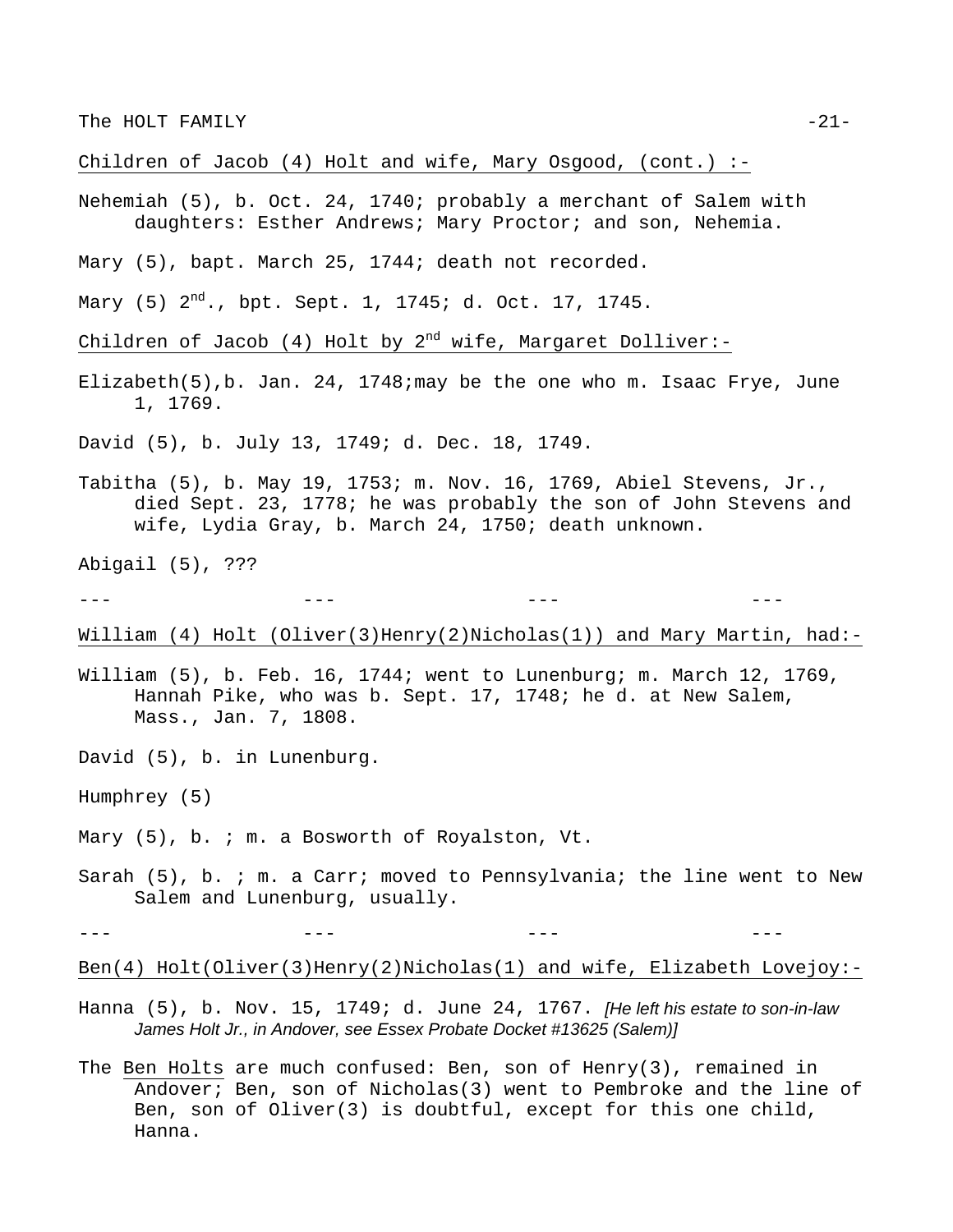Joseph (4) Holt (Henry(3-2) Nicholas(1)) and wife, Abigail Rich, had:- *[lived on Central St in N. Reading at Andover line, just below Gould Farm]*

- Joseph (5), b. Jan. 16, 1727; lived in Reading; m. Abigail Bryant, Sept. 19, 1751.
- Abigail (5), b. Jan. 16, 1727; a twin.
- Nath'l (5), b. Feb. 7, 1729; *[NO! Nathaniel(5) was son of Oliver Holt(4) and Susannah Stevens] {m. Elizabeth Stevens}*
- Phebe (5), b. June 22, 1731; *{m. Jonathan Batchelder of Reading}*
- Ben (5), b. 1735.
- Zerviah (5), b. 1743; m. *[Pelatiah]* Adams of Chelmsford, in Reading, Apr. 26, 1773. (try Reading for more.) *[Pelatiah killed by Indians in Revolution in N.Y.]*

--- --- --- ---

Ben (4) Holt (Henry(3-2) Nicholas(1)) and wife, Lydia Holt, had:-

*[Lived on Sunset Rock Road on Uncle Paul Holt's farm, purchased by his father Henry (3) in 1727]*

Lydia (5), b. Dec. 18, 1735; d. Dec. 18, 1765.

Ben (5) bapt. April 9, 1738; d. y.

- Joseph (5), b. Aug. 20, 1740; m. June 1, 1762, Ruth Johnson, dau. of Cornelius Johnson; she d. May 27, 1827 at 77; they were head of the line of Holts who lived near the Eben Jones place. Joseph d. Dec. 15, 1801.
- Alice (5), b. Nov. 13, 1742; m. Oct. 3, 1761, Daniel (5) Holt, Jr.; he was b. 1740; lived in Lunenburg. *[3rd cousins]*
- Bethia (5), b. Aug. 3, 1744; m. May 15, 1760, Thomas Russell of Wilton, N.H.

Ben (5) 2nd., b. Dec. 6, 1746; d. Aug. 31, 1748.

- Mary (5), b. Sept. 19, 1751; sd. to m. (int.) April 13, 1772, James Larrabee of Lynn.
- Martha (5), b. Oct. 15, 1754; m. Jonathan Felt of Petersfield, ME., Nov. 23, 1775.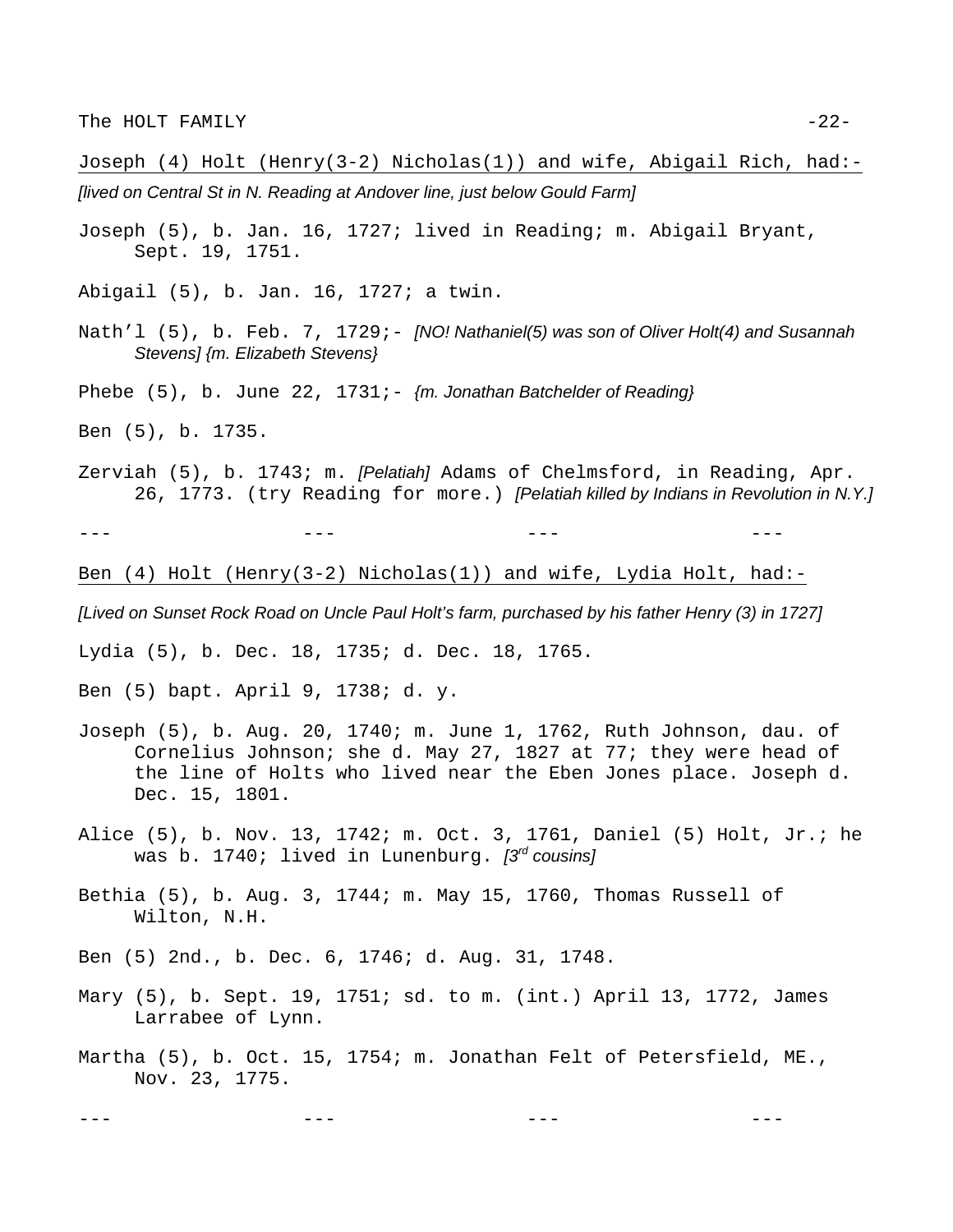Henry (4) Holt (Henry(3-2), Nicholas(1)) and wife, Rebecca Gray, had:-

Henry (5), b. Oct. l, 1736; d. Feb. 19, 1740.

Mary (5), bpt. May 6, 1739; b. April 30; m. Darius Abbott of Pomfret, Nov. 1, 1757; he d. 1817 at 83. *[at Amherst, N.H. Sold father's estate on Hidden Rd to Jones, as marked on 1830, 1852 maps]*

Rebecca (5), b. May 5, 1741; d. April 25, 1751.

Elizabeth (5), b. June 8, 1743; m. Dec. 31, 1761, Capt. Moses Abbott *[3rd cousins]*, the son of Barachius Abbott and Hannah*(4)* Holt, b. Aug. 9,1735; she d. Sept. 23, 1833; he d. Feb. 23, 1826. *[lived on Stinson Road]*

Anna (5), b. June 3, 1747; d. April 18, 1751.

(In the settlement of the Estate, the only heirs were the two girls.)

--- --- --- ---

Ephraim  $(4)$  Holt (Henry $(3-2)$  Nicholas $(1)$ ) and Phebe Russell, had:-

Phebe (5), b. April 1735.

Ephraim (5), b. Jan. 1737; moved to Holden, Mass.; m. about 1761, Sara Black; she d. in Hubbardston, Mass.; he d. in Holden, May 28, 1816; had 9 children.

Dorcas (5), b. about 1739; m. March 22, 1759, Thomas Percy.

Asenath (5), b. March 31, 1743; m. June 7, 1764, Ebenezer Flint of North Reading, b. June 17, 1742; she d. Dec. 8, 1786; he m. 2nd., Nov. 27, 1789, Mrs. Mary Taylor; they had 3 ch. born in No. Reading; moved 1802 to Wilton N.H.; he d. April 29, 1829.

Bethia (5), b. 1745; m. Aug. 29, 1767, Solomon Wardwe11.

Marston (5), b. Aug. 13, 1747; m. Feb. 13, 1772, Abigail Wheeler of Holden, Mass; they lived in Barre, Vt. and Dublin, N.H., he d. in Barre, 1779.

James(4) Holt (James(3) Henry(2) Nicho1as(1)) and wife Mary Chandler:-

Jesse (5), bapt. *[Feb. 12, 1744, b. 1739]*; born Oct. 8; m. widow of Moses Gray. *[of Tewksbury, 3 daughters. Jesse served in Revolution at Wilmington; he d. Feb. 1817, age 79 yrs, Tewksbury]*

Lemuel (5); m.Mehitabel, dau. of Joseph Lovejoy.*[moved to Bethel, ME]*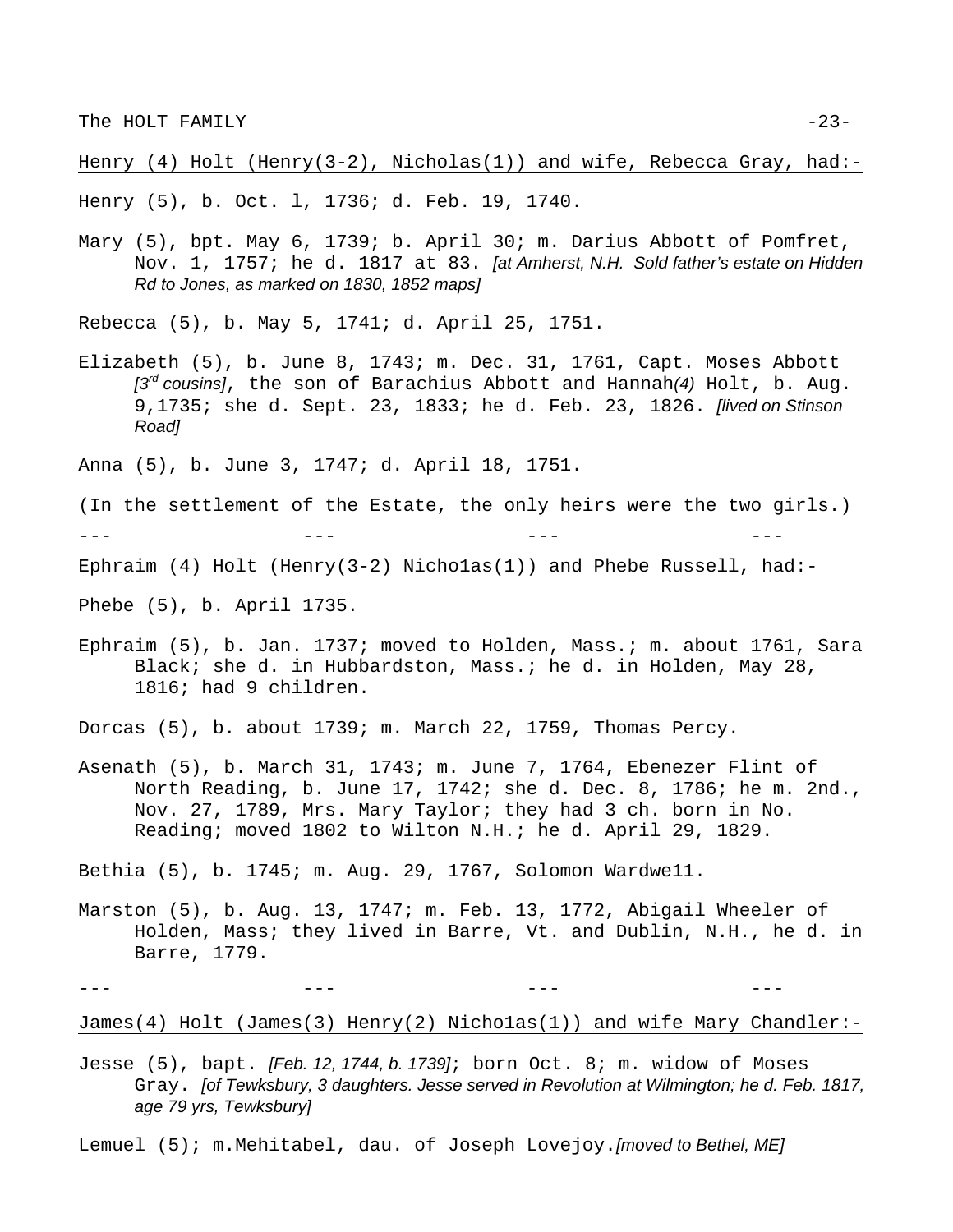Children of James (4) Holt and wife, Mary Chandler, (cont.):-

Mary (5), bapt. 1734; m. 2 brothers named Andrews, of Boxford.

- Bridget (5), bapt. Jan. 16, 1737; m. Levi Andrews of Boxford; moved to Nottingham, N.H.
- Zela (5), b. Dec. 29, 1738; m. Nov. 16, 1762, Priscilla, daughter of Barachius Abbott and his wife, Hanna*(4)*(Holt); moved 1st to Wilton, N.H.; later to Bethel, Me. after 1789. *[3rd cousins]*

Fifield(4) Holt (Humphrey(3)Henry(2)Nicho1as(1)) and Abigail Taylor:-

--- --- --- ---

*[House built 1716 +/-, sold estate to Tom Holt (4), Asa Holt(5) to Sam Phillips, then Pearson to Bancroft, on Bancroft Road. Removed to Wilton, N.H. by 1763]* 

Annie (5), b. Sept. 26, 1742.

Fifield (5), b. Oct. 29, 1744; m. Nov. 5, 1772, Anna Lakin of Pepperell, Mass; went to Wilton and Hollis, N.H.

Abigail (5), b. April 11, 1748.

(May have had others in Wilton.)

--- --- --- ---

Humphrey(4)Holt(Humphrey(3)Henry(2)Nicholas(1)) and Elizabeth Kimball:

Simeon(5), b. Jan. 26, 1747; m. March 31, 1767, Sara Reid of Wilmington; she d. Aug. 20, 1827; he d. Jan. 5, 1828. *[children born at Gloucester, MA.]*

Humphrey (4) Holt by 2nd wife, Mary Holton:-

Elizabeth (5), b. Oct. 29, 1750.

Humphrey (5), b. Jan. 1753; m. 1774 widow Phebe (Austin) Fish, they moved to Derby, N.H.

Mary (5), b. June 11, 1755.

Lydia (5), b. in Tewksbury, Feb. 1, 1758.

William (5), b. in Tewksbury, June 29, 1761; moved to Fryeburg, Me.; m. Esther Frye, daughter of Judge Frye; he served 3 years in Revolution as fife major; he d. Sept. 27, 1827.

John (5), b. in Tewksbury, April 26, 1763; d. Dec. 23, 1763.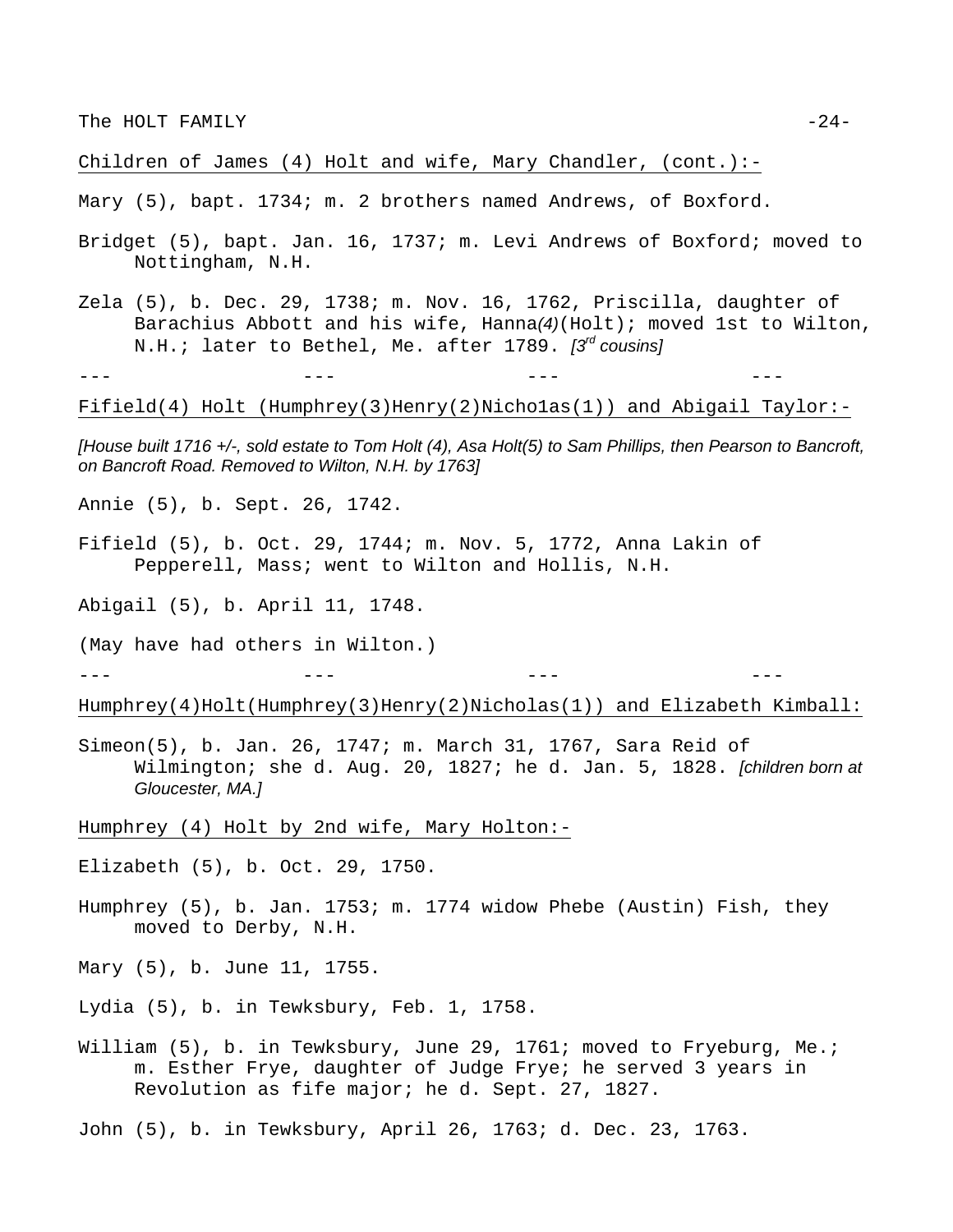Children of Humphrey (4) Holt and wife, Elizabeth Kimball (cont.):-

#### *[should be Children of Humphrey (4) Holt and 2nd wife Mary Holton]*

John (5), 2nd., b. in Tewksbury, May 12, 1764; m. June 7, 1787, Lydia Russell, daughter of Elijah; she was b. May 12, 1772; she d. Sept. 12, 1847; he d. at Bethel, Maine, July 16, 1820; he was in the Revolution; a Sergt; served 3 years; went to Sudbury, Canada, now Bethel, Maine, where he bought land and settled; was a Baptist deacon; Capt. of Militia; Town Clerk; Selectman, etc.

Nathan (5), b. in Tewksbury, was a truckman in Boston.

--- --- --- ---

Ben (4) Holt (Nicholas(3-2-1) and wife Sara Frye, had:-

Sara (5); m. Coffin; lived in Conway, N.H.

- Nathan (5), b. in Andover, 1740; m. Sarah Chamberlain; lived in Pembroke; she d. 1836; he d. March 3, 1818, he was in the Revolution, was wounded at Bunker Hill; had 54 mourners at funeral; 11 ch.
- Ben (5), b. Feb. 28, 1741; d. Feb. 28, 1826 at 85; he m. Sept. 22, 1763, Hanna Abbott, b. at Pembroke, N.H., Sept. 7, 1743; she d. March 17, 1813.
- Abiah (5), ; m. Richard Eastman; they had 10 ch.; his 2nd wife was a widow with 2 children and they had 8 more, making a total of 20 children; lived in Pembroke, N.H.
- Molly (5), b. ; m. Nath'l Gilman of Pembroke.
- William (5), b. in Pembroke; m. Nov. 21, 1769, Betsy Ames.
- Frye (5), b. in Pembroke; m. Mary Poor; went to Hull, Canada.
- Phebe (5), b. in Pembroke; m. Richard Bartlett; had no children.
- Hanna (5), b. in Pembroke; m. Noah Eastman.
- Dorcas (5), b. in Pembroke; m. Joseph Emery.
- Nicholas (5), b. in Pembroke; d. unm.
- Daniel (5), b. in Pembroke; m. Abigail Lovejoy; he d. Dec 5, 1813.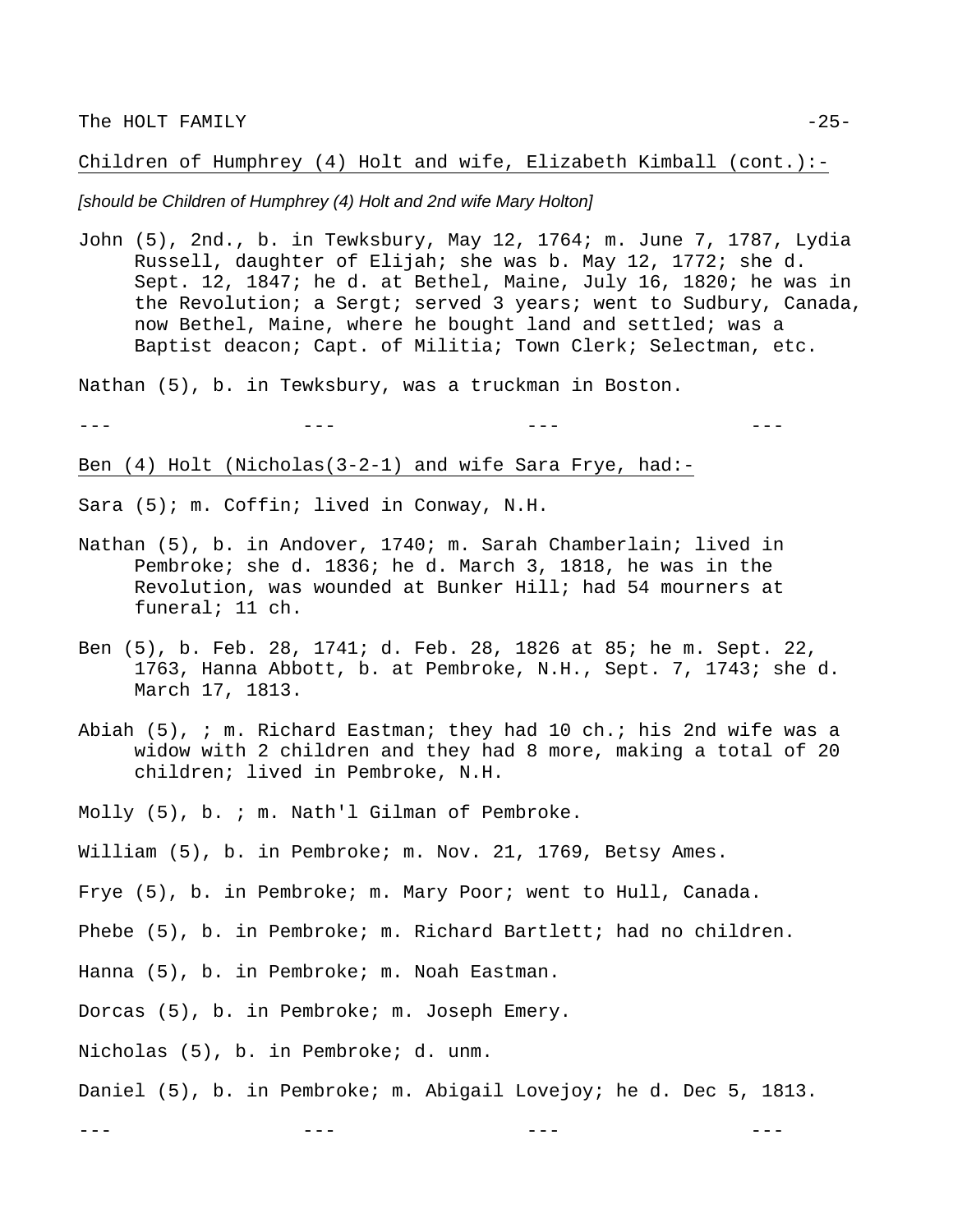Stephen (4) Holt (Nicholas(3-2-1)) and wife, Mary Farnum, had:-

- Mary (5), b. in Suncook, N.H., Dec. 15, 1741; (think she m. Capt. John Adams as his 3rd wife)
- Stephen (5), b. Feb. 13, 1744; d. March 8, 1771; m. Jan. 2l, 1768, Lydia Johnson; she m. 2nd., Dec. 15, 1774, Jonathan Lacey.
- Jededia (5), b. Feb. 23, 1744; a twin; m. June 19, 1767, Phebe Barker; d. in Andover, Feb. 12, 1790. *[is the correct date for these two ch. Feb 13 or Feb 23? They are twins]*

Peter (5), b. Feb. 8, 1750; d. March 3.

Nicholas (4) Holt (Nicholas(3-2-1)) and wife, Hanna Osgood, had:-

--- --- --- ---

*[Built house 1744 on junction of Tucker & Prospect, marked Caleb Abbot in 1830. Moved to Blue Hill prior to 1765]*

Jededia (5), b. April 19, 1740; d. Sept. 8.

Hanna (5), b. Nov, 16, 1741; m. Sept. 15, 1763, Jonathan Darling.

Nicholas (4) Holt by 2nd wife, Lois Phelps:-

Phebe (5), b. June 29, 1752.

- Jededia (5), b. Nov. 12, 1754; m. 1778 Sara Thorndyke of Beverly; Jed went to "Blue Hills", Maine, 1765; he refused to take the British oath of allegiance the 2nd time, got a schooner and returned to Beverly with his wife and one child, and remained there until peace was declared; returned to Blue Hill in 1786; he d. there Aug. 17, 1847.
- Nicholas (5), b. 1757; moved to Blue Hill; was a soldier of the Revolution, crippled but could not get a pension; m. Nov. 26, 1782, Phebe Bachelor of Reading; he d. 1833.

--- --- --- ---

Timothy (4) Holt (Nicholas(3-2-1)) and wife, Elizabeth Holt, had:-

- Timothy (5), b. May 19, 1746; (probably the one who m. Hannah Johnson, dau. of Obad.)
- Elizabeth (5), b. Nov. 25, 1748; m. June 1, 1769, Isaac Frye; moved to Wilton, N.H.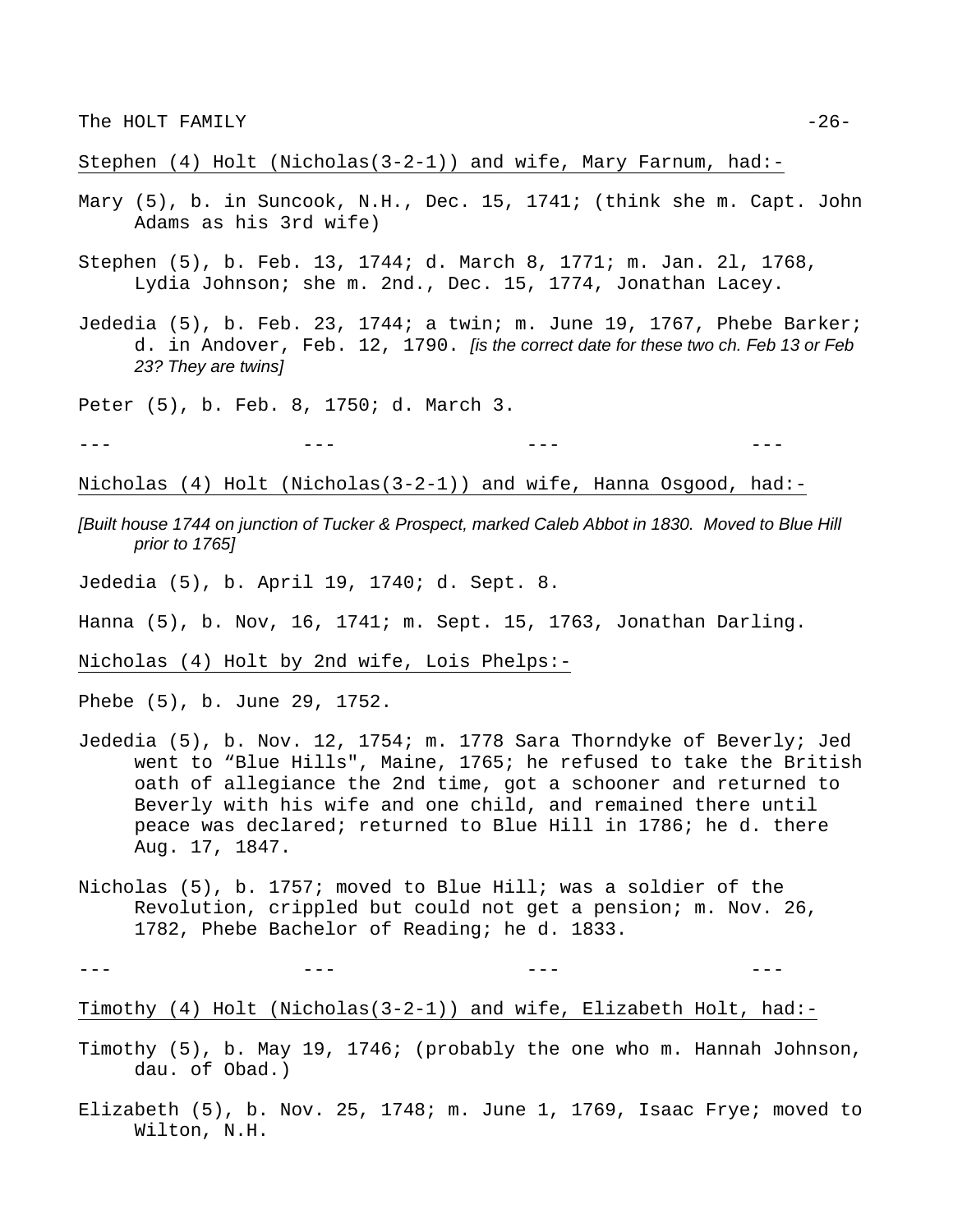Children of Timothy (4) Holt and wife, Elizabeth Holt, ( cont.) ;

Hanna (5), b. Jan. 18, 1754, m. Richard Whitney.

Sara (5), b. May 31, 1757; m. Wm. Pierce of Wilton.

--- --- --- ---

James (4) Holt (Nicholas(3-2-1)) and wife, Sarah Abbott, had:-

- Sara (5), b. March 7, 1747; m. 1770 Barachius Abbott, b. June 2, 1739, he d. Jan. 29, 1812. *[lived on Stinson Road]*
- James (5), b. April 16, 1749; m. June 5, 1778, Hanna Foster; she d. Oct. 24, 1794; he m. 2nd., Phebe Ballard.

Elizabeth (5), b. March 10, 1751; d. Nov. 12, 1777.

Joel (5), b. Aug. 7, 1753, d. March 20, 1755.

Dorcas (5), b. May 6, 1756; d. April 16, 1778.

Abigail (5), b. June 18, 1758; m. Dec. 7, 1780, Isaac Chandler; he was b. Oct. 4, 1754; d. Jan. 12, 1832; she d. Oct. 2, 1824.

Susanna (5), b. Oct. 27, 1760, d. Nov. 26, 1760.

--- --- --- ---

Nathan (4) Holt (Nicholas(3-2-1)) and wife, Sara Abbott, had:-

- Sara (5), b. Aug. 29, 1758; m. 1778 Wm. Frost of North Andover; he was b. Nov. 18, 1754; d. Sept. 28, 1836.
- Mary (5), b. Oct. 3, 1761, in Danvers; m. Robert Endicott of Beverly, Nov. 1, 1781; he was b. Oct. 29, 1756; d. March 6, 1819, she d. Jan. 1850.
- Hanna (5), b. May 11, 1769; m. 1793; her *[1st]* cousin, Rev. Peter Holt, son of Joshua(4) Holt and w. Phebe Farnum; she d. in Beverly, July 26, 1857; he d. in Greenfield, N.H., April 25, 1851, at 80.
- James (5), b. 1772 in Danvers; m. Aug. 30, 1796, Lucy Whipple, b. Mar. 8, 1778; she d. in Danvers, March 6, 1839; he d. in India, Aug. 1807.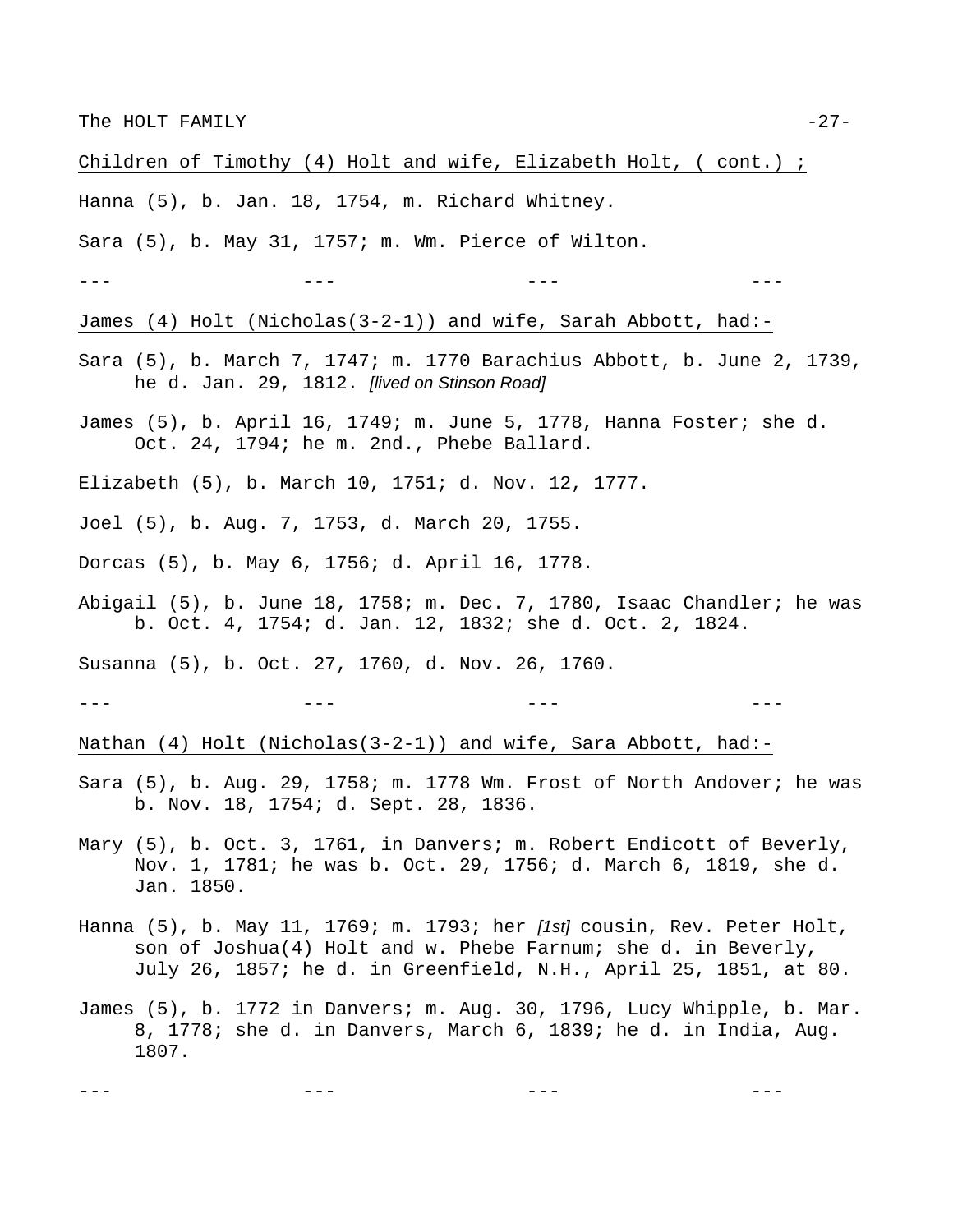Joshua (4) Holt (Nicholas (3-2-1) and wife, Phebe Farnum, had:-

Phebe (5), b. Nov. 28, 1756; m. Deacon Joseph Batchelder of Greenfield, N.H.; she d. 1849.

Richard (5), b. and d. Jan. 1757.

- Joshua (5), b. June 17, 1758; d. March 14, 1835; m. 1787, Hanna, daughter of David Ingalls; was in the Revolution; missed battle of Bunker Hill by being absent for supplies; went back to help bury the dead, was with Burgoyne; went in 1782 to Greenfield; was a Deacon and prominent in town affairs.
- Mary (5), b. Dec. 5, 1759; m. Aug. 26, 1784, Isaac Foster of the line of Andrew (1); she d. 1819.
- Abiah (5), b. April 16, 1761; m. June 24, 1791, Dan Kimball; d. April 1843.
- Peter (5), b. June 12, 1763; Harvard, 1790; studied for the ministry; m. 1793, Hanna, daughter of Rev. Nathan Holt of Danvers; she was his *[1st]* cousin. He was hurt while felling trees at Greenfield in 1782, and being crippled decided to become a pastor associated with Dr. French at Andover; was at Epping, N,H. in 1793; at Exeter, 1821; Peterboro, 1827; Deeming, 1835-41; was last in Greenfield where he retired; d. there April 25, 1851. Hanna died in Beverly, July 26, 1857.
- John (5), b. Jan. 12, 1765; went to Greenfield; was a Deacon; a Lieut. Of Militia in Shay's Rebellion; m. Jan. 1792, Dorcas, daughter of George Abbott, b. Dec. 18, 1766; he d. March 15, 1841.
- Tim (5), b. April 1, 1767; was a Deacon of Peterboro; m. Nov. 7, 1793, Lydia Holt.
- Solomon (5), b. Dec. 15, 1768; was a Deacon of West Church; Capt. of Militia; m. May 2, 1798, Mary Cummings, dau. of Justin L. and Mary; she d. Oct.8, 1852 at 77; he d. April 15, 1830.
- Hanna (5), b. June 7, 1771; m. Nov. 27, 1794, Eph*(6)* Holt of Greenfield, March 19, 1769, son of Jacob and Rhoda; he d. Oct. 1836; she d. 1842. *[distant cousins]*
- Stephen (5), b. Apr. 28, 1773; m. 1799, Fanny Bowers; deacon; Capt.; J.P.
- Chloe (5) b. May 27, 1775; m. Oct. 23, 1798, Francis Bowers; d. Oct. 1835.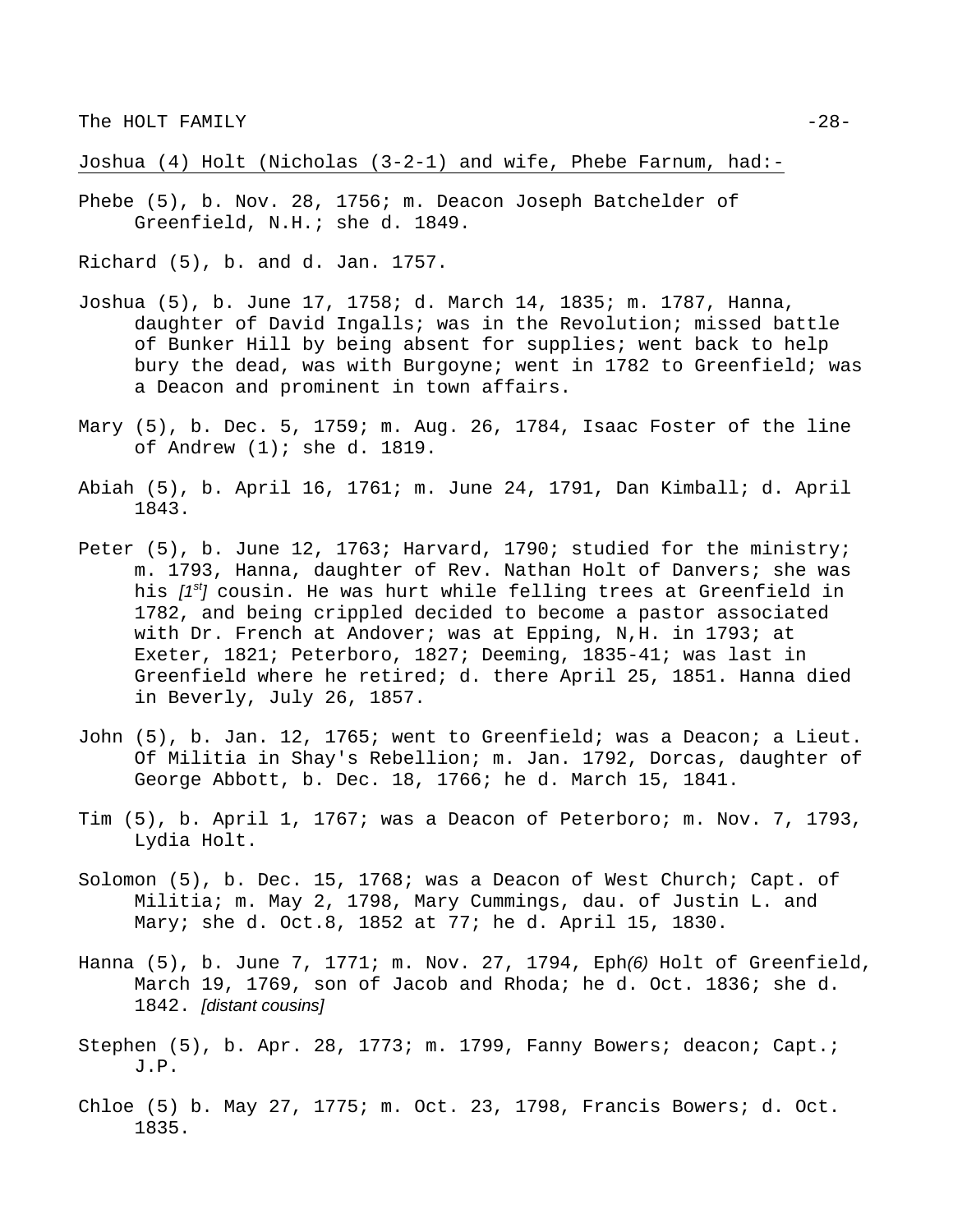# *[Daniel(4) Holt (Nicholas(3-2-1) and wife, Hanna Holt, had:- ]*

- *[this is conjecture these children don't belong with Joshua's children on the previous page, and Daniel is the next child in line]*
- Daniel (5), b. 1764; m. Jan. 5, 1790, Mary Jones; moved to Fitchburg; d. Nov. 27, 1830.
- Abiel (5), b. 1766; m. July 26, 179l, Phebe Putnam, who died Nov. 12, 1827; moved to Fitchburg.

Thomas(4) Holt (Thos.(3)Nicholas(2-1)) and wife, Hanna Kimball, had:-

- Nathan (5), b. July 1735; unm. *[d. 1785; lived at John Holt (4) house, built 1732 at 107 Holt Road]*
- Hanna (5), b. Feb. 11, 1739, m. her cousin *[1st cousin, once removed]*, Daniel Holt(4) who was b. Feb. l0, 1733; he d. 1778; Hanna d. Aug. 2, 1831.
- Daniel (5), b.Sept. 11, 1740; m. Oct. 3, 1761, Alice*(5)*, the daughter of Ben Holt, who was b. Nov. 13, 1742; lived in Lunenburg. *[3rd cousins]*
- Asa (5), b. May 3, 1743; m. Dinah *(5)*, daughter of Sam and Jemina (Gray) Holt, b. Nov. 6, 1744 *[3rd cousins]*; he m. 2nd., July 1781, Lydia Fitch.
- Mehitabel (5), b. Feb. 8, 1744; m. May 28, 1761, Sam Lufkin; her 2nd husband was Abner Wilkins. *[lived on Bancroft Rd. at corner]*
- Abiel (5), b. April 3, 1746; m. June 28, 1766, Lydia, daughter of Joshua Lovejoy; d. Nov. 17, 1824.
- Thomas(4) Holt by  $2^{nd}$  wife, Dorcas Holt, had:-
- Thomas (5), b. June 15, 1750; m. Oct.27, 1774, Lydia Farnum, went to Amherst, *[N.H.]*, 1753.
- Dorcas (5), b. March 19, 1753.
- Mary (5), b. March 11, 1758; m. May 21, 1776, Lieut. John Adams.
- Lois (5), b. Oct. 29, 1760; m. Jan. 4, 1785, Moses Pearson of Wilmington.
- William (5), b. Sept. 7, 1763; m. July 29, 1784, Elizabeth, daughter of Jacob Jones; moved to Wilton and Andover; she d. in Weld, Me., 1829.
- Joseph (5), b. Sept. 29, 1766; m. Abigail *(6)*, daughter of Sam and Abigail Holt, Nov. 27, 1788; she d. May 31, 182l, at 54; he d. June 7, 1791. *[see Nathan above. Lived at 107 Holt Rd, bought in 1787 from brother Nathan's estate. 3rd cousins]*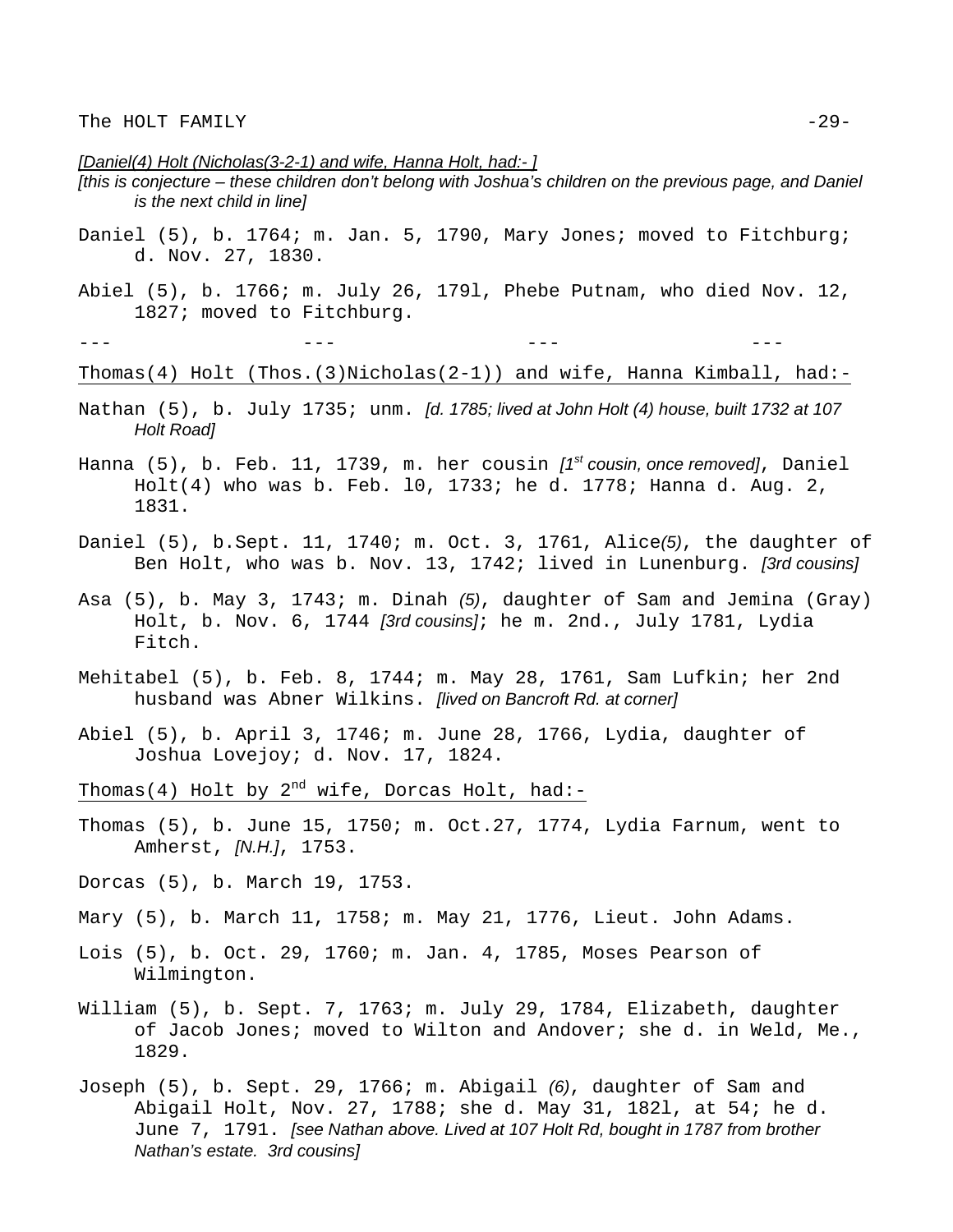The HOLT FAMILY  $-30-$ 

Joseph (4) Holt (Thomas(3) Nicholas(2-1)) and wife, Mary Abbott, had:- (of Lunenburg)

- Joseph (5), b. April 8, 1744; d. July 26.
- Mary (5), b. Aug. 17, 1745; m. June 26, 1776, Ben Darling.
- Sara (5), bapt. Dec. 17, 1746.
- Abiel (5), b. July 15, 1748; m. 1775, Sara, daughter of Job (4) Abbott, b. in Pembroke, 1751; he was in the Revolution; moved to Temple; he d. Jan. 11, 1811; she d. Oct. 9, 1854 at 103.

Joseph (4) Holt by  $2^{nd}$  wife, Dorcas Frost, had:-

Joseph (5), b. Dec. 18, 1752.

Joseph  $(5)$   $2<sup>nd</sup>$ , b. Aug. 1755, m. Jan. 30, 1777, Elizabeth Stratton, committed suicide while insane, Sept. 3, 1803.

--- --- --- ---

Timothy (4) Holt(Tim(3)James(2) Nicholas(1)) and Hannah Dane, had:- *[lived at Kimballs on the "Hill"]* 

*[Capt.]* Dane (5), b. April 1, 1740; was on the Canadian Expedition, 1758; m. Dec. 13, 1763, Lydia, daughter of Hezekiah Ballard; she d. Nov. 28, 1813; he d. Dec. 15, 1818.

Hanna (5), b. Sept. 17, 1741.

- Tim(5), b. Sept. 8, 1744; m. 1771, Ede McIntire, dau. of Phineas; they went to Temple, N.H.; she d. June 20, 1824; he d. 1820.
- Sara (5), b. Aug. 11, 1746; m. Aug. 26, 1766, Wm. Abbott who was b. Jan. 21, 1746; d. Oct. 1807.
- Ezra (5), b. March 20, 1762; m. Oct.9, 1794, Dorcas, dau. of Wm. Dane; she d. June 30, 1853 at 81.

Joseph(4)Holt(Tim(3)James(2)Nicholas(1)) and wife, Dolly Johnson,had:-

Joseph(5), b. Sept. 28, 1745; m. Betsy Dale, dau. of John; moved to Wilton, 1796; she d. Aug. 10, 1821 at 74; he d. Aug. 20, 1832.

- Dolly (5), b. Aug. 1747; d.y.
- Rhoda (5), b. July 17, 1749; d.y.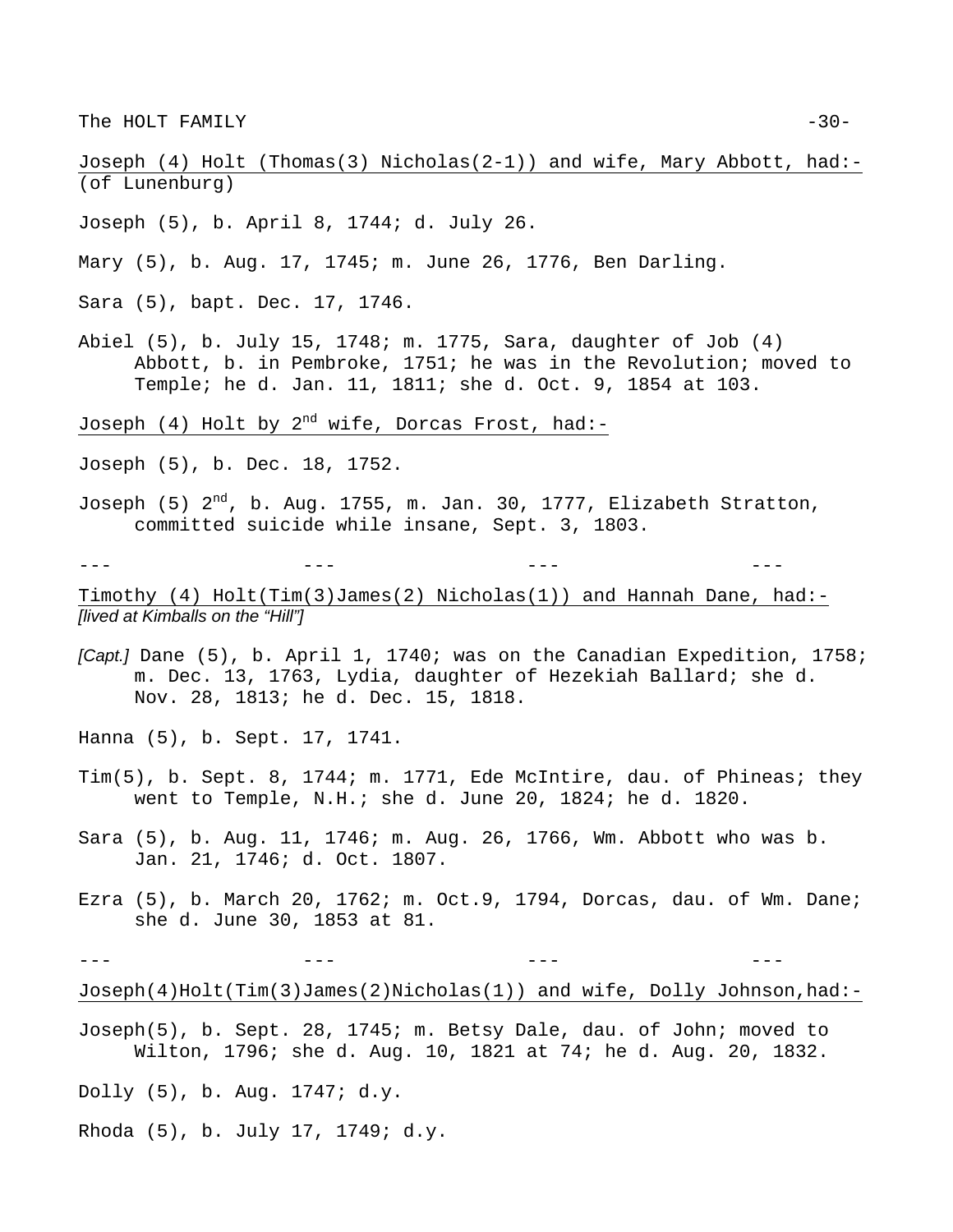Children of Joseph (4) Holt and wife, Dolly Johnson, (cont.):-

- Dolly (5), b. Oct. 4, 1751; m. Nov. 26, 1767, Capt. Ben Farnum; he was at the Battle of Bunker Hill; was wounded twice and carried a 1 oz. ball in his thigh until his death, in Dec. 1831; she d. before that time.(1831)
- Simeon (5), b. May 22, 1752; went to Wilton; m. Mary Dale.
- Rhoda (5), b. Dec. 30, 1753; d. Jan. 8, 1755.
- Joseph (4) by 2nd wife Mary Russell had:-
- Mary (5), b. Nov. 24, 1755; d. 1804; m. in Wilton, Nov. 18, 1779, Edw. Herrick, who was b. in Wenham, Oct. 9, 1754; he was in the Revolution for 4 years; he bought mills from Joseph; he d. Feb. 5, 1811.
- Rhoda (5), b. Oct. 16, 1757; m. John Dale; moved to Wilton.
- Valentine (5), b. ; moved to Wilton; m. Nancy Goodrich.
- Esther (5), b. March 22, 1760; was drowned.
- twins (5), born and died the same day, Aug. 16, 1762.
- Joshua (5), b. Nov. 5, 1765.
- Esther (5), b. ; m. Ebenezer Pearson; lived in Wilton; died in Lyndeboro, N.H., 1842.
- --- --- --- ---

James (4) Holt (Tim(3)Jas.(2)Nicholas(1)) and Susanna Nourse, had:- *[1732 built house on Salem St below father Timothy's, burned abt 1815]*

Abigail (5), b. Feb. 1736; bapt. in So. Church, 1737.

Susanna (5), b. April 18, 1737; m. Jonathan Holt.

- James (5), b. Dec. 29, 1738; he m. Dorothy Lovejoy, Feb.14, 1760. *[lived on Holt Rd in Braviter Gray-Ben Holt(4) Sr. house]*
- Jesse (5), b. 1740; d.y.
- Rhoda (5), b. Feb. 18, 1742;
- (Susanna (Nourse) died on Feb. 20, 1742. James m. 2nd, Martha Winn of Wilmington, pub. in 1742; she d. March 30, 1753.)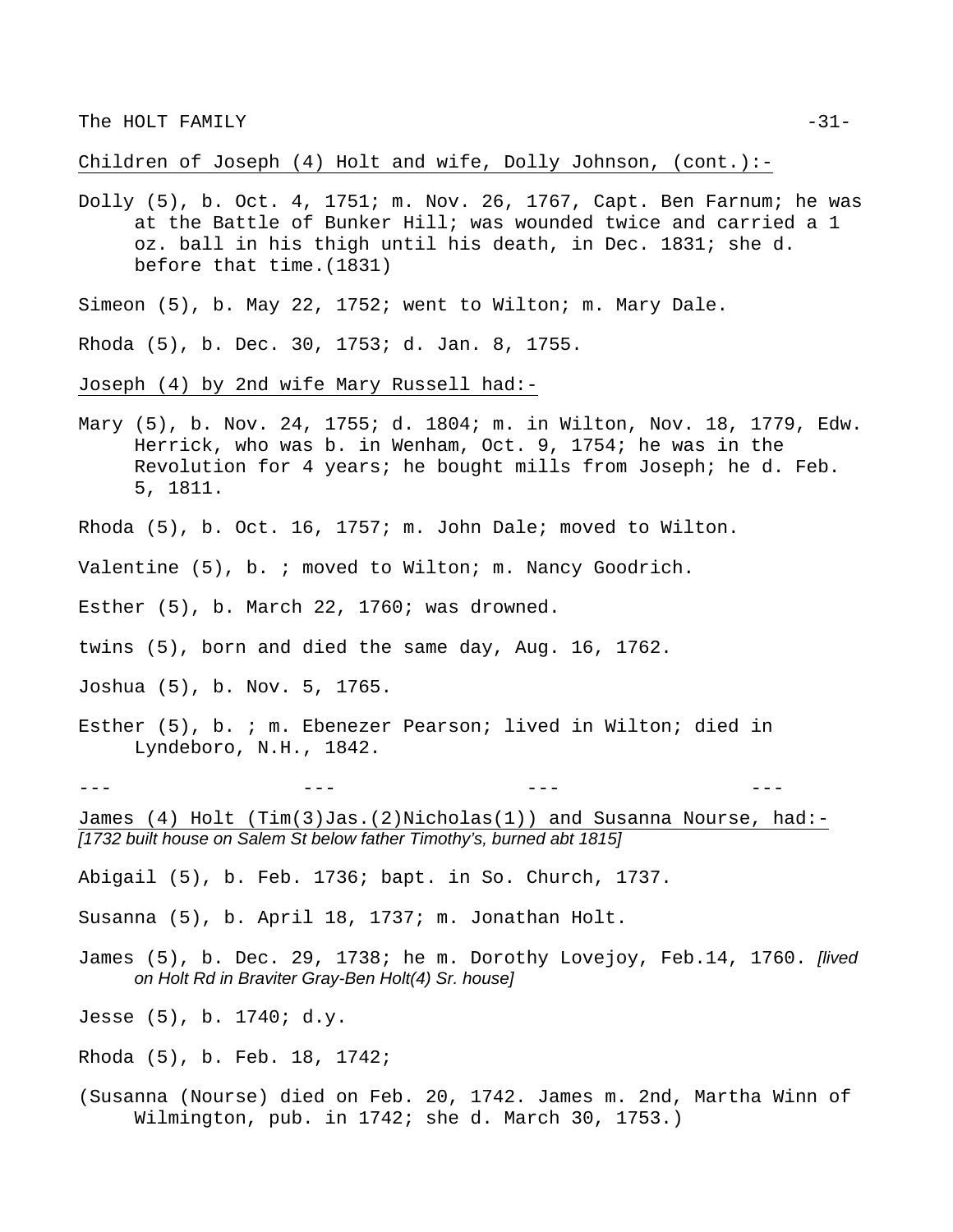Jonathan  $(5)$  Holt  $(Sam(4-3-2)$  Nicholas $(1))$  and wife Shua Holt, had :-

Rebecca(6), b. Feb. 5, 1755; d. unm., Dec. 5, 1837.

- George (6), b. Feb. 21, 1756; m. Sept. 7, 1780, Nancy Fish; lived in North Andover and Dunbarton, N.H.
- Sara (6), b. Feb. 3, 1757; m. May 21, 1771, Jonathan Barker of Topsfield; went to Wilton, N.H.
- Zebadia (6), b. July 28, 1759; m. Dec. 23, 1784, Sara Lewis of Billerica; he d. March 15, 1817; she m.  $2^{nd}$ ., Jonathan Blanchard, of Lyndeboro.
- Jonathan (6), b. June 28, 1762; d. Dec. l, 1829.
- Phebe (6), b. Jan. 3l, 1761.
- Wm. (6), b. Dec. 21, 176<sup>3</sup>; d. at sea.
- John (6), b. Feb. 20, 1765.
- Shua (6), b. in Andover.

--- --- --- ---

Samuel (5) Holt (Sam(4-3-2)Nicholas(1)) and wife, Abigail Blanchard:-

Sam (6), b. Sept. 7, 1761; m. Sept. 8, 1785, Sara Massey; they moved to Watertown; he was a "veteran of the Revolution; she d. in Watertown, March 6, 1813.

Jonathan (6), b. 1762; d. Feb. 9, 1825.

- Isaac (6), b. Jan. 2l, 1764; m. Dec. 6, 1789, Tabitha Blunt; who d. June 27, 1840 at 75; he d. July 26, 1843. *[173 Holt Rd, had Holt Road estates of Sam(2,3,4); house built before 1700]*
- Abigail (6), b. May 19, 1767; m. Nov. 27, 1788, Joseph Holt(5) *[3rd cousins]*, b. Sept. 29, 1766; he d. June 7, 1791; she d. May 13, 1821. He was son of Thos (4)(3) Nicholas(2)(1). *[twin. They lived on Holt Rd., on N. side of the lane opposite Stinson Road]*
	- E1izabeth (6), b. May 19, 1767; m. in Boston, Nov. 5, 1799, Jared Carroll, born in Walpole, N.H., Feb. 28, 1770. *[twin]*

--- --- --- ---

Persis (6), b. Nov. 2l, 1775; d.y.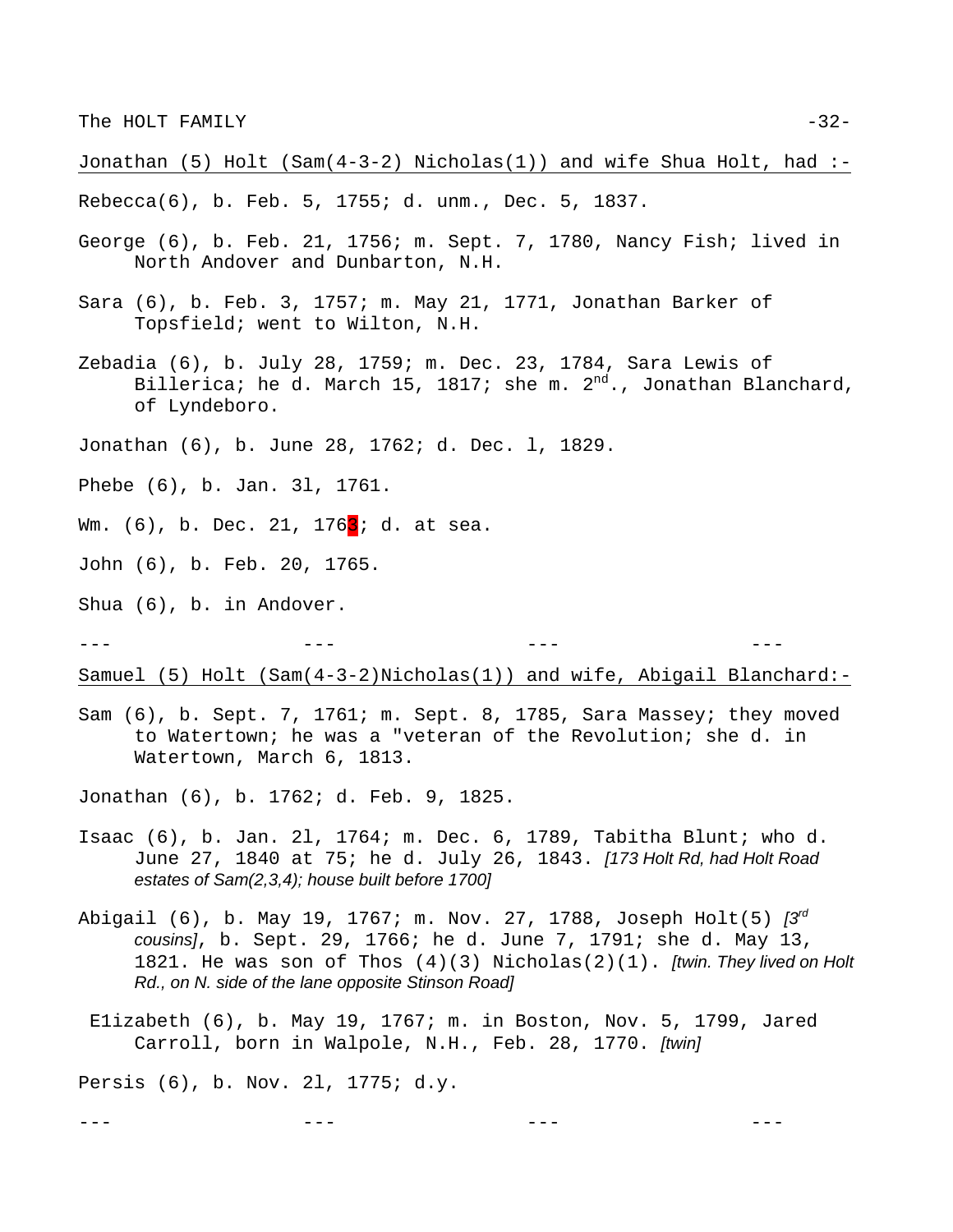David (5) Holt (Sam(4-3-2)Nicholas(1)) and wife, Hanna Martin, had:- *[lived at 109 Holt Rd. Bought John Holt(4) (Ensign's) house from executor in 1767, built 1754, at 109 Holt Rd.]*

- Darius(6), b. March 6, 1763; m. May 24, 1785, Chloe*(6)*, daughter of Abiel(5) Holt and Lydia Lovejoy *[4th cousins]*; he was a veteran of the Revolution; his skull was trepanned with silver; moved in 1789 to Norway, Me., where he died Aug. 1854; Chloe d. Oct. 11, 1849 at 80.
- Hanna (6), b. Sept. 13, 1765; had son, John Hovey; d. May 12, 1856.
- Mary (6), b. Feb. 4, 1767; married June 6, 1793, Samuel Hunt of Cambridge; he was b. Sept.17,1763; children were b. in Cambridge.

David (6), b. Oct. 16, 1768; m. ; no children.

- John (6), b. Feb. 22, 1769; m. Feb. 25, 1800, Chloe*(6)*, daughter of Nath'l Holt as her 2nd husband  $[4<sup>th</sup>$  cousins]; she was b. 1761; she m. 1st, David Wiley, in 1789; after John's death, she m. 3rd., John Frye, July 21, 1821.
- Enoch (6), b. Sept. 12, 1770; d.y.
- Sara (6), b. Dec. 27, 1775; m. May 27, 1802, Simon Eppes Baker; he d. May 22, 1819; she was alive in 1861.
- *[Capt.]* Amos (6), b. April 28, 1777; m. Ju1y 4, 1802, Patty, daughter of Simon Wardwell; she d. Sept. 9, 1818; he m. 2nd., April 8, 1819, Eunice, daughter of Samuel Evans of Reading, who d. Sept. 24, 1859; he was a Captain; was a great Bible reader; his occupation was preparing oak for ship timbers.

Isaac (5) Holt (Obadia(4) Sam(3-2) Nicholas(1)) and Mary Marble, had:

- Obadia(6), b. March 23, 1758; m. May 5, 1784, Susanna, dau. of Joshua Jones; he was a prisoner in Canada, Nov. 1776; he d. in Clinton. June 9, 1815; she d. April 15, 1855.
- Mary (6), b. Feb.14, 1760, d. Feb. 26.
- Hanna (6), b. May 2, 1761; moved to Sharon, Vt.; m.-
- Nancy (6), b. 1763; m. David Farnsworth.
- Isaac (6), b. Aug. 19, 1765; he led a company of soldiers to the Indian War in Ohio, and never returned.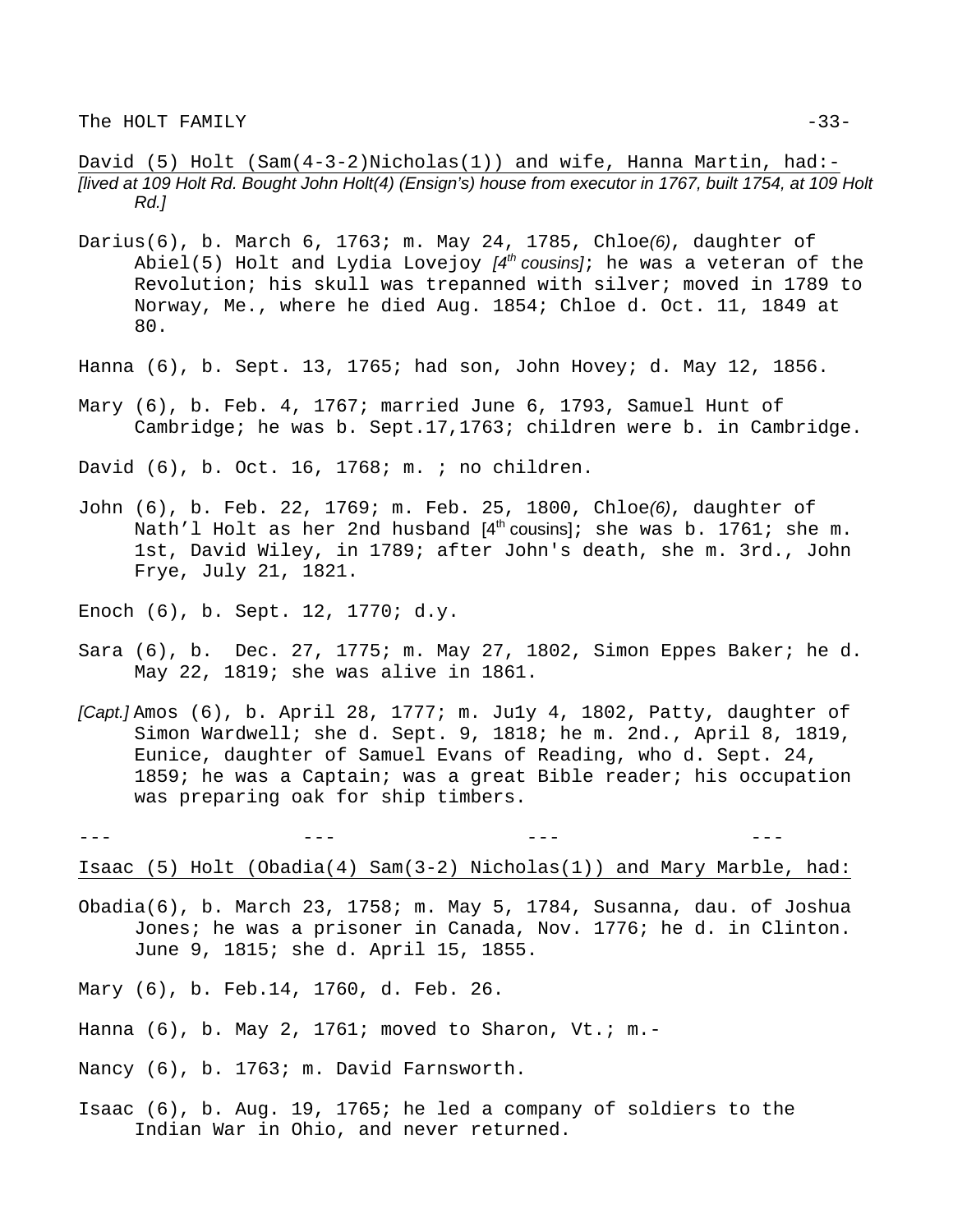Children of Isaac (5) Holt and wife, Mary Marble, (cont.):-

Daniel (6), b. in Amherst, N.H., Feb. 5, 1767; m. about 1792, Martha Towne; lived in Mass.; N.H. and Vermont; d. in Wells River, Orange Co., Vt., June 18, 1854.

Mehitabel (6), b. in Amherst, Jan. 19, 1769; d. Oct. 31, 1770.

- Joseph (6), b. in Amherst, May 3, 1771; came back to Reading when a boy; was a shoemaker; m. Nov. 20, 1794, Elizabeth, daughter of Cleveland Beard, of Reading; she was b. May 23, 1770; she d. Oct. 24, 1859; he d. April 27, 1860.
- Sam (6), b. at Amherst, Aug. 16, 1774; m. Dec. 18, 1800, Phebe, daughter of Sam Richardson; she d. May 31, 1847. (Try Amherst for his death)

Abiel (6), b. in Amherst; *[1773; bp. 1775; d. Andover Almshouse, 1819]* 

Noah (6), b. in Amherst; d. unm. in West Indies; was a mariner.

--- --- --- ---

Mary (6), b. in Amherst; m. Ebenezer Clark.

(Possibly the following did not reside here; the record is in doubt.)

James(5)Holt(Obad(4)Sam(3-2)Nicholas(1) and wife,Mehitabel Holt,had:- Jesse (6), b. Oct. 8, 1755;---

(think the family moved away after 1st child was born.)

--- --- --- ---

John(5) Holt(John(4)Sam(3-2)Nicholas(1)) and wife, Lydia Farnum, had:-

--- --- --- ---

John (6), b. April 16, 1754; d. May 12, 1765.

Josia (6), b. March 1, 1756.

John (5) Holt by  $2^{nd}$  wife, Rachel Farnum, had:-

Rachel (6), b. Jan. 25, 1759.

Daniel (6), b. Dec. 11, 1762.

Joel (6), b. July 4, 1764.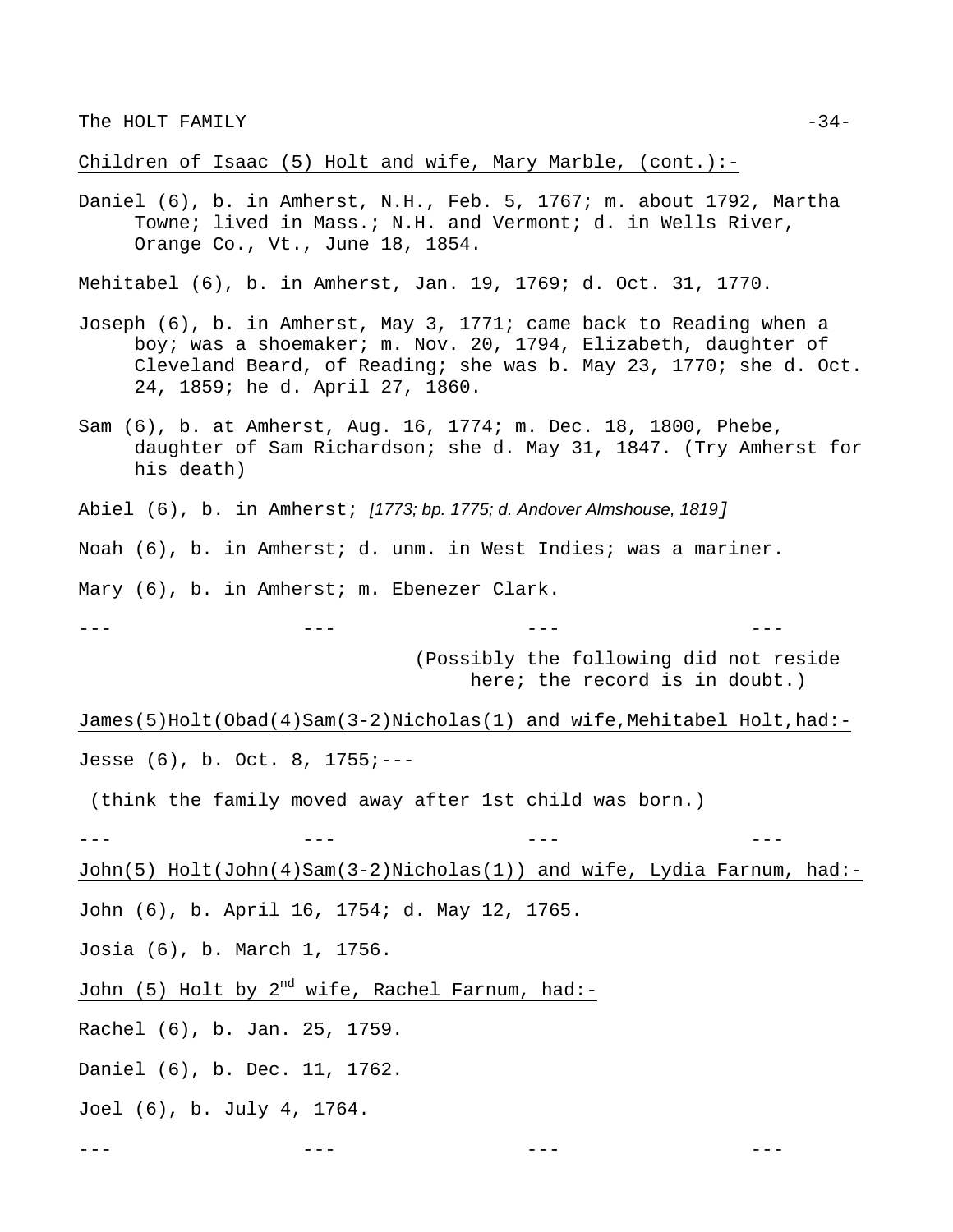Jeremia (5) Holt (John(4) Sam(3-2) and wife, Hanna Abbott, had:-

- Jeremia (6), b. June 8, 1756.
- Amos (6), b. Feb. 16, 1760.
- Enoch (6), b. March 20, 1762.
- Barachius (6), b. in Wilton; bapt. in Andover, Feb. 19, 1758; m. Oct. 14, 1783, Elizabeth. dau. of Zebadia Shattuck and Elizabeth (Abbott); she was b. Nov. 16, 1760.
- Elias(6), b. in Wilton; died in Sherburne, Chanango Co., New York.
- John (6), b. in Wilton, Sept. 14, 1764; m. Mary Nickean; went to Greenfield, N.H. and Sherburne, N.Y.; d. Jan. 30, 1838.
- Elijah (6), b. in Wilton, July 31, 1768; m. March 1794, Anna Dickey; she was b. in Antrim, N.H., April 19, 1777; they moved to Columbus, N.Y.; he d. Sept. 2, 1850; she d. March 20, 1854.
- Timothy (6), b. in Wilton; d.y.
- Jeremia (6), b. in Wilton.
- Timothy (6), b. in Wilton; d. in Maine.
- Rhoda (6), b. in Wilton.
- Hanna (6), b. in Wilton.
- Phebe (6), b. in Wilton; d. Nov. 28, 1859 in Columbus, N.Y.

--- --- --- ---

Peter(5)Holt(John(4)Sam(3-2)Nicholas(1)and wife,Hephziba Stevens,had:-

- Peter(6), b. Dec. 5, 1776; d. Oct. 1780.
- Hephziba(6), b. Sept. 30, 1778.
- Peter (6), b. June 10, 1783; m. Susanna, dau. of Joseph Green and w. Martha (Sprague) of Chelsea; she was b. Dec. 10, 1782.
- Phebe (6), b. July 1785; m. July 4, 1821, Joseph Green of Chelsea; he was b. June 6, 1784; he d. Jan. 1847; no children.
- Joel (6), b. Aug. 29, 1787. *[d. May 17, 1861 at Woburn of jaundice]*
- Susanna (6), b. Oct. 12, 1790.
- John (6), b. July 15, 1796; d. Nov. 30, 1799.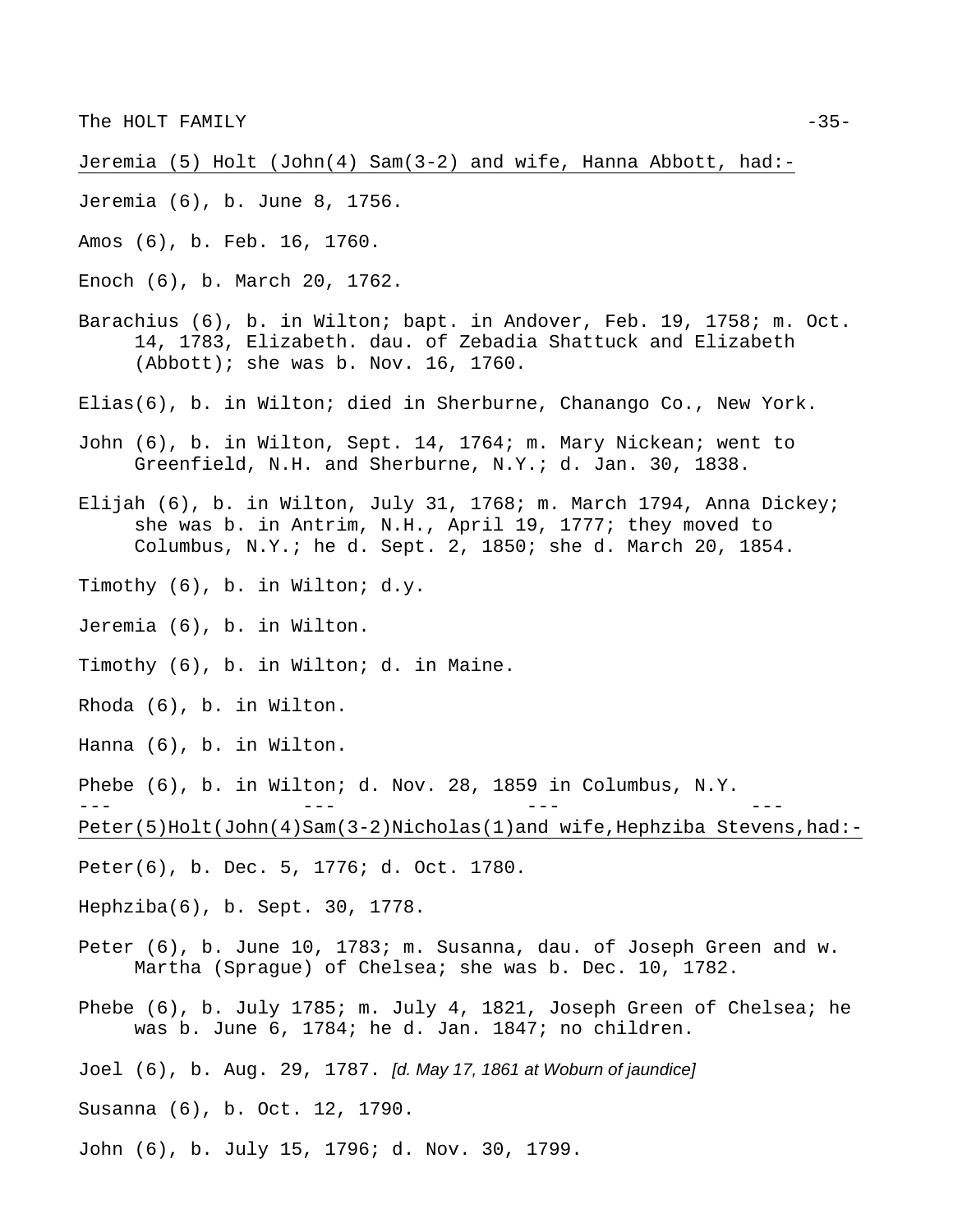The HOLT FAMILY  $-36-$ 

It is not clear1y established to which line the Daniel (5) below

belongs. I think he was son of John (4) Holt and wife, Mary Lewis, b.

1746. But nevertheless, their children are :-

Daniel (5) Holt and wife, Mehitabel Putnam, had:-

- Daniel (6), b. Oct. 24, 1769; moved to Wilton from Andover; m. Feb. 3, 1795, Dorcas, daughter of Jere and Chloe Abbott, b. Aug. 14, 1772; he d. at Antrim, N.H., June 20, 1852.
- Mehitabel (6), b. in Andover; m. Feb. 20, 1791, James Abbott, of Billerica, he was Town Clerk.
- Betsy (6), b. in Wilton, April 26, 1772; m. Abiel Holt of Milford, N.H. in 1792; he was son of Abiel (5) Holt and wife, Lydia Lovejoy. *[he d. 1834; she d. 1854, see p. 43]*
- Caleb (6), b. in Wilton, Oct. 16, 1777; m. 1st, Feb. 12, 1801, Betsy Gray; m.  $2^{nd}$ , June 17, 1810, Phebe Abbott twin of the wife of Daniel (above); her 1st husband was Walter Fish; Caleb moved to Weld, Me.

--- --- --- --- David(5)Holt(David(4)Oliver(3)Henry(2)Nich(1) and Rebecca Osgood:-

Rebecca(6), b. Dec. 10, 1770; d.y.

Sara (6), b. Sept. 12, 1772.

Rebecca (6) 2nd., b. Aug. 25, 1776; m. 1st., April 1, 1800, Nathan K.*(6)* Holt, son of Abiel(5) and w. Lydia(Lovejoy) *[4th cousins]*; lived in Boscawen.

Sara (6), b. July 12, 1779.

Dorcas(6), b. Nov. 20, 1781; m. Sept. 23, 1803, Henry Abbott; he was b. Sept. 22, 1778; he d. March 24, 1842; she d. Sept. 24, 1845; had:-

> Rebecca (7) Sara(7) Dorcas (7) Elizabeth (7), m. Chas. Russell. Abigail (7) ; d.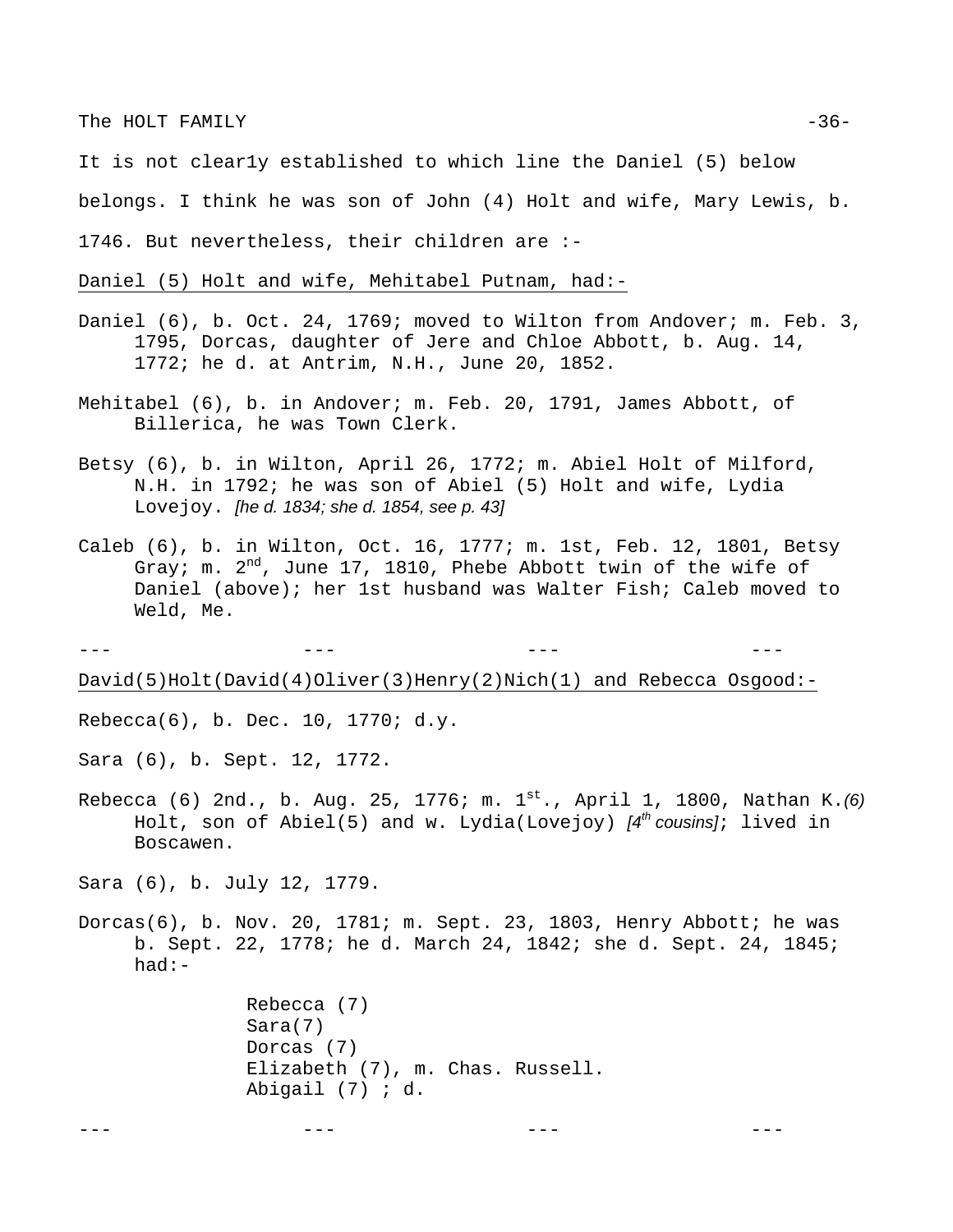The HOLT FAMILY  $-37-$ 

Jonathan(5)Holt(Jonathan(4)Oliver(3)Henry(2)Nich(1) and Ruth Kimball:-

Jonathan(6), b. June 29, 1763; d. March 22, 1764.

Betty (6), b. Aug. 25, 1767.

- Lydia (6), b. May 15, 1770; m. Nov. 22, 1795, Sam Towne. (The Holt book says she m.  $2^{nd}$ ., May 25,1797, Asa Cummings. That was the Lydia of the Dave's line. How could Lydia Holt marry the 2nd time by any but a Towne name?)
- Moses (6), b. Sept. 3, 1773; m. June 28, 1796, Mary Austin.
- Amy (6), b. July 25, 1776; m. Davis Foster of Reading; he m. 2nd., widow Nancy *[Holt]* Russell *[his sister-in-law]*.
- Nancy (6), b. July 22, 1779;-very likely the one who m. Stephen Russell and after his death m. her brother-in-law *[Davis Foster]*.

--- --- --- ---

Ruth Kimball (6), b. April 18, 1782; d. April 11, 1799.

Jacob (5) Holt(Jacob(4)Oliver(3)Hy.(2)Nich(1) and Rhoda Abbott, had:-

- Jacob (6), b. Feb.15, 1765; m. May 11, 1787, Abigail Holt of Reading; she d. June 16, 1851; he d. in Charlestown, Sept. 22, 1800.
- Nehemia (6), b. Dec. 28, 1767; m. Jan. 24, 1793, Abigail Twist of Reading; she was b. 1768; d.1853; had 15 children; her father was killed at Bunker Hill. Nehemiah went to Albany, Maine and to Bethel in 1809; he d. in Bethel, March 26, 1846.
- Ephraim(6), b. March 19, 1769; m. Nov. 27, 1794, Hanna*(5)*, daughter of Joshua and Phebe Holt *[distant cousins]*; he raised rye, was a Capt. of Militia; he made oars for Marblehead trade; she d. April 21, 1842; he d. in Greenfield, N.H., Oct. 24, 1836. He was called Esq. by Abbott, the historian; he took part in Shay's Rebellion.
- Stephen (6), b. June 7, 1771; m. at Albany, Maine, July 1, 1806, Mary, daughter of Ingalls Bragg and w. Matty Frye; they moved to Norway, Me., 1794; she d. Aug. 17, 1823; he d. Sept. 25, 1817.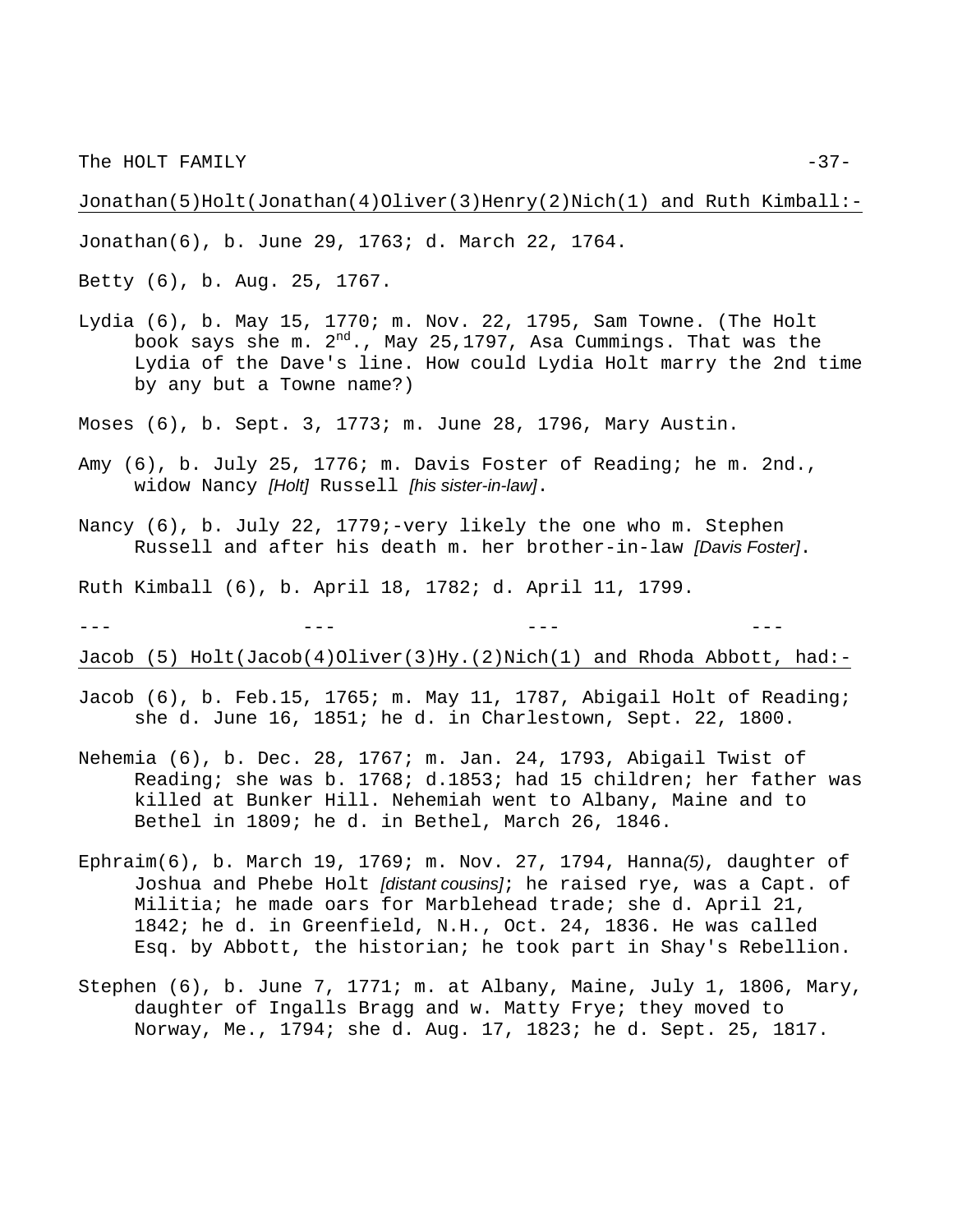Children of Jacob(5) Holt and wife, Rhoda Abbott, ( cont.):-

Rhoda (6), b. July 5, 1772; d.y.

- Rhoda (6),  $2^{nd}$ ., b. July 13, 1773; went to Maine in Feb. 1794, with two brothers; m. in 1803, John Lovejoy, a farmer.
- Uria (6), b. May 25, 1775; went to Albany, Me., with brother and sister; m. Feb. 4, 1808, Hanna, daughter of Capt. Ben Farnum; she d. Feb. 4, 1835; he d. June 21, 1849; called Esq. by Abbott.
- Mary Osgood (6), b. April 21, 1777; m. Dec. 22, 1802, Zacharia Chickering, who d. July 1, 1841; had:-

Mary (7) m. Aaron Rea of Topsfield. Jacob (7) lived in Andover William (7) lived in Andover Sara (7) ; m. Isaac Farnum.

- Tabitha (6) b. Aug. 11, 1779; m. Thomas Green, who was b. in Rowley; they moved to Waterford, Maine; she d. Oct. 1809.
- Hanna (6), b. July 17,1781; m. Oct.1,1801, Parsons Haskell of Falmouth, Me., he d. July 6, 1829 at 52; she d. in Albany,Dec.23,1856.
- David (6), b. Aug. 21, 1783; m. July 2, 1820, Sara, daughter of Abner Abbot and wife, Ruth Holt; she was b. July 11, 1787; David d. Oct. 3, 1836; he was a merchant; lost a fortune. Sara was alive 1860 and Augustus Holt boarded with her.
- Sara Abbott (6), b. May 14, 1786; m. June 1817, Rev. Joseph Chickering of Woburn, Mass; he was b. in Dedham, April 30, 1780; Harvard U. 1799; in Woburn pulpit; he m.  $1^{st}$ , Sept. 1, 1805, Betsy, daughter of John White of Concord; he d. Jan. 27, 1844.

Nathaniel(5)Holt(Oliver(4-3)Henry(2)Nich(1)and wife,Elizabeth Stevens:

- Elizabeth (6) b. Nov. 14, 1752.
- Susanna (6), b. in Andover, May 11, 1755; m. April 18, 1776, Car1eton Parker probably of the Dracut line.
- Uriah (6) b. Sept. 13, 1757; d. Feb. 13, 1761.
- Nath'l (6), b. Dec. 19, 1759; d. March 16, 1761.
- Chloe (6), bapt. Sept. 21, 1766; pub. April 1789 to David Wylie; m. 2nd. Feb. 28, 1800, John Holt, bro.of Capt. Amos; m. 3rd., July 21, 1821, John Frye, who was b. Aug. 16, 1754; d. Mar. 26, 1824.
- Nath'l (6), b. Apr. 6, 1769; m. Mar. 3, 1791, Mehitabel, dau. of Dudley Foster of North Andover; he d. May 24, 1829.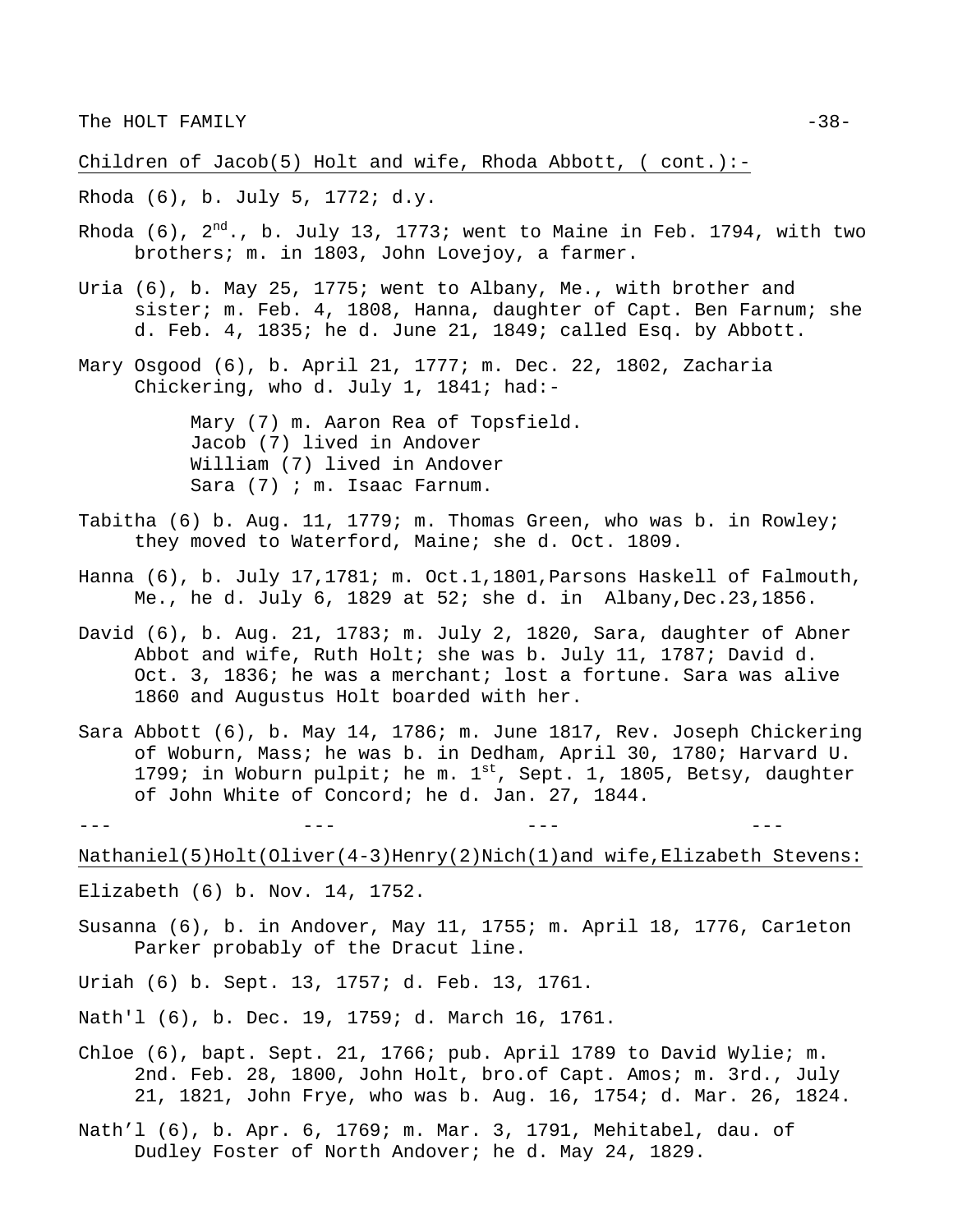Joseph(5) Holt (Ben(4)Henry(3-2)Nich(1) and wife, Ruth Johnson, had:-

- Henry(6), b. Aug. 29, 1763; m. June 20, 1790, Mehitabel Blunt; she d. Sept.  $\frac{1}{2}$ , 1802; he m.  $2^{nd}$ ., her sister, Anna, Jan. 27, 1803; he d. Feb. 24, 1821; she d. June 3, 1840 at 77.
- Ruth (6), b. Feb. 25, 1765; m. Jan. 29, 1784, Abner Abbott; he was b. Jan. 29, 1761; she d. Nov. 1806, he m. 2nd., Dorcas Nason; they moved to Albany, Maine; he d. Sept. 16, 1843.
- Lydia (6), b. April 18, 1767; m. Dec. 25, 1787, David Hall who was killed in an explosion; she m.  $2^{nd}$ ., Nathan Hall.

Joseph (6), b. April 16, 1769; d. Sept. 8, 1778.

- Abner (6), b. Oct. 6, 1771; m. March 29, 1795, Nabby, daughter of Ebenezer and Asenath (Holt) Flint; she d. May 21, 1798; he m. 2nd., June 20, 1799, Elizabeth Chandler, who was b. 1780; d. May 1, 1816; he m. 3rd., Feb. 1, 1819, Mrs. Delilah Pipin, who d. July 16, 1821; his 4th was Abigail Shea who he m. Jan. 12, 1822; she d. May 13, 1856. (The Holt book says that he moved to Albany, when a young man, and d. July 16, 1821- copying by mistake, the date of his 3rd wife's death.)
- Obed (6), b. Nov. 25, 1773; d. July 7, 1778.

Hanna (6), b. Sept. 28, 1775; d. July 7, 1778.

- Elenor (6), b. Nov. 5, 1777; m. Jan. 21, 1799, Ephraim Flint, who was b. Sept. 1773; they lived in Albany, Me.; she d. June 23, 1858.
- Joseph (6), b. Nov. 5, 1780; moved to Albany, Me. 1803; was Capt. in War of 1812; m. Jan. 13, 1803, Lydia. dau. of Jonathan Jones of Londonderry, N.H.; she d. July 14, 1858 at 78 (on stone); he d. in Andover, July 18, 1860.
- Paul (6), b. Jan. 11, 1783; went to Albany, Me.; m. April 12, 1805, Betsy Bill; went to Lowell, Mass.

Tabitha (6), b. May 22, 1785; unm; alive 1860.

Hanna (6), b. April 7, 1787.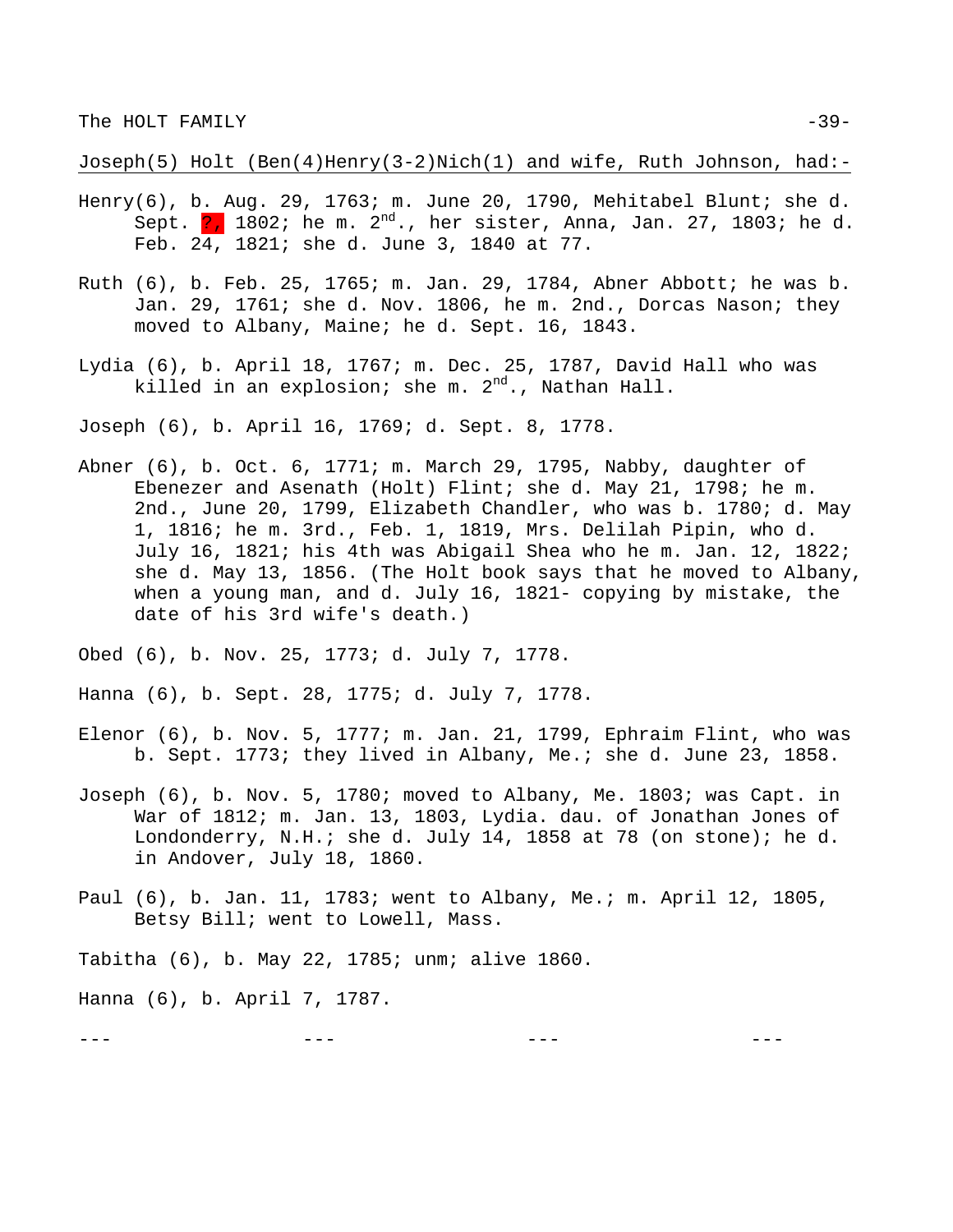### Marston(5)Holt(Ephraim(4)Hnry(3-2)Nich(1)and wife,Abigail Wheeler,had: *[nickname "Masty"]*

- Moses(6), b. in Holden, Dec.4,1772; m. March 31, 1796, Azubah, dau. of Elisha Hubbard;she d. Apr. 9,1857;he d.in Boston, April 25, 1823.
- Amos Sheldon(6), b. 1774; m. Sally Wooley ;m. 2nd., Sally Lindhall; she d. 1855.
- Aaron  $(6)$ , b. 1776, m. a Dorothy---; d. in Troy, N.Y. 1826; they had-
	- Aaron Porter(7), b.in Holden,Oct.5,1808; grad. Western Homes Med. College, Cleveland, Ohio, had practice in Andover; m. 1st. Dec. 22, 1829 in Nashua, Clarissa A. Huse, dau. of Israel, of Vt; she d.Sept.9,1854; he m.  $2<sup>nd</sup>$ ., Sept.29, 1855, Rosetta, dau. of Wm. W. Mitchell, of Aurora, N.Y.; he d. Feb. 1856.

Abigail (6), b. 1778, m. a Mr. Batchelder; moved to Canada.

Phebe (6), b. in Dublin, N.H., Feb. 1788.

```
--- --- --- ---
```
 $Zela(5)$ Holt (James(4-3)Hy.(2)Nicholas(1)) and wife, Priscilla Abbott:-

James (6)

- Calvin (6), b. Aug. 26, 1763; d. March 21, 1795.
- Timothy(6), b. about 1770; m. Jan. 17, 1799, Anna Stevens.

Mary (6) b. ; d. Feb.18, 1790.

Priscilla (6), b. in Wilton, Jan. 2, 1768; m. May 23, 1791, John Stearns of Bethel, Maine; he was b. Aug. 1762; d. Sept. 14, 1826; she d. Jan. 4, 1848.

Bridget (6), b. in Wilton.

--- --- --- ---

Simeon(5)Holt(Humphrey(4-3)Hy.(2)Nicholas(1)) and Sara Reid, had:-

Frederic Reid (6), b. Jan. 23, 1768; d. Feb. 26, 1830.

*[Sarah (6), bp. Oct.22,1769 at Woburn, North Parish (Burlington V.R.)]*

Simeon(6), b. May 18, 1771.

Leanomi (6), b. about 1775; m. Jan. 12, 1797, Polly Harris; he was a hatter; failed in business and wandered away; never returned; had twins b. 1816; d.young.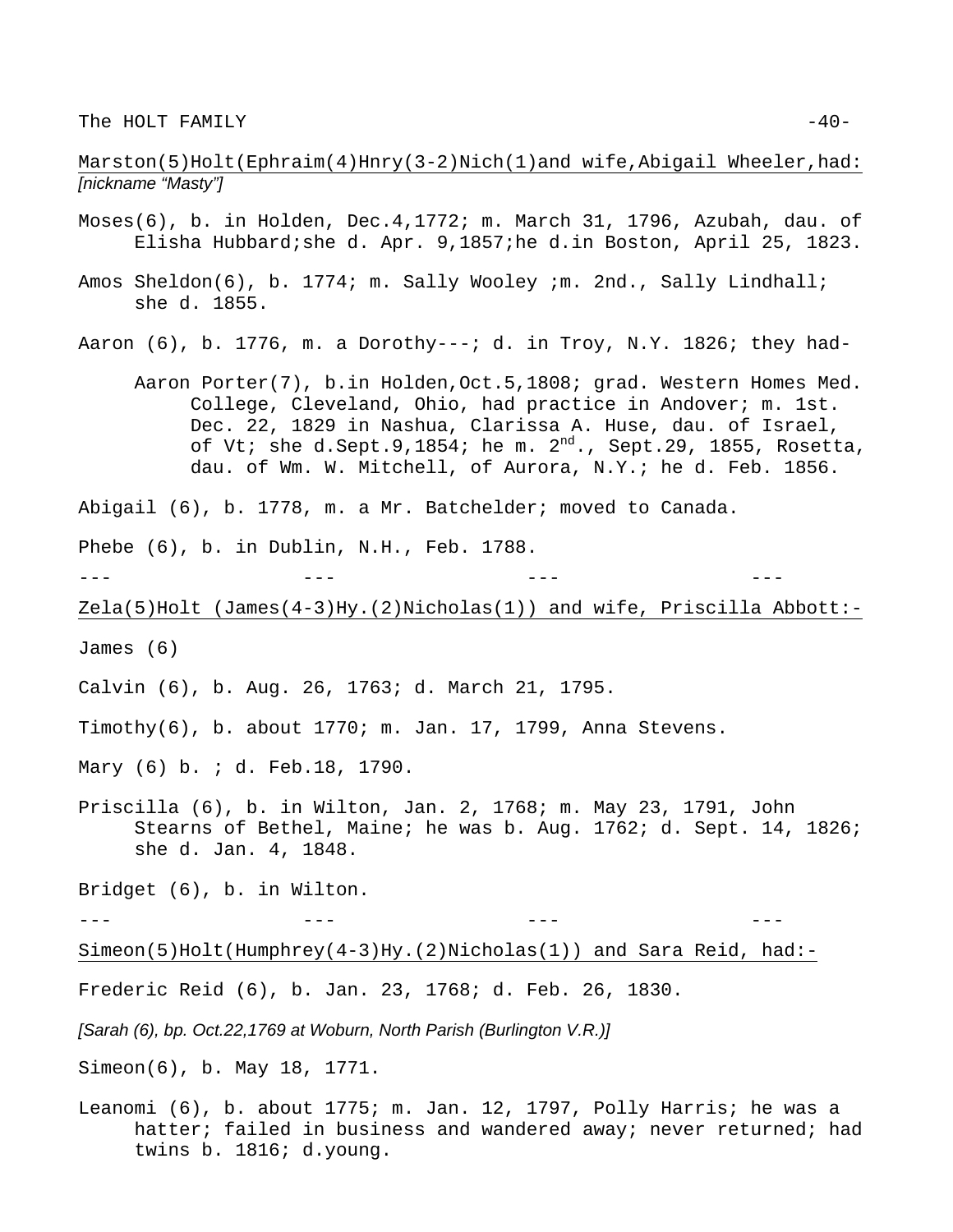Children of Simeon(5)Holt and wife, Sara Reid, (cont.):-

- Joseph (6), b. Jan. 20, 1788.
- Jonathan (6), bapt. Jan. 11, 1784.
- triplets (6), bapt. 1777.

--- --- --- ---

Humphrey(5) Holt(Humphrey(4)Henry(3-2)Nicholas(1) and wife, Phebe, had:-Phebe(6), b. Oct. 14, 1775; m. Phineas Nichols in Groveland, N.H.

- Joseph (6), b. July 7, 1778.
- Mary (6), b. about 1782; m. 1800 Isaac Morse of Methuen.

--- --- --- ---

Jededia(5) Holt(Stephen(4)Nicholas(3-2-1) and wife,Phebe Barker, had:-

Sara(6), b. in North Andover, Jan.1768; m. Aug.12,1788, Nathan Barker.

- Phebe (6), b. in North Andover, Feb. 1771; probably m. Wm. Foster of Londonderry, 1805.
- Molly(6), b. July 2, 1773.
- Sam (6), b. Feb. 1778; prob. m. May 10, 1803, Lydia Farnum.

Stephen (6), b. Feb. 1786.

--- --- --- ---

John(5) Holt (Joshua(4)Nicholas(3-2-1)) and wife, Dorcas Abbott, had:- Greenfield, N.H.

Dorcas(6), b. in Andover, Nov. 12, 1793; m. Deacon Peter Pevey, who was b. July 29, 1798; she d. Oct. 5, 1886.

Sara Abbott(6),b.March 10,1795;m. Francis Duncklie of Francistown,N.H.

Hanna (6), b. Sept. 15, 1797; d. Nov. 10, 1821.

- John(6), b.Aug.6,1799;m.Nov.17,1836, Phebe, dau. of Ephraim Holt;no ch.
- Tamesin (6), b. Nov. 23, 1803; also m. Deacon Peter Pevey in 1857, in Greenfield.
- Phebe Farnum (6), b. Jan. 29, 1806; m. Deacon Francis Burnham of Bennington, Vt.

--- --- --- ---

Martin (6), b. April 24,1808;m.Arnold Hutchinson of St. Johnsbury, Vt. Elizabeth (6), b. April 2, 1811; d. June 20, 1830.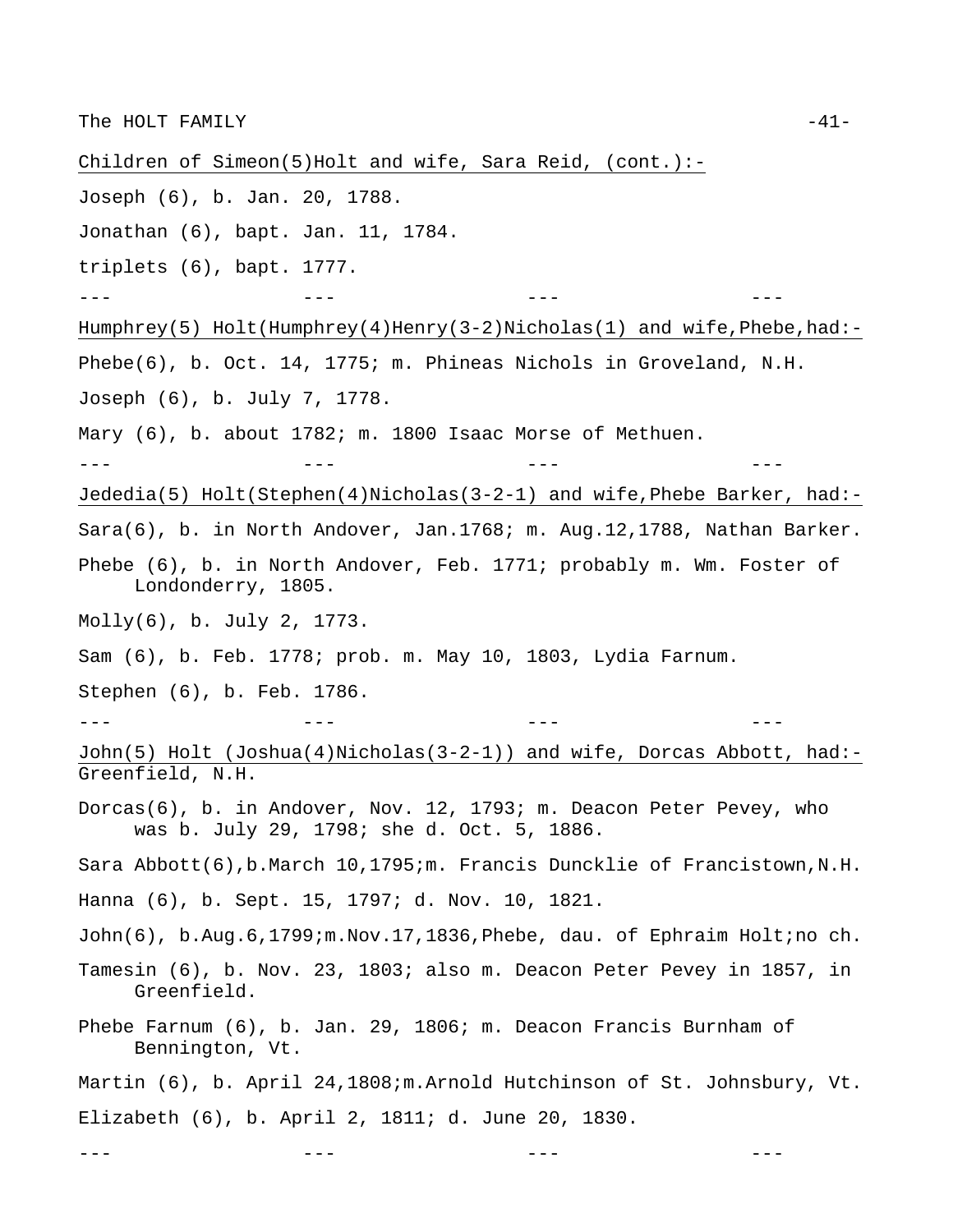Timothy (5) Holt (Joshua(4) Nicholas(3-2-1) and wife, Lydia:-

- Lydia (6), b. in Andover, April 19, 1795; d. unm.
- Chloe (6), b. March 30, 1797; m. Zeba Baldwin.
- Tabitha (6), b. Sept. 16, 1799; d. Jan. 22, 1848.
- Timothy(6), b. in Peterboro,1802; m. Mary Jackman;lived in Manchester.
- Joseph(6), b. in Peterboro, 1804; m. Mary Miller; lived in Peterboro.
- Joshua (6), b.1807; d. 1811.
- Ruth (6), b. 1809; d. 1811.

Ruth (6), b. 1812; m. Timothy L. Hovey. --- --- --- --- Solomon(5)Holt (Josh(4) Nicholas(3-2-1) and wife, Mary Cummings,had:-

Solomon(6), b. May 1, 1799; went to Greenfield and came back to Andover; m. Nov. 25, 1824, Phebe, daughter of Jacob Abbott; she was b. Nov. 27, 1798; he was Deacon of West Parish Church.

Mary (6), b. March 8, 1801; d. Feb. 17, 1803.

- Joshua (6), b. March 6, 1804; m. 1st Nov. 26, 1829, Rebecca, dau. of Wm. Bailey; she d. Sept. 4, 1834, he m.  $2^{nd}$ ., April 2, 1836, Charlotte Gage, who d. Nov. 30, 1846, at 39; his 3rd wife was Sara, daughter of James Abbott, whom he m. Oct. 25, 1848; she d. July 9, 1859 at 42; his 4th was Mrs. Mary A. Gault of Lawrence, whom he m. April 7, 1859; 1ived in Bradford.
- Mary (6), b. Feb. 20, 1806; m. June 6, 1837, Rev. Samuel R. Hall of Bennington, Vt.
- Nathan (6), b. April 18, 1808; m. Aug. 31, 1832, Abigail Cochrane of Lawrence.
- Phebe Cummings (6), b. April 30, 1810; m. Aug. 19, 1835, Rev.T.D.P. Stone; d. Aug. 1858.
- Abiathan(6), b. Jan. 31, 1813; m. Sept. 15, 1836, Elizabeth Plunkett; he d. at Lowell, Oct. 16, 1846.
- Stephen(6), b. Feb. 12, 1816; m. Dec. 2, 1847, Jeanette M., dau. of Deacon Peter Smith; he was a trader and stable owner; d. in Frye Village, Nov. 17, 1860.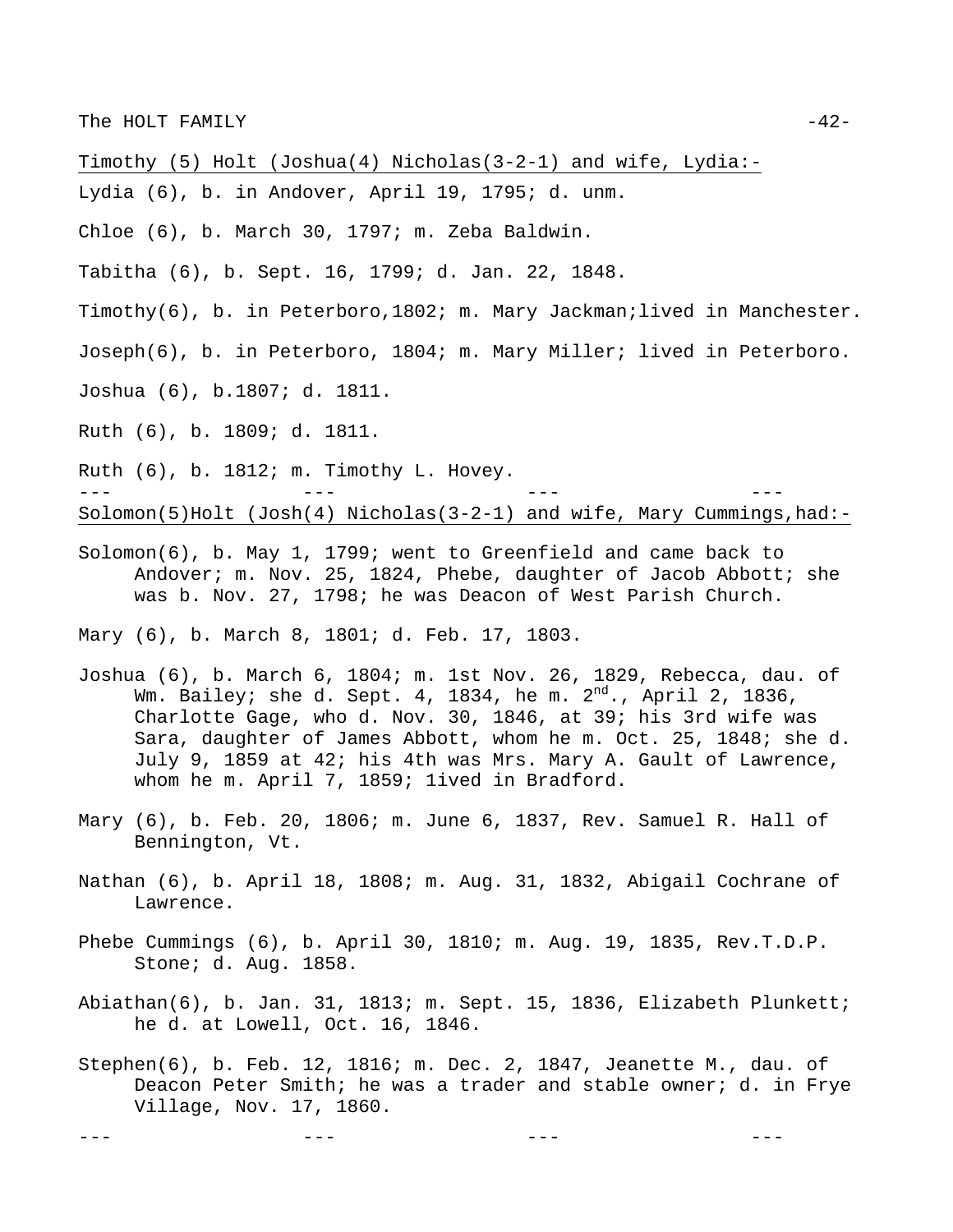Stephen(5) Holt(Joshua(4)Nicholas(3-2-l) and wife, Fanny Bowers, had-:

Fanny (6), b.June 3, 1800; moved to Greenfield; m. Ben Jaquith; she d. Nov.23,1834; he m. 2<sup>nd</sup>., her mother's sister, Mary Bowers, b.1805.

Betsy (6), b. in Greenfield, 1802; d. 1806.

Stephen (6), b. 1804; d. y.

Rhoda (6), b. 1807; d. in Lawrence, 1846; m. Deacon Moses Dane.

Stephen (6), b. 1810; went to New Boston, N.H.; m. Sara A. Spalding.

Anna Danforth (6), b. 1812; m. Capt. Ambrose Jaquith.

Ben F. (6), b. 1816; d. y.

--- --- --- --- Asa (5) Holt (Thos.(4-3)Nicholas(2-1)) and wife, Dina Holt, had:- *[Asa d. 1794; lived on Nicholas Holt(1) farm and house on Tucker Rd]* 

Hanna (6), b. June 20, 1766; m. Oct. 23, 1788, Wm. Tucker of Wilmington; he d. Aug. 29, 1848, at 87; she d. March 3, 1852. *[Wm. Tucker bought Nicholas Holt (1,2,3) estate on Tucker Road in 1795; house burned in 1888]*

Asa (6) b. March 26, 1768; m. Sara Griffin; had no children.

Abiel (6), b. Nov.  $25$ , 1773; m. Aug. 28, 1796, Phebe Jones; he d. April 11, 1801; had no children.

Asa (5) Holt by  $2^{nd}$  wife, Lydia Patten:-

Stephen(6), b. May 26, 1782; m. Mary Potter Brown of Ipswich, Mass., March 20, 1803; he was prop. of Holt's Hotel, in New York; started quest for estate in England; d. in New York. *[David Gray was his guardian for his father Asa Holt's estate and sold the above farm to W. Tucker in 1795. Stephen was a minor of 13 yrs]*

Abiel(5)Holt(Thos.(4-3)Nicho1as(2-1) and wife, Lydia Lovejoy, had:-

--- --- --- ---

Chloe(6), bapt. April 10, 1768; m. May 24, 1785, Darius(6) Holt, who was b. Mar. 6, 1763 *[4th cousins]*; they went to Norway, Me.; he d. Aug. 1854; she d.--.*[Oct. 11, 1849, see p.33]* 

Simeon Kimball (6), bapt. Feb. 20, 1724. *[this can't be right, 1774?]*

David(6), b. Sept. 30, 1781; married; lived in Norway Me.;19 children.

Hannah (6), bapt. Jan. 19, 1772;

Joshua Lovejoy(6),b.July 25,1784; m. Jenny Kimball; lived in Haverhill

Abiel (6), b. in Andover, Jan. 21, 1770; m. Betsy*(6) Holt* dau. of Dan and Mehitable of Wilton; lived in Milford, N.H.; d. 1834; she d.1854.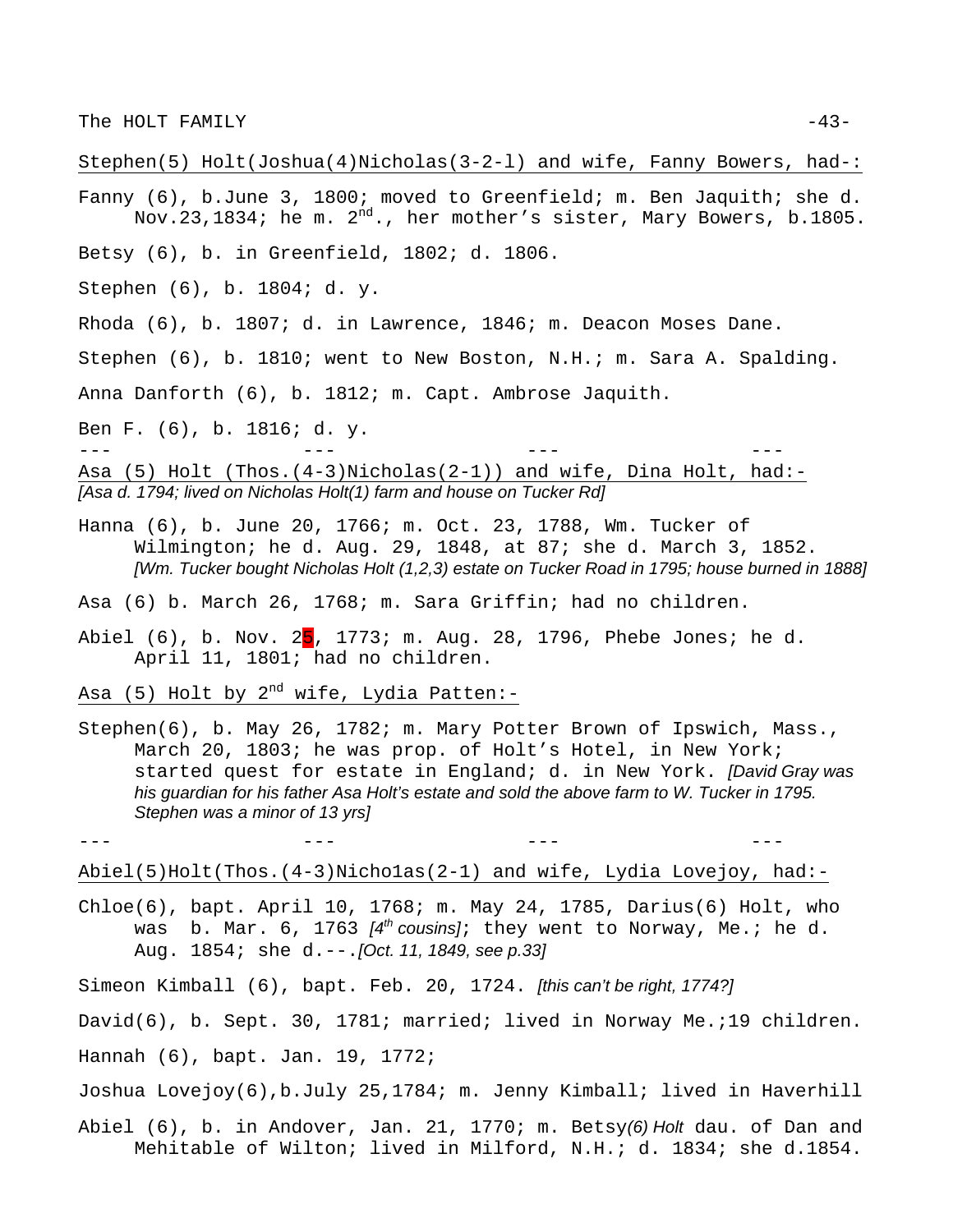Children of Abiel (5) Holt and wife, Lydia Lovejoy, (cont.) :-

- Nathan Kimball(6), b. Aug. 30, 1778; m. April 1,1800, Rebecca*(6)*,dau. of David and Rebecca(Osgood)Holt*[4th cousins]*, in Boscawan, N.H.; d.1840.
- Thomas  $(6)$ , b. Jan. 15, 1790; m. May 28, 1812, Ruth, daughter of Jacob and Ruth Beard; she d. Sept. 1, 1858 at 69.
- Hannah (6), b. June 4, 1792; d. unm. April 2, 1842.

William (5) Holt (Thos.(4-3)Nicholas(2-1)) and wife, Elizabeth Jones:-*[sold Thomas Holt(4-3) Estate to David Gray(4); now the Taft Farm.]* 

--- --- --- ---

- Jacob (6), b. Dec. 13, 1784; a Sea Capt.; m. Hanna Raymond of Beverly; he committed suicide by jumping into the sea at Beverly.
- Stephen(6), b. April 11, 1786; lived in Weld, Me.; married a cousin, the daughter of Moses Lovejoy.
- Wm. (6), b. March 6, 1788; a Sea Capt.; m. Nov. 28, 1812, Lucy Woodbury of Beverly; he d. at Rio Grande, Africa, Oct. 22, 1820.
- Elizabeth (6), b. in Wilton, 1790; d. 1797.
- Joseph (6), b. 1792; m. Betsy Smith.
- Asa (6), b. 1794; a Sea Capt.; m. Alethemia Butterfield.
- Nathan (6), b. ; of Weld, Me.
- Elizabeth (6), b. ; m. Ben Houghton.

--- --- --- --- Joseph (5) Holt (Thos.(4-3)Nicholas(2-l)) and wife, Abigail Holt:-

Joseph(6), b. Jan. 20, 1790; was in war of 1812; m. Oct. 18, 1821, Elizabeth, dau. of John Braddock.

--- --- --- ---

--- --- --- ---

Sam (6), b. Sept. 24, 1791; d. April 1, 1802.

Abiel(5)Holt(Jos.(4)Thos.(3)Nicholas(2-1))and wife, Sara Abbott, had:-

- Abiel (6), b. in Andover, Nov. 25, 1778; went to Temple with parents; m. Jan. 31, 1799, Eliz. dau.of Deacon Sam'l Howard; she was b. May 15, 1776; d. Dec. 30, 1847; he d. March 11, 1839.
- Abigail Temple (6), b. 1779.
- Joseph (6), b. 1782.
- Amelia (6), b. 1784.
- Nathan Abbott (6), b. 1784.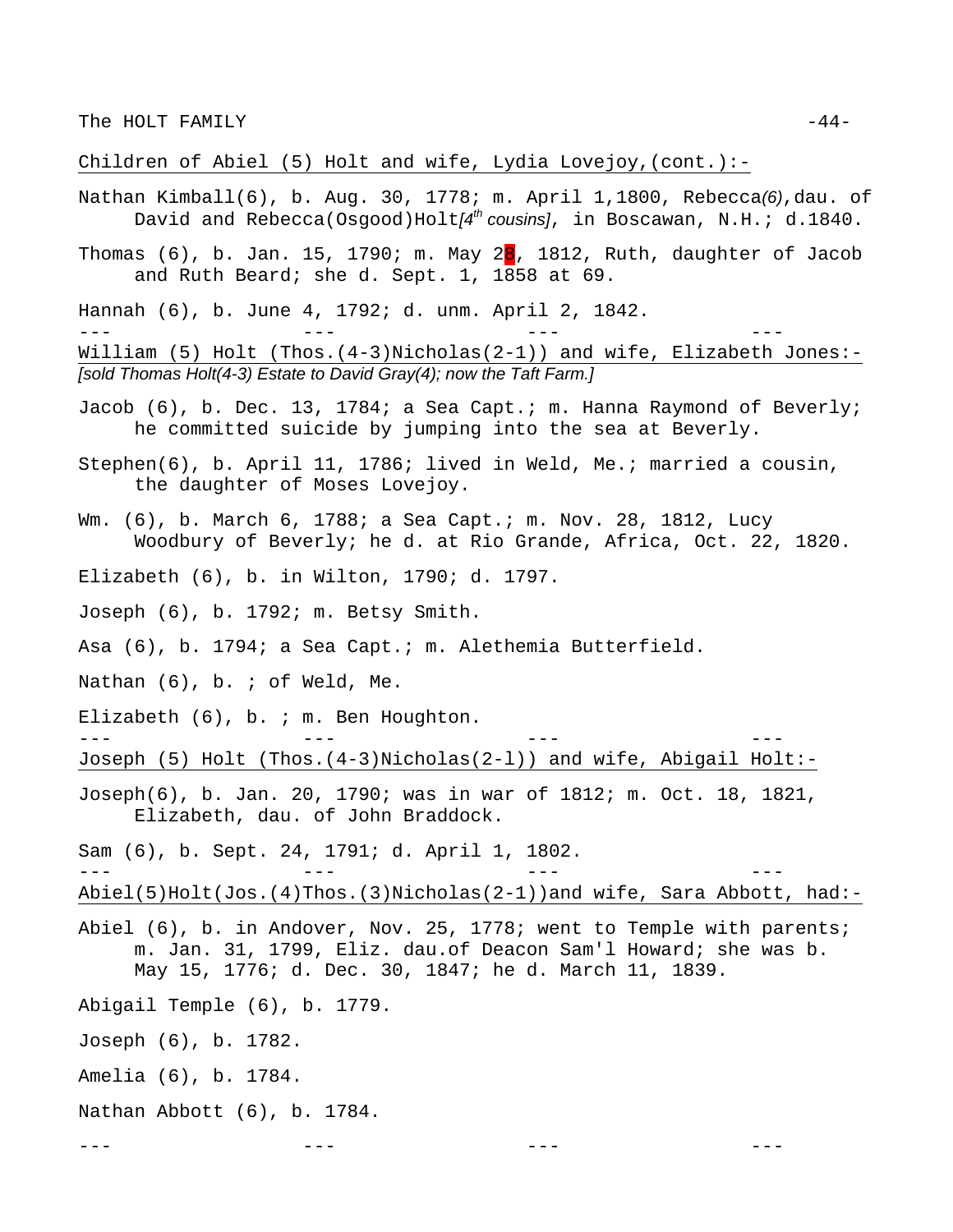James(5) Holt (James(4)Tim(3)Jas.(2)Nich(1) and Dorothy Lovejoy, had:- *[lived in Braviter Gray house (b.1711), inherited from father-in-law, Ben Holt (4) Sr. (Oliver(3)Henry(2)Nicholas(1)) in 1783]* 

Susanna(6), bapt. Nov. 9, 1760; South Church; d. y.

- Dorothy (6), bapt. April 29, 1764; born Apr. 22; (by Holt Book is given as child of James and Mehitabel) m. Asa Riggs of Gloucester Nov. 13, 1787; according to book records.
- Enoch (6), d. of smallpox *[at Woburn, buried Nov. 23, 1792, a. 25 yrs]*
- Elizabeth (6), ; m. a *[Ebenezer]* Perry, *[of Reading, May 15, 1803]*
- Hanna (6), m. a *[Benjamin]* Wiggins *[1798, to Tuftonboro, NH; Hannah d. at Sutton, Ma., 1849]*

Jesse  $(6)$ ; ; d. y.

--- --- --- ---

Dane (5) Holt(Tim(4-3)James(2)Nicholas(1) and wife,Lydia Ballard,had:-

Lydia(6), supposed to m. Asa Cummings.

- Dane (6), b. March 11, 1768; m. Dec. 6, 1799, Mary Wardwell.
- Hanna (6), b. April 16, 1771; m. 1806, Noah Abbott; d. June 14, 1862.
- Jacob (6), b. June 7, 1780; Dartmouth College, 1803; was a teacher and preacher at Brookline, N.H, 1827; m. April 2, 1807, Mary, daughter of John Frye and w. Betsy Noyes, who was b. in Merrimac, N.H., March 12, 1788; she d. Sept. 19, 1825; he d. in Merrimac, March 30, 1847.

--- --- --- ---

Timothy(5) Holt (Tim(4-3)Jas.(2)Nich(1) and wife, Ede McIntire, had:-

- Nehemia(6), b. April 1, 1773; d.y.
- Timothy (6), b. Feb. 22, 1775; m. Susanna Smith; had son-Clark (7), b. 1804 in Middleton.
- Dolly (6), b. in Temple. N.H., Jan. 27, 1776; m. Nov. 17, 1805, Tim Chandler; he d. in Temple, 1856 at 73; she d. 1827.

Eda (6), b. 1777; m. Moses Truell of Amherst, N.H.

Nehemia (6), b. 1779; lived in Temple.

Hanna (6), b. 1781; m. Joseph Fields.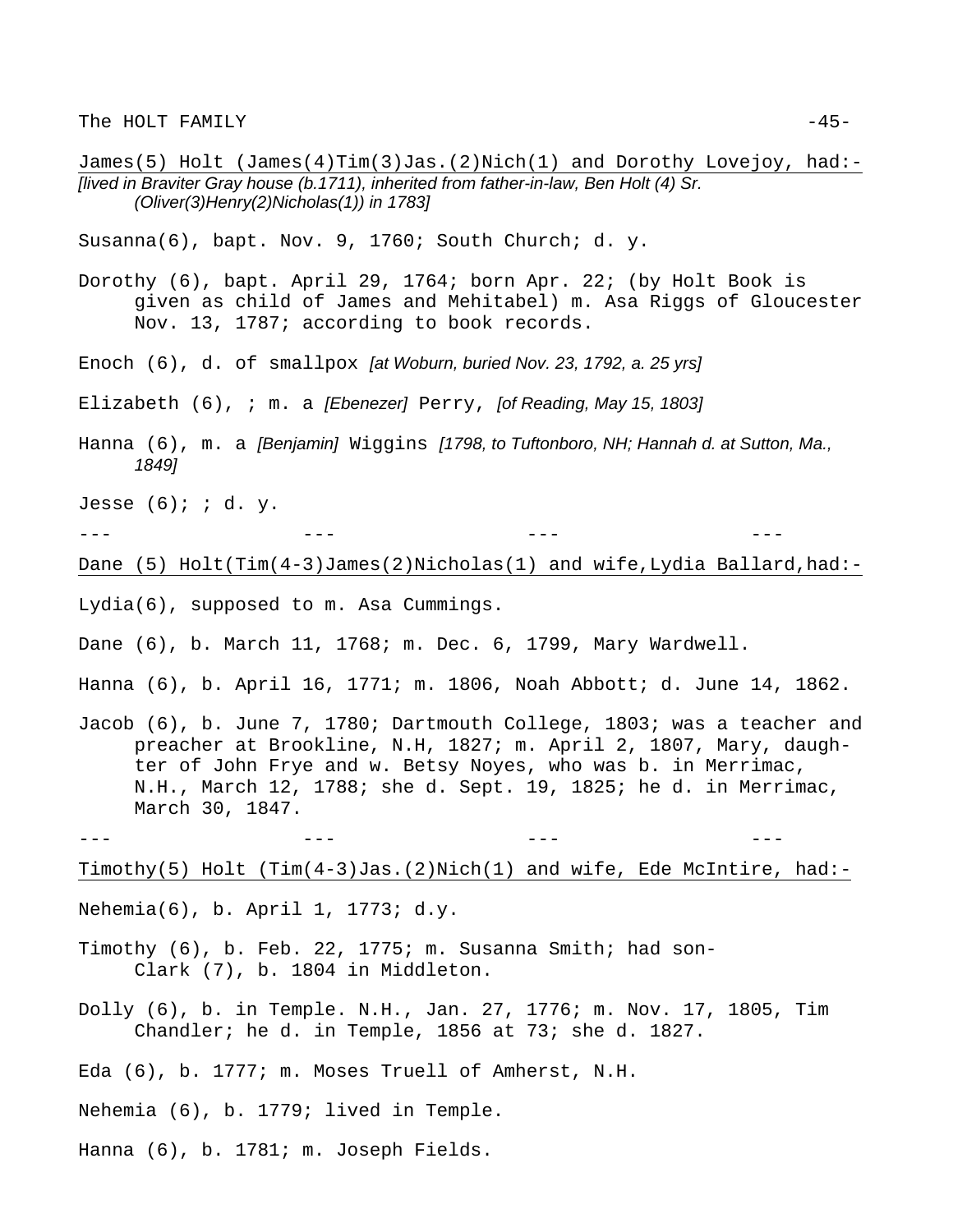Children of Timothy (5) Holt and wife, Ede McIntire, (cont.):-

Sara(6), b. 1783; m. Joseph Killam, no children.

Eli (6), b. 1786; m. Pamelia Wardwell, 1812; lived in Andover.

- Ezra (6), b. in Temple, Sept. 11, 1788, returned to Andover; m. Apr. 22, 1812, Elizabeth Gage Wardwell; she was bapt. July 10, 1791, dau. of Simon Wardwell and w. Ruth Church; he d. Apr. 14, 1859. *[lived in hill at Kimball's]*
- Phebe (6), b. 1793; m. Lilly Eaton Boutwell of Amherst, N.H.

Stephen (6), b. 1798; m. Polly Cragin, dau. of Capt. Frank Cragin.

--- --- --- ---

- Ezra (5) Holt (Tim(4-3)Jas.(2)Nich(1) and wife, Dorcas Dane of Wilton, had:-
- Ezra (6), b. Aug. 9, 1795; m. widow Sara, wife of Ebenezer Gilson; she was dau. of Abel and Sally Shattuck, b. April 2, 1796, the date of her m. to Ezra is unknown; she m. her 1st, Feb. 1, 1819.

Dorcas (6), b. Sept. 24, 1797.

Sara Abbott (6), b. Sept. 1, 1800.

Ellen (6), b. 1838; d. Jan. 6, 1854.

Joseph (5) Holt (Jos.(4)Tim(3)James(2)Nich(1) and wife, Betsy Dale:- John Dale (6), b. May 9, 1774.

--- --- --- ---

- Joseph Warren (6), b. Oct. 10, 1775; named for Gen. Warren who fell at Bunker Hill.
- Simeon (6), b.1776; d. in Wilton, Feb.13, 1847; m. 1799 Esther Brooks. Betsy (6)

Dolly (6)

Nancy (6)

--- --- --- ---

Valentine(5)Holt(Jos.(4)Tim(3)Jas.(2)Nich(1) and Nancy Goodrich:- Robert Goodrich (6), b. ; m. Lucy Lakin. Nancy Jane (6), b. 1825; in Andover; m. Jan. 6, 1848 Wm. Moody. Lucy Ann (6), b. 1828; m. Nov. 16, 1845, Stephen P. Osgood of Haverhill. Thomas L. (6), b. 1830; m. July 28, 1852, Phebe M. Marble of Boston.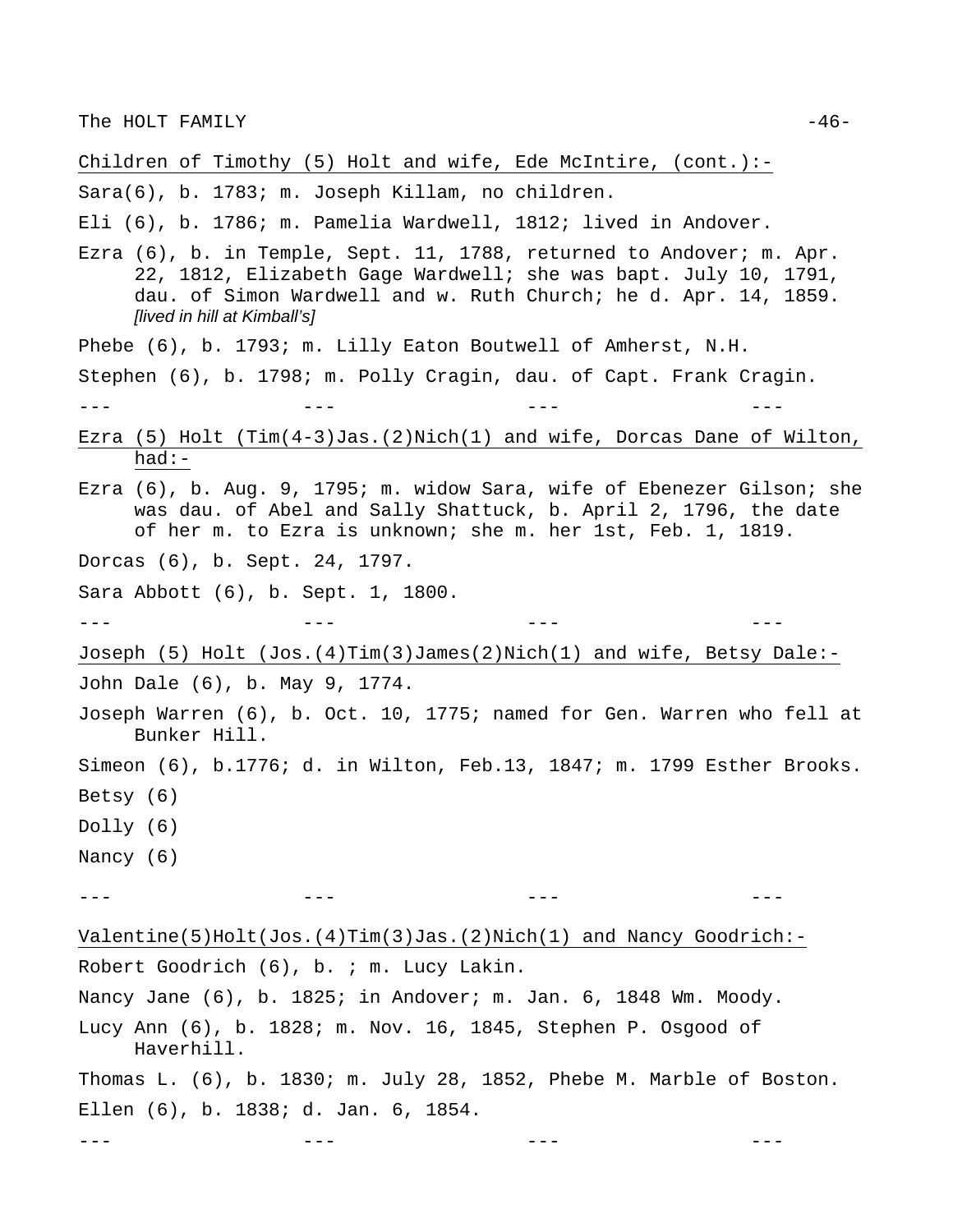Nehemia(6)Holt(Jacob(5-4)0liver(3)Hy.(2)Nich(1) and Abigail Twist:-

Osgood D.(7), b.1794, in Albany, Me.;the first white child born there.

Abbott (7), b. 1796, d. unm.

- Abigail (7), b. May 14, 1797; m. John Needham of Norway, ME.; he d. Feb. 6, 1842; she m.  $2^{nd}$ ., Ward Noyes of Portland, grandson of old Dr. Ward.
- Rebecca (7), b. 1799; d. y.
- Mary (7), b.1800; m. Ebenezer Bean.

Nehemia (7), b. May 25, 1802; m. Mrs. Sara Bigelow of Portland.

- Eliza (7), b. May 31, 1803; m. Dec. 28, 1828, Lewis Howard of Andover; he was b. in Temple, N.H., Nov. 14, 1804; lived in Brewer, Me. and Wilton, N.H.
- Stephen(7), b. in Albany, Me., Jan. 5, 1805; m. 1825 Sophronia Austin; she d. July 28, 1830; he m.  $2^{nd}$ , Amanda Follansbee of Merrimac; moved to Albany, Me; had 10 children:-

Sophronia(8), b. in Andover, July 9, 1826; d. Sept. 26, 1826. Stephen Gorham(8), b. in Andover, Jan. 31, 1830; m. Feb. 16, 1857, A.J. Robbins of Manchester, N.H. Sophronia(8), b. in Andover, July 2l, 1827.

by Amanda Follansbee-

Maria (8), b. in Nashua, July 9, 1838; m. Amos Wormwell. Lucinda (8), b. in Bethel, 1840. John (8) b. 1842. Amanda (8), b. 1844. Ab. Grover (8), b. 1846. Dolly (8), b. 1849. Lewis H. (8), b. 1853. --- --- --- ---

George  $(6)$  Holt  $(Jona(5) Sam(4-3-2)Nich(1)$  and wife, Nancy Fish, had:-*[removed to Dunbarton, N.H. by 1825.]*

George(7), b. in No. Andover, Feb. 21, 1781; m. 1800 Rebecca Durant of Exeter, N.H.

Nancy(7), b. Sept.26, 1782; m.Oct.21,1801, Chas.Newell; went to Albany, Me. in 1803;m.2nd., David Pace;lived in Andover on Lawrence 1ine.

Lavinia (8), b. in Andover; m. Jn. Wardwell of Salem.

Wm.(7), b. May 27,1785;m. March 26,1807,Sallie Mitchell of Exeter,N.H. Amos (7), b. June 5, 1787, d. July 26, 1811.

Phebe (7), b. in 1789 in Dunbarton, m. Capt. John Duke. *[at Salem, MA]* Mary (7), b. 1791; m. 1809, James Ellison.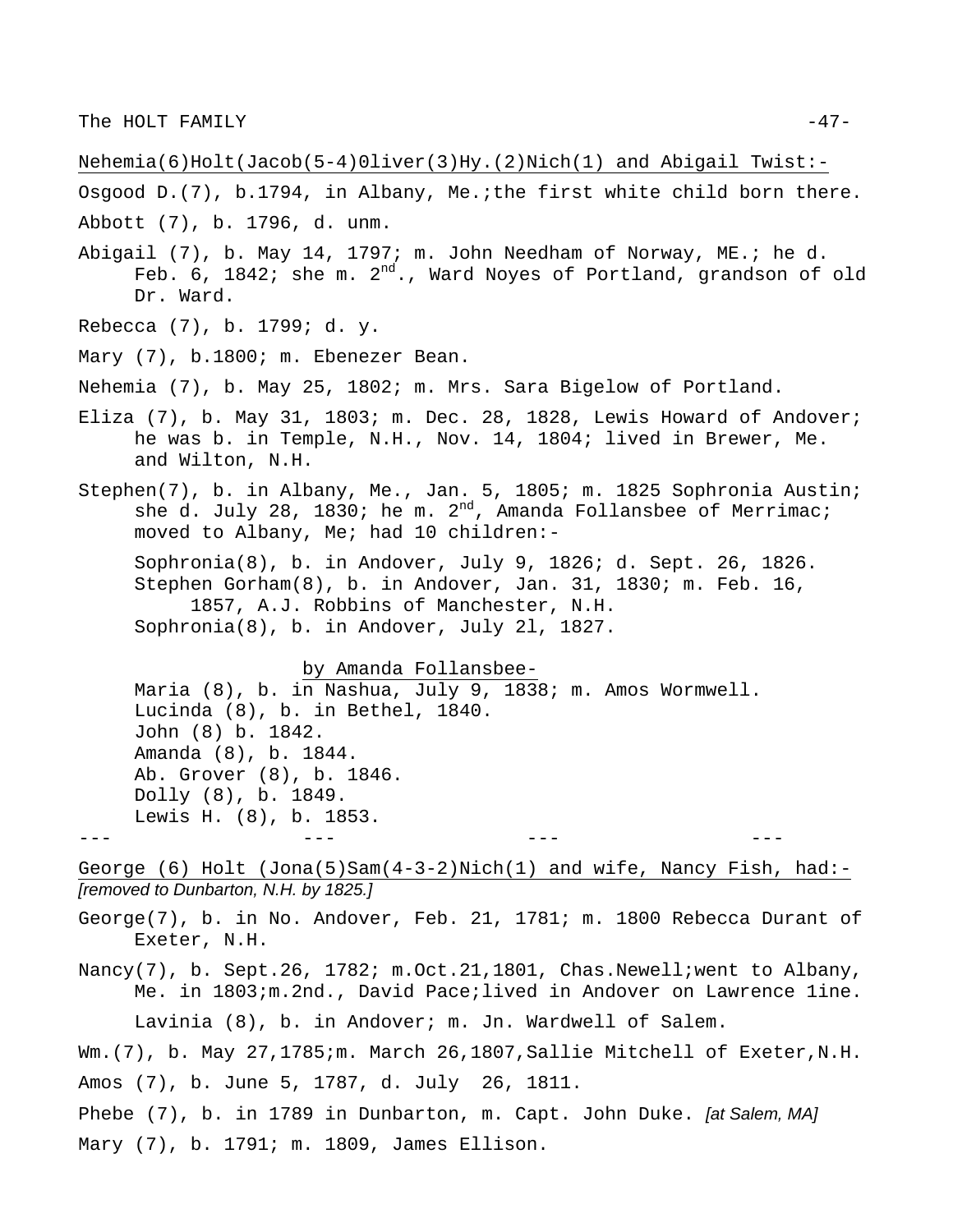Children of George Holt and wife, Nancy Fish, (cont.):-

- May (7), b. 1781; lived in Andover; d. April 8, 1856.
- Rebecca(7), b.in Dunbarton, May 25,1793; m. John Goodhue, Apr.3, 1817.
- Enoch (7), b. 1795; m. 1817, Sara W. Davidson; d. 1855.
- Eliza (7), ; m. Capt. Charles Holmes. *[lived at Dunbarton]*
- Jonathan (7), b.1798; m. about 1824, Hanna Hobbs of Ipswich; m. 2nd., 1855, Mrs. Francis Jewett; lived in Ipswich.
- Lavinia (7), b. 1800; lived in Concord, N.H., unm.*[1 child]*

--- --- --- ---

Zebadia  $(6)$  Holt $(Jona(5) Sam(4-3-2)Nich(1))$  and wife, Sara Lewis, had:-

- Amasa (7), b. Dec. 30, 1785; m. a Charlestown girl; d. in Lynn.
- Zebadia (7), b. April 25, 1787; lived in Canton; m. Aug. 13, 1816, Betsy Holt, dau. of Abel of Milford, N.H.; she was g-dau. of Abiel Holt and w. Lydia Lovejoy of Andover; Zeb lived first in Milford; he m.  $2^{nd}$ ., Philena---, who d. Mar. 14, 1854 at 40.

Sally Lewis (7), b. April 5, 1789; d. unm. Oct. 19, 1837.

- Asa Lewis (7), b. June 1, 1791; a blacksmith; m. a Miss Spalding of Tewksbury; he d. Mar. 29, 1824.
- Jonathan (7), b. June 17, 1793; m. Jan. 8, 1817, Mary Merrill; he built the Grant house in the Vale, 1827.
- Elizabeth Gould(7), b. June 13, 1795; m. Dec. 9, 1827 Ezekiel Mills of Amherst, N.H.
- Charles (7), b. April 30, 1797; m. Elizabeth----; lived for a time in Charlestown, went down East, finally; had:- Elizabeth $(8)$ , b. ; m. June 4, 1849, Thos. Armitage.

Sam (6) Holt (Sam(5-4-3-2) Nicholas(1)) and wife, Sara Massey, had:-

- Sam (7), b. Oct. 31, 1786; d. Mar. 24, 1807.
- Charles (7), b. Feb. 14, 1789; d. Nov. 12, 1810.
- Sally (7), b. Mar. 15, 1791; d. June 24, 1806.
- Betsy (7), b. Oct. 8, 1800; d. Oct. 13, 1802.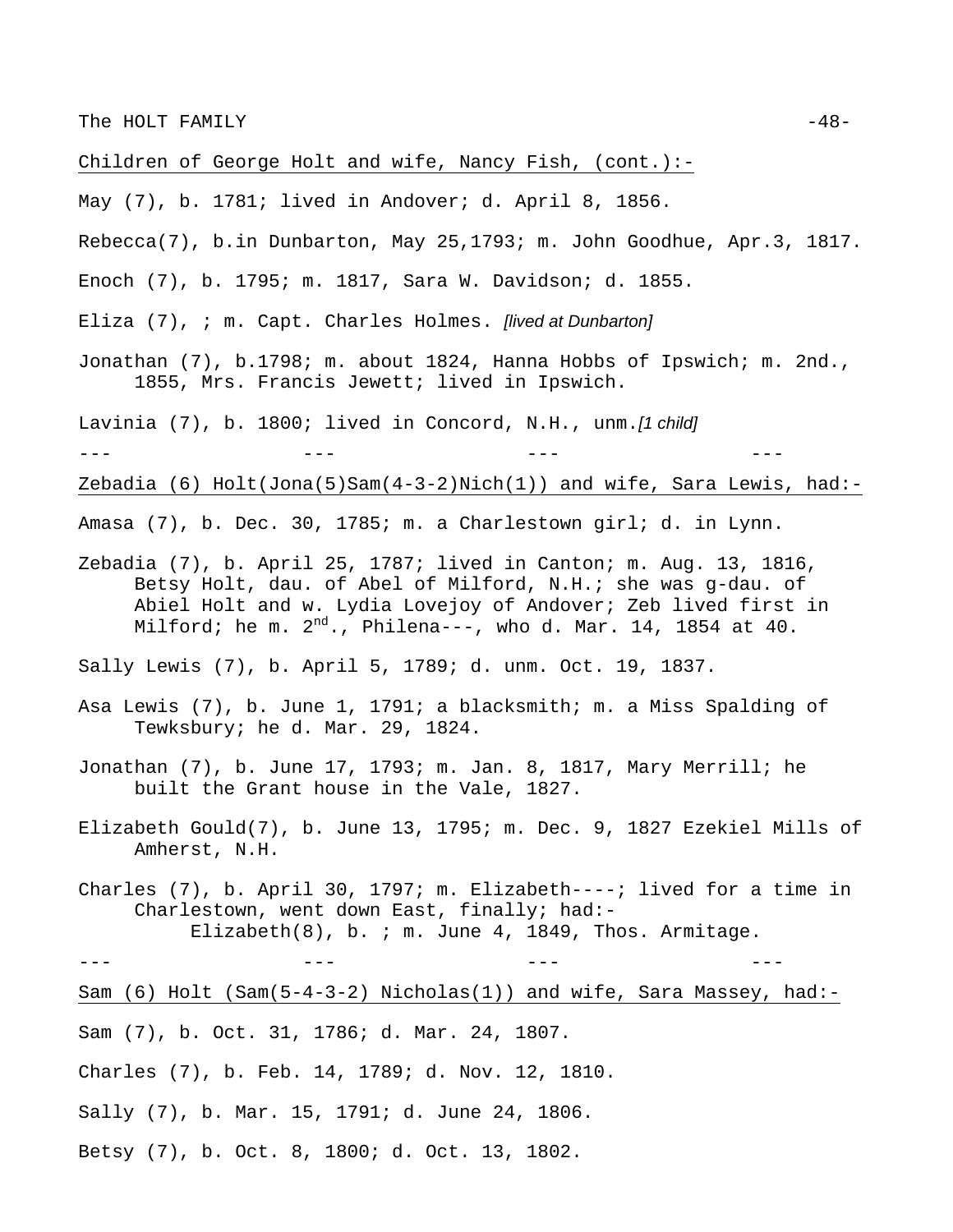Isaac(6)Holt(Sam(5-4-3-2)Nicholas(1) and wife, Tabitha Blunt, had:-

- Anna(7), b. Nov. 1, 1790; m. April 12, 1812, Sam Pond; she d. June 16, 1813.
- Persis (7), b. Jan. 3, 1792; d. unm. May 27, 1848.
- Isaac (7), b. July 2, 1793; d.y.
- Isaac (7)  $2^{nd}$ , b. Oct. 22, 1794; was at Fort Warren in War of 1812; m. Nov. 16, 1816, Hanna Lacey; she d. July 21, 1838; he m. 2nd., Feb. 17, 1839, Mary Bole; he d. Jan. 29, 1848; sd. to leave 16 children.
- Larkin (7), b. Jan. 29, 1797; m. Susan Gilson. *[to Cambridqe, MA.]*

Mary (7), b. Aug. 18, 1798; d. unm. Feb. 15, 1852. *{mentally ill}* 

- Jonas(7), b. Dec. 8, 1800; had the home of Isaac(6)Sam(5-*4-3*), which was 150 yrs. old in 1860 *[inherited Sam Holt House (3,4,5) on Holt Road in 1843; house built 1693 by Sam(3)]*; he m. April 24, 1825, Pamelia Porter Frye, dau. of Ezekiel Frye and w. Polly Hawley; she was b. 1806 in Brewer, Me.
- Sam(7), b. Nov. 1802; m. 1st, Sara Gilson; she d. May, 8, 1846 at 35; he m. 2nd., May 2, 1847, Ann Davis, who d. Aug. 13, 1853; his 3rd wife was Martha Ann Gardner, of Cambridge, dau. of John; they were m. Dec. 6, 1854, he lived in Cambridge, had:-

Isaac Warren (8), b. June 2, 1853; d. June 8, 1856.

Mehitabel (7), b. April 23, 1805; d. unm. Sept. 27, 1859.

- Warren (7), b. Aug. 18, 1807; educated in Andover; graduated from Teachers' Academy, 1833; opened Mt. Prospect Inst. in Bloomfie1d, N.J., 1835; went to California 1853 as surveyor on Pacific R.R.; taught Math in Oakland College; returned to W. Bloomfield before 1860; m. April 16, 1835 Lucinda Baldwin, dau. of Caleb of W. Bloomfield; she d. July 2, 1842; he m.  $2^{nd}$ ., Elizabeth, dau. of Stephen R. Parkhurst of New York.
- James Harvey (7), b. Oct. 31, 1809; m. 1st, Cordelia Curtis; m. 2nd. Mary Staples; he d. in California, Oct. 13, 1854.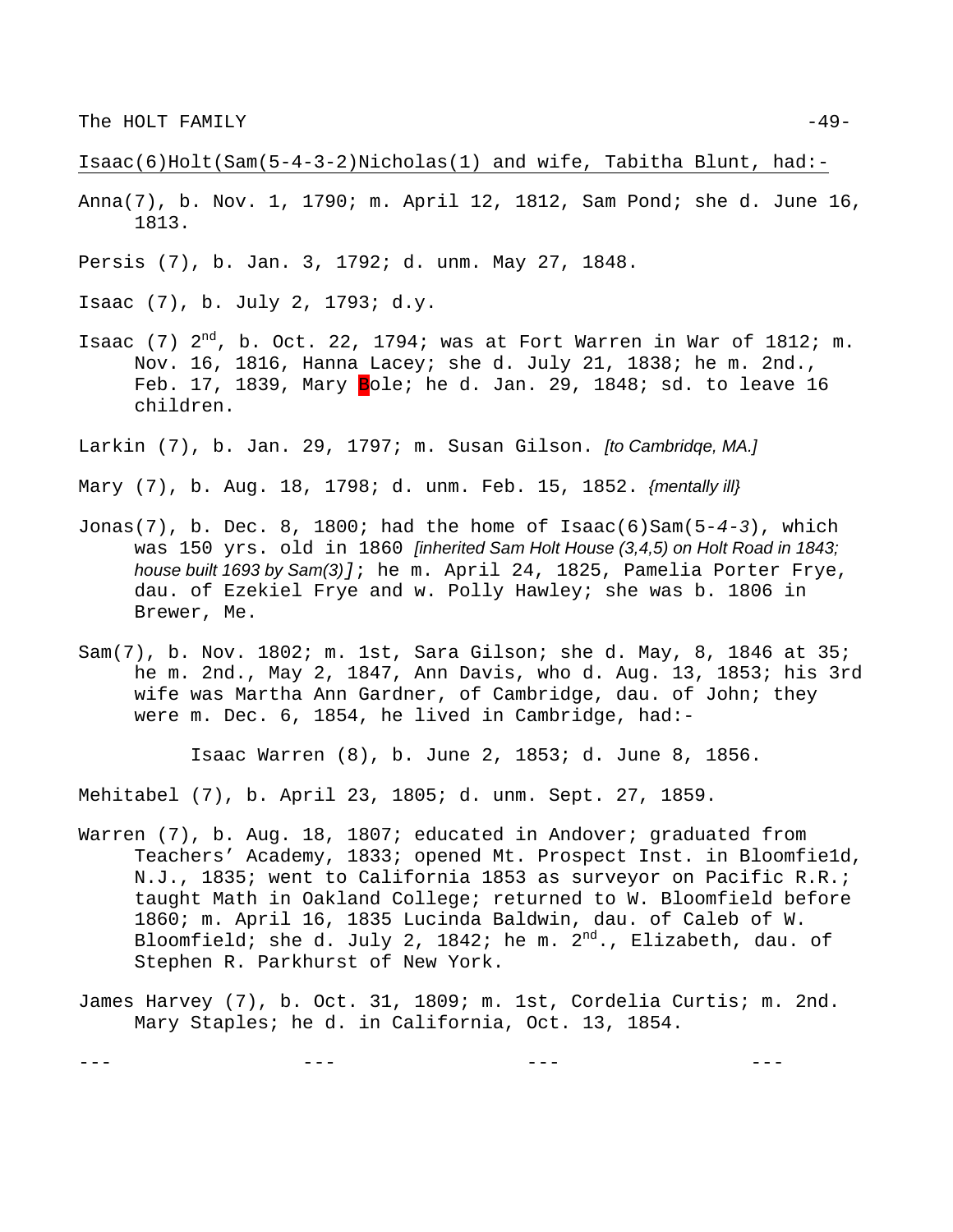Capt.Amos(6)Holt (David(5)Sam(4-3-2)Nich(1) and wife, Patty Wardwell:-

- Martha (7), b. Jan. 31, 1803; d. Dec. 28, 1823.
- Amos (7), b. July 21, 1804; m. 1st
- Clarissa(7), b.Aug.15,1806;m.Jan.9,1826, Sam E. Woodbury;see Lawrence.
- Ebenezer (7), b. Aug. 14, 1808; m. ; lived in Swampscott.
- Sara B.(7), b. June 22, 1811; m. Aug. 19, 1832 Caleb Morse; he was Treas. and Recorder of the Bremer Co., of Iowa; lived at Waverly.
- Elizabeth Church(7), b. Oct. 8, 1813; m. Dec. 29, 1831, Herman Moar; she d. Feb. 1863.
- Mary Ann (7), b. Oct. 14, 1815; d. Dec. 9, 1830.
- David (7), b. Feb. 3, 1818; d. June 20, 1818.
- Capt.Amos(6)Holt by  $2^{nd}$  wife, Eunice Evans:-
- Rachel Octavia (7), b. April 12, 1820; d. Sept. 21, 1822.
- Eunice T. Evans (7), b. April 17, 1822.
- Ruth Octavia Temple (7), b. April 27, 1824; a twin.
- Samuel Madison (7), b. April 27, 1824; a twin; was in Civil War; m. Mary Trull; lived in Haverhill.
- Abbie Maria (7), b. ; m. James Smart.
- Marcus Morton(7), b. ; m. Jan. 8, 1857 Mary E. Mason of Boston. --- --- --- ---
- David(6)Holt(Jacob(5-4)Oliver(3)Hy.(2)Nich(1) and wife, Sara Abbott:-
- David Gorham (7), b. July 21, 1820; d. June 15, 1821.
- Sara Abbott (7), b. Oct. 16, 1824; d. Jan. 25, 185l.
- child (7), b. and d. May 14, 1827.
- Nathaniel(6)Holt (Nath(5)Jos.(4)Hy.(3-2)Nich(1) and Mehitabel Foster:-

- Dudley Foster(7), b. Dec. 6, 1791; d. Dec. 10, 1856; m. Judith Chase, lived in Haverhill.
- Nath'l(7), b. Aug. 6, 1793; was in War of 1812; m. ab. 1819, Sally--; d. at Burlington, Vt., Nov. 30, .
- Phebe (7), b. July 27, 1795; m. James Wiley.
- Eliphalet (7), b. July 15, 1797; lived in North Andover; was deaf mute; m. Mar. 31, 1829, Mary Ann Colby; he d. Feb. 8, 1868.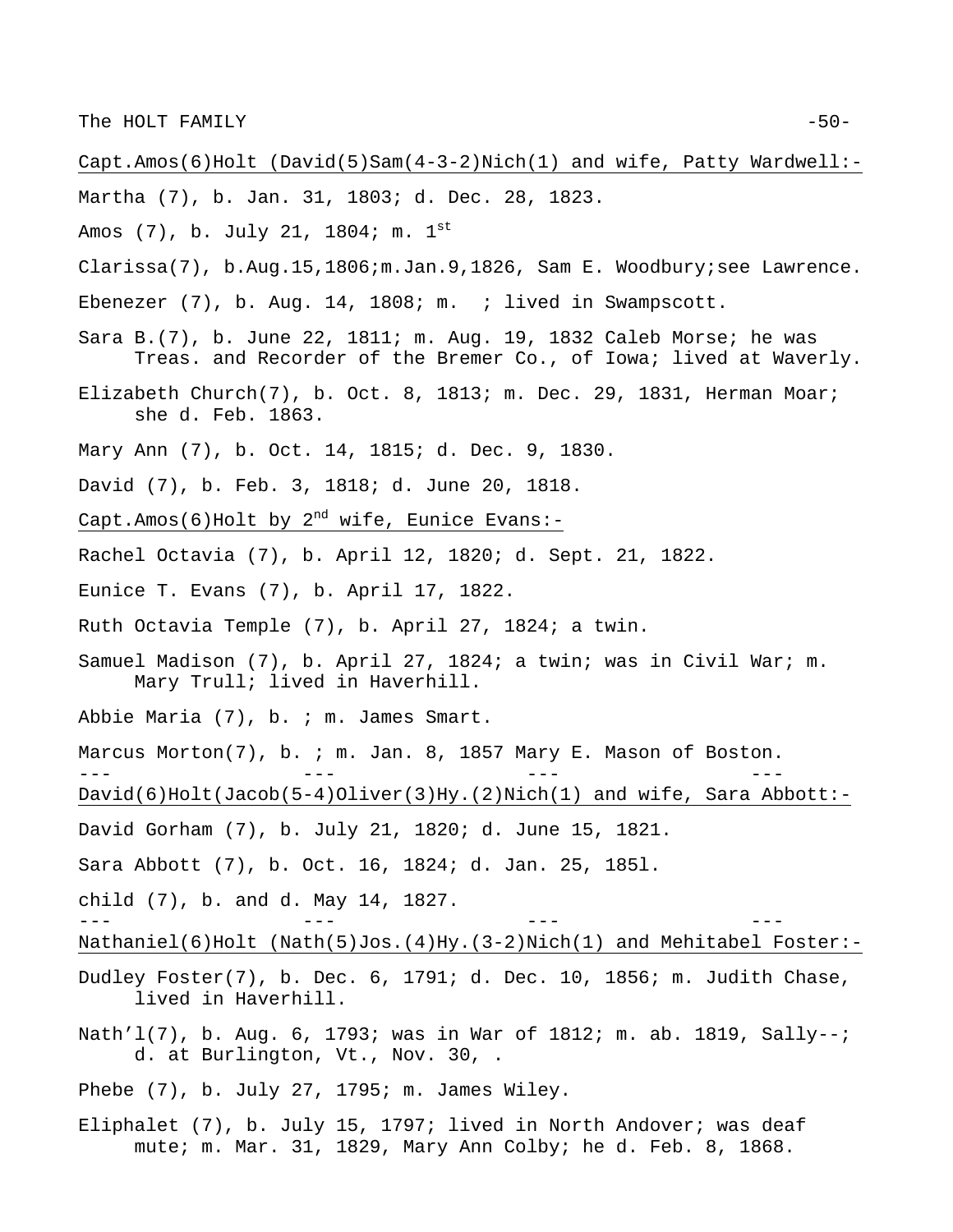Children of Nath'l (6) Holt and wife Mehitabel Foster, (cont.):-

Polly (7), b. June 2, 1799; d. March 9, 1826; unm.

Hanna (7), b. Sept. 16, 1801; m. James Frazer.

Eliza (7), b. Jan. 7, 1804; d. Dec. 30, 1832.

Charles (7), b. June 27, 1806; m. Melinda Tucker, dau. of Isaiah and Lucinda (West); she d. Nov.2, 1848 at 36;he m. 2nd., Nancy Short. Susan(7), b. Aug. 23, 1808; m. Sept. 9, 1832, Wm. Frye; he d. 1843. Timothy Parker(7), b. Feb. 27, 1811; m. Nov.27, 1834, Mary H. Lovejoy. Rebecca (7), b. Dec. 2, 1813; m. Joseph Stevens; m. 2nd B. Magoon. Harriet B. (7), b. Nov. 11, 1816; d. Oct. 17, 1826. --- --- --- ---

Joseph(6) Holt (Joseph(5-4)Hy.(3-2)Nicholas(1)) and wife, Mary Eaton:-

- Ben(7), b. in *{North}* Reading *{on North Street}*, Aug. 28, 1781; m. April 3, 1804, Hanna, dau. of Russell Sheldon; he d. March 31, 1847 *{cancer}*; she d. July 9, 1836 at 50. *[He built the present Hillview Country Club House in 1804 in N. Reading on North Street]*
- Mary (7), b. in Reading, May 13, 1783; m. June 23, 1801, Jesse Harnden; of the Andover line.

Lois (7), b. in Reading, Oct. 1787; m. April 30, 1812, Samuel Jenkins.

- Sally (7), b. in Reading, 1792; m. May 15, 1813, Winthrop Lemon of Middleton.
- Joseph Eldridge (7), b. in Reading 1795. *[Lived on g.father's farm on Andover Line in Reading; house built 1729 by Joseph(4) Henry(3,2)Nich(1); died 1871, suicide, at North Reading]*

--- --- --- ---

Henry(6)Holt(Jos.(5)Ben(4)Hy.(3-2)Nich(1) and Mehitabel Blunt,had:-

Henry(7), b. Feb. 28, 1791; went to Lowell and Merrimac, N.H.; m. Sept. 2, 1816, Polly or Pamela Merrill(or MERRITT).

Herman (7), b. Dec.24, 1794; m. about 1817, Nancy Fielding.

Eliza (7), b.Sept.5,1797; m.July 18,1836, Ebenezer L. Easton; he was a carpenter;owned the Ray house, now Goodhue's;she was a tailoress.

Mary Kimball(7), b. April 9, 1802; m. March 1823 Ebenezer Jones; she d. Oct. 14, 1845.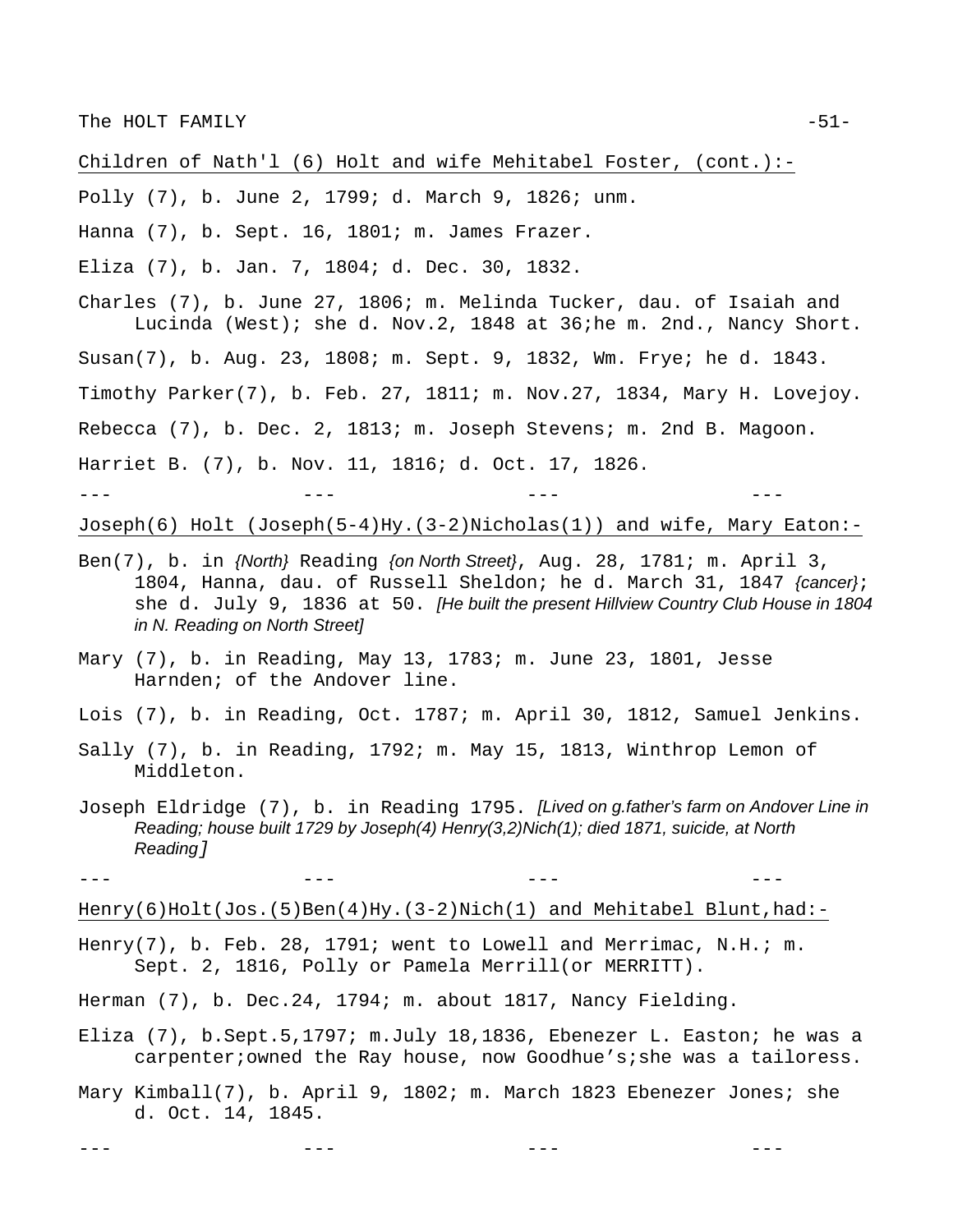Joseph(6)Holt(Jos.(5)Ben(4)Hen(3-2)Nich(1) and wife, Lydia Jones,had:-

- Lydia (7), b. in Andover, Oct. 27, 1803; m. Moses W.*(7)* Holt; he was son of Moses(6) and Azubah Holt *[3rd cousins]*, b. in Holden, Dec. 21, 1801; he d. Dec. 11, 1842.
- Hanna (7), b. in Albany, Me., Oct. 5, 1805;m.Oct.10,1832,Alonzo Smith.
- Joseph(7), b. in Albany, Me., Feb. 5, 1808; m. May 14, 1835, Lucy, dau. of Job Abbott, b. Oct. 18, 1811; lived in New York and Andover; was blind.
- Mary Jane(7), b. in Albany, Me., March 1811; d. 1875; res. Andover.
- Levi (7), b. in Albany, Me., Nov. 20, 1814; m. June 1835, Mary Abbott; she was b. 1812; she d. Aug. 11, 1838; he d. Apri1 30, 1836.
- Henry(7), b. in Andover, April 5,1819; m. Oct. 10, 1845, Mary A. Cochrane of Manchester; no children.

--- --- --- ---

Moses(6)Holt(Marston(5)Eph(4)Henry(3-2)Nich(1)and wife Azuba Hubbard:-

- Elias(7), b. in Holden, Oct. 6, 1796; went to Hubbardston, Mass.; m. Dec. 2, 1824, Ruth, dau. of Stephen Frost; he d. Feb. 6, 1851.
- Eli Hubbard(7), b. July 5, 1798; m. about 1826, Mary---; res. E. Abington, Mass.
- Nancy (7), b. Feb. 8, 1800; d. Aug. 25, 1801.
- Moses Wheeler(7), b. in. Holden, Dec. 21, 1801; m. Sept. 4, 1823, Lydia*(7)*, dau. of Joseph and Lydia Holt of Albany *[3rd cousins]*; she was b. Aug. 27, 1803; he d. Dec. 11, 1842; she d. 1889; family returned to Andover.
- Mercy Hubbard (7), b. in Holden, May 6, 1803; m. Oct. 18, 1827, Waldo Winters of West Boylston; she d. May 7, 1855.
- Abigail (7), b. in Holden; m. Luther Winters; he d. 1847; she m. 2nd, Oct. 4, 1858, Mason Eaton.

Erasmus (7), b. Sept. 20, 180<mark>5</mark>; d. in Ill., 1840.

Horace Russell(7), b. in Berlin, Vt., Aug.14, 1807; m. April 17, 1832, Minerva B., dau. of Eliphalet Parish of Bangor, Genesie Co., N.Y.;moved to Medina Co.,Ohio;later to Oakland,N.Y.; no children.

--- --- --- ---

Nabby Batchelder(7), b. in Berlin, Feb. 16, 1809.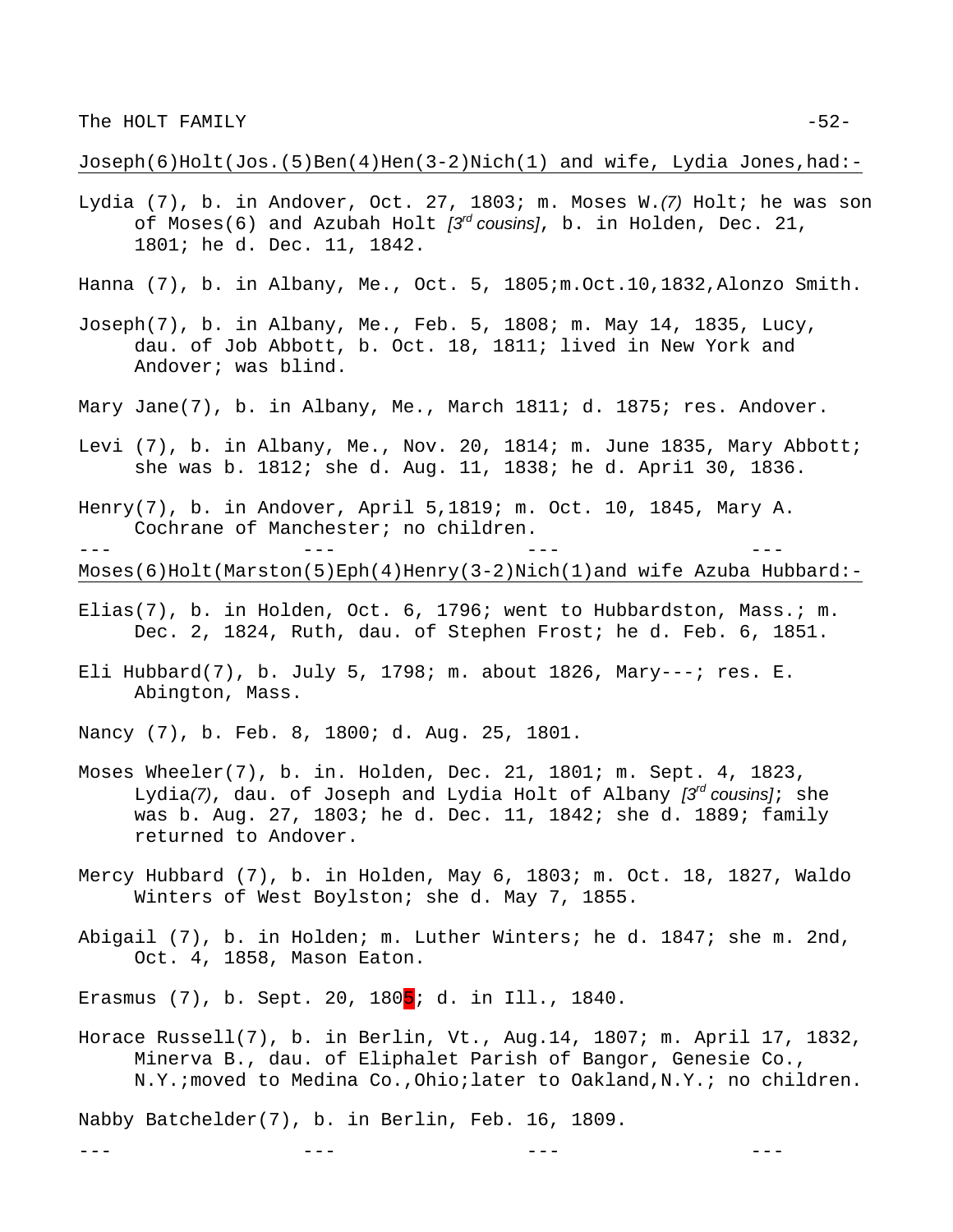- Joshua L.(6 )Holt(Sol(5)Josh(4)Nicholas(3-2-l) and Fanny Kimball,had:- Moses Kimball (7), b. 1808; m. Nov. 27, 1845, Sara L. Steele of Haverhill; he d. Oct. 12, 1848. Lydia L. (7), b. in Andover, 1812; m. Dec. 26, 1845, Isaac Sargeant. Joshua S. (7), b. 1827; d. Jan. 14, 1854. --- --- --- --- Thomas(6) Holt (Abiel(5)Thos.(4-3)Nich(2-1) and wife Ruth Beard, had:- Thomas A.(7), b. Sept.25,1812;m. Eliza Ann Stickney;she d. Dec.26,1848 at 33; he was a Sea Capt.; lived in Cambridge and Boston; had: Stephen B.(8), b. 1846; d. Aug. 10, 1848. Wm. Francis(7), b. March 9, 1814; m. Nov. 30, 1843, Vashti B. Evans of Wilmington; lived in Andover and Wilmington. Harriet (7), b. Nov. 16, 1815; d. March 26, 1817. Harriet (7), b.July 3,1817;m. Elbridge Manning;lived in North Andover. Adeline (7), b. March 14, 1819; d. March 23, 1819. Clarissa (7), b.March 1, 1820; m. Oct.13, 1847,John Watson of Chicago. Maria (7), b. Feb. 20, 1822; d. Nov. 11, 1822. Theodore (7), b. and d. Sept. 1823. Charlotte (7), b. Oct. 3, 1824; m. Sept. 30, 1850, Rev. Geo. P. Bronson of Paris Hill, N.Y. Martha Ann (7), b. March 24, 1828; m. May 31, 1849, Cyrus G. Mekiel of Tipton, Ia. Edwin (7), b. June 10, 1830; d. Sept. 16, 1831. Elizabeth Sawyer(7),b.April 11,1832;m.1859 Rev.C.C.Humphrey of Chicago --- --- --- --- Joseph(6)Holt(Jos.(5)Thos.(4-3)Nich(2-1) and Eliz. Braddock, had:- Joseph Franklin(7), b. Sept.1, 1822, d. unm. *[lived on Holt Rd. house of John Holt(4) b. 1732]* Sam Blanchard(7), b.Aug. 3, 1824; m. Sept. 24, 1850 Caroline Lucy, dau. of Henry and Lucy Abbott. *[housewright; lived on Holt Road]* Elizabeth Carroll(7), b. May 5, 1826. Abigail (7), b. Feb. 2, 1828. Newton(7), b. Feb. 13, 1830; was in service 1860; m. Sarah E. Haskell; she d. March 1900; lived in home of father and bro. Jo.
	- Charles Carroll(7), b. Aug. 5, 1831; m. May 14, 1856, Hanna Emmeline, dau. of Benj. Moulton of Lynnfield, Mass.; no children.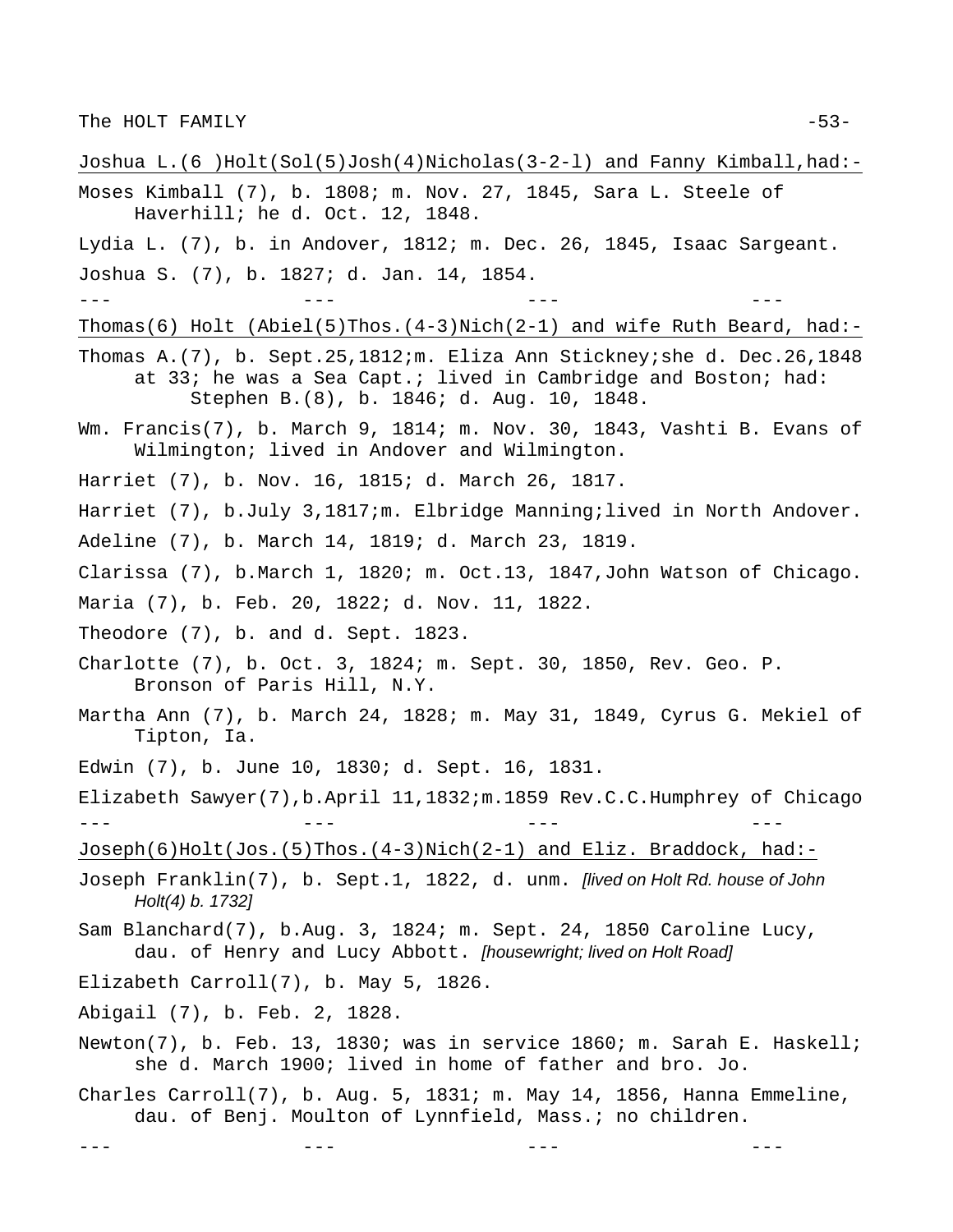#### Dane(6) Holt (Dane(5)Tim(4-3)Jas.(2)Nich(1) and wife, Mary Wardwell:-

- Dane (7), b. March 16, 1798; m. Nov. 29, 1832, Sara Fletcher of Tyngsboro, Mass.
- Enoch (7), b. Nov. 21, 1800, a twin; d. Dec. 4, 1800.
- Ballard(7), b. Nov. 21, 1800, a twin; m. Nov. 30, 1826, Lydia Jenkins.
- Mary(7), b. Dec.28,1802;m. May 4,1827, John Hamden; she d. Nov.20,1859. Stillman(8), b. July 30, 1830; m. 1855, Harriet Tucker.
- Hanna (7), b. June 15, 1805; m. Jan. 4, 1827, Josiah F. Abbott.
- --- --- --- ---
- Jacob (6) Holt (Dan(5)Tim(4-3)Jas.(2)Nich(1) and wife, Mary Frye:-
- Louisa(7), b. in Andover, Aug. 30, 1807.

probably more.

--- --- --- ---

Timothy(6)Holt(Tim(5-4-3)Jas(2)Nich(1) and wife, Susanna Smith:-

Clark (7), b.1804 in Middleton;went to Bethel, Me. and Bridgeton; Jan. 14, 1832 m. Miss Lydia Dane; lived in Boxford and Andover, had:- Timothy Augustus (8) b. Oct. 29, 1832 daughter (8) *[Mary m. Bailey ?]* 

Ede (7), b.

--- --- --- ---

Ezra(6)Holt(Tim(5-4-3)James(2)Nich(1)and wife, Elizabeth G. Wardwell:-

- Stephen (7), b. April 10, 1813; m. Margaret Ann Fitzsimmons of Saratoga Springs, N.Y.; she d. at Grand Rapids, Mich. Sept. 30, 1859; he d. Sept. 21, 1859.
- Harrison (7), b. May 6, 1815; m. April 10, 1841, Mary M. Dane; she d. May 17, 1847; he m. 2nd., April 20, 1848, Mary Elizabeth, dau. of Chas. and Mehitabel (Emery) Wardwell; she d. Jan. 6, 1849; he m. 3rd, Marion Boleler of Balto. Md., he graduated in Medicine from U. of Penn.; practiced in 1841 in Shenandoah Co., Va., moved to Iowa, 1848; edited "Miners' Express" in Dubuque; was in U.S. Patent Office 1853; lived in Masquoketa, Ill.
- E11zabeth Gage (7), b. in Temple, N.H., April 1, 1821; m. Wm. Lemon of Andover.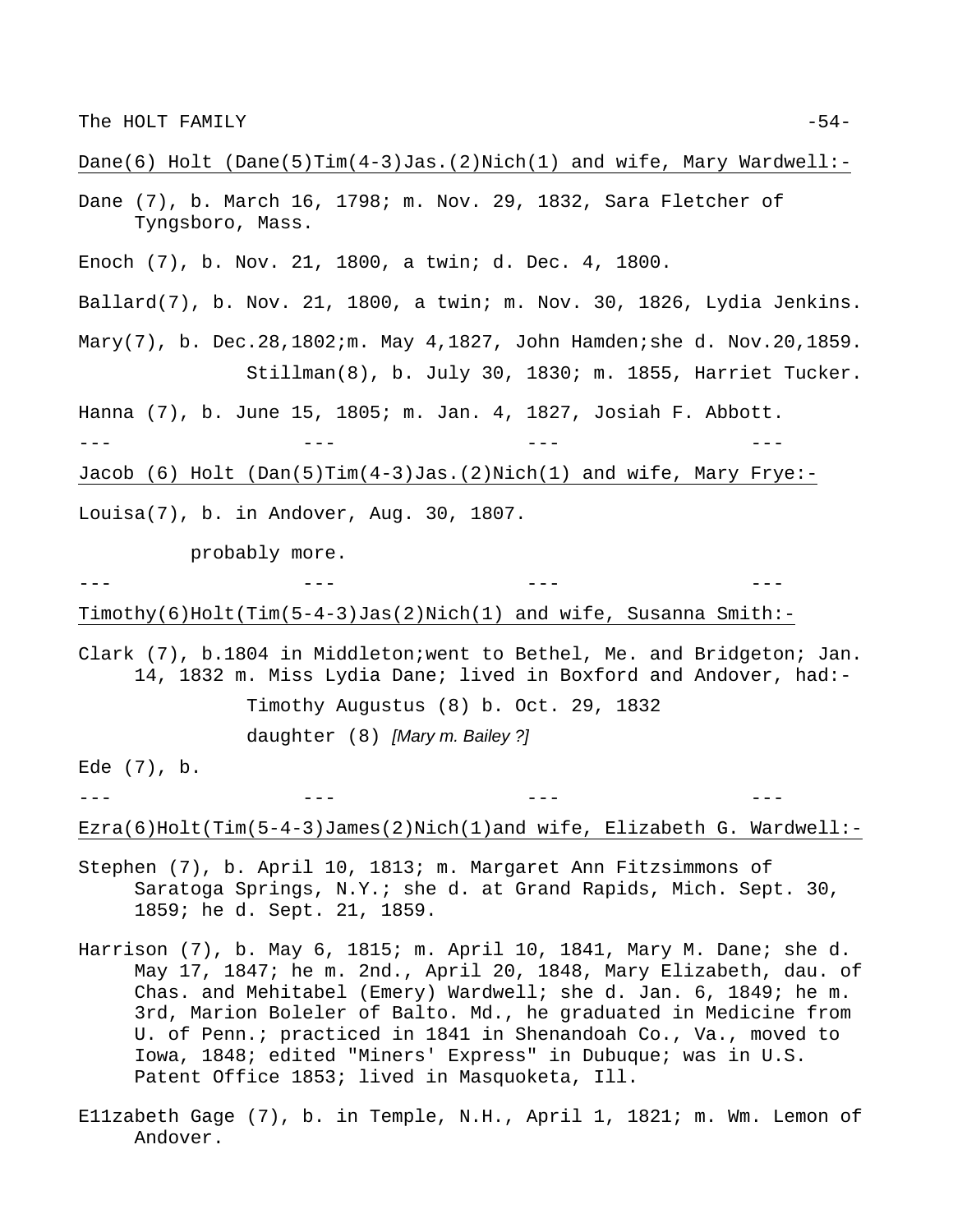Children of Ezra (6) Holt and wife, Elizabeth Wardwell (cont.):-

- Sara Church (7), b. in Temple, N.H., April 1,1821; m. Sam G. Valpey of And.
- Charles Warren (7), b. in Temple, June 6, 1827; m. Nov. 24, 1853, Charlotte H. daughter of Enoch Abbott; lived in Andover.*[on hill]*
- Horace(7), b. in Temple, Sept. 29, 1829; was Capt. in Civil War; m. Nov. 3, 1855, Sara E. Loring of Worcester; she d. May 31, 1852; he d. at Logan, Neb., April 24, 1906; was Major and Lieut.Col. 1st Mass. Heavy Art.; left no children.
- --- --- --- ---

Jonathan(7)Holt(Zeb.(6)Jona(5)Sam(4-3-2)Nich(1) and Mary Merrill,had:-

- Charles (8), b. May 27, 1817; lived in Lewiston; unm.
- Edward B. (8), b. May 2, 1819; d. young.
- Edward B.(8) 2nd., b. Apr. 27, 1822; m. Oct. 12, 1847, Clarissa B. Abbott; lived at Bedford; had:- Frank W. (9), b. in Westford, 1858.
- Paschal (8), b. 1823; d. June 23, 1845.

--- --- --- ---

Isaac (7) Holt(Isaac(6)Sam(5-4-3-2)Nich(1) and wife, Hanna Lacey,had:-

Sara M. (8), b. Jan. 17, 1819; m. Dec. 30, 1838, John White.

- John A. (8), b. Oct. 26, 1820.
- Isaac (8), b. in Merrimac, N.H., Apri1 17, 1822; m. Jan. 6, 1851, Mary Jane, dau. of Elijah and Hulda Fuller of Danvers, had:- Nancy Raymond (9), b. in Andover, Sept. 18, 1853.
- Arno(8), b. ; m. March 2, 1851, Martha A. Russell of Bethel, Me.; res. Cambridge; had 1 ch. b. 1853.
- Alfred(8), b. in Allinstown, N.H. 1825; m. Clara W---; res. Andover.
- Sam Warren (8). b. in Allinstown, N.H., Feb. 28, 1828. *[lived at N. Reading, buried there]*
- Wm. R. (8), b. Aug. 18, 1830. *[lived at N. Reading, buried there]*
- James H.(8), b. in Allinstown, May 7, 1832; died Feb. 12, 1833.
- Oliver w.  $(8)$ , b. ; m. Almira---.
- Hanna (8), b. ; m. Mr. Bumpus of Ballardvale.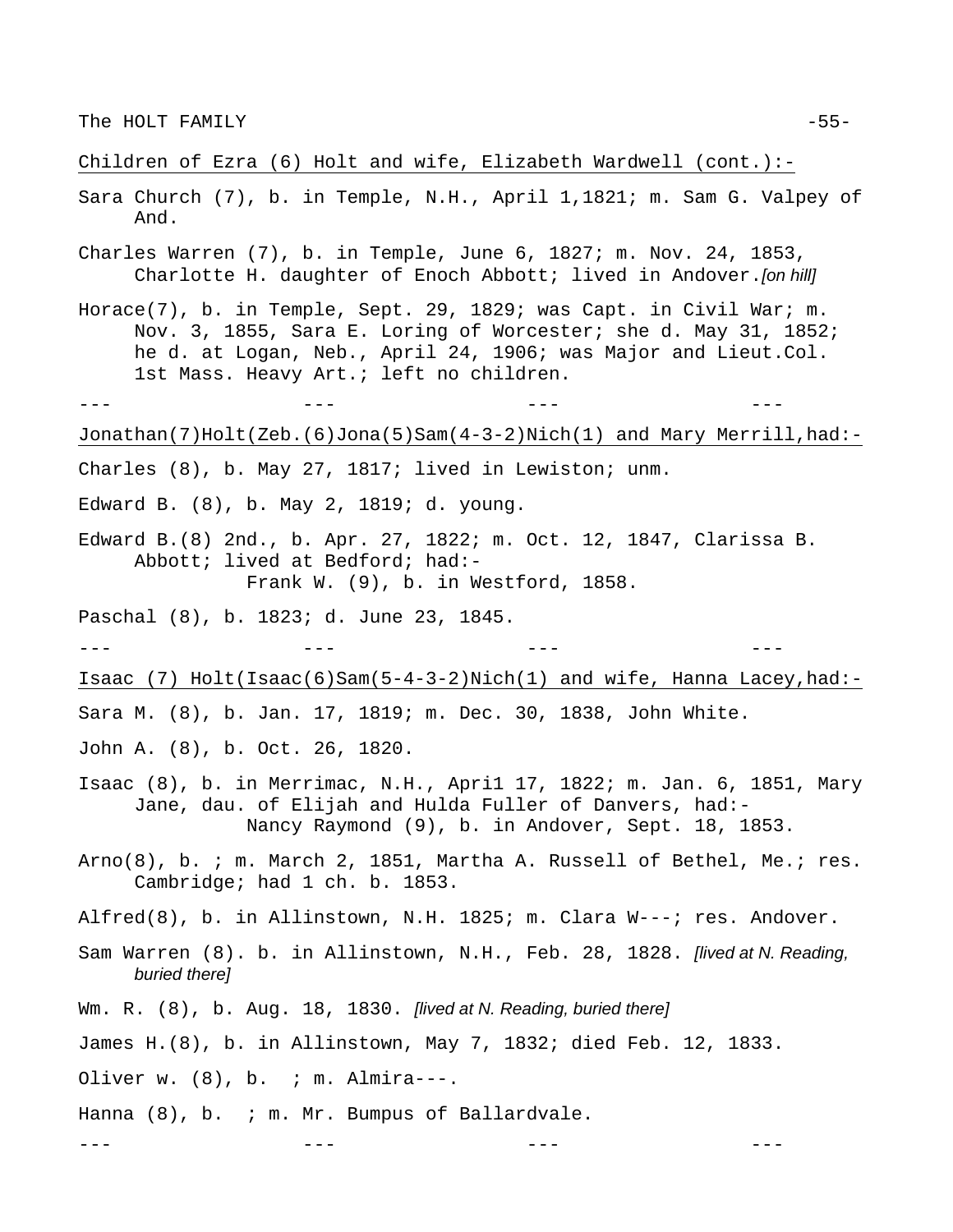Jonas(7)Holt(Isaac(6)Sam(5-4-3-2)Nich(1) and wife,Pamelia Frye, had:- Caroline Charlotte(8), b. May 4, 1826; m. Dec. 25, 1849 James Fielding of Tewksbury. Charles G.(8), b. June 28, 1829; d. Oct. 24, 1831. Warren Eugene(8), b. April 17, 1833;m. Feb.25, 1858, Susan M. Stevens. Horace Prescott(8), b. June 5, 1836; m. Attie ---, he d.; she m.  $2<sup>nd</sup>$ . Albert (8) below *[served in Civil War]* Brooks Frye (8), b. Feb. 1, 1838; ice dealer. *[grandfather of Mary (9) Zucchini Bryant]* Lewis Garrison(8), b. Nov. 15, 1839; had drug store in Lawrence. *[Sold Holt estate out of family in 1873 after 300 yrs on Holt Road]* Albert Newell(8), b. Nov. 10, 1841; m. sister-in-law Attie; res. No. Andover. *[served in Civil War]* Albion Francis (8), b. May 3, 1845. Charles Abbey (8), b. April 23, 1848; said to have gone to So.America. --- --- --- --- Sara B.(7)Holt(Amos(6)David(5)Sam(4-3-2)Nich(1) and Caleb Morse,had:- Sara Ann(8), b. in Andover, Aug. 29, 1833; m. Anson A. Case. Caroline Augusta(8), b. March 20, 1836; m. E. C. Moulton. Emma Rogers (8), b. May 15, 1838. Stephen (8), b. Sept. 25, 1840. Caleb Newton (8), b. Oct. 15, 1845. --- --- --- --- Warren M.(7)Holt(Amos(6)Dave(5)Sam(4-3-2)Nich(1)and Mary E.Mason,had:-Lizzie E. (8), b. May 8, 1859. --- --- --- --- Dudley(7)Holt(Nath(6-5)Jos(4)Hy(3-2)Nich(1)and wife,Judith Chase,had:-Mary Elizabeth (8), b. in Haverhill, Oct. l, 1828; m. Sept. 5, 1848, Alfred B. Noyes of East Bradford, b. April 15, 1818; res. Georgetown. Henrietta (8), b. 1831; d. unm. July 17, 1859. --- --- --- --- Nath(7) Holt (Nath(6-5)Jos.(4)Hy.(3-2)Nich(1) and wife, Sally--- had:-Nath'1 (8), b. Dec. 12, 1820; m. 1845, Abigail ----.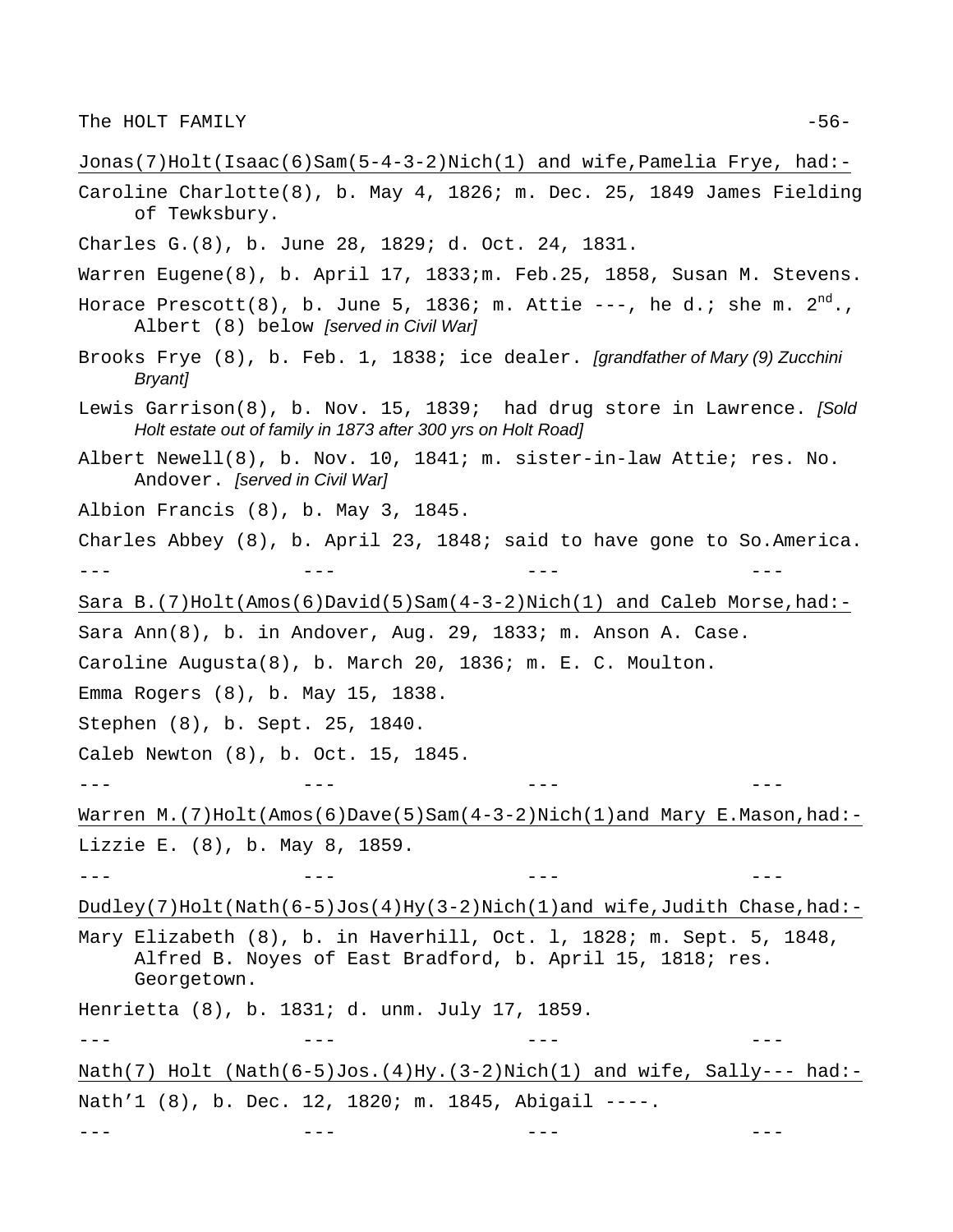Eliphalet(7)Holt(Nath(6-5)Jos.(4)Hy(3-2)Nich(1)and wife,Mary A.Colby:- Eliza Ann(8), b. in North Andover, April 24, 1830. Emmeline Eaton(8), b. July 6, 1832. Susan Peters (8), b. Dec. 28, 1834; d.y. Albert (8), b. Oct. 20, 1837; d. Oct. 24. Susan Louisa (8), b. Jan. 16, 1840. Sara M. (8), b. March 14, 1841; d. March 9, 1852. Mary Augusta (8), b. June 11, 1842. Wm. C. (8), b. Jan. 6, 1846. --- --- --- --- Susan(7) Holt  $(Nath(6-5)Jos.(4)Hy.(3-2)Nich(1) and Wm. Frye,had:-$ Harriet Elizabeth (8), b. Oct. 7, 1832; m. Greenleaf Moody. Martha Ann (8), b. Sept. 9, 1834; unm. Sara Mehitabel (8), b. Aug. 3l, 1836; unm. Lucy Maria (8), b. Dec. 29, 1838. Susan Caroline (8), b. Sept. 29, 1842. --- --- --- --- Tim P.(7)Holt(Nath(6-5)Jos.(4)Hy.(3-2)Nich(1)and wife,Mary H.Lovejoy:- Charles P.(8), b. April 11,1835;m.Nov.29,1860,Janet Rumgay of Scotland Mary Ann (8), b. May 12, 1837; d. Sept. 25, 1840. Sara (8), b. June 2, 1839; m. May 11, 1856, Jos. W. Clark. Nath'l F. (8), b. Feb. 15, 1842; d. Sept. 2, 1843. Ellen F. (8), b. Sept. 5, 1843. Joseph S. (8), b. May 3, 1845. John M. (8), b. April 9, 1847. Albert T. (8), b. Dec. 28, 1855. --- --- --- ---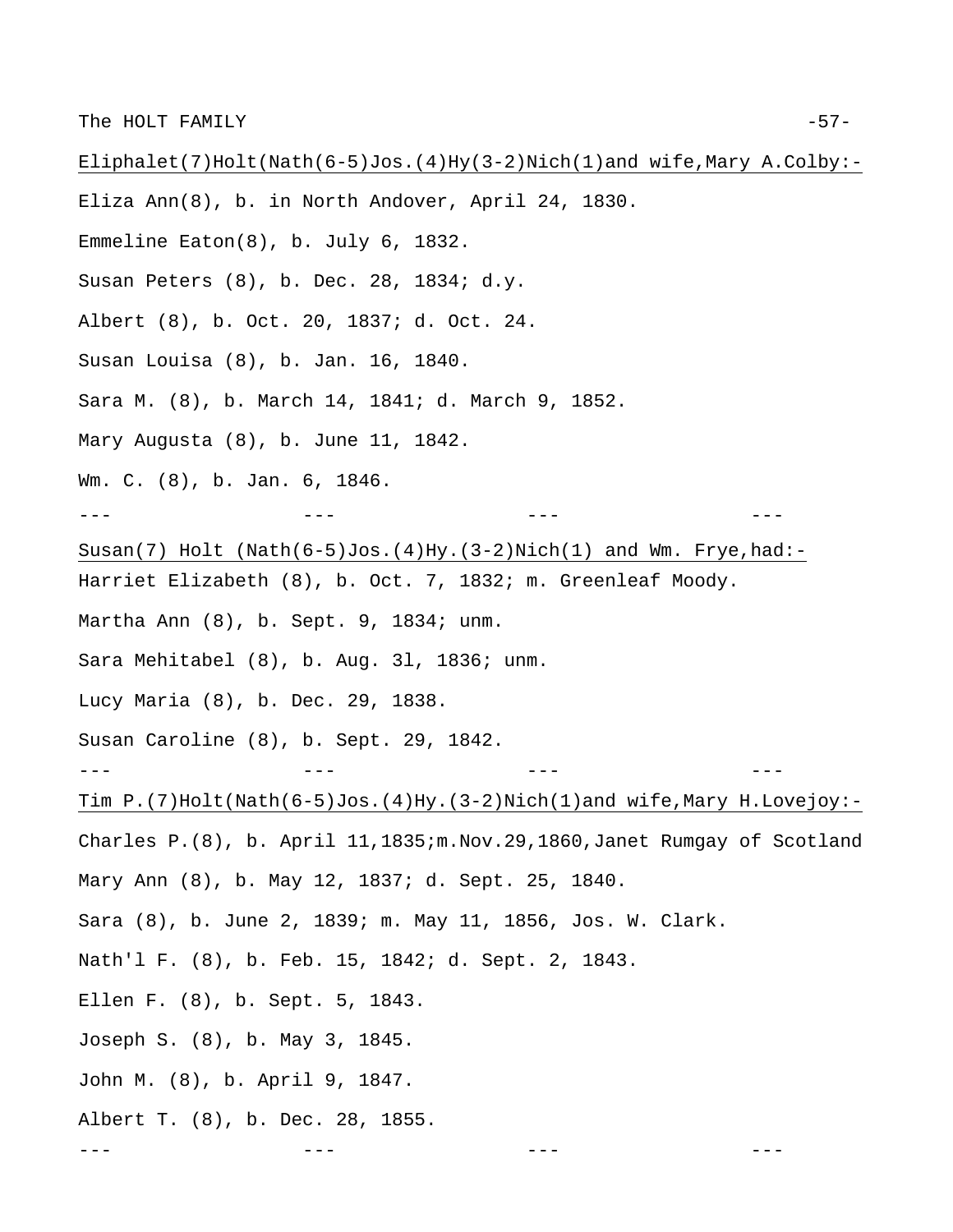Henry(7)Holt(Henry(6)Jos(5)Ben(4)Hy.(3-2)Nich(1)and wife,Polly Merrill

Henry(8), b. 1817; m. Oct. 22, 1846, Anna B. Kimball;-

Mary (8), b. May 10, 1832; m. Elijah Deshon-probably a res.of Andover.

Wm. G.(8), b.1828; m. July 2, 1855, Lucy A. Lincoln of Goffstown, N.H.

Elenor(8), b. 1833; m. May 19,1856, Albert A. Jenkins. (I feel sure that though residents of Lowell, this family came this way again.)

--- --- --- --- Herman(7)Holt(Hy.(6)Jos.(5)Ben(4)Hy.(3-2)Nich(1) and Nancy Fielding:- Mary Ann(8), b. Feb. 5, 1818; d. Sept. 18, 1824.

son (8), b. July 20, 1821; d. April 1, 1825.

Hermon (8), b. 1825; m. Feb. 7, 1846, Maria M., dau. of Greenleaf and Mary Philbrick of Lancaster, N.H.; she d. Oct. 24, 1846; he m. 2nd., July 4, 1847, Eunice M., dau. of George and Sara Goss.

Joseph S.(7)Holt(Jos.(6-5)Ben(4)Hy.(3-2)Nich(1) and Lucy Abbott, had:-

--- --- --- ---

Lucy Josephine (8), b. Feb. 21, 1836; m. Nov. 26, 1857, Chas.C. Blunt. son (8), b. June 19, 1837; d.y.

daughter (8), b. Nov. 24, 1838; d. Nov. 25.

Moses  $W.$  (7)Holt(Moses(6)Marston(5)Eph(4)Hy.(3-2)Nich(1)and Lydia Holt:

--- --- --- ---

--- --- --- ---

Lydia E.(8), b. in Londonderry, June 4, 1824; m. Sept. 20, 1844, Sam Russell of Haverhill; she d. Nov. 19, 1852; buried here.

Hanna (8), b. in Tewksbury, Nov. 16, 1826; m. May 2, 1854, Dan'1 Cummings of Manchester, N.H.; he was b. in Albany, Me., son of an Andover emigrant.

Ellen Augusta (8), b. April 13, 1831.

Sara H. (8), b. Nov. 26, 1832.

Moses Stillman (8), b. Aug. 1834.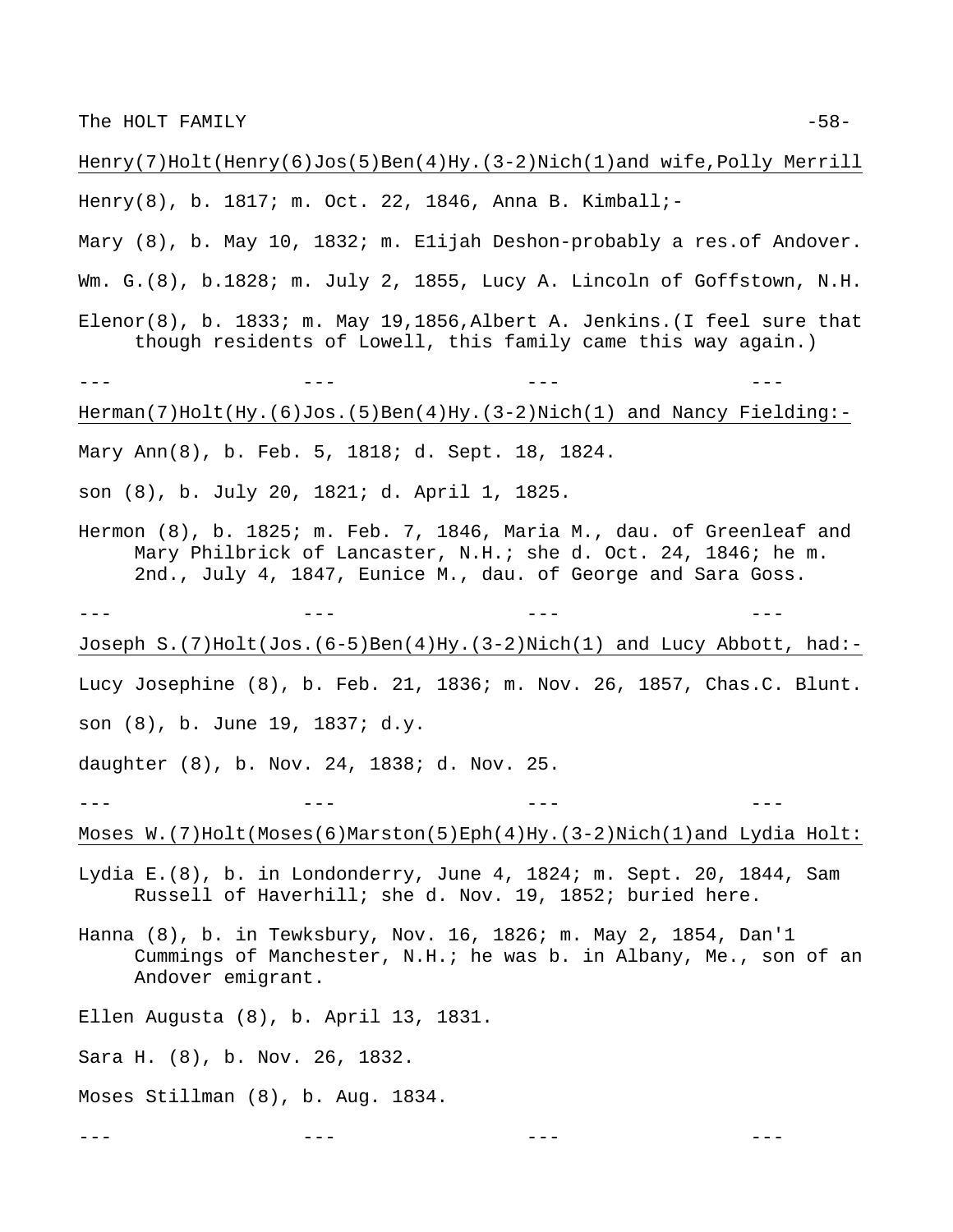- Aaron(7)Holt(Aaron(6)Marston(5)Eph(4)Hy.(3-2)Nich(1) and 1st w. Clarissa Huse:-
- Lucius Emerson(8), b. in Lowell, Oct. 10, 1830; was a Doctor; m. Oct. 20, 1856, Netta Ballou; of Scott Co., Iowa.
- Luella Anette (8), b. in Williamsburg, Mass., April 29, 1832; m. Geo. L. Cohorn.
- Aaron Porter(8), b. in E. Greenwich, R.I., Oct. 29, 1836; d. in Lyndon, Ill., Sept. 12, 1854.
- Mary Lowell (8), b. in E. Greenwich, R.I., March 1, 1838; m. Feb. 16, 1855, James A. Wilton of Leclaire, Iowa.
- Samue1 Thompson (8), b. Feb. 14, 1840; in Andover; d. Aug. 16, 1840.
- James Henry (8), b. in Lowell, Aug. 2, 1843.
- Aaron (7) Holt by  $2^{nd}$  wife, Rosetta Mitchell:-
- Charlotte Maria (8), b. in Lyndon, Ill., Oct. 1856.
- Amos Williams (8), b. in Lyndon, Ill., Dec. 20, 1858.
- 

--- --- --- ---

- Solomon(6)Holt(Sol.(5)Josh(4)Nicholas(3-2-1) and Phebe Abbott, had:-
- Edward Francis(7), b. in Andover, May 19, 1831; d. Aug. 12, 1832.
- Edward Francis (7), b. in Andover, May 6, 1834; m. Parthenia Boutwell, dau. of George and Fanny, May 17, 1860; had:- Francis Boutwell (8), b. April 30, 186l. Gertrude E. (8), m. Rev. Gustin of Bethlehem.

Solomon (7), b. in Wilton, Feb. 6, 1826; d. Feb 18.

Solomon Augustus (7), b. in Peterboro, Jan. 12, 1829; d. age 68.

--- --- --- ---

Phebe Elizabeth (7), b. in Andover, Dec. 17, 1835.

Jonathan Abbott (7). b. in Andover, April 7, 184l.

Nathan(6) Holt(Sol(5)Josh(4)Nich(3-2-1) and wife, Abigail Cochrane:- Stephen C. (7), b. Nov. 17, 1846; d. Feb. 11, 1849.

--- --- --- --- Stephen P. (6) Holt (So1(5)Josh(4)Nich(3-2-1) and Jeanette Smith:-

--- --- --- ---

Stephen S. (7), b. Feb. 25, 1850; d. June 23, 1855.

Joseph Warren (7), b. Feb. 20, 1856; d. Dec. 4, 1860.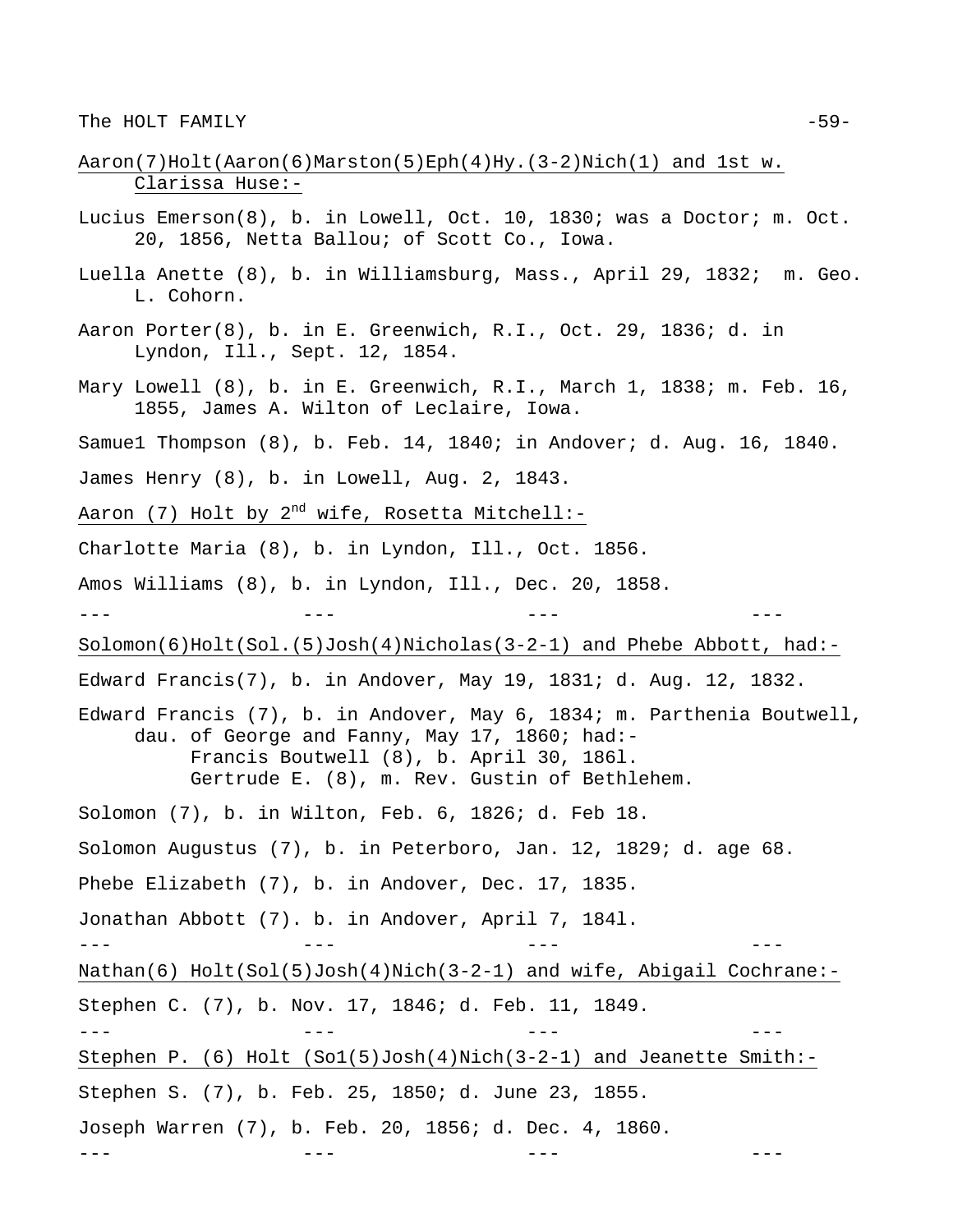Wm.Francis(7)Holt(Thos(6)Abiel(5)Thos(4-3)Nich(2-1) and Vashti Evans:- Wm. Francis (8), b. in Andover, Aug. 5, 1844. Vashti Maria (8), b. Sept. 5, 1847. Edwin Manning (8), b. May 29, 1850. Clara Jane (8), b. Aug. 31, 1853. --- --- --- --- Sam Blanchard(7)Holt(Jos(6-5)Thos(4-3)Nich(2-1)and Caroline L. Abbott: Caroline Blanchard (8), b. Aug. 22, 1851. Mauricer Granville (8), b. July 12, 1853. Nellie Frances (8), b. Aug. 5, 1856. George Abbott (8), b. July 28, 1859. Mary Elizabeth (8), b. Dec. 9, 1861. --- --- --- --- Dane(7) Holt(Dane(6-5)Tim(4-3)Jas.(2)Nich(1) and wife, Sara Fletcher:- Ellen (8), b. in Andover,Ct.,April 14,1834;m.Sept.l,1853,Jn.B.Jenkins. Dane (8), b. in Andover, Oct. l, 1835; m. Aug. 20, 1860, Martha Fox of Royalston, Vt. Ballard (8), b. Mar. 20, 1837; was in Civi1 War; m. Delia Lefferts; d. Oct. 10, 1925; was Librarian at Memorial Hall Library. *[d. 1927]* Hanna Abbott (8), b. ; m. *[1st Wm. Poor; m. 2nd Parsons.]* Mary Harnden(8), b. ; m. Mr. Jeffry; was buried March 1913. Abby Josephine  $(8)$ , b. ; m. T. Harding. Sarah Elizabeth (8), b. ; school-teacher; *[m. --- Wellington]* --- --- --- --- Hanna (7) Holt(Dane(6-5)Tim(4-3)Jas.(2)Nich(1) and Josiah F. Abbott:- Josiah Milton(8), b. Nov. 29, 1827; m. Jan. 1, 1851, Mary P. Shattuck. John Fiske(8), b. May 22, 1830;m. 1855,E1izabeth Means of Nova Scotia. Phebe (8), b. July 7, 1834; d. Nov. 34, 1835. *[bad date]* --- --- --- ---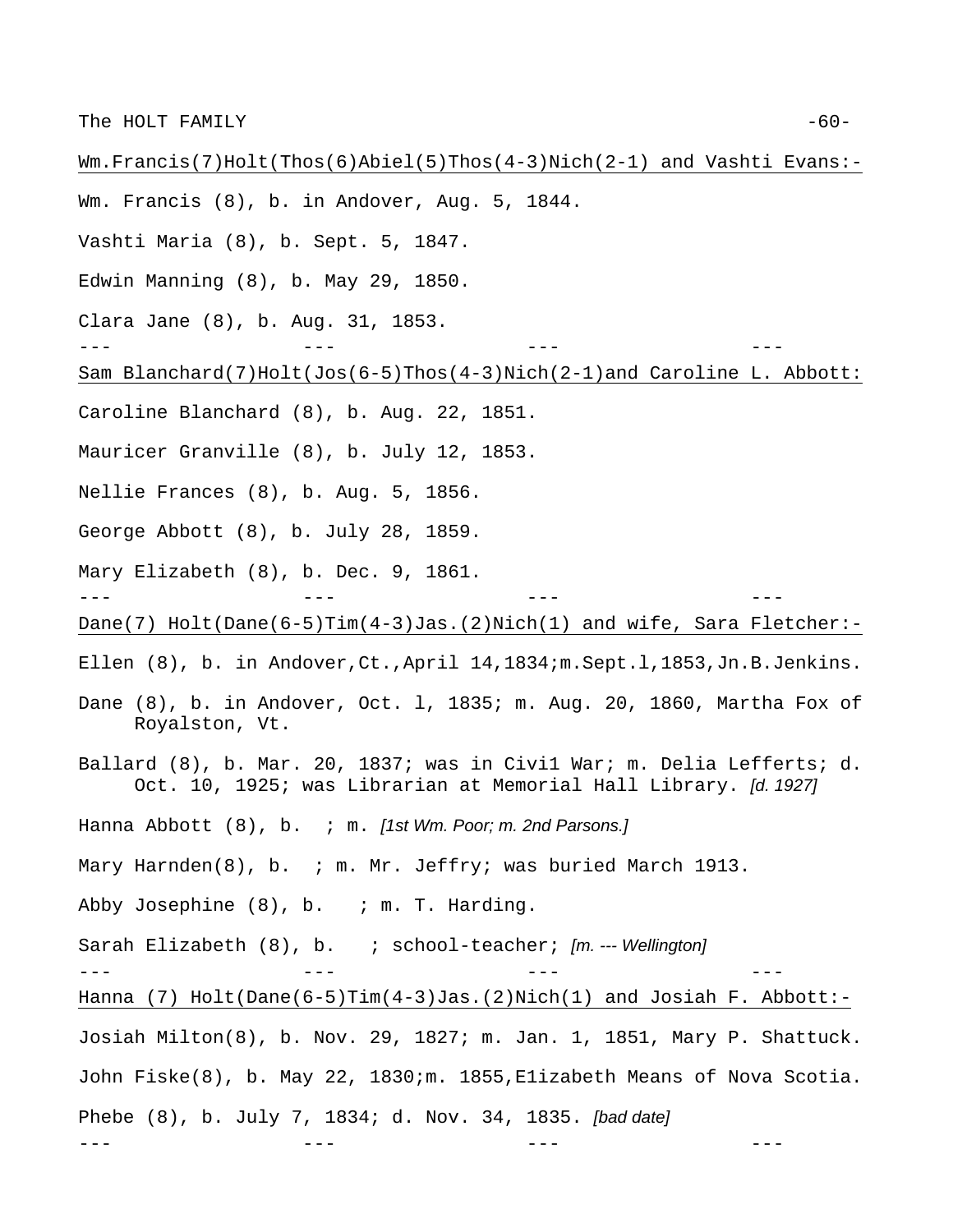Peter(7)Holt(Tim(6-5-4-3)Jas.(2)Nich(1) and wife, Louisa Wilson, had:- Sam F. (8), b. May 9, 1838. Susan Louisa (8), b. Jan. 16, 1840. Stephen (8), b. Oct. 23, 1841. John Calvin (8), b. Dec. 11, 1843. Joanna (8), b. Sept. 19, 1845. Peter (8), b. July 23, 1848. Charles Edmund (8), b. Sept. 13, 1850. --- --- --- --- Stephen(7)Holt(Ezra(6)Tim(5-4-3)Jas.(2)Nich(1)and Margaret Fitzsimmons Harrison (8) resident of Montreal; lived here a while. Stephen (8), d.y. Sara Elizabeth (8), here awhile in Civil War time. --- --- --- --- Dr.Harrison(7)Holt(Ezra(6)Tim(5-4-3)Jas.(2)Nich(1)and 1st w.Mary Dane: Wm. Henry(8), b. in Mt. Jackson, Va., Feb. 10, 1843; d. May 25, 1845. Dr. Harrison(7) by 2nd wife, Mary E. Wardwell:- Mary Elizabeth (8), b. in Dubuque, Iowa, Jan. 6, 1849; brought up by her g-mother here; lived in Boxford, married. --- --- --- --- Elizabeth G.(7)Holt(Ezra(6)Tim(5-4-3)Jas(2)Nich(1) and Wm. Lemon, had:-Wm. Henry (8), b. Nov. 10, 1845; m. Edith Raymond. Eleazer Giles (8), b. Sept. 13, 1847. Horace Holt (8), b. Dec. 13, 1850. Edward Rivers (8), b. Nov. 22, 1855. Ella Elizabeth (8), b. Sept. 15, 1857. Frederick (8), b. Sept. 15, 1857. Winfield Scott (8), b. March 9, 1860. --- --- --- ---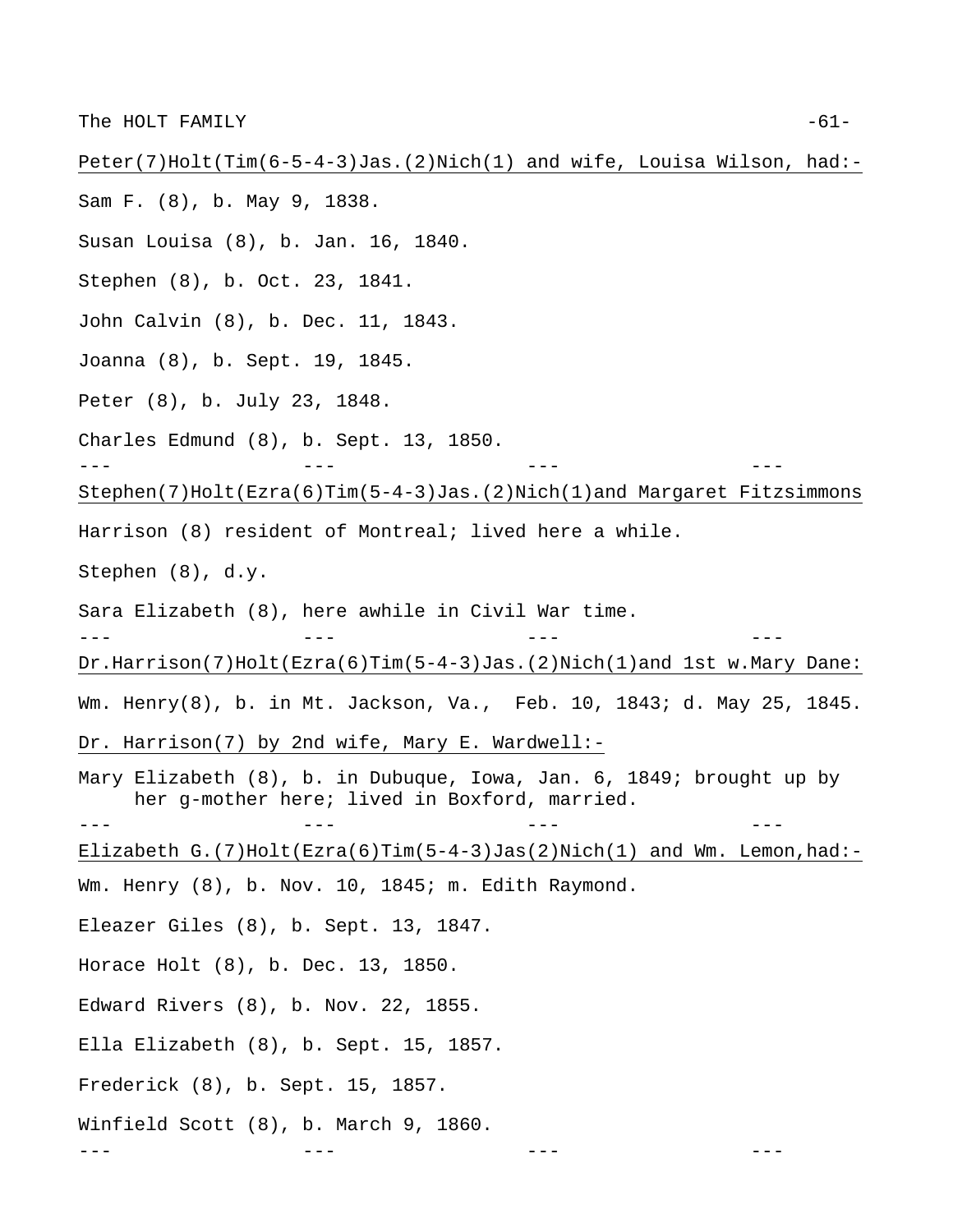Sara C.(7) Holt(Ezra(6)Tim(5-4-3)Jas.(2)Nich(1) and Sam G. Valpey:- George Harrison (8), b. Aug. 3, 1841. Sara Elizabeth (8), b. Sept. 17, 1843. Ezra Holt (8) b. July 26, 1846. Charles Abram (8), b. Sept. 22, 1849. --- --- --- --- Charles  $W.$  (7)Holt(Ezra(6)Tim(5-4-3)Jas(2)Nich(1) and Charlotte Abbott: Etta Warren (8), b. March 16, 1859. Ida May (8), b. July 25, 1862. --- --- --- --- Alfred(8) Holt(Isaac(7-6)Sam(5-4-3-2)Nich(1) and wife, Clara W.--,  $:-$ Alfred (9), b. Nov. 26, 1848. son (9), b. Nov. 9, 1854. Edgar F. (9), b. April 11, 1857. Cora (9), b. Sept. 30, 1860. --- --- --- --- Oliver W. (8) Holt (Isaac(7-6)Sam(5-4-3-2)Nich(1) and wife, Almira: daughter (9), b. 1853. son (9), b. Nov. 26, 1858. --- --- --- --- Warren Eugene(8)Holt(Jonas(7)Isaac(6)Sam(5-4-3-2)Nich(1)&Susan Stevens Henrietta (9), b. Nov. 24, 1858. George Warren (9), b. 1861. *[Frank (9), b. 1866; had Herbert(10)]*  --- --- --- --- Nath(8)Holt(Nath(7-6-5)Jos.(4)Henry(3-2)Nich(1) and w. Abigail:- Mary (9), b. -; m. John Carter; had son Arthur (10) of Boxford. Stephen (9), b. Nov. 17, 1846; d. Feb. 20, 1849. Abby Amanda (9), b. Feb. 14, 1850; m. Frank Valpey. Sam(9), b. ; served in Civil War; m. after he went to Vermont. George (9), b. ; m. a Miss Phelps; lived in Nashua. Abiathan (9), b. ; m. 1st Abby Bullock; m. 2nd., Margaret Cochrane.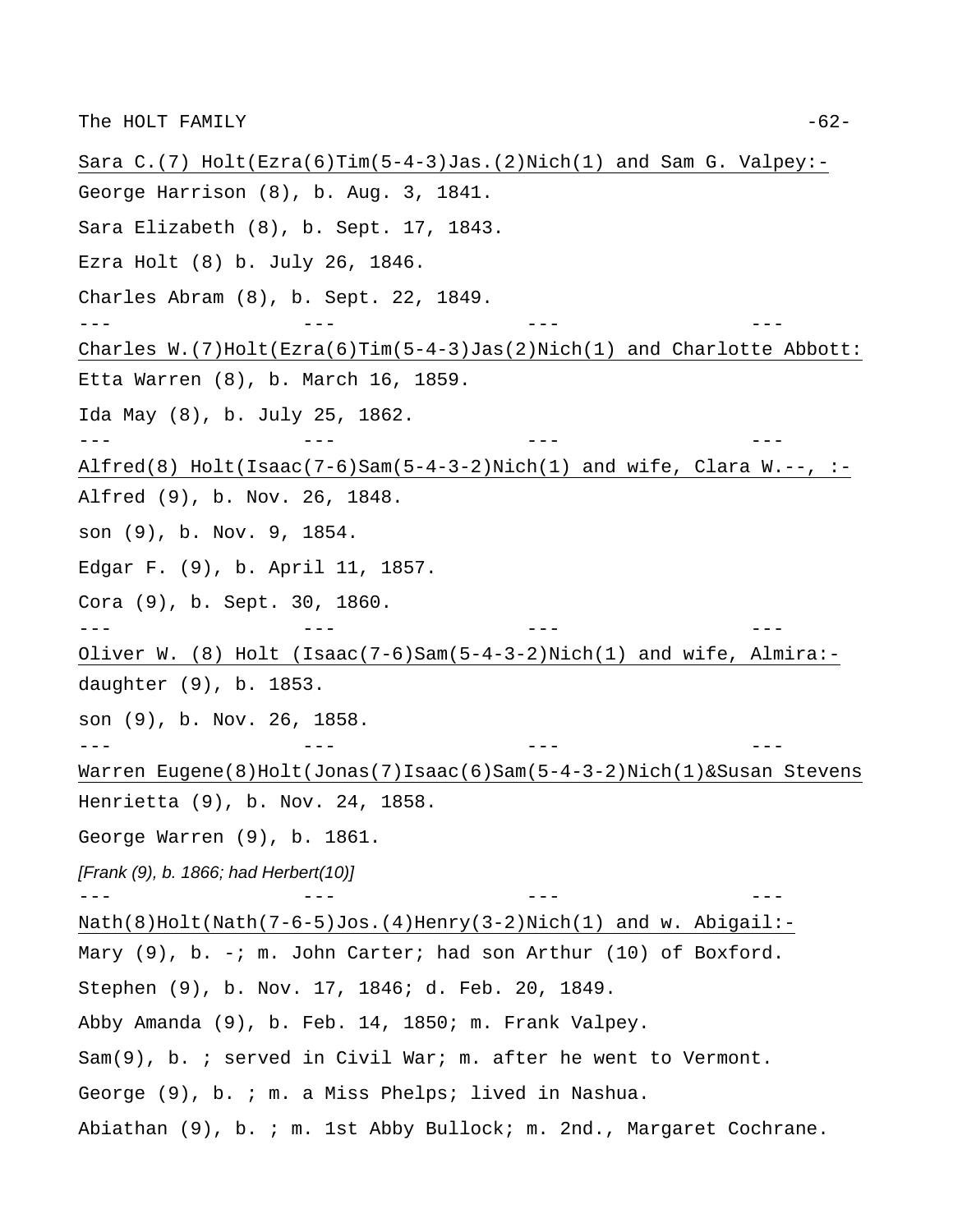The HOLT FAMILY  $-63-$ 

Lydia E.(8) Holt(Moses(7-6)Marston(5)Eph(4)Hy.(3-2)Nich(1) and Sam Russell, of Haverhill:-

James W. (9), b. Aug. 20, 1845.

Elvira H. (9), b. Sept. 26, 1847.

--- --- --- --- Hanna(8)Holt(Moses(7-6)Marston(5)Eph(4)Hy.(3-2)Nich(1)and Dan Cumming:

Luella Azuba (9), b. Aug. 13, 1855.

--- --- --- ---

Ballard(8)Holt(Dane(7-6-5)Tim(4-3)Jas(2)Nich(1)and Delia Lefferts,had:

John Voorhees (9), b. ; m. Alice E. Purington, dau. of J.W. Purington of Bethel, Maine, June 27, 1901; she was a teacher of Gould Academy; he was with Hammond Nat'l Bank and Lee & Higginson; res. Andover. *[her wedding dress and slippers bequeathed to A.H.S. 1936][president of Andover Historical Society?]* 

Arthur (9)

Walter (9) *[m. 1st, Mary Couts, m. 2nd ---]* 

Elsie (9) *[unm.]*

Marion (9)

dau. *[Ida]* ; m. Chas. Bodwell; lived in Bradford *[had dau. (10)]* 

Percy (9)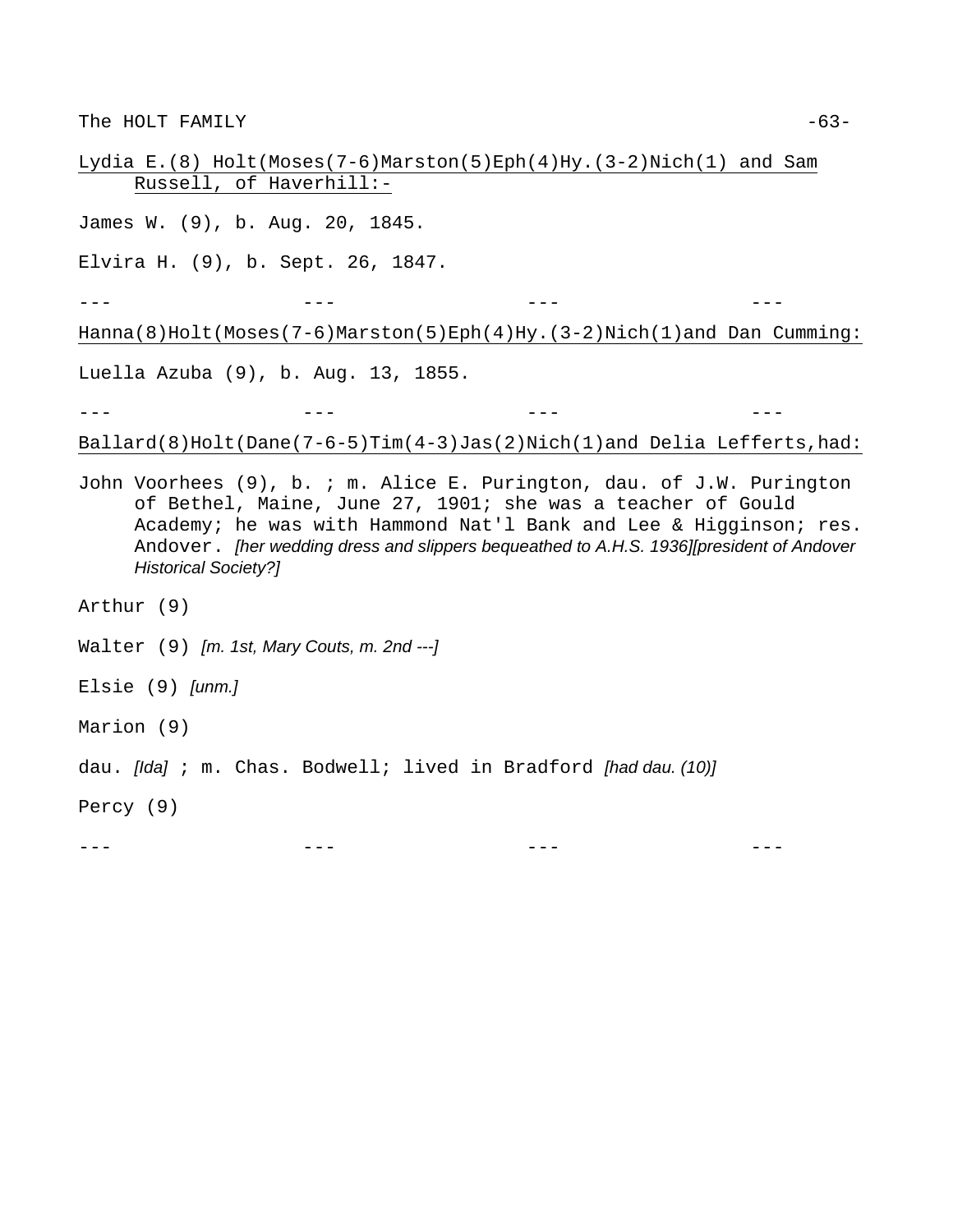| .<br>٠ | ٦<br>. .<br>v | . .<br>۰. |
|--------|---------------|-----------|
|        |               |           |

|                                                         | $\mathbf{B}$                                                                                                                                                                                                                                                                                                                                                                                               |
|---------------------------------------------------------|------------------------------------------------------------------------------------------------------------------------------------------------------------------------------------------------------------------------------------------------------------------------------------------------------------------------------------------------------------------------------------------------------------|
|                                                         |                                                                                                                                                                                                                                                                                                                                                                                                            |
| bbott, Abner 39                                         | Barnard, James  20                                                                                                                                                                                                                                                                                                                                                                                         |
| Barachius $\ldots$ 1427<br>Ħ                            | $J_{\text{ohn}}$ , $J_{\text{r}}$ , 13                                                                                                                                                                                                                                                                                                                                                                     |
| Caroline $\text{Lucy} \dots 53 \dots 60$<br>Ħ           | Bartlett, Richard $\dots$ .25<br>Batchelder, $J$ os. 616                                                                                                                                                                                                                                                                                                                                                   |
| , Charlotte H. $5562$<br>Ħ                              |                                                                                                                                                                                                                                                                                                                                                                                                            |
| Clarissa $B$ . 55<br>Ħ<br>$\nu$ arius 23                | $\frac{11}{11}$ , $\frac{11}{11}$ , Deacon 28<br>. $M_{\Gamma}$ .  40                                                                                                                                                                                                                                                                                                                                      |
| Ħ<br>Dorcas  51236 41                                   | $\text{Bean}$ , Ebenezer  47                                                                                                                                                                                                                                                                                                                                                                               |
| Ħ<br>Hanna 2535                                         | Beard, $E11$ zabeth 34                                                                                                                                                                                                                                                                                                                                                                                     |
| Ħ<br>$Henry$ 36                                         | Ruth 4453                                                                                                                                                                                                                                                                                                                                                                                                  |
| Ħ                                                       | Berry, $\theta$ oseph $\theta$ 16                                                                                                                                                                                                                                                                                                                                                                          |
| Ħ<br>$J$ onathan  4                                     | Bigelow, Sarah ( $Mrs.$ ) 47                                                                                                                                                                                                                                                                                                                                                                               |
| Ħ<br>$J$ osiah F. $54$ 60                               |                                                                                                                                                                                                                                                                                                                                                                                                            |
| Ħ<br>Lucy $52$ 58                                       | Bingham, Hannah 10                                                                                                                                                                                                                                                                                                                                                                                         |
| Ħ<br>Mary 133052                                        | $Bix\bar{b}y$ , Mary 416                                                                                                                                                                                                                                                                                                                                                                                   |
| Ħ<br>Moses, $Capt$ . 23                                 | $B_1$ ack, Sara 23                                                                                                                                                                                                                                                                                                                                                                                         |
| Ħ<br>Noah 45                                            | $B$ lanchard, Aaron 18                                                                                                                                                                                                                                                                                                                                                                                     |
| Ħ<br>Phebe. 4259                                        | , Abigail 1532                                                                                                                                                                                                                                                                                                                                                                                             |
| Ħ<br>Priscilla $\ldots \ldots 24 \ldots \ldots 40$<br>Ħ | $\frac{1}{n}$ , $\frac{1}{n}$ , $\frac{1}{n}$ , $\frac{1}{n}$ , $\frac{1}{n}$ , $\frac{1}{n}$ , $\frac{1}{n}$ , $\frac{1}{n}$ , $\frac{1}{n}$ , $\frac{1}{n}$ , $\frac{1}{n}$ , $\frac{1}{n}$ , $\frac{1}{n}$ , $\frac{1}{n}$ , $\frac{1}{n}$ , $\frac{1}{n}$ , $\frac{1}{n}$ , $\frac{1}{n}$ , $\frac{1}{n}$ , $\frac{1}{n}$ ,                                                                            |
| Rhoda 203738<br>Ħ                                       |                                                                                                                                                                                                                                                                                                                                                                                                            |
| Sara 12.27.30.38.42.44.50<br>Ħ                          |                                                                                                                                                                                                                                                                                                                                                                                                            |
| $\nabla m$ .<br>John, $Capt$ . 26<br>Adams.             | Blue $\overline{\text{Hills}}$ , Maine 26<br>Blunt, Anna 39                                                                                                                                                                                                                                                                                                                                                |
| $"$ , fieut. 29                                         |                                                                                                                                                                                                                                                                                                                                                                                                            |
| Ħ<br>Lydia 18                                           | $\begin{array}{cc}\n\text{} & \text{.} & \text{.} & \text{.} & \text{.} & \text{.} & \text{.} \\ \text{} & \text{} & \text{} & \text{} & \text{.} & \text{.} \\ \text{} & \text{} & \text{} & \text{} & \text{.} & \text{.} \\ \text{} & \text{} & \text{} & \text{} & \text{.} \\ \text{} & \text{} & \text{} & \text{} & \text{.} \\ \text{} & \text{} & \text{} & \text{} & \text{} \\ \text{} & \text$ |
| Ħ<br>$P$ ilchard 22                                     | , Tabitha 3249                                                                                                                                                                                                                                                                                                                                                                                             |
| Albany, Maine20.37.38.39.  47                           | Bodwell, $Chas$ , 63                                                                                                                                                                                                                                                                                                                                                                                       |
| Allen, Hannah $255$                                     | Boleler, Marion  54                                                                                                                                                                                                                                                                                                                                                                                        |
| Mary $\ldots \ldots \ldots \ldots \ldots 10$            | Bosworth, $Mr -$ 21                                                                                                                                                                                                                                                                                                                                                                                        |
| Sarah $2$ 3                                             | Boutwell, Lilly Eaton $\ldots$ 46                                                                                                                                                                                                                                                                                                                                                                          |
| Allera, <sup>4</sup> ois    9                           | $\blacksquare$ , Parthenia 59                                                                                                                                                                                                                                                                                                                                                                              |
| Ames. Betsy 25                                          | Bowen, Francis19                                                                                                                                                                                                                                                                                                                                                                                           |
| Andrews, brothers, of Boxford  24                       | Bowers, Fanny $\ldots \ldots \ldots 28 \ldots \ldots 43$                                                                                                                                                                                                                                                                                                                                                   |
| Levi 24<br>Armitage, Thomas 48                          | $F$ Prancis  28                                                                                                                                                                                                                                                                                                                                                                                            |
| Austin, Mary  37                                        | Braddock, Elizabeth $44$ 53                                                                                                                                                                                                                                                                                                                                                                                |
| , Sophronia $\ldots$ 47                                 | $\texttt{Bragg, } \texttt{Mary} \quad \cdots \quad \cdots \cdots \cdots \cdots \cdots 37$                                                                                                                                                                                                                                                                                                                  |
|                                                         | Bronson, Geo. F., Hev. 53<br>Brooks, Esther 46                                                                                                                                                                                                                                                                                                                                                             |
| $\mathbf{B}$                                            | Brown, Mary Potter 43                                                                                                                                                                                                                                                                                                                                                                                      |
|                                                         | Bullock, $Abby \ldots \ldots \ldots \ldots \ldots 62$                                                                                                                                                                                                                                                                                                                                                      |
| Bachelor, Phebe 26                                      | Bumpus, $Mr - \cdots \cdots \cdots \cdots 55$                                                                                                                                                                                                                                                                                                                                                              |
| Bailey. $Abigail$ 19                                    | Bunker Hill, Battle of 202537                                                                                                                                                                                                                                                                                                                                                                              |
| $R$ Rebecca 42                                          | Burnap, Ruth $\ldots$ , $\ldots$ , $7 \ldots \ldots 19$                                                                                                                                                                                                                                                                                                                                                    |
| Baker, Simon Eppes 33                                   | Burnham, Francis, Deacon 41                                                                                                                                                                                                                                                                                                                                                                                |
| Baldwin. $\frac{1}{2}$ ucinda 49                        | Butterfield, Alethenia 44                                                                                                                                                                                                                                                                                                                                                                                  |
| . Zeba 42<br>Ballard, Lydia 3045                        |                                                                                                                                                                                                                                                                                                                                                                                                            |
| , Nathan $\ldots$ .20                                   |                                                                                                                                                                                                                                                                                                                                                                                                            |
| Ħ<br>, Phebe. 1227                                      | Canada, ( or $^{\circ}$ ennedy) Phebe 10                                                                                                                                                                                                                                                                                                                                                                   |
| Ħ<br>, Sara $23$ 4                                      | Carr, $m_{\bullet}$ 21                                                                                                                                                                                                                                                                                                                                                                                     |
| Ballou, Netta 59                                        | Carroll, Jared  32                                                                                                                                                                                                                                                                                                                                                                                         |
| Barker, $\frac{\text{L}{2}}{\text{Ephziba}}$ 4          | Carter, John 62                                                                                                                                                                                                                                                                                                                                                                                            |
| Ħ<br>$\theta$ onathan 32<br>$\bullet$                   | Case, Anson $A_1$ 56                                                                                                                                                                                                                                                                                                                                                                                       |
| Ħ<br>$Nathan$ 41                                        | Chamberlain, Sarah 25                                                                                                                                                                                                                                                                                                                                                                                      |
| Ħ<br>$P$ hebe2641                                       | $Chandlen$ $E1$ izabeth<br>$30 -$                                                                                                                                                                                                                                                                                                                                                                          |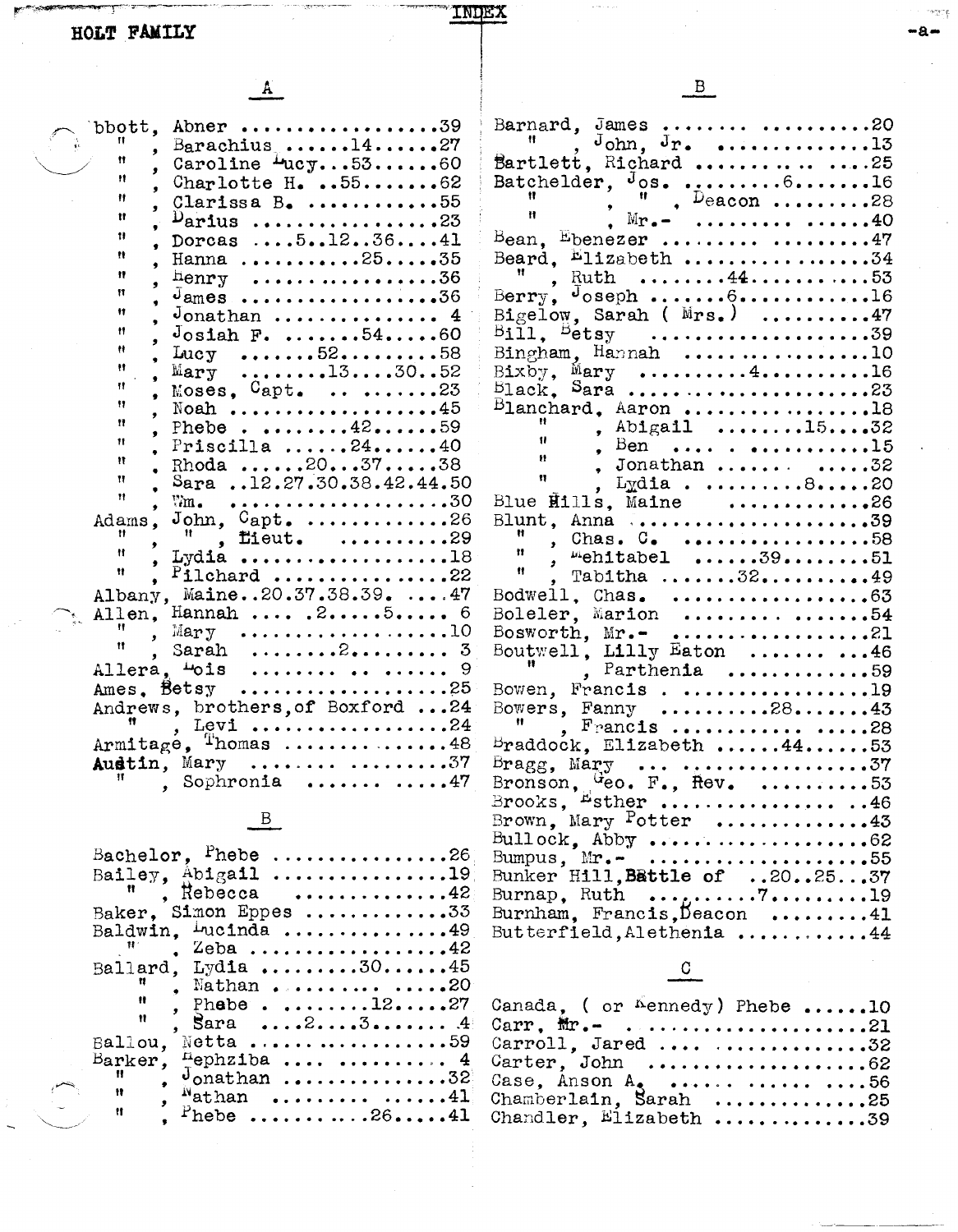$\sim$   $-$ HOLT FAMILY

Ç

INDEX

## $C(\text{cont.})$

| Chandler,                                                                                                                                                                                                                                                                                                                                                                           |
|-------------------------------------------------------------------------------------------------------------------------------------------------------------------------------------------------------------------------------------------------------------------------------------------------------------------------------------------------------------------------------------|
| Ħ<br>. , 15<br>John                                                                                                                                                                                                                                                                                                                                                                 |
| Ħ<br>$\text{Imry}$ 92324                                                                                                                                                                                                                                                                                                                                                            |
| Ħ<br>Mehitabel $\dots\dots\dots 10$                                                                                                                                                                                                                                                                                                                                                 |
| Ħ<br>Nathan, $L_i$ ieut.  8                                                                                                                                                                                                                                                                                                                                                         |
| ٠<br>Ħ<br>Rhoda $614$                                                                                                                                                                                                                                                                                                                                                               |
| Ħ<br>. <b>. <i>.</i> . 45</b><br>, Tim                                                                                                                                                                                                                                                                                                                                              |
| $\mathbf{H}$<br>. 11<br>$\nabla$                                                                                                                                                                                                                                                                                                                                                    |
|                                                                                                                                                                                                                                                                                                                                                                                     |
| $\text{width} \quad \ldots \quad \ldots \quad \ldots \quad \text{50} \ldots \quad \text{56}$<br>Chase.                                                                                                                                                                                                                                                                              |
| Mehitabel(widow) 18                                                                                                                                                                                                                                                                                                                                                                 |
| Chickering, Jos. Rev. 38                                                                                                                                                                                                                                                                                                                                                            |
| , Zacharia 38                                                                                                                                                                                                                                                                                                                                                                       |
| Clark. Ebenezer 34                                                                                                                                                                                                                                                                                                                                                                  |
| Joseph $W_{\bullet}$ 57                                                                                                                                                                                                                                                                                                                                                             |
| $Coburn$ , Sam 10                                                                                                                                                                                                                                                                                                                                                                   |
| Cochrane, $Abigail$ $425962$                                                                                                                                                                                                                                                                                                                                                        |
| Ħ                                                                                                                                                                                                                                                                                                                                                                                   |
| Mary $A_{\bullet}$ 52                                                                                                                                                                                                                                                                                                                                                               |
| Coffin, $Mr_{\bullet}$ 25                                                                                                                                                                                                                                                                                                                                                           |
| $\mu_{\text{e}}$ . L. 59                                                                                                                                                                                                                                                                                                                                                            |
| Cohorn, $\begin{array}{cc}\n\text{Cohorn} & \text{4e0} & \text{L.} & \text{} & \text{} & \text{} & \text{} & \text{} & \text{} & \text{} & \text{} & \text{} & \text{} & \text{} & \text{} & \text{} & \text{} & \text{} & \text{} & \text{} & \text{} & \text{} & \text{} & \text{} & \text{} & \text{} & \text{} & \text{} & \text{} & \text{} & \text{} & \text{} & \text{} & \$ |
| Colton, Mary 20                                                                                                                                                                                                                                                                                                                                                                     |
| $\text{Cook}_{\bullet}$ Hachel 19                                                                                                                                                                                                                                                                                                                                                   |
| Cragin, $Poly$ 46                                                                                                                                                                                                                                                                                                                                                                   |
| Craw, John  4                                                                                                                                                                                                                                                                                                                                                                       |
| Cummings, $\text{Asa}$ 45                                                                                                                                                                                                                                                                                                                                                           |
| Ħ<br>, Daniel $5863$                                                                                                                                                                                                                                                                                                                                                                |
| Ħ<br>Mary 2842                                                                                                                                                                                                                                                                                                                                                                      |
| Curtis, Cordelia 49                                                                                                                                                                                                                                                                                                                                                                 |

 $\frac{D}{2}$ 

| $Retsy$ 3046<br>Dale.                                         |  |
|---------------------------------------------------------------|--|
| 11<br>.  31<br>John                                           |  |
| n<br>31<br>Mary                                               |  |
| Dane, Dorcas 3046                                             |  |
| 11                                                            |  |
| <b>. 14. 3</b> 0<br>Hanna<br>Ħ                                |  |
| , Lydia<br>. 54<br>$\mathbf{H}$                               |  |
| Mary M. $\ldots \ldots 54 \ldots \ldots 61$<br>Ħ              |  |
| $m$ oses , Deacon $\ldots$ $\ldots \ldots \ldots$             |  |
|                                                               |  |
| $J_{\text{onathan}}$ 26<br>11.                                |  |
| Davidson. Sara<br>. <b>. . 4</b> 8                            |  |
| Davis, Ann  49                                                |  |
| Deshon, Elijah $\ldots \ldots \ldots \ldots \ldots 58$        |  |
| Dickey, Anna 35                                               |  |
|                                                               |  |
| Dole, Mary  49<br>Dolliver, Margaret 821                      |  |
| Downer. Sara $5$                                              |  |
|                                                               |  |
| Duke. John. Capt. $\dots\dots\dots47$                         |  |
| Duncklie, Francis $41$                                        |  |
| Durant, $k$ ebecca 47                                         |  |
| $\text{Varkee}, \text{Lucy} \dots \dots \dots \dots \dots 13$ |  |
|                                                               |  |
|                                                               |  |
|                                                               |  |

|                                        |  | $\mathbf{E}$ |  |  |
|----------------------------------------|--|--------------|--|--|
| Eastman, Noah  25                      |  |              |  |  |
| Easton, Ebenezer L51                   |  |              |  |  |
|                                        |  |              |  |  |
|                                        |  |              |  |  |
| Eaton, Mary<br>", <sup>M</sup> ason 52 |  |              |  |  |
| Ellison, $J$ ames  4750                |  |              |  |  |
| Emery, $\tilde{J}$ oseph 25            |  |              |  |  |
| Endicott, Robert $\ldots$ 27           |  |              |  |  |
| Evans, Eunice 33                       |  |              |  |  |
| $V_{\text{asht1}}$ B.  5360            |  |              |  |  |

 $F$ 

| Farnsworth, David 33                                                            |
|---------------------------------------------------------------------------------|
| $_{\text{Anna}}$ 10<br>Farnum.                                                  |
| Ħ<br>$B_{en}$ .<br>$C$ apt. $\ldots \ldots \ldots \ldots 31$                    |
| ż<br>ü<br>Elizabeth  4 9 10                                                     |
| $\bullet$<br>Ħ                                                                  |
| Ephraim  6<br>Hanna 3 6738<br>ý<br>Ħ                                            |
| ,<br>Ħ                                                                          |
| ,<br>lsa.<br>Lydia <sub>(</sub>                                                 |
| Ħ<br>2941<br>÷                                                                  |
| Ħ<br>$width)$ 1734<br>ż                                                         |
| Ħ<br>$Mary$ 1126<br>ý                                                           |
| 11<br>Phebe $\dots \dots \dots \dots 12 \dots \dots 28$                         |
| ż<br>Ħ<br>$\texttt{Rache1}$<br>. 17. 34                                         |
| $\bullet$<br>Ħ                                                                  |
| $\bullet$<br>$\mathbf{H}$                                                       |
| $\text{A}$ ebecca $616$<br>ż<br>Ħ                                               |
| $S_{\text{amue1}}$ 6                                                            |
| $\frac{1}{2}$ on a than $\cdots \cdots \cdots \cdots \cdots \cdots$ 22<br>Felt. |
| Fielding, Nancy $\ldots \ldots \ldots \ldots 51 \ldots 58$                      |
| Fields, $J$ oseph  45                                                           |
| Fifield, $Abi$ gail $\ldots \ldots \ldots 4 \ldots 11$                          |
|                                                                                 |
|                                                                                 |
| Ħ.<br>Phebe( Austin) 24                                                         |
| Fiske, $\Delta$ bigail  5                                                       |
| Fitch, Lydia<br>. 29                                                            |
|                                                                                 |
| Fitzsimmons, Margaret Ann 5461                                                  |
| Fleming, James  56                                                              |
| Fletcher, sachel<br>7                                                           |
| ${\tt S_{arah}}$<br>$\cdots$ $\cdots$ $54$ $\cdots$ $60$                        |
| Flint. Ebenezer<br>. . <b>.</b> 23                                              |
| Ħ.<br>Ephraim<br>. 39<br>$\overline{\phantom{a}}$                               |
| Ħ<br>Nabby    39                                                                |
| Ħ.<br>Sarah<br>. 9                                                              |
|                                                                                 |
| Follangbee, Amanda 47                                                           |
| Ford, "athaniel $C_{\bullet}$ 10                                                |
| $\nu_{\rm {avis}}$<br>Foster.<br>. 37<br>Ħ                                      |
| ${\tt Hanna}$<br>27<br>ż                                                        |
| Ħ<br>. 28<br>Isaac<br>$\bullet$                                                 |
| Ħ<br>"ehitabel 3850<br>,                                                        |
| $\mathbf{H}$<br>, $Wm$ .                                                        |
| <i>Martha</i><br>Fox.                                                           |
| Frazer, $^{\circ}$ ames 51                                                      |
|                                                                                 |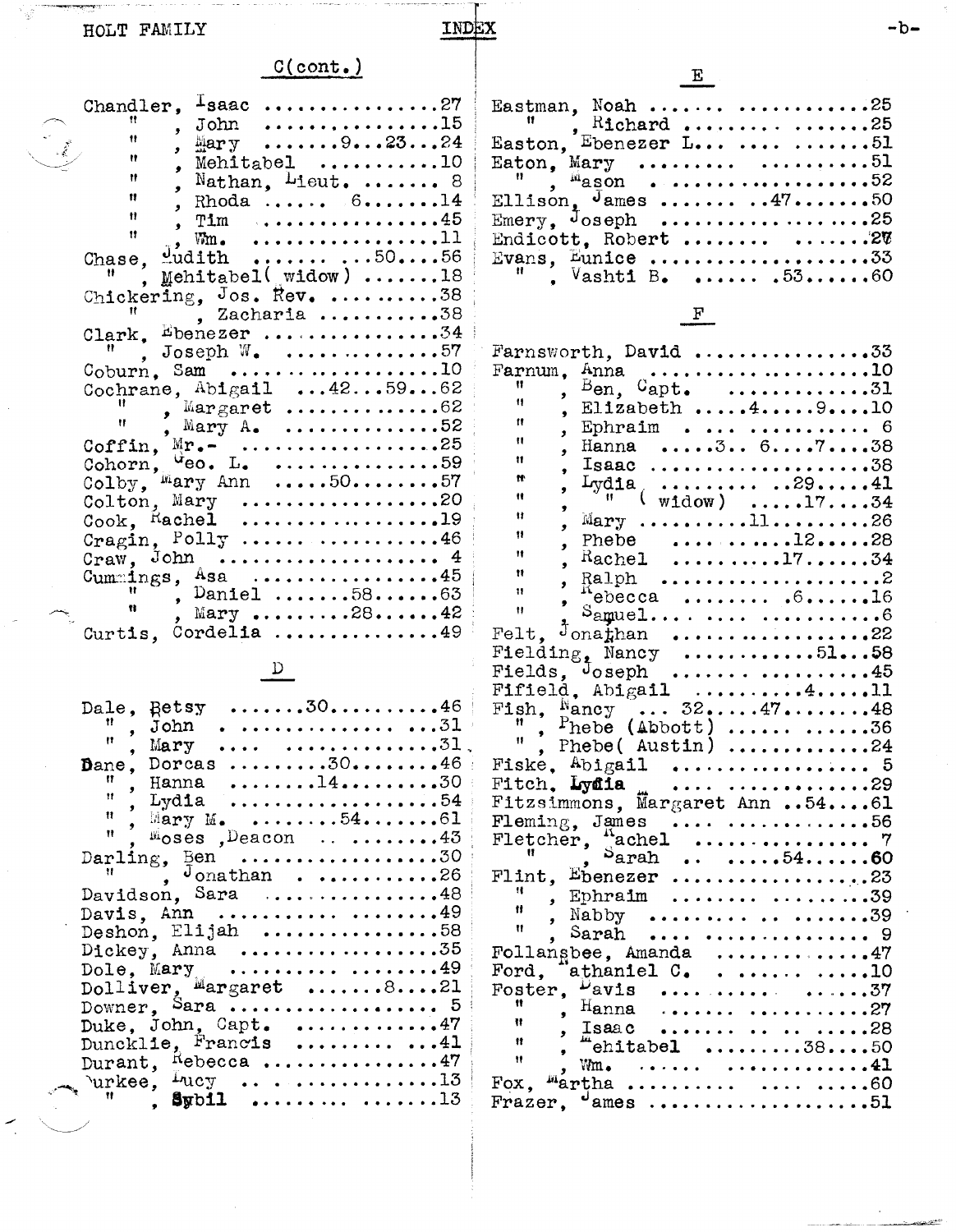Sandara description de la Collegia de la Collegia de la collegia<br>Calendaria

# $F(cont.)$

INDEX

|                     | Frost, Dorcas 1320                               |  |
|---------------------|--------------------------------------------------|--|
|                     | $\frac{11}{10}$ Ruth 52                          |  |
| $\mathbf{H}$ .      |                                                  |  |
|                     | Frye, $\texttt{fstate}$ .24                      |  |
|                     | $\bar{N}$ . Isaac  2126                          |  |
| Ħ.                  | 38<br>John                                       |  |
| Ħ                   | Mary $\dots \dots \dots \dots 45 \dots \dots 54$ |  |
| $\boldsymbol{\Pi}$  | . Pamelia $\frac{1}{2}$ orter 4956               |  |
| $\dot{H}$           | $Sara$ 1125                                      |  |
| $\ddot{\mathbf{H}}$ | $Wm_{\bullet}$ 5157                              |  |
|                     | Fryeburg, Maine 24                               |  |
|                     | Fuller, Mary Jane<br>. 55                        |  |

 $\frac{G}{4}$ 

| Gage. Charlotte $\dots \dots \cdot 42$                                                                                                                                                                                                                                                                                                                                                                   |
|----------------------------------------------------------------------------------------------------------------------------------------------------------------------------------------------------------------------------------------------------------------------------------------------------------------------------------------------------------------------------------------------------------|
| Gardner, Mary Ann. $\ldots$ .49                                                                                                                                                                                                                                                                                                                                                                          |
|                                                                                                                                                                                                                                                                                                                                                                                                          |
|                                                                                                                                                                                                                                                                                                                                                                                                          |
| Gilman, $Nath'1$ 25                                                                                                                                                                                                                                                                                                                                                                                      |
| Gilson, Sara 49                                                                                                                                                                                                                                                                                                                                                                                          |
| $\sum_{\text{area}}$ Sara (Shattuck) 46                                                                                                                                                                                                                                                                                                                                                                  |
|                                                                                                                                                                                                                                                                                                                                                                                                          |
| Susan $\ldots$ 49                                                                                                                                                                                                                                                                                                                                                                                        |
| $G$ oodhue, John    .48                                                                                                                                                                                                                                                                                                                                                                                  |
| Goodrich, Nancy 3146                                                                                                                                                                                                                                                                                                                                                                                     |
| Elizabeth $\ldots$ 9                                                                                                                                                                                                                                                                                                                                                                                     |
| Eunice $M_{\bullet}$ 58                                                                                                                                                                                                                                                                                                                                                                                  |
| $\text{goal}, \text{f}^{\text{D}}$ etty  15                                                                                                                                                                                                                                                                                                                                                              |
| $^{B}$ etsy36                                                                                                                                                                                                                                                                                                                                                                                            |
| Gray, $\begin{matrix} \text{C}r_{\text{c}} & \text{C}r_{\text{c}} & \text{C}r_{\text{c}} & \text{C}r_{\text{c}} & \text{C}r_{\text{c}} & \text{C}r_{\text{c}} & \text{C}r_{\text{c}} & \text{C}r_{\text{c}} & \text{C}r_{\text{c}} & \text{C}r_{\text{c}} & \text{C}r_{\text{c}} & \text{C}r_{\text{c}} & \text{C}r_{\text{c}} & \text{C}r_{\text{c}} & \text{C}r_{\text{c}} & \text{C}r_{\text{c}} & \$ |
| , Jemima $, 6151516$                                                                                                                                                                                                                                                                                                                                                                                     |
|                                                                                                                                                                                                                                                                                                                                                                                                          |
|                                                                                                                                                                                                                                                                                                                                                                                                          |
| $Mrs.$ $M$ oses 23                                                                                                                                                                                                                                                                                                                                                                                       |
| $n_{\text{ebooca}}$ $9$ 23                                                                                                                                                                                                                                                                                                                                                                               |
|                                                                                                                                                                                                                                                                                                                                                                                                          |
| Green, $Joseph$ 35                                                                                                                                                                                                                                                                                                                                                                                       |
| Susanna $\dots 35$                                                                                                                                                                                                                                                                                                                                                                                       |
| Thomas $\dots$ 38                                                                                                                                                                                                                                                                                                                                                                                        |
| Griffin, Sara  43<br>Grove, Thomas 6                                                                                                                                                                                                                                                                                                                                                                     |
|                                                                                                                                                                                                                                                                                                                                                                                                          |
| Gustin, $-\phantom{0}^{11}$ ev. 59                                                                                                                                                                                                                                                                                                                                                                       |
|                                                                                                                                                                                                                                                                                                                                                                                                          |

### $\underline{H}$

| Hall, David 39                                                                       |
|--------------------------------------------------------------------------------------|
|                                                                                      |
|                                                                                      |
| $\overset{\text{\tiny{11}}}{\cdot}$ $\overset{\text{\tiny{3}}}{\circ}$ tephen  20    |
| Hamden. John 54                                                                      |
| Harding, $\mathbb{T}$ . 60                                                           |
| Harnden, <sup>J</sup> esse 51                                                        |
| Harndine, Benj. 3                                                                    |
| $\texttt{Harris}, \texttt{Poly} \dots \dots \dots \dots \dots \dots 40$              |
| $\texttt{Maskell}, \; \texttt{~farsons} \; \ldots \ldots \ldots \ldots \texttt{.38}$ |
| $\mathbb{R}$ , Sarah E. 53                                                           |

| Hastings, Keziah 15<br>Herrick, Edward 31                                                                                                                                                                                                                                                                   |
|-------------------------------------------------------------------------------------------------------------------------------------------------------------------------------------------------------------------------------------------------------------------------------------------------------------|
| Hewes, $M = N$ 3 8                                                                                                                                                                                                                                                                                          |
|                                                                                                                                                                                                                                                                                                             |
|                                                                                                                                                                                                                                                                                                             |
| Hobbs, Hanna 48<br>Holmes, Chas., Capt. 48                                                                                                                                                                                                                                                                  |
|                                                                                                                                                                                                                                                                                                             |
| $H_{\text{OL}}$ , Abigail 410.29.3744                                                                                                                                                                                                                                                                       |
| Ħ<br>Abiel 36                                                                                                                                                                                                                                                                                               |
| Ħ                                                                                                                                                                                                                                                                                                           |
| Alice 29<br>$\bullet$<br>Ħ                                                                                                                                                                                                                                                                                  |
| $\text{Asa}$ 16                                                                                                                                                                                                                                                                                             |
| Ħ<br>$\bullet$                                                                                                                                                                                                                                                                                              |
| Ħ<br>Betsy $\dots\dots\dots48$<br>ý                                                                                                                                                                                                                                                                         |
| Ħ                                                                                                                                                                                                                                                                                                           |
| Ħ                                                                                                                                                                                                                                                                                                           |
| Daniel  29<br>$\bullet$<br>Ħ                                                                                                                                                                                                                                                                                |
| $\mathbb{R}$ , Jr. 22<br>ŷ.                                                                                                                                                                                                                                                                                 |
| $D_{\boldsymbol{\mathrm{arius}}}$<br>Ħ                                                                                                                                                                                                                                                                      |
| Ħ<br>$D$ avid                                                                                                                                                                                                                                                                                               |
| 11<br>Bebora                                                                                                                                                                                                                                                                                                |
| Ħ                                                                                                                                                                                                                                                                                                           |
| Dinh $\ldots \ldots \ldots 29 \ldots \ldots \ldots 43$<br>Ħ                                                                                                                                                                                                                                                 |
| Dorcas $.12.$ 29<br>ż                                                                                                                                                                                                                                                                                       |
| Ħ<br>$E$ lizabeth 122627<br>ż                                                                                                                                                                                                                                                                               |
| Ħ<br>Ephraim 28                                                                                                                                                                                                                                                                                             |
| Ħ<br>Hanna 12.13.17.2837                                                                                                                                                                                                                                                                                    |
| Ħ                                                                                                                                                                                                                                                                                                           |
| $J$ ohn<br>,<br>Ħ                                                                                                                                                                                                                                                                                           |
| $J$ onathan 1131<br>ż                                                                                                                                                                                                                                                                                       |
| Ħ<br>$\sigma$ oseph32<br>,                                                                                                                                                                                                                                                                                  |
| 11<br>$J$ oshua  4<br>ż                                                                                                                                                                                                                                                                                     |
| Ħ<br>Kelura                                                                                                                                                                                                                                                                                                 |
| g<br>Ħ                                                                                                                                                                                                                                                                                                      |
| Lydia $.8.22.28.525.56$<br>٠<br>Ħ                                                                                                                                                                                                                                                                           |
| $\overline{\text{M}}$ ehitabel $71634$<br>$\bullet$                                                                                                                                                                                                                                                         |
| Ħ<br>Moses W.<br>. 52                                                                                                                                                                                                                                                                                       |
| Ħ<br>Nathan $K_{\bullet}$ 36                                                                                                                                                                                                                                                                                |
| Ħ<br>Paul $5$                                                                                                                                                                                                                                                                                               |
| ,<br>Ħ                                                                                                                                                                                                                                                                                                      |
| Peter, $^{R}ev$ . 27<br>Ħ                                                                                                                                                                                                                                                                                   |
| Phebe $\ldots$ 41<br>11                                                                                                                                                                                                                                                                                     |
| Rebecca  44                                                                                                                                                                                                                                                                                                 |
| Ħ<br>, Shua 1532                                                                                                                                                                                                                                                                                            |
| Ħ                                                                                                                                                                                                                                                                                                           |
| Ħ<br>Thomas, $J_{r}$ , 12                                                                                                                                                                                                                                                                                   |
| Ħ                                                                                                                                                                                                                                                                                                           |
|                                                                                                                                                                                                                                                                                                             |
|                                                                                                                                                                                                                                                                                                             |
| Home Sites 2.4.6.8.12.14.18.19.22.49                                                                                                                                                                                                                                                                        |
| $Houghton, Ben \ldots \ldots \ldots \ldots \ldots \ldots \bullet 44$                                                                                                                                                                                                                                        |
|                                                                                                                                                                                                                                                                                                             |
| Timothy $L_{\bullet}$ 42                                                                                                                                                                                                                                                                                    |
|                                                                                                                                                                                                                                                                                                             |
| $\begin{array}{ccccc}\n\text{''} & \text{Timothy} & \text{``} & \text{``} & \text{``} & \text{``} & \text{``} & \text{``} & \text{``} & \text{``} \\ \text{However, E11zabeth} & \text{''} & \text{``} & \text{``} & \text{``} \\ \text{``} & \text{''} & \text{''} & \text{''} & \text{''} \\ \end{array}$ |
| $\overline{H}_{\text{ubbard}}$ , Lewis 47                                                                                                                                                                                                                                                                   |
|                                                                                                                                                                                                                                                                                                             |
| Humphrey, $C \cdot C \cdot$ , $Rev \cdot \cdot \cdot \cdot \cdot \cdot \cdot \cdot \cdot \cdot \cdot \cdot 53$                                                                                                                                                                                              |
|                                                                                                                                                                                                                                                                                                             |
|                                                                                                                                                                                                                                                                                                             |
|                                                                                                                                                                                                                                                                                                             |
| Hutchinson, Arnold 41                                                                                                                                                                                                                                                                                       |

 $\underline{\mathbf{H}}$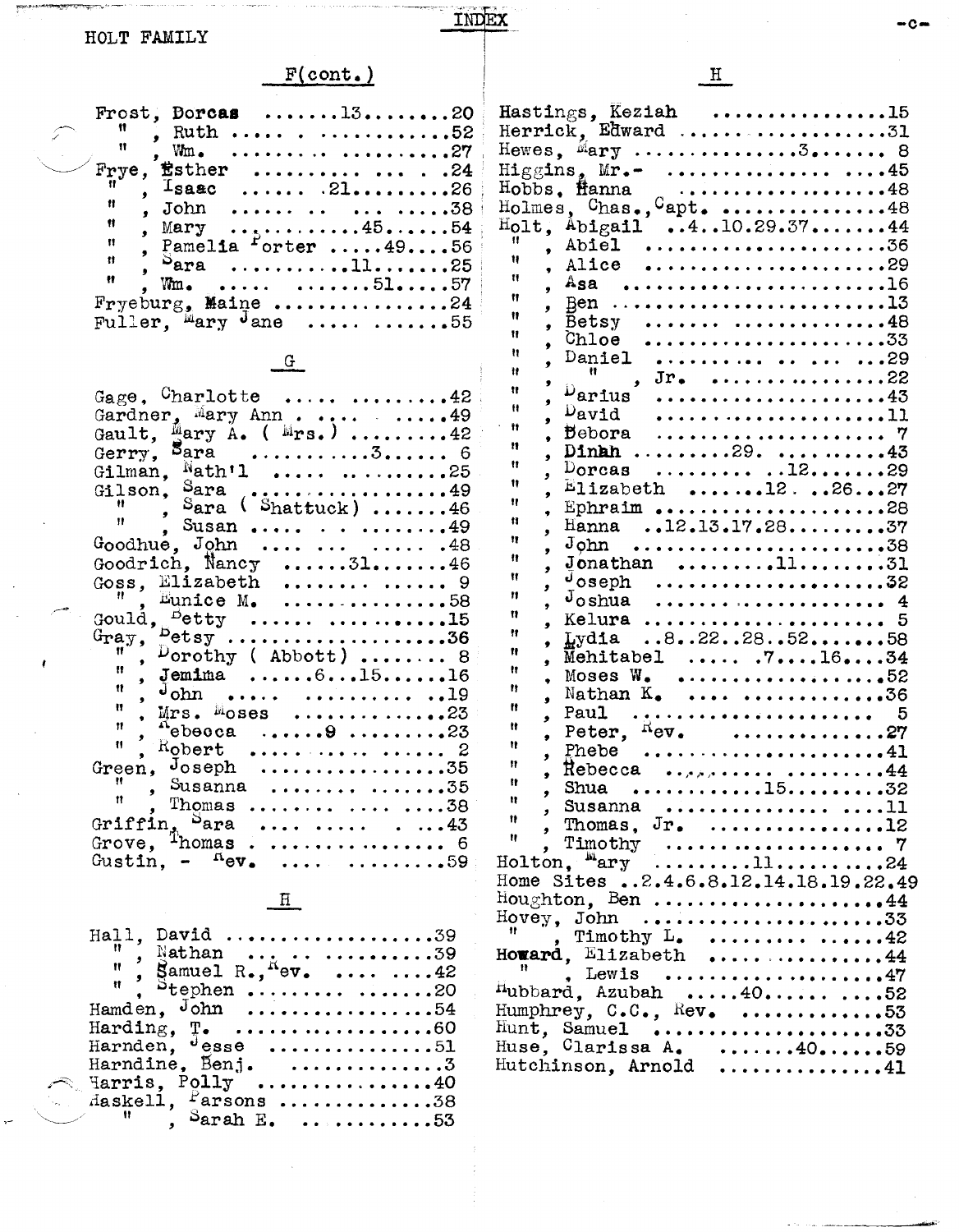| HOLT | FAMILY |
|------|--------|
|------|--------|

INDEX

there go an own w

| I.                                                                                                                                                                                                                                                                                                                                                                                                                                                                                                                                                                                                                                                                                 |                                                                                                                                                                                      |
|------------------------------------------------------------------------------------------------------------------------------------------------------------------------------------------------------------------------------------------------------------------------------------------------------------------------------------------------------------------------------------------------------------------------------------------------------------------------------------------------------------------------------------------------------------------------------------------------------------------------------------------------------------------------------------|--------------------------------------------------------------------------------------------------------------------------------------------------------------------------------------|
| <b>.</b> 28<br>Ingalls,<br>Hanna<br>$^{\circ}$ emima<br><u>. 17</u><br>- 11<br>$J$ osia<br>. 5                                                                                                                                                                                                                                                                                                                                                                                                                                                                                                                                                                                     | Lovejoy<br>Ħ<br>Ħ                                                                                                                                                                    |
| J                                                                                                                                                                                                                                                                                                                                                                                                                                                                                                                                                                                                                                                                                  | Ħ<br>Ħ                                                                                                                                                                               |
| $\mu$ ackman, Mary 42<br>Jaquith, Ambrose, Capt. 43<br>Ben . $\dots \dots \dots \dots \dots \dots 43$<br>Jeffry, $Mr. -$ 60<br>Jenkins, Albert A. 58<br>Ħ<br>John $B_{\bullet}$ 60<br>Ħ<br>, Lydia<br>. 54<br>Ħ<br>Samuel<br>. <b>.</b> 51<br>Jewett, Mrs. Francis 48<br>Johnson, $Dolly$ $14130.31$<br>, Elinor  15<br>Ħ<br>${\tt Hanna}$<br>. 26<br>$\bullet$<br>Ħ<br>, Lydia<br><b>. 26</b><br>Ħ<br>, Ruth 2239<br>Ħ<br>Thomas $2$<br>Ebenezer 51<br>Jones.<br>Ħ<br>Elizabeth $\ldots$ .2944<br>Ħ<br>Lydia $\ldots \ldots \ldots 39 \ldots \ldots 52$<br>Ħ<br>Mary<br>. 29<br>$\bullet$<br>Ħ<br>Phebe $\dots\dots\dots\dots43$<br>Ħ<br>Susanna $\ldots \ldots \ldots \ldots 33$ | Ħ<br>Ħ<br>Ħ<br>Ħ<br>Lufkin.<br>$^{1/2}$ agoon,<br>Manning,<br>Marble,<br>Marks, F<br>Marston,<br>Martin,<br>Ħ<br>Mason, M<br>Massey,<br>McIntire<br>Ħ<br>Means. ${\tt B}$<br>Mekiel, |
| K.                                                                                                                                                                                                                                                                                                                                                                                                                                                                                                                                                                                                                                                                                 | Merrill,<br>Ħ                                                                                                                                                                        |
| Killam, Joseph<br><b>. 4</b> 6<br>$\texttt{Aimball}$ , Anna B.  58<br>Dan<br><b>.</b> 28<br>Ħ<br>David<br>. 13<br>Ħ<br>Elizabeth .112425<br>n<br>, Fanny (or Jenny) $\ldots$ .53<br>Ħ<br>Hanna $\dots 12 \dots 29$<br>y.<br>Ħ<br>, Ruth $\ldots \ldots 20 \ldots 37$<br>Kingsbury, Jonathan 10                                                                                                                                                                                                                                                                                                                                                                                     | Miller,<br>Mills, E<br>Mitchell<br>Minute M<br>Mooar, H<br>Moody, G<br>ES C<br>Morse,<br>I                                                                                           |
| L                                                                                                                                                                                                                                                                                                                                                                                                                                                                                                                                                                                                                                                                                  | Moulton,                                                                                                                                                                             |
| Lacey, Hanna 4955<br>Jonathan 26<br>. 24<br>Lakin, Anna<br>, flucy $\ldots \ldots \ldots \ldots \ldots \ldots 46$<br>Larrabee, $\frac{1}{2}$ ames 22<br>Lee, Woodis<br>. 11<br>Lefferts, Delia $. 60 63$<br>Lemon, William<br>$\ldots \ldots 54 \ldots 61$<br>Ħ<br>Winthrop 51<br>$\bullet$<br>Lewis, Mary $\ldots$ $7 \ldots 17 \ldots 18$<br>Ħ<br>Sarah $.38 \ldots .48$<br>Lincoln, Bucy A. $\ldots \ldots \ldots \ldots$ 58                                                                                                                                                                                                                                                    | Nason, D<br>Needham,<br>Newell,<br>Nichols,<br>Nickean,<br>Norway,<br>Nourse,<br>Noyes, A<br>₩                                                                                       |
|                                                                                                                                                                                                                                                                                                                                                                                                                                                                                                                                                                                                                                                                                    | Lindall, Sally 40<br>Loring, Sara E. 55                                                                                                                                              |

 $\frac{1}{2}$ 

| $\mathbf{H}$<br>$\mathbf{H}$<br>$\mathbf{H}$<br>$+11$<br>$^{\circ}$<br>$^{\dagger}$<br>$\overline{\mathbf{u}}$ | Lovejoy, Abigail<br>. 25<br>Daniel $\dots\dots\dots 8 \dots 15$<br>Dorothy<br>$\ldots$ 16. $\ldots$ 31. $\ldots$ 45<br>Elizabeth 821<br>. John 38<br>Lydia $\ldots$ . 29. $\ldots$ . 43. $\ldots$ . 44<br>. Mary $4$<br>, Mary H. 5157<br>. Mehitabel $\ldots \ldots \ldots \ldots 23$ |
|----------------------------------------------------------------------------------------------------------------|----------------------------------------------------------------------------------------------------------------------------------------------------------------------------------------------------------------------------------------------------------------------------------------|
| Lufkin.                                                                                                        | Sam                                                                                                                                                                                                                                                                                    |

### $M$

 $L$ 

| $Magoon$ , B. 51                                         |  |
|----------------------------------------------------------|--|
| Manning, Elbridge 53                                     |  |
| $\sum_{i=1}^{n}$ Mary 511                                |  |
| Marble, Mary 163334                                      |  |
| Phebe $M_*$ 46                                           |  |
|                                                          |  |
| Marks, $Roger$ 3                                         |  |
| Marston, Martha 3 8                                      |  |
| Martin, Hannah 1633                                      |  |
| , Mary 8. 21                                             |  |
| Mason, Mary E. $\dots \dots \dots 50 \dots \dots 56$     |  |
| $Massey, Sara$ $3218$                                    |  |
| ${}^{\text{M}}$ cIntire, Ede 304546                      |  |
| Mary ( $widown)$ 9                                       |  |
| Means, Elizabeth 60                                      |  |
| Mekiel, $Gyrus$ $G_*$ 53                                 |  |
| Merrill, Mary $\ldots \ldots \ldots 48 \ldots \ldots 58$ |  |
| $($ or Merritt) Pamela51.55                              |  |
| Miller, Mary 42                                          |  |
| Mills, Ezekiel 48                                        |  |
| Mitchell, Rosetta 4059                                   |  |
| $"$ , Sallie  47                                         |  |
| Minute Man 18                                            |  |
|                                                          |  |
| Mooar, Herman 50                                         |  |
| $Mody$ , Greenleaf 57                                    |  |
| $Wm_{\bullet}$ 46                                        |  |
| Morse, Caleb 5056                                        |  |
| $\blacksquare$ , Isaac41                                 |  |
| $M$ oulton, E.C. 56                                      |  |
| , Hanna E. 53                                            |  |
|                                                          |  |

### $\frac{N}{2}$

| $N$ ason, Dorcas 39                               |
|---------------------------------------------------|
| Needham, John $47$                                |
| $Newell,$ $Chas.$ 47                              |
| Nichols, Phineas 41                               |
| $Nickean$ , $Mary$ 35                             |
| Norway, $M$ aine 3337                             |
| Nourse, Susann $\dots\dots 14\dots 31$            |
| Noyes, Alfred B. $\ldots \ldots \ldots \ldots 56$ |
| $\overset{\text{ii}}{\bullet}$ ward 47            |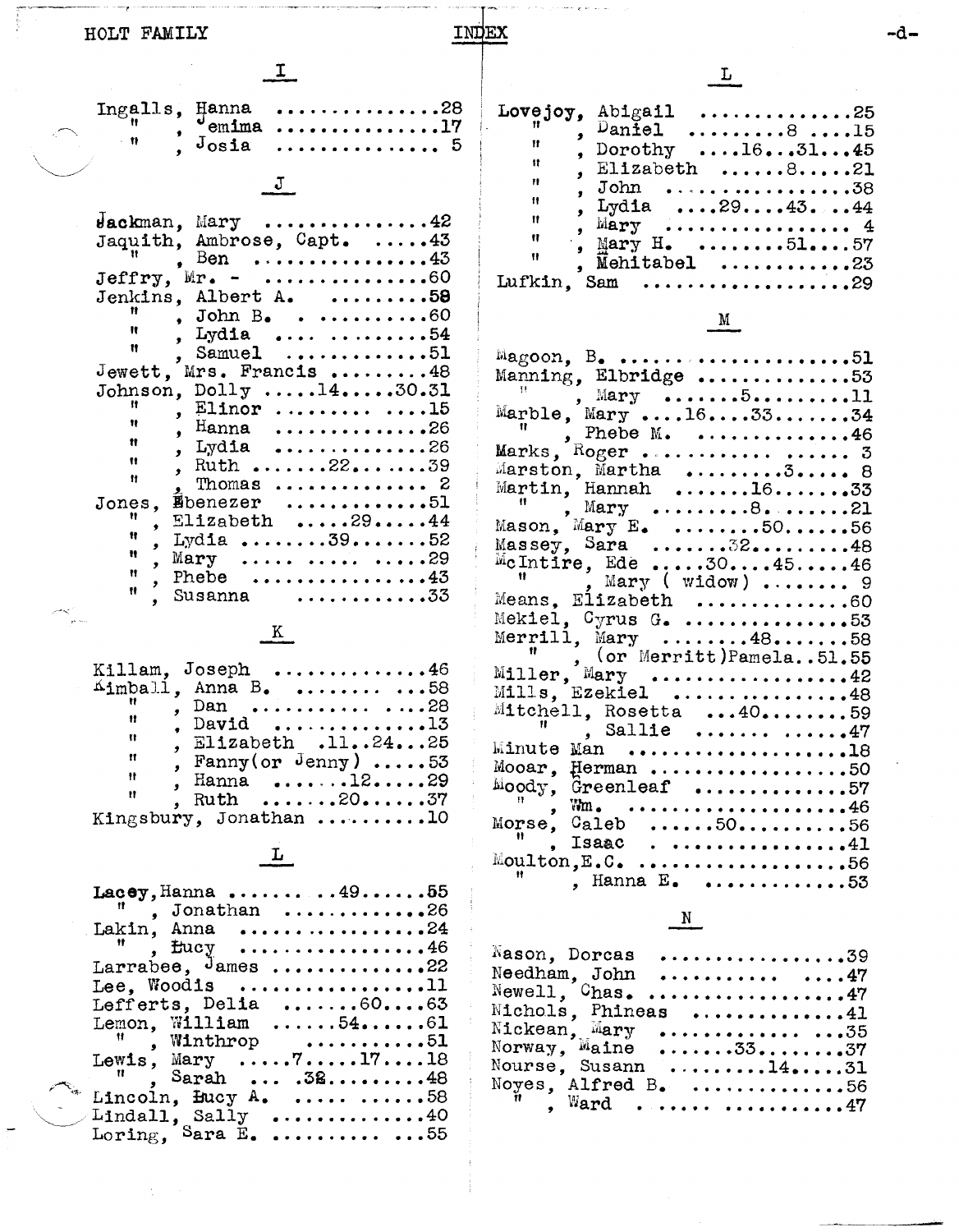| HOLT FAMILY                                   | INDEX                                                                                                                                                                                                                                                                                                                                                                                                                                                                                                                                                                                                                                           |                                                                                                                                                                                                                                                                                                                                                                                                                                                                                                                                                                                                                                                                                                                                                                                                                                                                                                                                                                                                                                                                                              |
|-----------------------------------------------|-------------------------------------------------------------------------------------------------------------------------------------------------------------------------------------------------------------------------------------------------------------------------------------------------------------------------------------------------------------------------------------------------------------------------------------------------------------------------------------------------------------------------------------------------------------------------------------------------------------------------------------------------|----------------------------------------------------------------------------------------------------------------------------------------------------------------------------------------------------------------------------------------------------------------------------------------------------------------------------------------------------------------------------------------------------------------------------------------------------------------------------------------------------------------------------------------------------------------------------------------------------------------------------------------------------------------------------------------------------------------------------------------------------------------------------------------------------------------------------------------------------------------------------------------------------------------------------------------------------------------------------------------------------------------------------------------------------------------------------------------------|
|                                               |                                                                                                                                                                                                                                                                                                                                                                                                                                                                                                                                                                                                                                                 | $\mathbf{R}$                                                                                                                                                                                                                                                                                                                                                                                                                                                                                                                                                                                                                                                                                                                                                                                                                                                                                                                                                                                                                                                                                 |
| n                                             | $Osgood,$ Hannah 1126<br>, Mary $.8.20121$<br>, Rebecca $.2036$<br>, Stephen P. $\dots\dots46$<br>Pace, David $\dots \dots \dots \dots \dots \dots$                                                                                                                                                                                                                                                                                                                                                                                                                                                                                             | Raymond, Edith $\dots \dots \dots \dots$<br>$\begin{array}{ccccc}\n\text{#} & \text{#} & \text{Funice} & \text{#} & \text{#} & \text{#} \\ \text{#} & \text{#} & \text{#} & \text{#} & \text{#} & \text{#} & \text{#} \\ \text{#} & \text{#} & \text{#} & \text{#} & \text{#} & \text{#} & \text{#} \\ \text{#} & \text{#} & \text{#} & \text{#} & \text{#} & \text{#} & \text{#} \\ \text{#} & \text{#} & \text{#} & \text{#} & \text{#} & \text{#} & \text{#} & \text{#}$<br>$\text{Red}$ , Sara 244041<br>Rich, Abigail 8 22<br>Richardson, John 13<br>, Phebe 34                                                                                                                                                                                                                                                                                                                                                                                                                                                                                                                         |
| Ħ<br>11.<br>$\mathbf{H}$<br>$\mathbf{H}$<br>Ħ | Parish, Minerva B. 52<br>Parker, $G$ arleton 38<br>, $Mary$ 10<br>Parkhurst, Elizabeth 49<br>Patten, Lydia (Stevens)1643<br>Peabody, Alice $\dots, 5 \dots, 12 \dots, 13$<br>, Bethia 513<br>, Moses  9<br>, Sam  6<br>Pearson, Ebenezer 31<br>. Moses 29<br>Percy, Thomas 23<br>Perry, $Mr_{\bullet}$ 45<br>Pettingill, Samuel $\ldots$ 17<br>Pevey, Peter, Deacon 41<br>Phelps, Francis 14<br>$\frac{1}{2}$ ois ll26                                                                                                                                                                                                                          | $\mathrm{Riggs},$ Asa 45<br>Robbins, $A-J$ . 47<br>, Ichabod $\ldots \ldots \ldots \ldots \ldots 10$<br>Rogers, Jethro 10<br>$\text{Ro1fe}, \text{ Hannah}(\text{Bradstreet})13$<br>Ħ.<br>, Elizabeth $615$<br>$\mathbf{H}$<br>, Hanna 37 8<br>$\frac{1}{\sqrt{1+\frac{1}{2}}}\frac{1}{\sqrt{1+\frac{1}{2}}}\frac{1}{\sqrt{1+\frac{1}{2}}}\frac{1}{\sqrt{1+\frac{1}{2}}}\frac{1}{\sqrt{1+\frac{1}{2}}}\frac{1}{\sqrt{1+\frac{1}{2}}}\frac{1}{\sqrt{1+\frac{1}{2}}}\frac{1}{\sqrt{1+\frac{1}{2}}}\frac{1}{\sqrt{1+\frac{1}{2}}}\frac{1}{\sqrt{1+\frac{1}{2}}}\frac{1}{\sqrt{1+\frac{1}{2}}}\frac{1}{\sqrt{1+\frac{1}{2}}}\frac{1}{\sqrt{1+\frac{1}{2}}}\frac{1}{\sqrt{1+\frac{$<br>, Lydia $\ldots \ldots \ldots \ldots \ldots 25$<br>, Martha $A_{\bullet}$ 55<br>$\mathbf{H}$<br>, Mary $2 \cdot .5 \cdot 14 \cdot 31$<br>" Phebe $\ldots \ldots \ldots 9 \ldots \ldots \ldots \ldots \ldots 23$<br>Ħ<br>$P$ rudence $\ldots \ldots \ldots \ldots 15$<br>Ħ<br>Robert, Lieut. $6$<br>Ħ<br>, Sam $58 \t 58$<br>Ħ<br>, Sarah $.720$<br>Ħ.<br>, Stephen $\ldots \ldots \ldots \ldots \ldots 37$ |
| Ħ<br>Ħ<br>Ħ<br>Ħ<br>Ħ<br>Ħ<br>Ħ<br>Ħ          | , $Miss-$ 62<br>, Wm. 19<br>Philbrick, Maria M. $\ldots \ldots \ldots 58$<br>Pierce, $\n $ $\blacktriangleright$ $\blacktriangle$ $\blacktriangleright$ $\ldots$ $\ldots$ $\ldots$ $\ldots$ $\ldots$ 4<br>$Wm_{\bullet}$ 27<br>Pike, $\texttt{Hamnah}$ 21<br>Pipin, Delilah $(mrs_{\bullet})$ 39<br>Plunkett, $L11$ zabeth 42<br>$P_{\text{OOP}}$ , Mary 25<br>Preston, Ben  5<br>, Elizabeth $3$<br>, John  3<br>, Martha $(\mathbb{M}_{\text{TS.}})$ .18. 9<br>, Priscilla $\ldots \ldots 4 \ldots 10$<br>, $R$ ebecca(widow)513<br>Susanna $4$ 9<br>Proprietors' List  1<br>Purington, Alice $E_$ 63<br>Putnam, Mehitabel 1836<br>. Phebe 29 | Sargeant, Isaac. $\ldots \ldots \ldots \ldots \ldots$ 53<br>Searl, Azubah (Butterfield)11<br>Sessions, Abiah 13<br>Shattuck, Elizabeth 35<br>$^{\text{II}}$ $\frac{1}{2}$ Mary F. 60<br>Shay's Rebellion  . 28 37<br>$\mathcal{S}$ hea, Abigail 39<br>Sheldon, Hanna 51<br>Short, Elizabeth $123$<br>, wancy  51<br>Smart, $^{\circ}$ ames 50<br>, Alonzo 52<br>$\frac{1}{2}$ Betsy 44<br>$\mathbf{H}$<br>, Jeanette M. $\ldots$ . 42 $\ldots$ . 59<br>Ħ.<br>, Susanna $4554$<br>Spalding, miss- 48<br>Sara A. 43<br>Stearns, John 40<br>Steele, Sarah L.   53<br>Stevens, Abiel, <sup>J</sup> r. 21<br>$\frac{1}{2}$ Anna $\ldots \ldots \ldots \ldots \ldots \ldots 40$<br>Ħ<br>$\frac{1}{2}$ $\mu_{\text{ebora}}$ 18                                                                                                                                                                                                                                                                                                                                                                      |
|                                               |                                                                                                                                                                                                                                                                                                                                                                                                                                                                                                                                                                                                                                                 | Ħ<br>, Elizabeth 2238<br>Ħ<br>, Hanna 19                                                                                                                                                                                                                                                                                                                                                                                                                                                                                                                                                                                                                                                                                                                                                                                                                                                                                                                                                                                                                                                     |

 $\bar{\mathbf{H}}$  $\bar{\mathbf{H}}$ 

, Hephziba  $\ldots \ldots \ldots 18 \ldots 35$ 

 $-e-$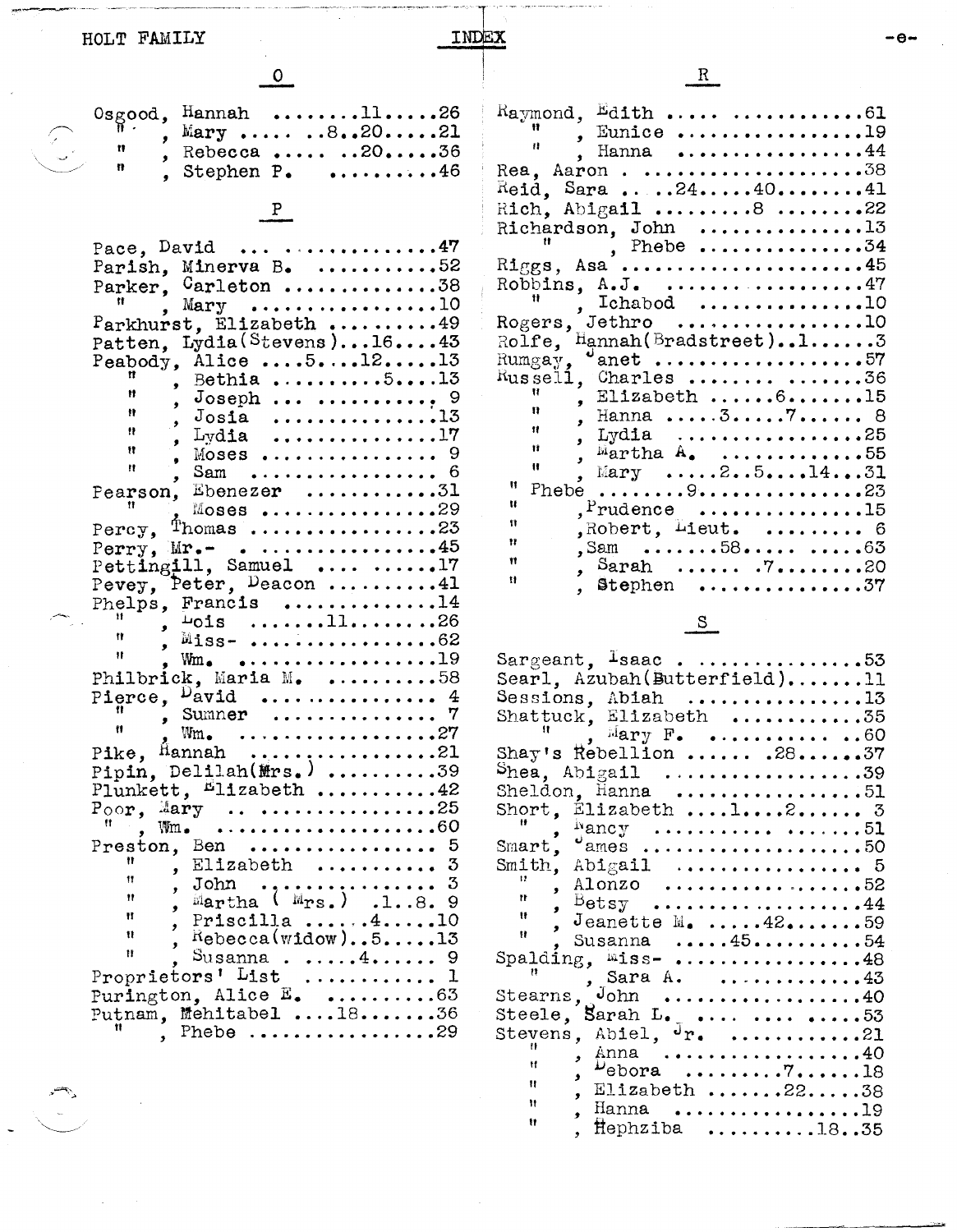## HOLT FAMILY

 $\ddot{i}$ 

# S(cont.)

IJ

INDEX

| Stevens, $J_0$ oseph 51                                         |                                  |  |  |
|-----------------------------------------------------------------|----------------------------------|--|--|
| $\begin{bmatrix} 1 & 1 \\ 1 & 1 \end{bmatrix}$ ehitabel $71717$ |                                  |  |  |
|                                                                 | $\frac{11}{2}$ , Susan M.  .5662 |  |  |
| $\mathcal{A}$ tewart. John  9                                   |                                  |  |  |
| Stickney. <sup>n</sup> liza Ann   53                            |                                  |  |  |
| Stiles, John 19                                                 |                                  |  |  |
|                                                                 | Stone, $T.D., Rev.$ 42           |  |  |
|                                                                 | Stratton, Elizabeth 30           |  |  |
| Sudbury, Canada 25                                              |                                  |  |  |
|                                                                 |                                  |  |  |

 $\mathbb{L}$ 

|              | Taylor, Abigail 1124<br>, Mary (Mrs.) 23<br>", Rachel 11 |  |
|--------------|----------------------------------------------------------|--|
|              |                                                          |  |
|              |                                                          |  |
|              | Thorndyke, $S$ ara 26                                    |  |
|              |                                                          |  |
|              |                                                          |  |
|              | Truell, $M$ oses 45                                      |  |
|              |                                                          |  |
|              |                                                          |  |
|              | $\blacksquare$ . Melinda 51                              |  |
| $\mathbf{H}$ | $Wm_{\bullet}$ 43                                        |  |
|              | Twist. Abigail 3747                                      |  |

 $\overline{V}$ 

| $\sim$ Valpey, Frank 62        |                |  |  |  |  |  |
|--------------------------------|----------------|--|--|--|--|--|
|                                | , Sam G. 55 52 |  |  |  |  |  |
| $V_{\text{ery}}$ , Abigail  11 |                |  |  |  |  |  |

## $\mathbb{W}$

| War, $0$ ivil 50.53.55.60.  62                                                   |
|----------------------------------------------------------------------------------|
|                                                                                  |
| $\frac{11}{2}$ , French and Indian1032<br>Ħ.                                     |
| Revolutionary18.24.25.26.28                                                      |
| 11. L<br>30.31.3233                                                              |
| $^{\circ}$ H<br>of $1812 \cdot .59.44.49 \cdot \cdot \cdot \cdot \cdot \cdot 50$ |
| Wardwell, Elizabeth Gage46.54.55                                                 |
| Ħ<br>, Mary $E_0$ 5461                                                           |
| Ħ<br>, Mary 4554                                                                 |
| $P$ amelia  46<br>Ħ                                                              |
| Ħ                                                                                |
| , Patty 3350                                                                     |
| - 林<br>$S_{\text{olomon}}$ 23                                                    |
| Watson. John 53                                                                  |
| Wheeler, Abigail $\ldots$ .2540                                                  |
| Whipple, Lucy 27                                                                 |
|                                                                                  |
| White, John 55                                                                   |
| Whitney, Richard  27                                                             |
| Whittemore, Elias 14                                                             |
| Wiley, David 33                                                                  |
| Ħ<br>$James$ 50                                                                  |
|                                                                                  |
|                                                                                  |
|                                                                                  |
|                                                                                  |
|                                                                                  |
|                                                                                  |

# $W(\text{cont.})$

 $\label{eq:2} \mathcal{E}^{\text{SUT}}_{\text{GUT}}\mathcal{D}^{\text{SUT}}_{\text{GUT}}$ 

 $-f -$ 

| Wilkins, Abner29                                           |
|------------------------------------------------------------|
| Wilson. Houisa 61                                          |
| $\mathbf{H}$ . Mehitabel 37                                |
| Wilton, James A. 59                                        |
| Winch, Zerviah  8                                          |
| Winn, Martha 14 .31                                        |
| Winters, Luther 52                                         |
| $^{\prime\prime}$ . Waldo 52                               |
| Woodbury, $\text{Log } \ldots \ldots \ldots \ldots \ldots$ |
| $^{\prime\prime}$ , Sam E. 50                              |
| Wooley, Sally 40                                           |
| Wormwell. Amos 47                                          |
|                                                            |
|                                                            |
| $\frac{10}{10}$ , Susanna 7 19<br>Wylie, David 38          |

 $\# \# \#$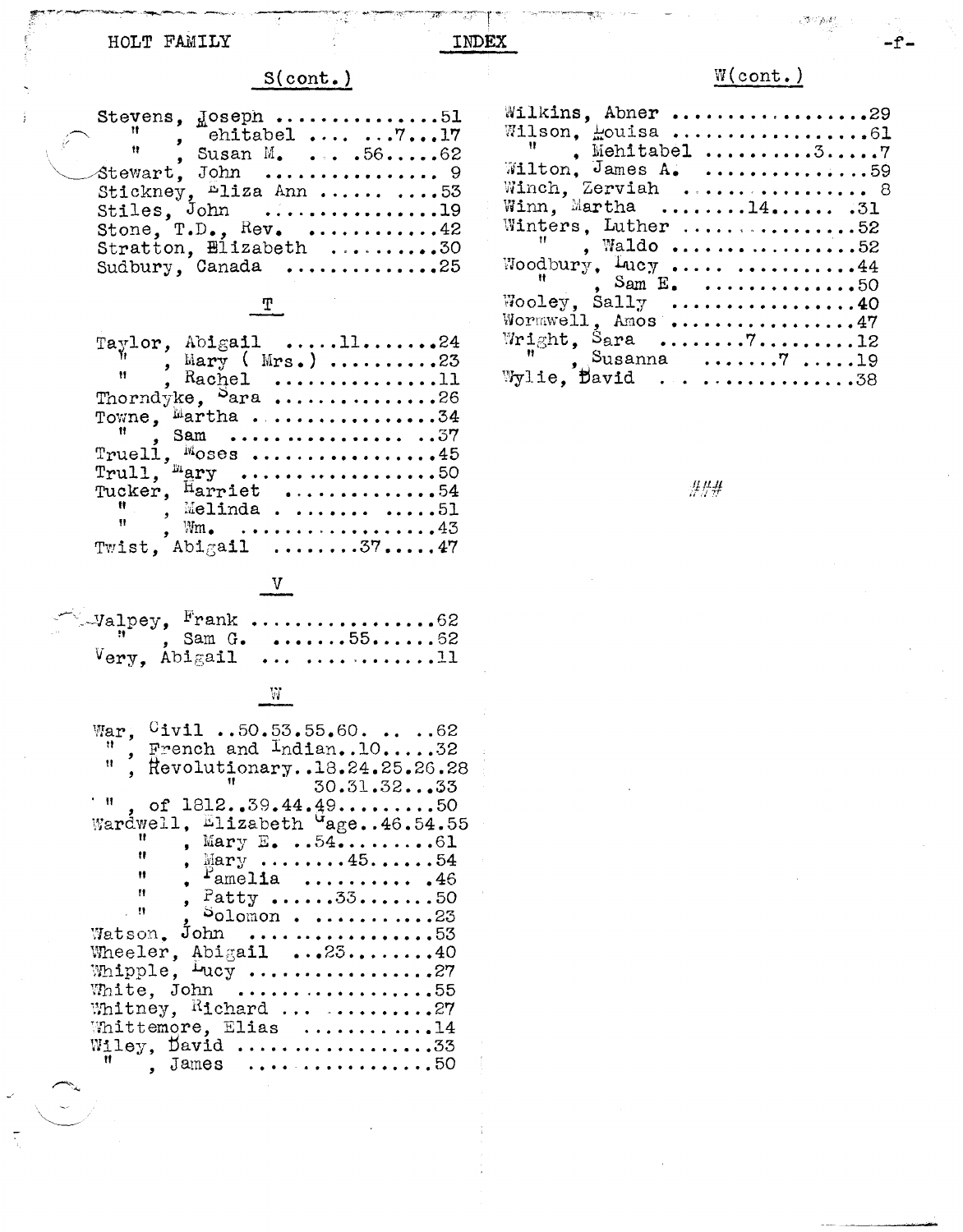| ROBERT J. HOLT                                                   |                                                                                              |                                                                                                                                                                                                               |                                                                                                                                                                                                                                |                   |
|------------------------------------------------------------------|----------------------------------------------------------------------------------------------|---------------------------------------------------------------------------------------------------------------------------------------------------------------------------------------------------------------|--------------------------------------------------------------------------------------------------------------------------------------------------------------------------------------------------------------------------------|-------------------|
| <b>6 GARDEN TERRACE</b><br>ASHEVILLE, N.C.                       | HOLT LINEAGE CHART                                                                           | b-born<br>m-married                                                                                                                                                                                           |                                                                                                                                                                                                                                |                   |
| 28804                                                            |                                                                                              | d-died d.y. died <sup>young</sup><br>** Military Service                                                                                                                                                      |                                                                                                                                                                                                                                |                   |
| Nicholas Holt                                                    | Elizabeth Short                                                                              | Hannah (Bradstreet) Rolfe (widow)3rd m.<br>$2nd$ m                                                                                                                                                            | Martha Preston ( widow )                                                                                                                                                                                                       |                   |
| Ca.1602<br>Romsey, England<br>b.                                 | b. Ca. 1605 Engd. 9 Nov. 1656 And.                                                           | No record d. 20 June 1665 And.<br>ь.                                                                                                                                                                          | <b>b.</b> Ca. 1623 <sub>d.</sub> 21 March 1703 Andover<br>m. 21 May 1666 Andover                                                                                                                                               |                   |
| m, Ca. 1632<br>England<br>d.,<br>30 Jan. 1685<br>Andover, Ma.    | (9)<br>children: Hannah, Elizabeth,                                                          | m. 12 June 1658 at Ipswich<br>(2)<br>children: Rebecca $d.v.$ , John                                                                                                                                          | $(0)$ Children                                                                                                                                                                                                                 |                   |
| Husbandman,Woodturner & tanner                                   | Mary, Sarah, Samuel.Henrý, Nicholas,<br>James, Priscilla d.y.                                |                                                                                                                                                                                                               | None.                                                                                                                                                                                                                          |                   |
| Henry Holt<br>(2)<br>b. Ca. 1644 Andover, Ma.                    | m. Sarah Ballard<br>b.15July1654Lyd.25Nov. 1733 And.                                         |                                                                                                                                                                                                               |                                                                                                                                                                                                                                |                   |
| 24 Feb. 1669 Andover, Ma.<br>m.                                  | (14) children: Elizabeth, Oliver, Henry,                                                     |                                                                                                                                                                                                               |                                                                                                                                                                                                                                |                   |
| 17 Jan. 1719 Andover, Ma.<br>Ausbandman, Surveyor, Saw Mill Opri | James,George,Sarah,Josiah,Dinah,Paul,<br>William, Zerviah, Keturah, Humphrey, Benjamin, d.y. |                                                                                                                                                                                                               |                                                                                                                                                                                                                                |                   |
| <u>** Humphrey Holt _</u><br>(3)                                 | m. Abigail Fifield (of Hampton)N.H.                                                          |                                                                                                                                                                                                               |                                                                                                                                                                                                                                |                   |
| b. 22 Seot 1693 Andover, Ma.<br>m.Int. 30 Dec. 1715 Andover,Ma.  | $b$ .ca. 1698 Hamd.                                                                          | No Record                                                                                                                                                                                                     |                                                                                                                                                                                                                                |                   |
| d. 8 Aug.1754<br>Andover, Ma.                                    | (9) children: Fifield, Annie & Sarah d.y. twins<br>Humphrey d.y., Humphrey, Jonathan, Shuah, |                                                                                                                                                                                                               |                                                                                                                                                                                                                                |                   |
| Husbandman                                                       | William, Mehitable                                                                           |                                                                                                                                                                                                               |                                                                                                                                                                                                                                |                   |
| Humphrey Holt Ir. (4)<br>tat. 19May 1723 Andover, Ma.            | m. Elizabeth Kimball (of Boxford) 2nd m. Mary Holton                                         |                                                                                                                                                                                                               | 3rd m. Abigail Very ( of Danvers )                                                                                                                                                                                             |                   |
| $m. 1$ Jan. 1745 Boxford                                         | Boxford d. 30 Jan.1749 And.<br>ъ.<br>$(1)$ children:                                         | b. Ca. 1729 d. 13 July 1774<br>$m.$ 30 Nov.1749 Andover                                                                                                                                                       | b. Ca. 1727. d. 1 Apr. 1808 Andover<br>Ana.                                                                                                                                                                                    |                   |
| d. 29 Apr. 1785 Andover Ma.<br>Labourer                          | Simeon                                                                                       | (8)<br>Children: Elizabeth,                                                                                                                                                                                   | m. 21 Sept. 1775 at Danvers<br>$(0)$ children                                                                                                                                                                                  |                   |
| <u>Simeon Holt (5)</u>                                           | <sub>m.</sub> Sarah Reid (of Wilmington Ma.                                                  | Humphrey,Mary,Lydia,William,<br>John d.y., John, Nathan                                                                                                                                                       | None                                                                                                                                                                                                                           |                   |
| b. 26 Jan. 1747 Andover, Ma.                                     | b. 1 Nov1747 d. 20 Aug. 1827 Andover                                                         |                                                                                                                                                                                                               |                                                                                                                                                                                                                                |                   |
| m. 31 Mar. 1767 Wilmington, Ma.<br>d. 5 Jan. 1828 Andover, Ma.   | )<br> iwins Betty Kimble d.y. and Molly),Loammi                                              |                                                                                                                                                                                                               |                                                                                                                                                                                                                                |                   |
| Husbandman, cordwainer                                           |                                                                                              | (iriplets-Humphrey d.y., Jonathan d.y., & Patty),<br>Betty Kimball, Abigail, Jonathan, Jacob.                                                                                                                 |                                                                                                                                                                                                                                |                   |
| Loammi B. Holt<br><b>bgt.</b> 23 July 1775                       | (6)<br>Mary (May) (Polly) Harris<br>n.<br>Andover, Ma.<br>b. No Record a. No Record          |                                                                                                                                                                                                               |                                                                                                                                                                                                                                |                   |
| 12 Jan. 1797<br>$m_{\bullet}$<br>11 Jan. 1827                    | Andover, Ma.                                                                                 |                                                                                                                                                                                                               |                                                                                                                                                                                                                                |                   |
| Hatter                                                           | Andover, Ma.                                                                                 | 6children Mary Harris, John Harris, William Harris, (Unnamed Twin sons born 12 Mar. 1816 one died 14 Mar.1816, (1998)<br>The other died 26 Aug.1817), another child born 1 Aug.<br>1817 sex and name unknown. | NICHOLAS HOLT                                                                                                                                                                                                                  |                   |
| William Harris Holt (7)                                          |                                                                                              | mElizabeth Grant of Beverly  2nd m.  Clarissa Emmons(Lyman                                                                                                                                                    | Pioneer Immigrant --- Progenitor                                                                                                                                                                                               |                   |
| b. 9 July 1809 Glouchester Ma.<br>m. 22 Aug. 1833 Beverly, Ma.   | b. 1 Sept.1810                                                                               | b. ca.1814  m.28 May1837                                                                                                                                                                                      | From ROMSEY, England                                                                                                                                                                                                           |                   |
| 21 Učt. 1896 Lýnn, Ma.                                           | d. 8 April 1836<br>$(0)$ children:                                                           | d. 3Dec.1890 Lynn. Ma. Lynn<br>2 children: William Harris &                                                                                                                                                   | Left SOUTHAMPTON England 5 April 1635                                                                                                                                                                                          |                   |
| d.<br>Shoemaker                                                  | None                                                                                         | Frank E.                                                                                                                                                                                                      | Came in the "JAMES" 300 ton ship                                                                                                                                                                                               |                   |
| 8 Apr. 1840<br>ъ.                                                | <u> William Harris Holt Jr. (8)</u><br>Lynn. Ma.                                             | <u>Isabell DeWitt Raddin (of Lyon)</u><br><b>b</b> 24 Feb1845Lynn <sup>d.</sup> 12 Jan. 1901 Lynn                                                                                                             | Captain or Master Wm. Cooper--Owner Mr. Graves                                                                                                                                                                                 |                   |
| $m -$                                                            | 12 June 1866 Lynn, Ma.<br>2<br>children;                                                     |                                                                                                                                                                                                               | Cargo -- 53 male passengers, their families,                                                                                                                                                                                   |                   |
| shoe Manufacturer                                                | Los Angeles, Calif.                                                                          | William Raddin, Florence Isabell                                                                                                                                                                              | possessions and cattle                                                                                                                                                                                                         |                   |
|                                                                  | William Raddin Holt<br>(9)                                                                   | Leona E. Oliver (of Saugus)                                                                                                                                                                                   | Arrived BOSTON Mass. 3 June 1635                                                                                                                                                                                               |                   |
|                                                                  | b. 26 Mar. 1868 Lynn, Ma.                                                                    | b 250ct1868Saugt. 26 Apr. 1957 Lynn                                                                                                                                                                           | One of the first settlers of NEWBURY 1635                                                                                                                                                                                      | lD1.              |
|                                                                  | m. 10 Oct. 1888 Lynn, Ma.<br>2 children:<br>d. 10 Oct. 1911 Eustis, Maine                    | Harold Irwin, Ralph Oliver                                                                                                                                                                                    | Became FREEMAN 1637                                                                                                                                                                                                            |                   |
| Shoe Manufacturer<br>** Ralph Oliver Holt                        | (10)                                                                                         |                                                                                                                                                                                                               | Removed to ANDOVER and one of the founders 1644                                                                                                                                                                                |                   |
|                                                                  | <b>b.</b> 2 May 1893 Lynn.Ma.                                                                | May Loretta Fay, (of Manbattan, N.Y.)<br><b>b.</b> Jan. 1898 $N$ <sup>24</sup> Sept. 1968 S.I., N.Y.                                                                                                          | One of the founders of the church in ANDOVER 1645                                                                                                                                                                              |                   |
|                                                                  | m. 2 Nov. 1918 Brooklyn, N.Y.<br>2                                                           | children;                                                                                                                                                                                                     | THE NAME OF HOLT                                                                                                                                                                                                               | KC.<br>W          |
|                                                                  | 1. 30 Aug. 1962 Staten Island.NY<br>Printer Holt Printing Co.                                | Robert (Fay) Joseph, Ralph                                                                                                                                                                                    | Is one of ancient origin.                                                                                                                                                                                                      | 僩                 |
| $* *$                                                            | Robert (Fay) Joseph Holt (11)                                                                | <u> Gladvs Elizabeth Mills</u>                                                                                                                                                                                | IK<br>K<br>From Dutch word "hultz" a wood; a peaked hill                                                                                                                                                                       | <b>PARTICIPAL</b> |
|                                                                  | 11 July 1920 Prince Bay, S.I.N.Y.b.<br>14 July 1951 Washington, D.C.                         | 5 Jan 1929 d.<br>Maggie, Va.                                                                                                                                                                                  | ika<br>covered with wood; a grove of trees around a                                                                                                                                                                            |                   |
| m.                                                               |                                                                                              | 2 children                                                                                                                                                                                                    | <b>FAX</b><br>house or small forest.<br>li Di                                                                                                                                                                                  |                   |
|                                                                  | Aerial Photography U.S. Dept. Agri.                                                          | Barbara Ann Holt Allison (12)<br>Robert Joseph Jr. (12)                                                                                                                                                       | the good with the company of the company of the company of the company of the company of the company of the company of the company of the company of the company of the company of the company of the company of the company o |                   |
|                                                                  |                                                                                              |                                                                                                                                                                                                               |                                                                                                                                                                                                                                |                   |
|                                                                  |                                                                                              |                                                                                                                                                                                                               |                                                                                                                                                                                                                                |                   |
|                                                                  |                                                                                              |                                                                                                                                                                                                               |                                                                                                                                                                                                                                |                   |
|                                                                  |                                                                                              |                                                                                                                                                                                                               |                                                                                                                                                                                                                                |                   |

 $\alpha$  and

 $\frac{1}{2} \frac{d\mu}{d\mu}$ 

 $\frac{1}{2}$ 

 $\label{eq:2} \int_{\mathbb{R}^d} \frac{1}{\sqrt{2\pi}} \, \mathrm{d} x \, \mathrm{d} y$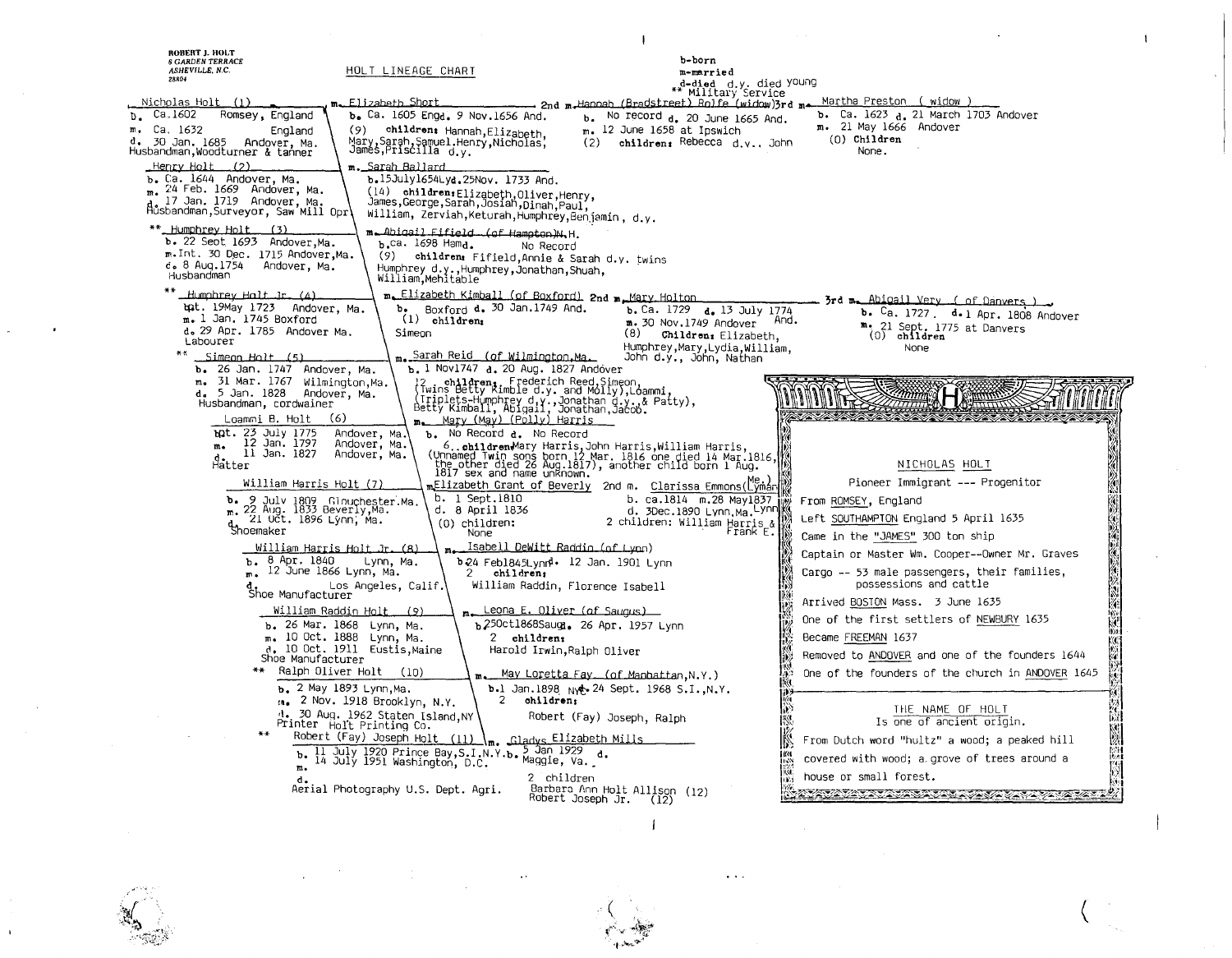#### HOLT LINE SIGNATURES

AND DATE SIGNED

~ *.n iiI*  NICHOLAS HOLT ca. 1602-1685 ELIZABETH SHORT HOLT ca. 1605-1656 1 20 May 1658  $\mathcal{H}$ erv $\mathcal{V}$  $Houff$ HENRY HOLT ca. 1644-1719 SARAH BALLARO HOLT 1654-1733 2 16 May 1683  $\overline{\phantom{a}}$ .  $\overline{\phantom{a}}$ Humphery Joble  $\stackrel{\scriptstyle \ell}{\sim} \stackrel{\scriptstyle \jmath}{\sim} \stackrel{\scriptstyle \ell}{\sim}$ HUMPHREY HOLT 1693-1754 3 ABIGAIL FIFIELO HOLT ca. 1698--- 25 July 1754 2 May 1786 ambrey Holt gr HUMPHREY HOLT, Jr. 1723-1785 4 ELIZABETH KIMBALL HOLT ---1749 14 Nov. 1775 Simeon Hoth SIMEON HOLT 1747-1828 5 SARAH REID HOLT 1747-1827 2 May 1786 LOAMMI B. HOLT 1775-1827 MAY (POLLY) HARRIS HOLT --- --6 William & F G Stat 7 WILLIAM HARRIS HOLT 1809-1896 2 Dec. 1892 CLARISSA EMMONS HOLT 1814-1890 Isabell D. Holl-Nm WHolt WILLIAM HARRIS HOLT Jr. 1840-ca.1916 ISABELL DeWITT RADOIN HOLT 1845-1901 8 7 Aug. 1882 7 Aug. 1882 Leona E i Tholt WILLIAM RADDIN HOLT 1868-1911 9 LEONA E. OLIVER HOLT 1868-1957 21 Nov. 1913 <u>lJalfsh</u> Ko Massed d. Well RALPH O. HOLT 1893-1962 10 6 Nov. 1926 6 Feb. 1928 <u>ah</u> Cladip M. Halt hal Kabe ROBERT J. HOLT 1920 ----<br>3 Dec. 1942 11 GLADYS ELIZABETH MILLS HOLT 1929 -- 15 Oct. 1956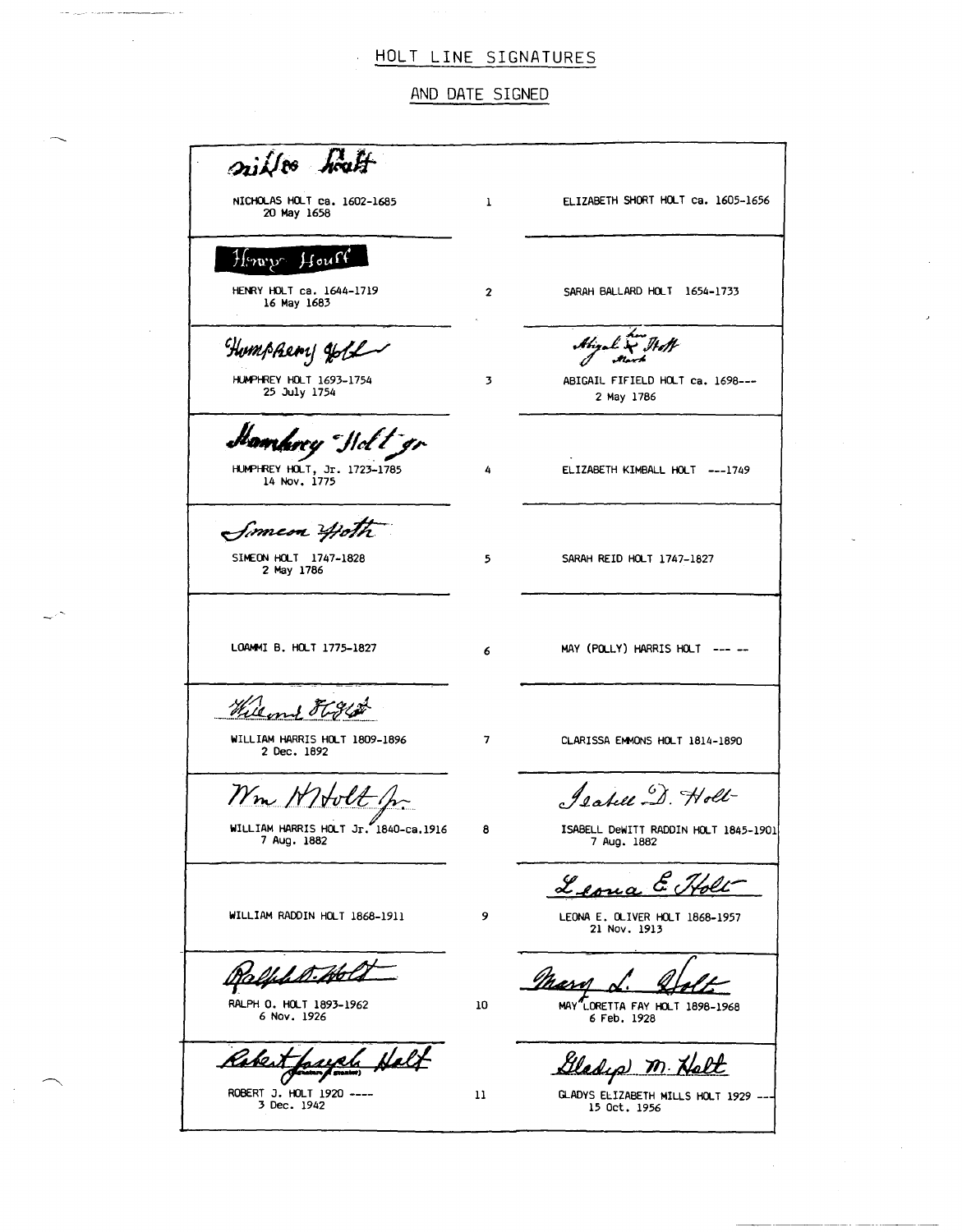s)eter'+ meadolark Ridge R<sup>#</sup>3 Jan.5. 1976

Memorial Hall Library Elm Square Andover, Mass. Attention: Mrs. Pettus Dear Mrs. Pettus, When I was in the library in Oct. doing some searching of the Holt genealogy I told you I could furnisk you with dome additional information about the branch o f the family that went to Landgrove, Vt. I have been slow in getting to it ; but with the holidays over, there is more time for such. As I remember, the genealogy there brought my line up to the 7th generation in America, Joseph, first child of Joseph and Tryphena (Perry) Holt b.Wilton,N.H. 28 Sept.1793  $d_a$  28, April 1876 bur. at Vergennes, Ill. M. Hannah Peabody b. Andover, Vt. 20 March 1796 d. 22 Aug. 1868 age 72 8th. gen. Minerva Antoinette, 8th child of JOseph and Hannah Preabody Holt b. Landgrove Vt. 3 April, 1830 9th.gen. 10th. gen. 7 d.Aug. 4, 1863 bur. at Elkton, Washinton Co. Ill. m. 1st. John Maclaughlin( killed in Mex. War) m. 2nd. John T.D. Rothtree Sept. 6, 1849 in Perry Co. Ill. b. Washington Co. Ill. May 25, 1825 d. Marshall, Ill. Clark Co. 29 Dec. 1913 Lucy Josephine, 2nd child of Minerva and John T.D.Rountree: b. Roodhouse, Ill. Green Co. 22 Aug. 1854 d. Mt. Carrolli Ill. 11 Nov. 1950 bur.N. of Mt.C. at Pleasant Valley m. 1st. Squire Simeon Mundy, Clark Co. Ill. 27 Feb. 1879 b, Claek Co. Ill. 1857 d. Anna, Ill. 13 Dec. 1893 m. 2nd. Andrew Jackson Johnson, Clark Co. June 4, 1897 b. ? d. 1932 bur. in Auburn Cem. Near Marshall, Ill.Clark C, Lucy Jane, 1st. child of Lucy Josephine and Squire Simeon Mundy: b. Clark Co. Ill. 11 Dec. 1880 d. Mt. Carroll, Ill. 3 March, 1961 bur.Pleasant Valley Cem. NOrth of Mt. Carroll. m. Bertram Haven Rogers 24 April, 1898 Clark Co. Ill. b. Clark Co. Ill. 17 Nov. 1877 d. Mt. Carroll, Ill. 10 April, 1940 bur. at Pleasant Valley, N. of Mt. C. Jo*iseph* and Tryphena Holt had the following children: Joseph b. 28 Sept. L793 Tryphena b. July 5, 1795 Simeon b. March  $17$ ;  $1800$ Betsey Dale b. Dec. 5, 1797 Phoebe b. June  $21, 1802$ Ebenezer b. July 5, 1804 Wi llard b. Sept. 22, 1807 Grandvi lle b. April 12, 1810 J oseph and Tryphena both died of a fever in 1810 and the court records in Manchester, Vt. show that John Dale Holt was appointed by the court aa guardian of their children.